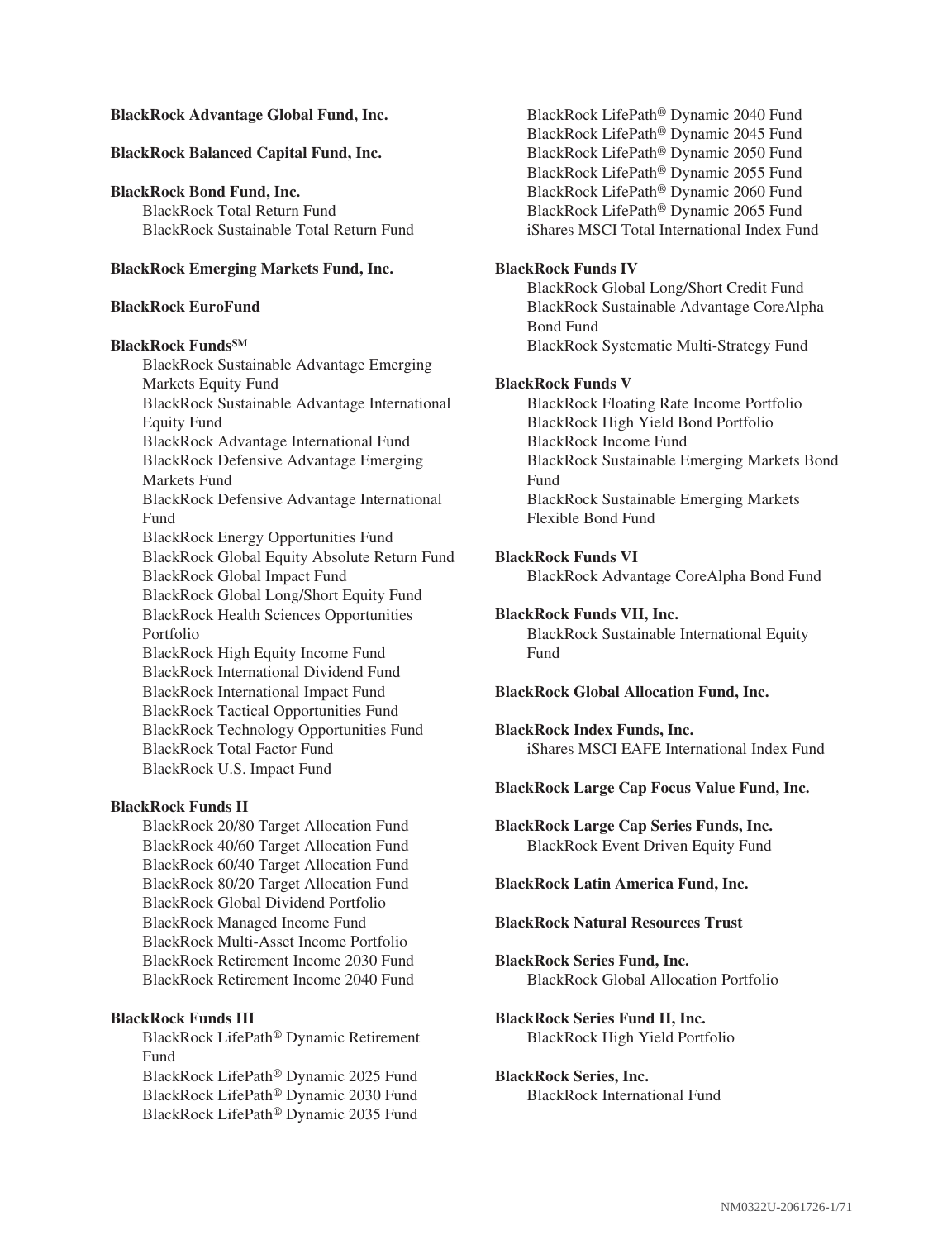#### **BlackRock Strategic Global Bond Fund, Inc.**

**BlackRock Variable Series Funds, Inc.** BlackRock Basic Value V.I. Fund BlackRock Global Allocation V.I. Fund BlackRock International Index V.I. Fund BlackRock International V.I. Fund BlackRock Large Cap Focus Growth V.I. Fund

BlackRock Managed Volatility V.I. Fund

# **BlackRock Variable Series Funds II, Inc.**

BlackRock High Yield V.I. Fund BlackRock Total Return V.I. Fund

#### **Managed Account Series**

BlackRock GA Disciplined Volatility Equity Fund BlackRock GA Dynamic Equity Fund

**(each, a "Fund" and collectively, the "Funds")**

**Supplement dated March 1, 2022 to the Summary Prospectus(es) and Prospectus(es) of each Fund, as amended to date**

**Effective immediately, the Summary Prospectus(es) and Prospectus(es) of each Fund are amended as follows:**

**The risk factor entitled "Foreign Securities Risk" in the section of each Fund's Summary Prospectus(es) entitled "Key Facts About [the Fund]—Principal Risks of Investing in the Fund" or "Key Facts About [the Fund]—Principal Risks of Investing in the Fund, the Underlying Funds and/or the ETFs," as applicable, and the section of each Fund's Prospectus(es) entitled "Fund Overview—Key Facts About [the Fund]— Principal Risks of Investing in the Fund" or "Fund Overview—Key Facts About [the Fund]—Principal Risks of Investing in the Fund, the Underlying Funds and/or the ETFs," as applicable, is amended to add the following as the eighth bullet point in the list or to delete the eighth bullet point in the list and to replace it with the following:**

• The European financial markets have recently experienced volatility and adverse trends due to concerns about economic downturns in, or rising government debt levels of, several European countries as well as acts of war in the region. These events may spread to other countries in Europe and may affect the value and liquidity of certain of the Fund's investments.

**The risk factor entitled "Foreign Securities Risk" in the section of each Fund's Prospectus(es) entitled "Details About the Fund[s]—Investment Risks—Principal Risks of Investing in the [Fund[s]] [the Underlying Funds] [the Underlying ETFs]" or "Details About the Fund—A Further Discussion of Risk Factors—Principal Risks of the Underlying Funds," as applicable, is amended to delete the sub-secton entitled "European Economic Risk" and to replace it with the following:**

*European Economic Risk* — The European financial markets have recently experienced volatility and adverse trends due to concerns about economic downturns in, or rising government debt levels of, several European countries as well as acts of war in the region. These events may spread to other countries in Europe and may affect the value and liquidity of certain of the Fund's investments.

Responses to the financial problems by European governments, central banks and others, including austerity measures and reforms, may not work, may result in social unrest and may limit future growth and economic recovery or have other unintended consequences. Further defaults or restructurings by governments and others of their debt could have additional adverse effects on economies, financial markets and asset valuations around the world.

The United Kingdom has withdrawn from the European Union, and one or more other countries may withdraw from the European Union and/or abandon the Euro, the common currency of the European Union. The impact of these actions, especially if they occur in a disorderly fashion, is not clear but could be significant and far reaching. In addition, Russia launched a large-scale invasion of Ukraine on February 24, 2022. The extent and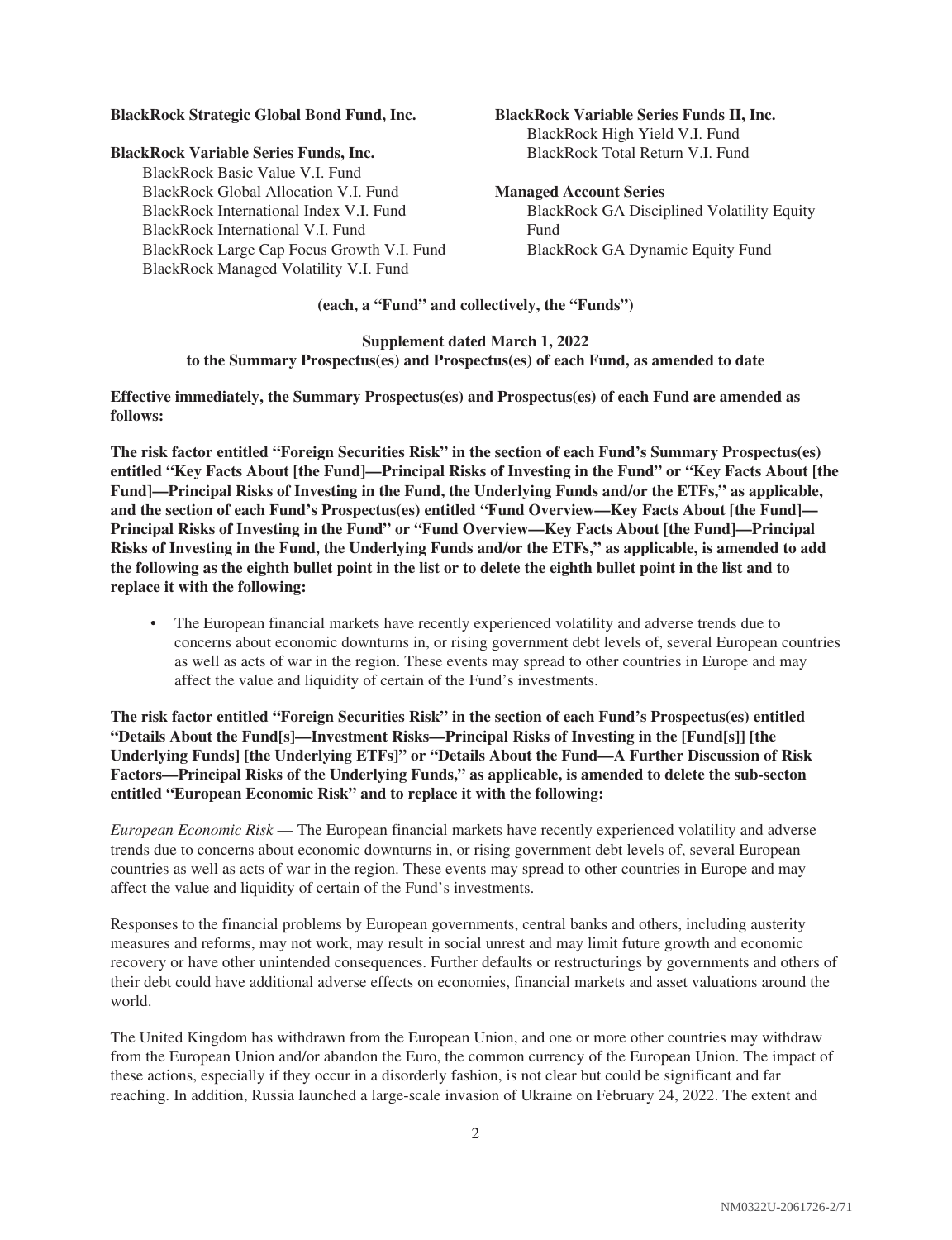duration of the military action, resulting sanctions and resulting future market disruptions in the region are impossible to predict, but could be significant and have a severe adverse effect on the region, including significant negative impacts on the economy and the markets for certain securities and commodities, such as oil and natural gas, as well as other sectors.

#### **Shareholders should retain this Supplement for future reference.**

PR2-EURO-0222SUP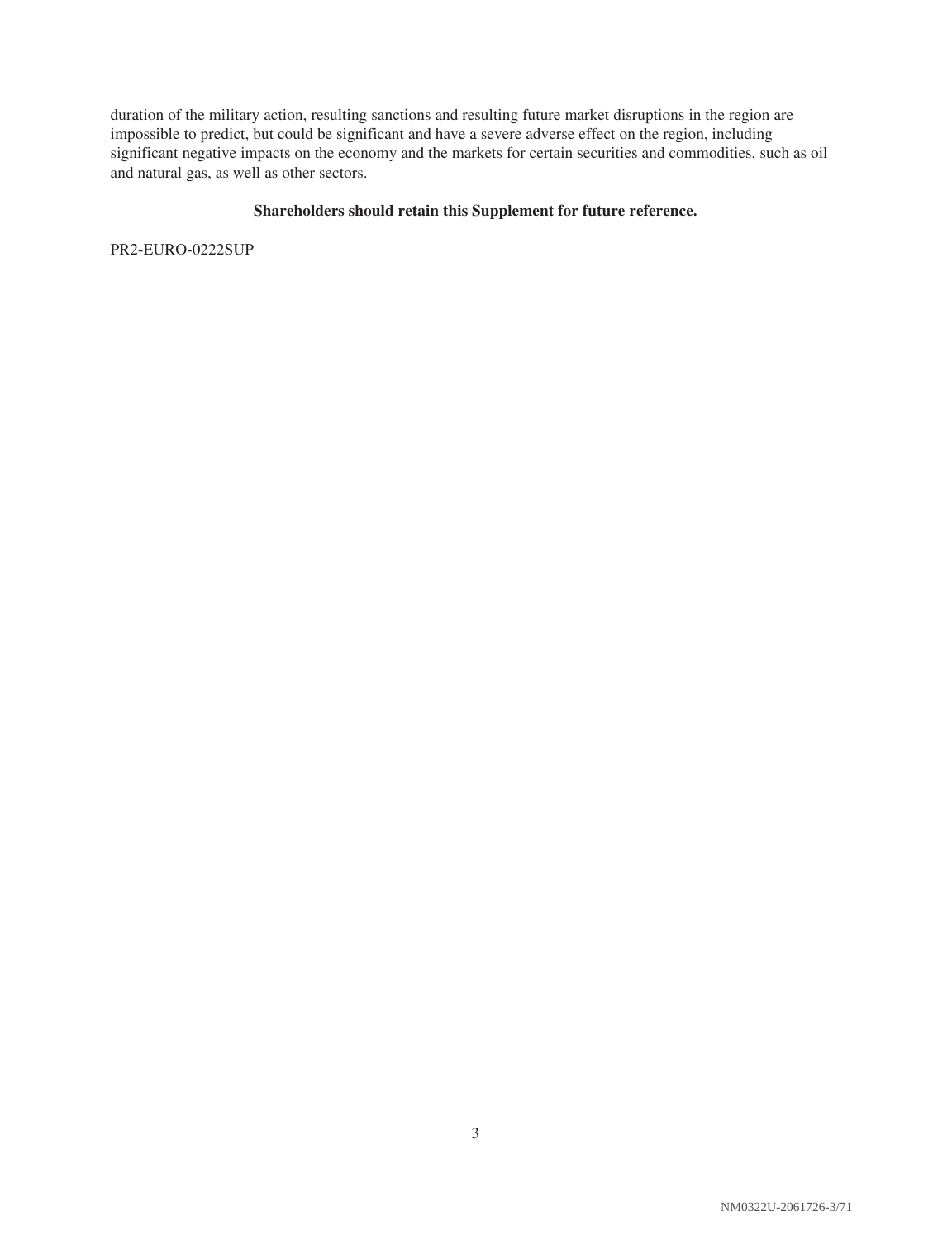# **BlackRock.**

# **Prospectus**

**BlackRock FundsSM | Investor, Institutional and Class R Shares**

• **BlackRock Advantage International Fund** Investor A: BROAX • Investor C: BROCX • Institutional: BROIX • Class R: BGORX

*This Prospectus contains information you should know before investing, including information about risks. Please read it before you invest and keep it for future reference.*

*The Securities and Exchange Commission has not approved or disapproved these securities or passed upon the adequacy of this Prospectus. Any representation to the contrary is a criminal offense.*

**Not FDIC Insured** • **May Lose Value** • **No Bank Guarantee**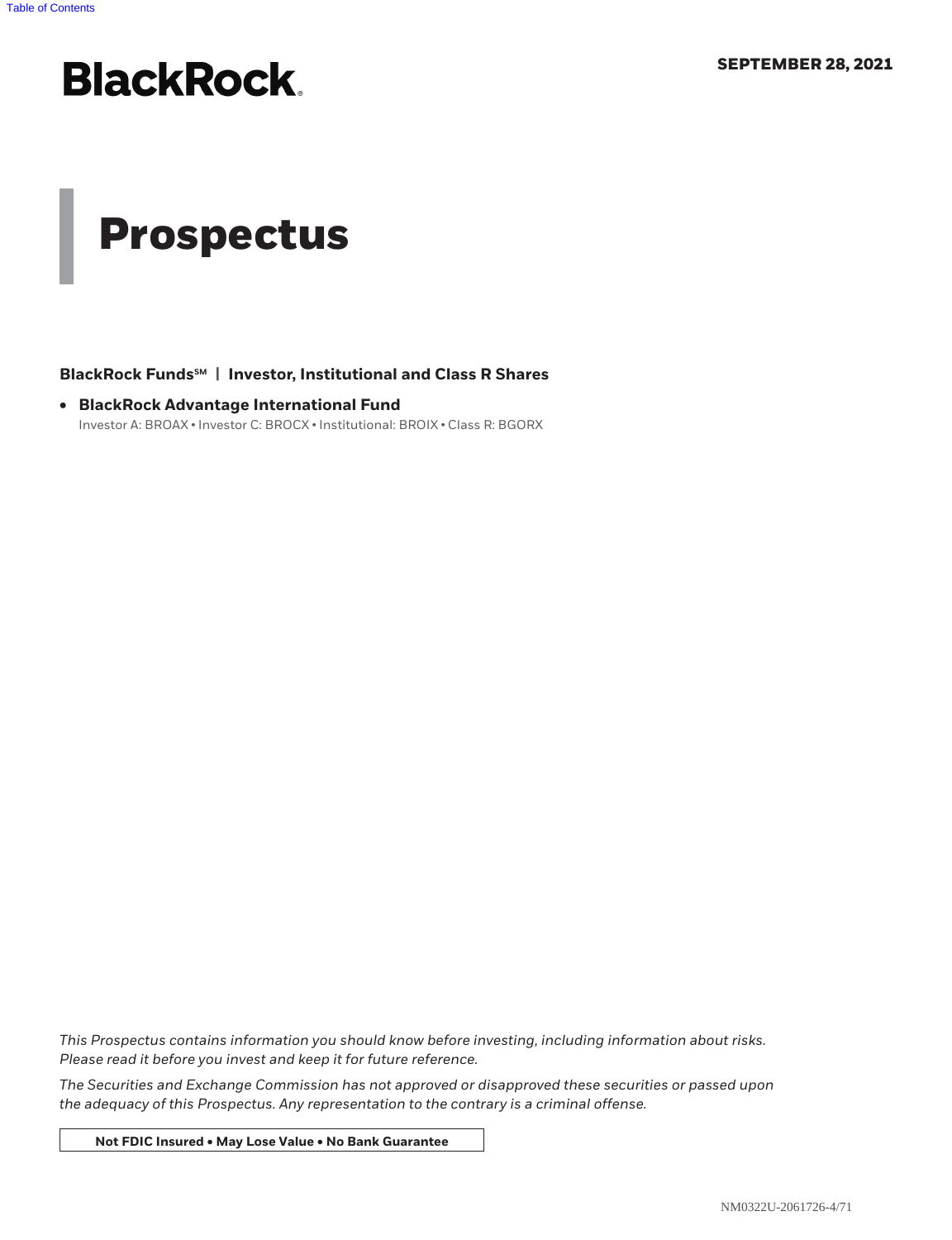| <b>Fund Overview</b>                                                         | Key facts and details about the Fund, including investment objective,<br>principal investment strategies, principal risk factors, fee and expense<br>information and historical performance information |     |
|------------------------------------------------------------------------------|---------------------------------------------------------------------------------------------------------------------------------------------------------------------------------------------------------|-----|
|                                                                              |                                                                                                                                                                                                         | - 3 |
|                                                                              |                                                                                                                                                                                                         |     |
|                                                                              |                                                                                                                                                                                                         |     |
|                                                                              |                                                                                                                                                                                                         |     |
|                                                                              |                                                                                                                                                                                                         |     |
|                                                                              |                                                                                                                                                                                                         |     |
|                                                                              |                                                                                                                                                                                                         |     |
|                                                                              |                                                                                                                                                                                                         |     |
|                                                                              |                                                                                                                                                                                                         |     |
|                                                                              | Payments to Broker/Dealers and Other Financial Intermediaries  11                                                                                                                                       |     |
| <b>Details About the Fund</b>                                                | Information about how the Fund invests, including investment objective,<br>investment process, principal strategies and risk factors                                                                    |     |
|                                                                              |                                                                                                                                                                                                         |     |
|                                                                              |                                                                                                                                                                                                         |     |
| <b>Account Information</b>                                                   | Information about account services, sales charges and waivers,                                                                                                                                          |     |
|                                                                              | shareholder transactions, and distribution and other payments                                                                                                                                           |     |
|                                                                              |                                                                                                                                                                                                         |     |
|                                                                              |                                                                                                                                                                                                         |     |
|                                                                              |                                                                                                                                                                                                         |     |
|                                                                              |                                                                                                                                                                                                         |     |
|                                                                              |                                                                                                                                                                                                         |     |
|                                                                              |                                                                                                                                                                                                         |     |
|                                                                              |                                                                                                                                                                                                         |     |
|                                                                              |                                                                                                                                                                                                         |     |
| <b>Management of the Fund</b>                                                | Information about BlackRock and the Portfolio Managers                                                                                                                                                  |     |
|                                                                              |                                                                                                                                                                                                         |     |
|                                                                              |                                                                                                                                                                                                         |     |
|                                                                              |                                                                                                                                                                                                         |     |
|                                                                              |                                                                                                                                                                                                         |     |
|                                                                              |                                                                                                                                                                                                         |     |
| <b>Financial Highlights</b>                                                  |                                                                                                                                                                                                         |     |
| <b>General Information</b>                                                   |                                                                                                                                                                                                         |     |
|                                                                              |                                                                                                                                                                                                         |     |
|                                                                              |                                                                                                                                                                                                         |     |
|                                                                              |                                                                                                                                                                                                         |     |
| <b>Intermediary-Defined</b><br><b>Sales Charge Waiver</b><br><b>Policies</b> |                                                                                                                                                                                                         |     |
| <b>For More Information</b>                                                  | <b>Back Cover</b>                                                                                                                                                                                       |     |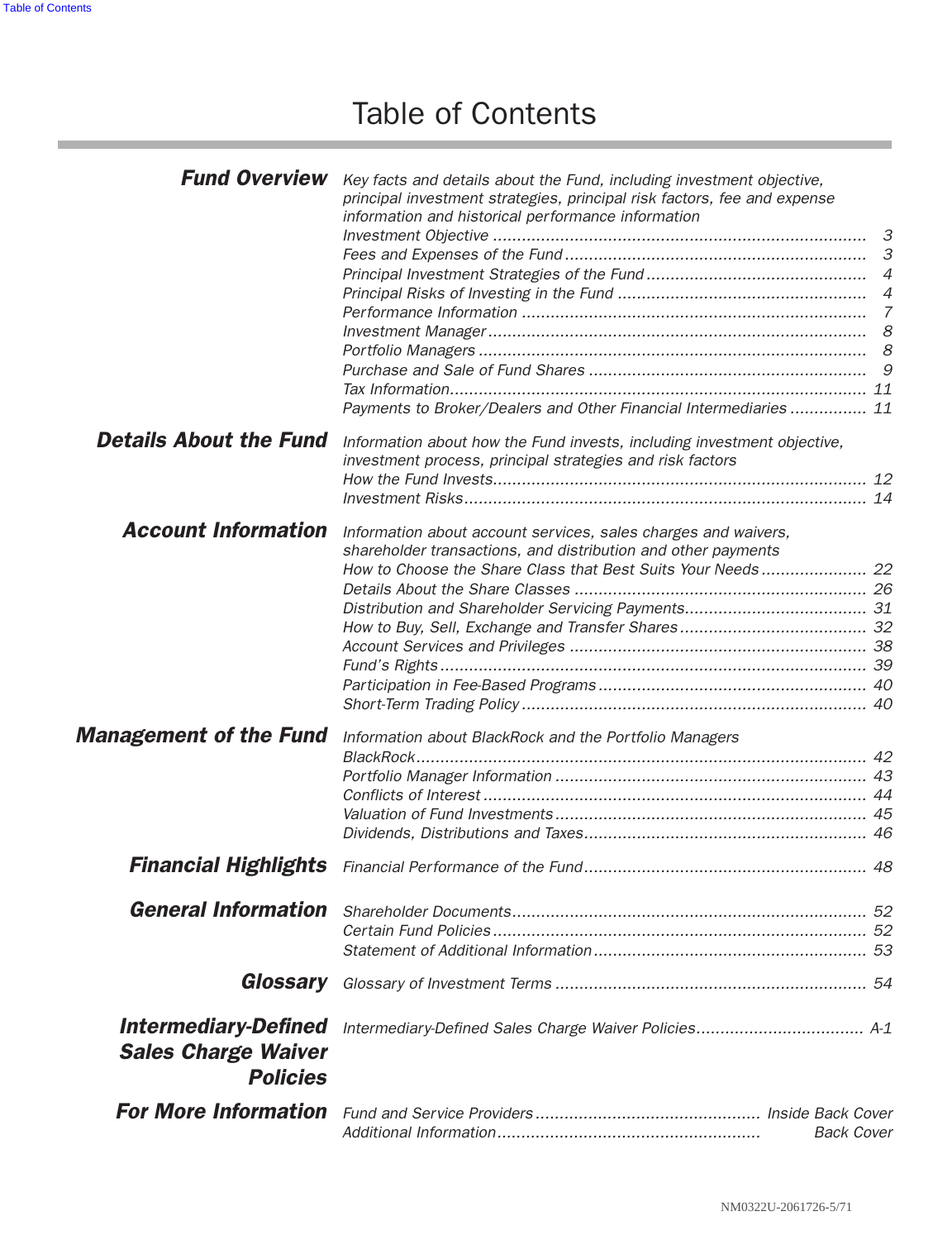# <span id="page-5-0"></span>Fund Overview

# Key Facts About BlackRock Advantage International Fund

## *Investment Objective*

The investment objective of BlackRock Advantage International Fund (the "Fund"), a series of BlackRock Funds<sup>6M</sup> (the "Trust"), is to provide long-term capital appreciation.

# *Fees and Expenses of the Fund*

This table describes the fees and expenses that you may pay if you buy, hold and sell shares of the Fund. You may pay other fees, such as brokerage commissions and other fees to your financial professional or your selected securities dealer, broker, investment adviser, service provider or industry professional (including BlackRock Advisors, LLC ("BlackRock") and its affiliates) (each, a "Financial Intermediary"), which are not reflected in the table and example below. You may qualify for sales charge discounts if you and your family invest, or agree to invest in the future, at least \$25,000 in the fund complex advised by BlackRock or its affiliates. More information about these and other discounts is available from your Financial Intermediary and in the "Details About the Share Classes" and the "Intermediary-Defined Sales Charge Waiver Policies" sections on pages 26 and A-1, respectively, of the Fund's prospectus and in the "Purchase of Shares" section on page II-88 of Part II of the Fund's Statement of Additional Information.

| <b>Shareholder Fees</b><br>(fees paid directly from your investment)                                                          | <b>Investor A</b><br><b>Shares</b> | <b>Investor C</b><br><b>Shares</b> | <b>Institutional</b><br><b>Shares</b> | <b>Class R</b><br><b>Shares</b> |
|-------------------------------------------------------------------------------------------------------------------------------|------------------------------------|------------------------------------|---------------------------------------|---------------------------------|
| Maximum Sales Charge (Load) Imposed on Purchases (as a<br>percentage of offering price)                                       | 5.25%                              | <b>None</b>                        | None                                  | <b>None</b>                     |
| Maximum Deferred Sales Charge (Load) (as a percentage of<br>offering price or redemption proceeds, whichever is lower)        | None <sup>1</sup>                  | $1.00\%$ <sup>2</sup>              | None                                  | None                            |
| <b>Annual Fund Operating Expenses</b><br>(expenses that you pay each year as a<br>percentage of the value of your investment) | <b>Investor A</b><br><b>Shares</b> | <b>Investor C</b><br><b>Shares</b> | <b>Institutional</b><br><b>Shares</b> | <b>Class R</b><br><b>Shares</b> |
| Management Fee <sup>3</sup>                                                                                                   | 0.45%                              | 0.45%                              | 0.45%                                 | 0.45%                           |
| Distribution and/or Service (12b-1) Fees                                                                                      | 0.25%                              | 1.00%                              | None                                  | 0.50%                           |
| <b>Other Expenses</b>                                                                                                         | 0.35%                              | 0.43%                              | 0.33%                                 | 0.41%                           |
| <b>Total Annual Fund Operating Expenses</b>                                                                                   | 1.05%                              | 1.88%                              | 0.78%                                 | 1.36%                           |
| Fee Waivers and/or Expense Reimbursements <sup>3,4</sup>                                                                      | $(0.30)\%$                         | $(0.38)\%$                         | $(0.28)\%$                            | $(0.36)\%$                      |
| Total Annual Fund Operating Expenses After Fee Waivers and/or<br>Expense Reimbursements <sup>3,4</sup>                        | 0.75%                              | 1.50%                              | 0.50%                                 | 1.00%                           |

<sup>1</sup> A contingent deferred sales charge ("CDSC") of 1.00% is assessed on certain redemptions of Investor A Shares made within 18 months after purchase where no initial sales charge was paid at time of purchase as part of an investment of \$1,000,000 or more.

There is no CDSC on Investor C Shares after one year.

As described in the "Management of the Fund" section of the Fund's prospectus beginning on page 42, BlackRock has contractually agreed to<br>waive the management fee with respect to any portion of the Fund's assets estimated income mutual funds and exchange-traded funds ("ETFs") managed by BlackRock or its affiliates that have a contractual management fee, through June 30, 2023. In addition, BlackRock has contractually agreed to waive its management fees by the amount of investment advisory fees the Fund pays to BlackRock indirectly through its investment in money market funds managed by BlackRock or its affiliates, through June 30, 2023. The contractual agreements may be terminated upon 90 days' notice by a majority of the non-interested trustees of the Trust or by a vote of a majority of the outstanding voting securities of the Fund.

As described in the "Management of the Fund" section of the Fund's prospectus beginning on page 42, BlackRock has contractually agreed to waive and/or reimburse fees or expenses in order to limit Total Annual Fund Operating Expenses After Fee Waivers and/or Expense Reimbursements (excluding Dividend Expense, Interest Expense, Acquired Fund Fees and Expenses and certain other Fund expenses) as a percentage of average daily net assets to 0.75% (for Investor A Shares), 1.50% (for Investor C Shares), 0.50% (for Institutional Shares) and 1.00% (for Class R Shares) through June 30, 2023. The contractual agreement may be terminated upon 90 days' notice by a majority of the noninterested trustees of the Trust or by a vote of a majority of the outstanding voting securities of the Fund.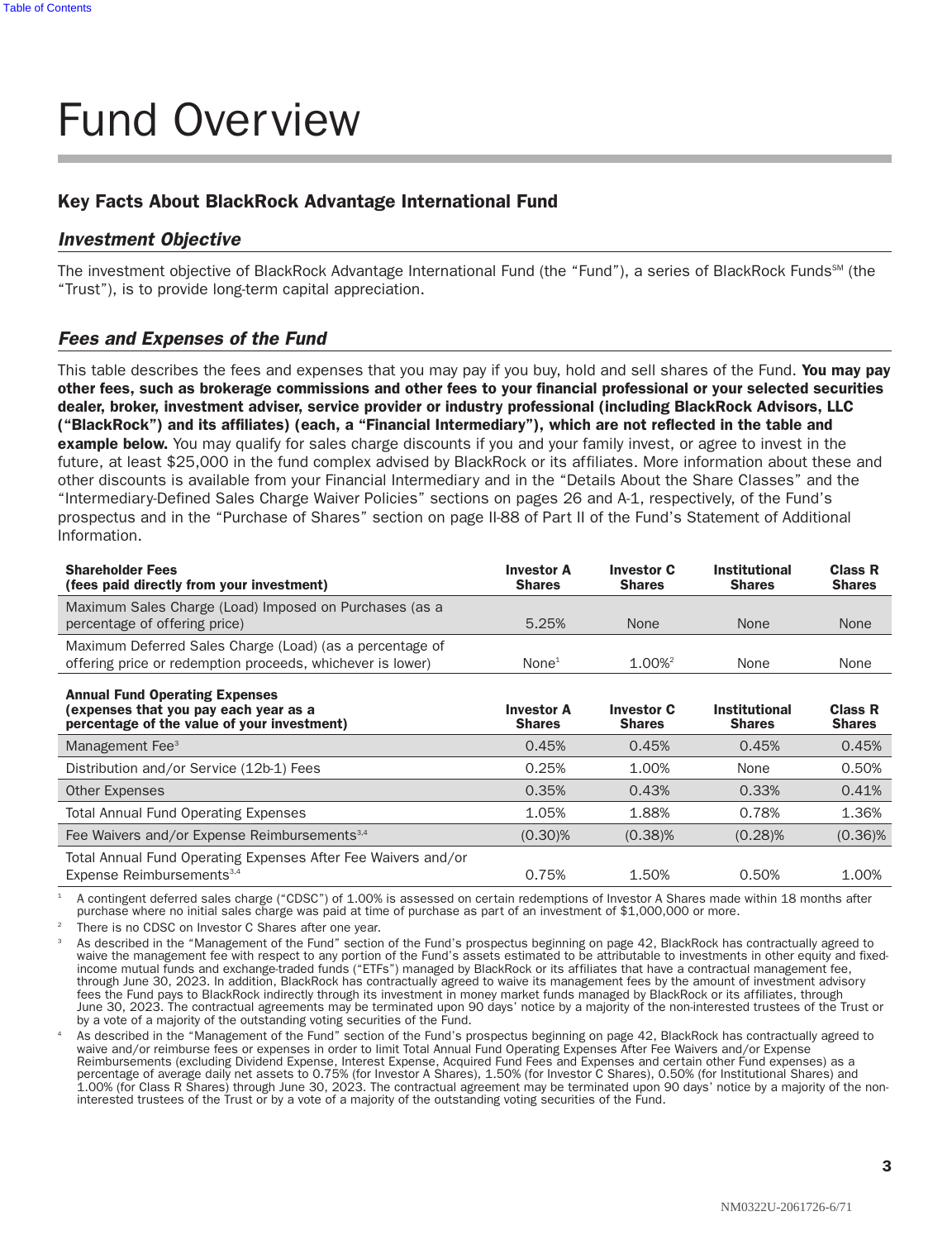## <span id="page-6-0"></span>Example:

This Example is intended to help you compare the cost of investing in the Fund with the cost of investing in other mutual funds. The Example assumes that you invest \$10,000 in the Fund for the time periods indicated and then redeem all of your shares at the end of those periods. The Example also assumes that your investment has a 5% return each year and that the Fund's operating expenses remain the same. Although your actual costs may be higher or lower, based on these assumptions your costs would be:

|                      | 1 Year | 3 Years | 5 Years               | 10 Years  |
|----------------------|--------|---------|-----------------------|-----------|
| Investor A Shares    | \$598  | \$813   | \$1.046               | \$1,715   |
| Investor C Shares    | \$253  | \$554   | 981                   | \$1,953   |
| Institutional Shares | \$51   | \$221   | 406<br>\$             | 940<br>\$ |
| Class R Shares       | \$102  | \$395   | 710<br>$\mathbb{S}^-$ | \$1.604   |

You would pay the following expenses if you did not redeem your shares:

|                   | Year  | <sup>2</sup> Years | 5 Years | 10 Years |
|-------------------|-------|--------------------|---------|----------|
| Investor C Shares | \$153 | \$554              | \$981   | \$1,953  |

#### Portfolio Turnover:

The Fund pays transaction costs, such as commissions, when it buys and sells securities (or "turns over" its portfolio). A higher portfolio turnover rate may indicate higher transaction costs and may result in higher taxes when shares are held in a taxable account. These costs, which are not reflected in annual fund operating expenses or in the Example, affect the Fund's performance. During the most recent fiscal year, the Fund's portfolio turnover rate was 247% of the average value of its portfolio.

# *Principal Investment Strategies of the Fund*

Under normal circumstances, the Fund seeks to invest at least 80% of its net assets plus the amount of any borrowings for investment purposes in non-U.S. equity securities and equity-like instruments of companies that are components of, or have characteristics similar to, the companies included in the MSCI EAFE® Index (the "MSCI EAFE Index") and derivatives that are tied economically to securities of the MSCI EAFE Index. The MSCI EAFE Index is a capitalization-weighted index from a broad range of industries chosen for market size, liquidity and industry group representation. Equity securities include common stock, preferred stock and convertible securities. The Fund primarily seeks to buy common stock and may also invest in preferred stock and convertible securities.

From time to time, the Fund may invest in shares of companies through "new issues" or initial public offerings ("IPOs"). The Fund will invest in securities of non-U.S. issuers that can be U.S. dollar based or non-U.S. dollar based on a hedged or unhedged basis. The Fund may enter into currency transactions on a hedged or unhedged basis in order to seek total return.

The Fund may use derivatives, including options, futures, swaps (including, but not limited to, total return swaps, some of which may be referred to as contracts for difference) and forward contracts, both to seek to increase the return of the Fund and to hedge (or protect) the value of its assets against adverse movements in currency exchange rates, interest rates and movements in the securities markets. In order to manage cash flows into or out of the Fund effectively, the Fund may buy and sell financial futures contracts or options on such contracts. Derivatives are financial instruments whose value is derived from another security, a currency or an index, including but not limited to the MSCI EAFE Index. The use of options, futures, swaps (including, but not limited to, total return swaps, some of which may be referred to as contracts for difference) and forward contracts can be effective in protecting or enhancing the value of the Fund's assets.

# *Principal Risks of Investing in the Fund*

Risk is inherent in all investing. The value of your investment in the Fund, as well as the amount of return you receive on your investment, may fluctuate significantly from day to day and over time. You may lose part or all of your investment in the Fund or your investment may not perform as well as other similar investments. The following is a summary description of the principal risks of investing in the Fund. The order of the below risk factors does not indicate the significance of any particular risk factor.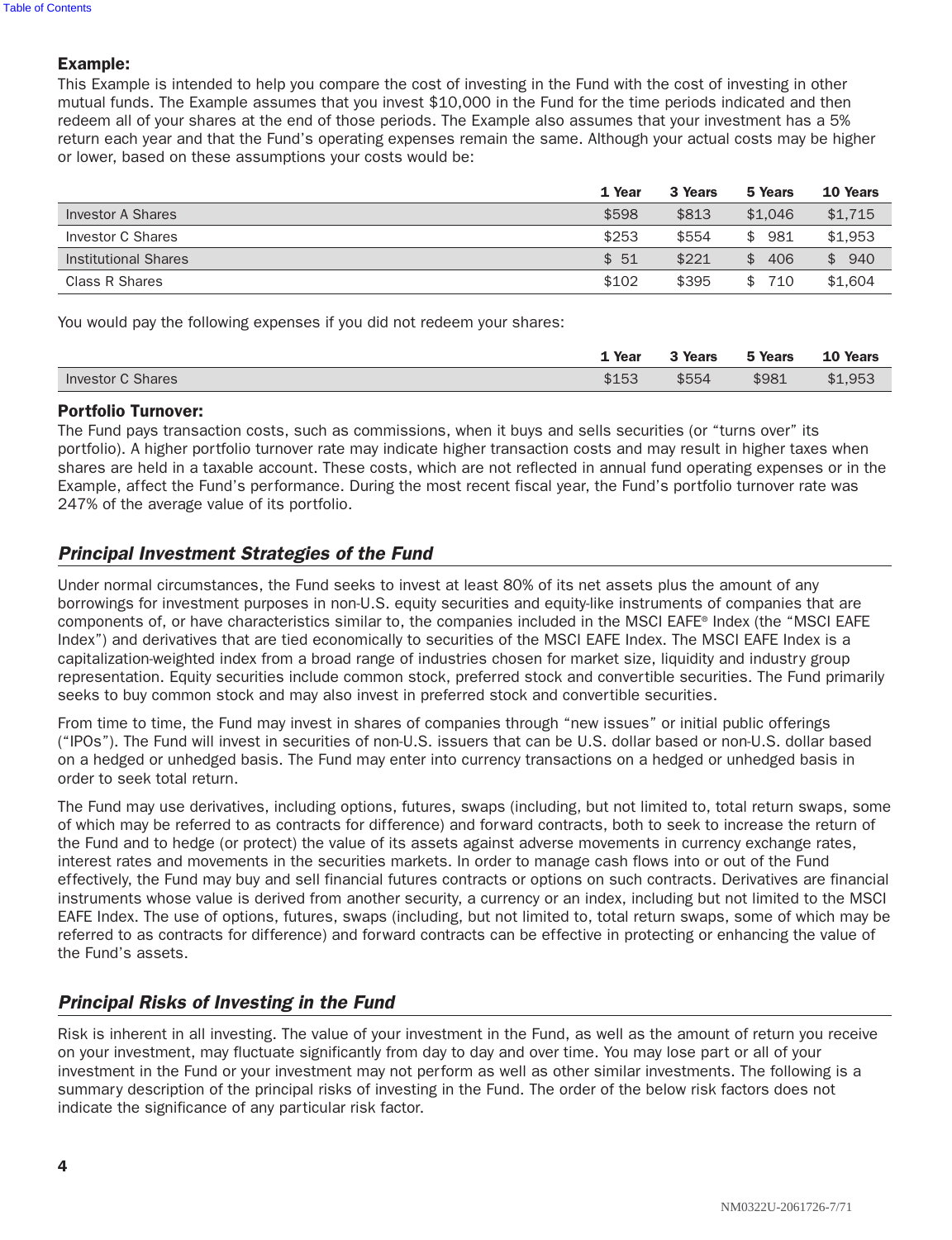■ **Convertible Securities Risk** — The market value of a convertible security performs like that of a regular debt security; that is, if market interest rates rise, the value of a convertible security usually falls. In addition, convertible securities are subject to the risk that the issuer will not be able to pay interest or dividends when due, and their market value may change based on changes in the issuer's credit rating or the market's perception of the issuer's creditworthiness. Since it derives a portion of its value from the common stock into which it may be converted, a convertible security is also subject to the same types of market and issuer risks that apply to the underlying common stock.

■ **Derivatives Risk** — The Fund's use of derivatives may increase its costs, reduce the Fund's returns and/or increase volatility. Derivatives involve significant risks, including:

*Volatility Risk* — Volatility is defined as the characteristic of a security, an index or a market to fluctuate significantly in price within a short time period. A risk of the Fund's use of derivatives is that the fluctuations in their values may not correlate with the overall securities markets.

*Counterpar ty Risk* — Derivatives are also subject to counterparty risk, which is the risk that the other party in the transaction will not fulfill its contractual obligation.

*Market and Illiquidity Risk* — The possible lack of a liquid secondary market for derivatives and the resulting inability of the Fund to sell or otherwise close a derivatives position could expose the Fund to losses and could make derivatives more difficult for the Fund to value accurately.

*Valuation Risk* — Valuation may be more difficult in times of market turmoil since many investors and market makers may be reluctant to purchase complex instruments or quote prices for them.

*Hedging Risk* — Hedges are sometimes subject to imperfect matching between the derivative and the underlying security, and there can be no assurance that the Fund's hedging transactions will be effective. The use of hedging may result in certain adverse tax consequences.

*Tax Risk* — Certain aspects of the tax treatment of derivative instruments, including swap agreements and commodity-linked derivative instruments, are currently unclear and may be affected by changes in legislation, regulations or other legally binding authority. Such treatment may be less favorable than that given to a direct investment in an underlying asset and may adversely affect the timing, character and amount of income the Fund realizes from its investments.

*Regulatory Risk* — Derivative contracts, including, without limitation, swaps, currency forwards and non-deliverable forwards, are subject to regulation under the Dodd-Frank Wall Street Reform and Consumer Protection Act (the "Dodd-Frank Act") in the United States and under comparable regimes in Europe, Asia and other non-U.S. jurisdictions. Under the Dodd-Frank Act, certain derivatives are subject to margin requirements and swap dealers are required to collect margin from the Fund with respect to such derivatives. Specifically, regulations are now in effect that require swap dealers to post and collect variation margin (comprised of specified liquid instruments and subject to a required haircut) in connection with trading of over-the-counter ("OTC") swaps with the Fund. Shares of investment companies (other than certain money market funds) may not be posted as collateral under these regulations. Requirements for posting of initial margin in connection with OTC swaps will be phased-in through at least 2021. In addition, regulations adopted by global prudential regulators that are now in effect require certain bank-regulated counterparties and certain of their affiliates to include in certain financial contracts, including many derivatives contracts, terms that delay or restrict the rights of counterparties, such as the Fund, to terminate such contracts, foreclose upon collateral, exercise other default rights or restrict transfers of credit support in the event that the counterparty and/or its affiliates are subject to certain types of resolution or insolvency proceedings. The implementation of these requirements with respect to derivatives, as well as regulations under the Dodd-Frank Act regarding clearing, mandatory trading and margining of other derivatives, may increase the costs and risks to the Fund of trading in these instruments and, as a result, may affect returns to investors in the Fund. On October 28, 2020, the SEC adopted new regulations governing the use of derivatives by registered investment

companies ("Rule 18f-4"). The Fund will be required to implement and comply with Rule 18f-4 by August 19, 2022. Once implemented, Rule 18f-4 will impose limits on the amount of derivatives a fund can enter into, eliminate the asset segregation framework currently used by funds to comply with Section 18 of the Investment Company Act of 1940, as amended (the "Investment Company Act"), treat derivatives as senior securities and require funds whose use of derivatives is more than a limited specified exposure amount to establish and maintain a comprehensive derivatives risk management program and appoint a derivatives risk manager.

- **Equity Securities Risk** Stock markets are volatile. The price of equity securities fluctuates based on changes in a company's financial condition and overall market and economic conditions.
- *Foreign Securities Risk* Foreign investments often involve special risks not present in U.S. investments that can increase the chances that the Fund will lose money. These risks include: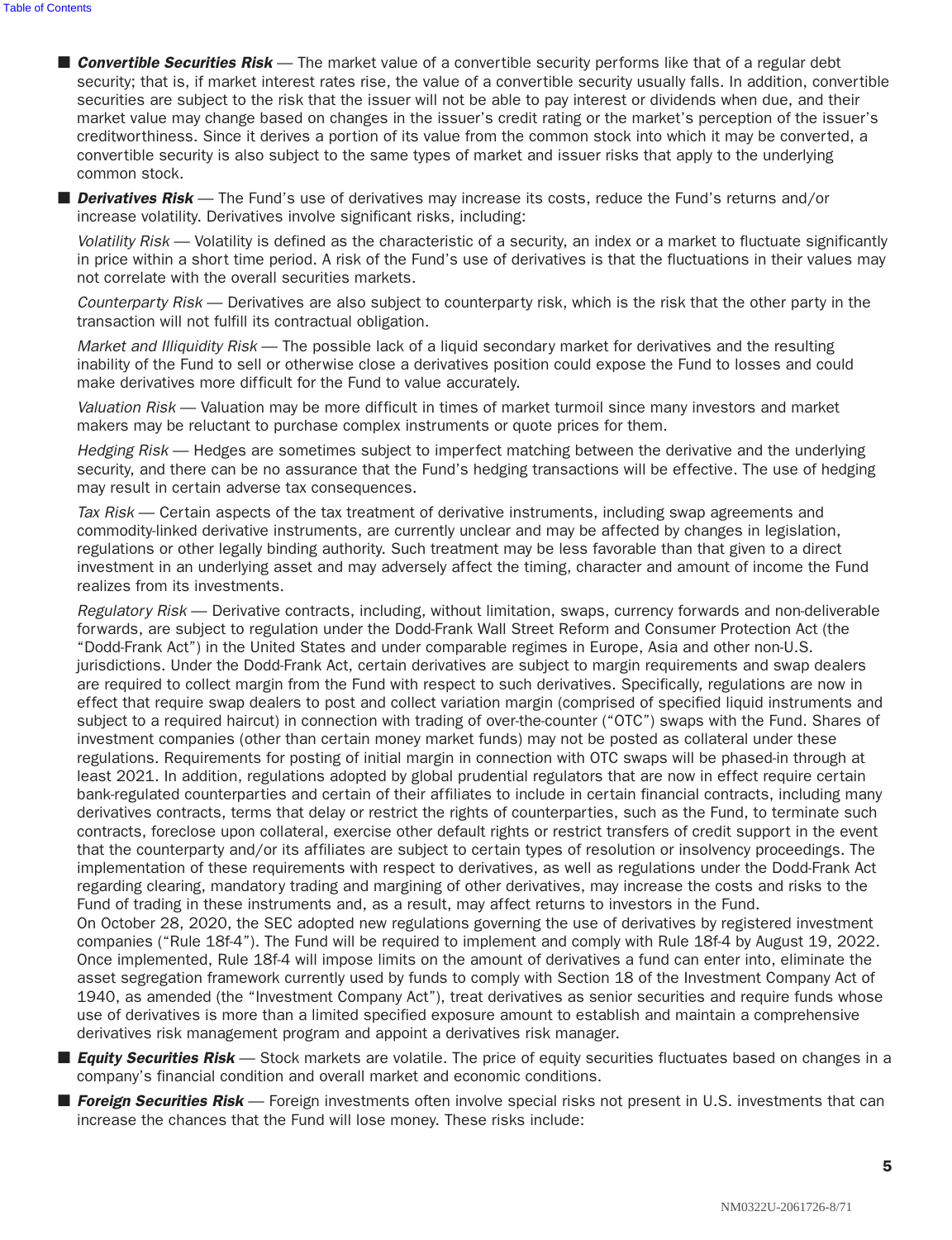- The Fund generally holds its foreign securities and cash in foreign banks and securities depositories, which may be recently organized or new to the foreign custody business and may be subject to only limited or no regulatory oversight.
- Changes in foreign currency exchange rates can affect the value of the Fund's portfolio.
- The economies of certain foreign markets may not compare favorably with the economy of the United States with respect to such issues as growth of gross national product, reinvestment of capital, resources and balance of payments position.
- The governments of certain countries, or the U.S. Government with respect to certain countries, may prohibit or impose substantial restrictions through capital controls and/or sanctions on foreign investments in the capital markets or certain industries in those countries, which may prohibit or restrict the ability to own or transfer currency, securities, derivatives or other assets.
- Many foreign governments do not supervise and regulate stock exchanges, brokers and the sale of securities to the same extent as does the United States and may not have laws to protect investors that are comparable to U.S. securities laws.
- Settlement and clearance procedures in certain foreign markets may result in delays in payment for or delivery of securities not typically associated with settlement and clearance of U.S. investments.
- The Fund's claims to recover foreign withholding taxes may not be successful, and if the likelihood of recovery of foreign withholding taxes materially decreases, due to, for example, a change in tax regulation or approach in the foreign country, accruals in the Fund's net asset value for such refunds may be written down partially or in full, which will adversely affect the Fund's net asset value.
- The European financial markets have recently experienced volatility and adverse trends due to concerns about economic downturns in, or rising government debt levels of, several European countries. These events may spread to other countries in Europe. These events may affect the value and liquidity of certain of the Fund's investments.
- High Portfolio Turnover Risk The Fund may engage in active and frequent trading of its portfolio securities. High portfolio turnover (more than 100%) may result in increased transaction costs to the Fund, including brokerage commissions, dealer mark-ups and other transaction costs on the sale of the securities and on reinvestment in other securities. The sale of Fund portfolio securities may result in the realization and/or distribution to shareholders of higher capital gains or losses as compared to a fund with less active trading policies. These effects of higher than normal portfolio turnover may adversely affect Fund performance.
- **Leverage Risk** Some transactions may give rise to a form of economic leverage. These transactions may include, among others, derivatives, and may expose the Fund to greater risk and increase its costs. The use of leverage may cause the Fund to liquidate portfolio positions when it may not be advantageous to do so to satisfy its obligations or to meet any required asset segregation requirements. Increases and decreases in the value of the Fund's portfolio will be magnified when the Fund uses leverage.
- *Market Risk and Selection Risk* Market risk is the risk that one or more markets in which the Fund invests will go down in value, including the possibility that the markets will go down sharply and unpredictably. The value of a security or other asset may decline due to changes in general market conditions, economic trends or events that are not specifically related to the issuer of the security or other asset, or factors that affect a particular issuer or issuers, exchange, country, group of countries, region, market, industry, group of industries, sector or asset class. Local, regional or global events such as war, acts of terrorism, the spread of infectious illness or other public health issues like pandemics or epidemics, recessions, or other events could have a significant impact on the Fund and its investments. Selection risk is the risk that the securities selected by Fund management will underperform the markets, the relevant indices or the securities selected by other funds with similar investment objectives and investment strategies. The Fund seeks to pursue its investment objective by using proprietary models that incorporate quantitative analysis and is subject to "Model Risk" as described below. This means you may lose money.

A recent outbreak of an infectious coronavirus has developed into a global pandemic that has resulted in numerous disruptions in the market and has had significant economic impact leaving general concern and uncertainty. The impact of this coronavirus, and other epidemics and pandemics that may arise in the future, could affect the economies of many nations, individual companies and the market in general ways that cannot necessarily be foreseen at the present time.

■ *Mid Cap Securities Risk* — The securities of mid cap companies generally trade in lower volumes and are generally subject to greater and less predictable price changes than the securities of larger capitalization companies.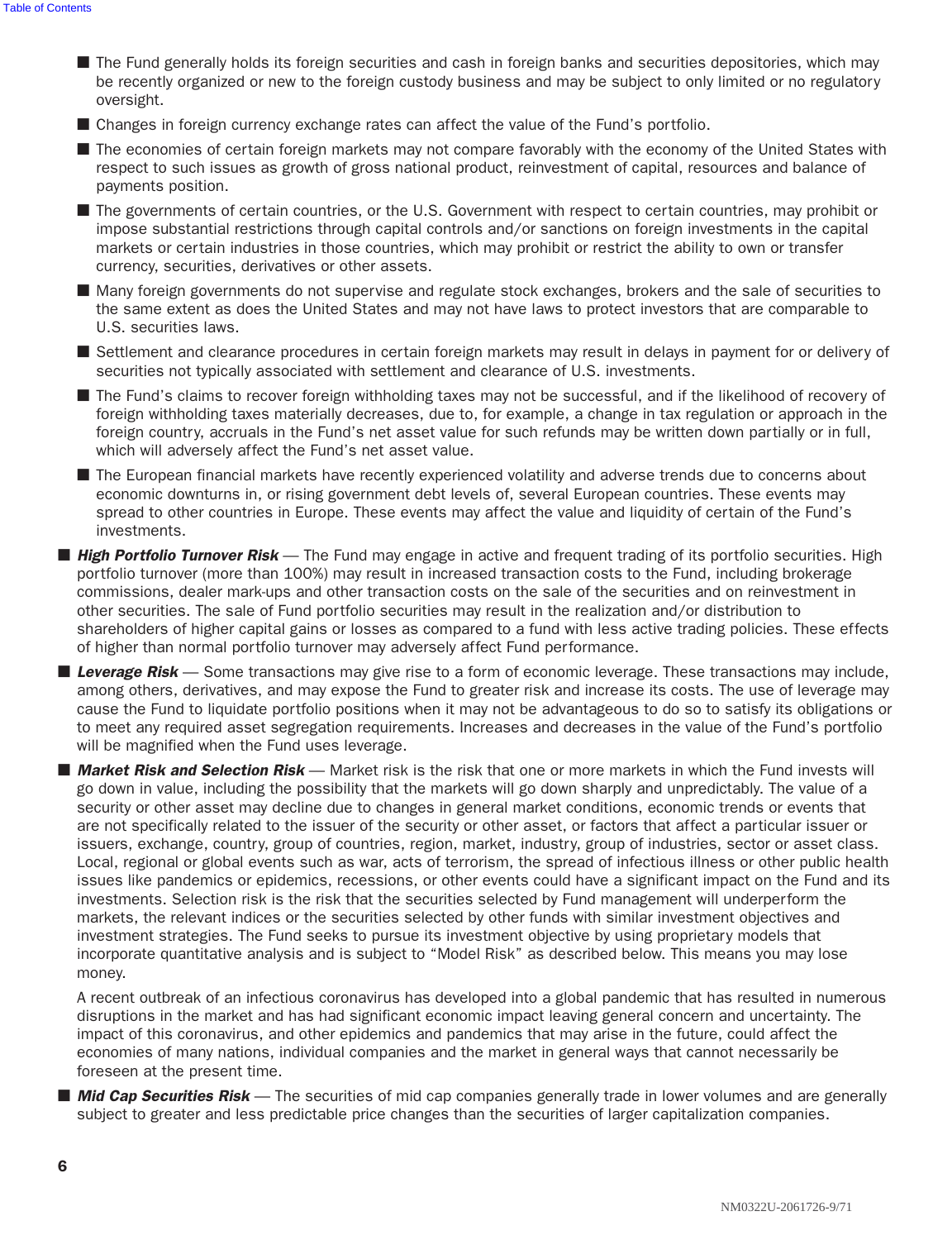<span id="page-9-0"></span>■ *Model Risk* — The Fund seeks to pursue its investment objective by using proprietary models that incorporate quantitative analysis. Investments selected using these models may perform differently than as forecasted due to the factors incorporated into the models and the weighting of each factor, changes from historical trends, and issues in the construction and implementation of the models (including, but not limited to, software issues and other technological issues). There is no guarantee that BlackRock's use of these models will result in effective investment decisions for the Fund.

The information and data used in the models may be supplied by third parties. Inaccurate or incomplete data may limit the effectiveness of the models. In addition, some of the data that BlackRock uses may be historical data, which may not accurately predict future market movement. There is a risk that the models will not be successful in selecting investments or in determining the weighting of investment positions that will enable the Fund to achieve its investment objective.

- *"New Issues" Risk* "New issues" are IPOs of equity securities. Securities issued in IPOs have no trading history, and information about the companies may be available for very limited periods. In addition, the prices of securities sold in IPOs may be highly volatile or may decline shortly after the IPO.
- Preferred Securities Risk Preferred securities may pay fixed or adjustable rates of return. Preferred securities are subject to issuer-specific and market risks applicable generally to equity securities. In addition, a company's preferred securities generally pay dividends only after the company makes required payments to holders of its bonds and other debt. For this reason, the value of preferred securities will usually react more strongly than bonds and other debt to actual or perceived changes in the company's financial condition or prospects. Preferred securities of smaller companies may be more vulnerable to adverse developments than preferred securities of larger companies.

## *Performance Information*

Effective June 12, 2017, the Fund changed its name, investment process and investment strategies. Performance for the periods prior to June 12, 2017 shown below is based on the investment process and investment strategies utilized by the Fund at that time under the name "BlackRock Global Opportunities Portfolio."

The information shows you how the Fund's performance has varied year by year and provides some indication of the risks of investing in the Fund. The table compares the Fund's performance to that of the MSCI EAFE Index. Class R Shares commenced operations on September 12, 2011, therefore the returns in the table for Class R Shares prior to commencement date are based on the Fund's Institutional Shares, adjusted to reflect the fees and expenses applicable to Class R Shares. To the extent that dividends and distributions have been paid by the Fund, the performance information for the Fund in the chart and table assumes reinvestment of the dividends and distributions. As with all such investments, past performance (before and after taxes) is not an indication of future results. Sales charges are not reflected in the bar chart. If they were, returns would be less than those shown. However, the table includes all applicable fees and sales charges. If BlackRock and its affiliates had not waived or reimbursed certain Fund expenses during these periods, the Fund's returns would have been lower. Updated information on the Fund's performance, including its current net asset value, can be obtained by visiting http://www.blackrock.com or can be obtained by phone at (800) 882-0052.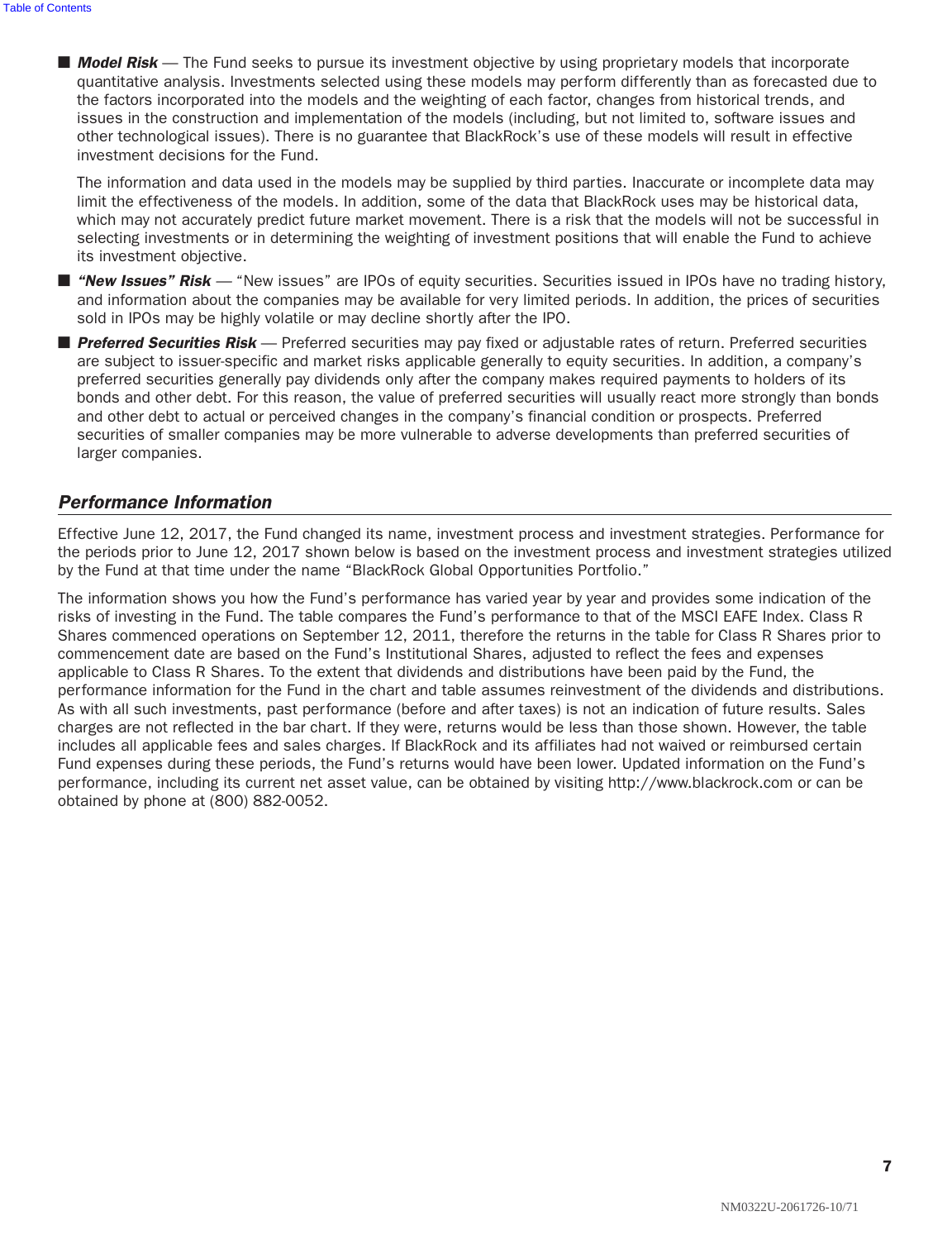## Investor A Shares ANNUAL TOTAL RETURNS BlackRock Advantage International Fund As of 12/31

<span id="page-10-0"></span>

During the ten-year period shown in the bar chart, the highest return for a quarter was 17.15% (quarter ended June 30, 2020) and the lowest return for a quarter was -24.61% (quarter ended March 31, 2020). The year-to-date return as of June 30, 2021 was 10.02%.

| For the periods ended 12/31/20                                |        |         |          |
|---------------------------------------------------------------|--------|---------|----------|
| <b>Average Annual Total Returns</b>                           | 1 Year | 5 Years | 10 Years |
| BlackRock Advantage International Fund — Investor A Shares    |        |         |          |
| Return Before Taxes                                           | 1.44%  | 5.86%   | 5.19%    |
| Return After Taxes on Distributions                           | 1.22%  | 5.56%   | 4.97%    |
| Return After Taxes on Distributions and Sale of Fund Shares   | 1.26%  | 4.67%   | 4.18%    |
| BlackRock Advantage International Fund — Investor C Shares    |        |         |          |
| Return Before Taxes                                           | 5.26%  | 6.18%   | 5.09%    |
| BlackRock Advantage International Fund - Institutional Shares |        |         |          |
| Return Before Taxes                                           | 7.36%  | 7.30%   | 6.04%    |
| BlackRock Advantage International Fund - Class R Shares       |        |         |          |
| Return Before Taxes                                           | 6.79%  | 6.70%   | 5.41%    |
| <b>MSCI EAFE Index</b>                                        |        |         |          |
| (Reflects no deduction for fees, expenses or taxes)           | 7.82%  | 7.45%   | 5.51%    |

After-tax returns are calculated using the historical highest individual federal marginal income tax rates and do not reflect the impact of state and local taxes. Actual after-tax returns depend on the investor's tax situation and may differ from those shown, and the after-tax returns shown are not relevant to investors who hold their shares through tax-deferred arrangements, such as 401(k) plans or individual retirement accounts. After-tax returns are shown for Investor A Shares only, and the after-tax returns for Investor C, Institutional and Class R Shares will vary.

#### *Investment Manager*

The Fund's investment manager is BlackRock Advisors, LLC (previously defined as "BlackRock").

# *Portfolio Managers*

|                   | <b>Portfolio Manager</b> |                                      |
|-------------------|--------------------------|--------------------------------------|
| <b>Name</b>       | of the Fund Since        | <b>Title</b>                         |
| Raffaele Savi     | 2017                     | Managing Director of BlackRock, Inc. |
| Kevin Franklin    | 2017                     | Managing Director of BlackRock, Inc. |
| Richard Mathieson | 2017                     | Managing Director of BlackRock, Inc. |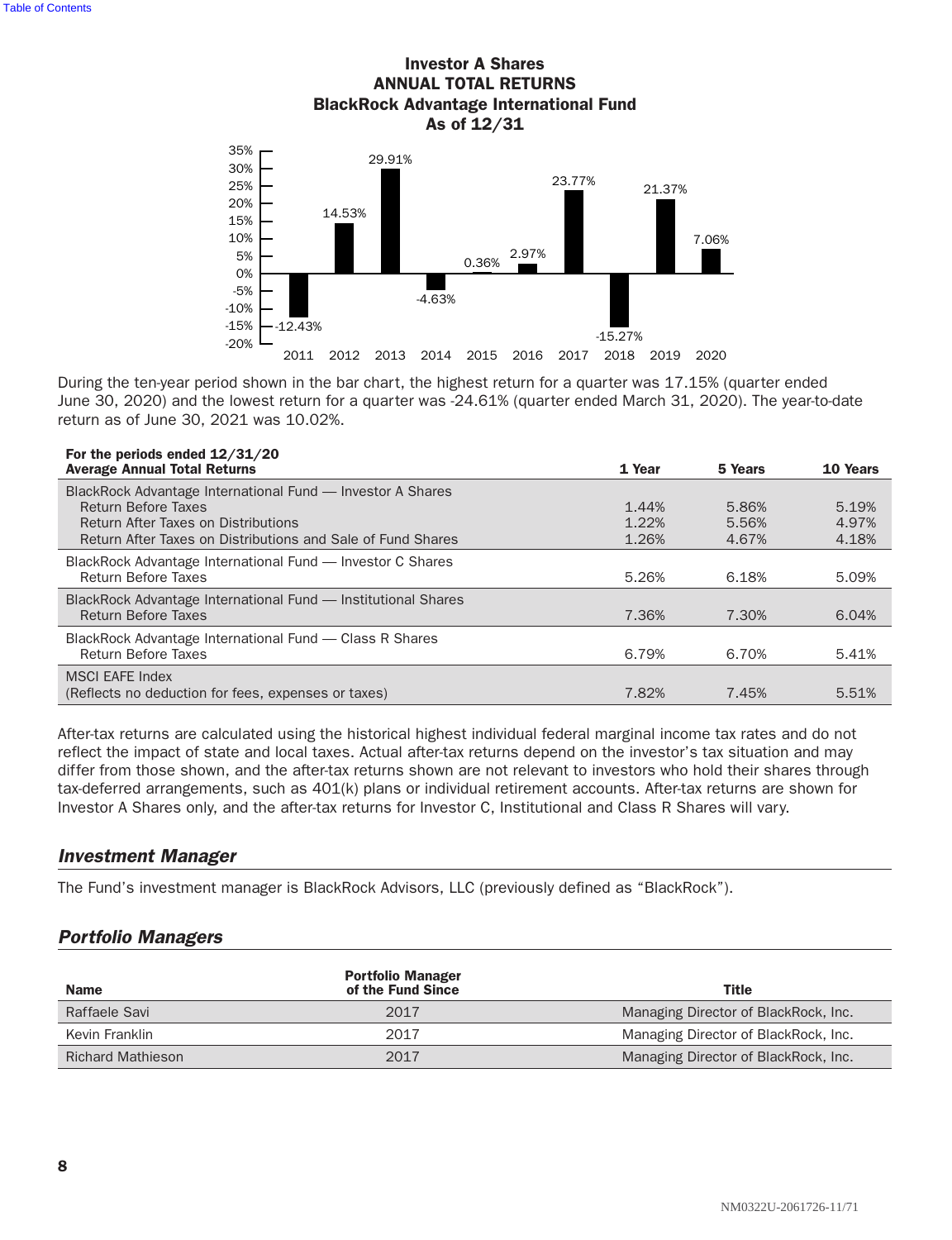# <span id="page-11-0"></span>*Purchase and Sale of Fund Shares*

You may purchase or redeem shares of the Fund each day the New York Stock Exchange is open. To purchase or sell shares you should contact your Financial Intermediary, or, if you hold your shares through the Fund, you should contact the Fund by phone at (800) 441-7762, by mail (c/o BlackRock Funds, P.O. Box 9819, Providence, Rhode Island 02940-8019), or by the Internet at www.blackrock.com. The Fund's initial and subsequent investment minimums generally are as follows, although the Fund may reduce or waive the minimums in some cases: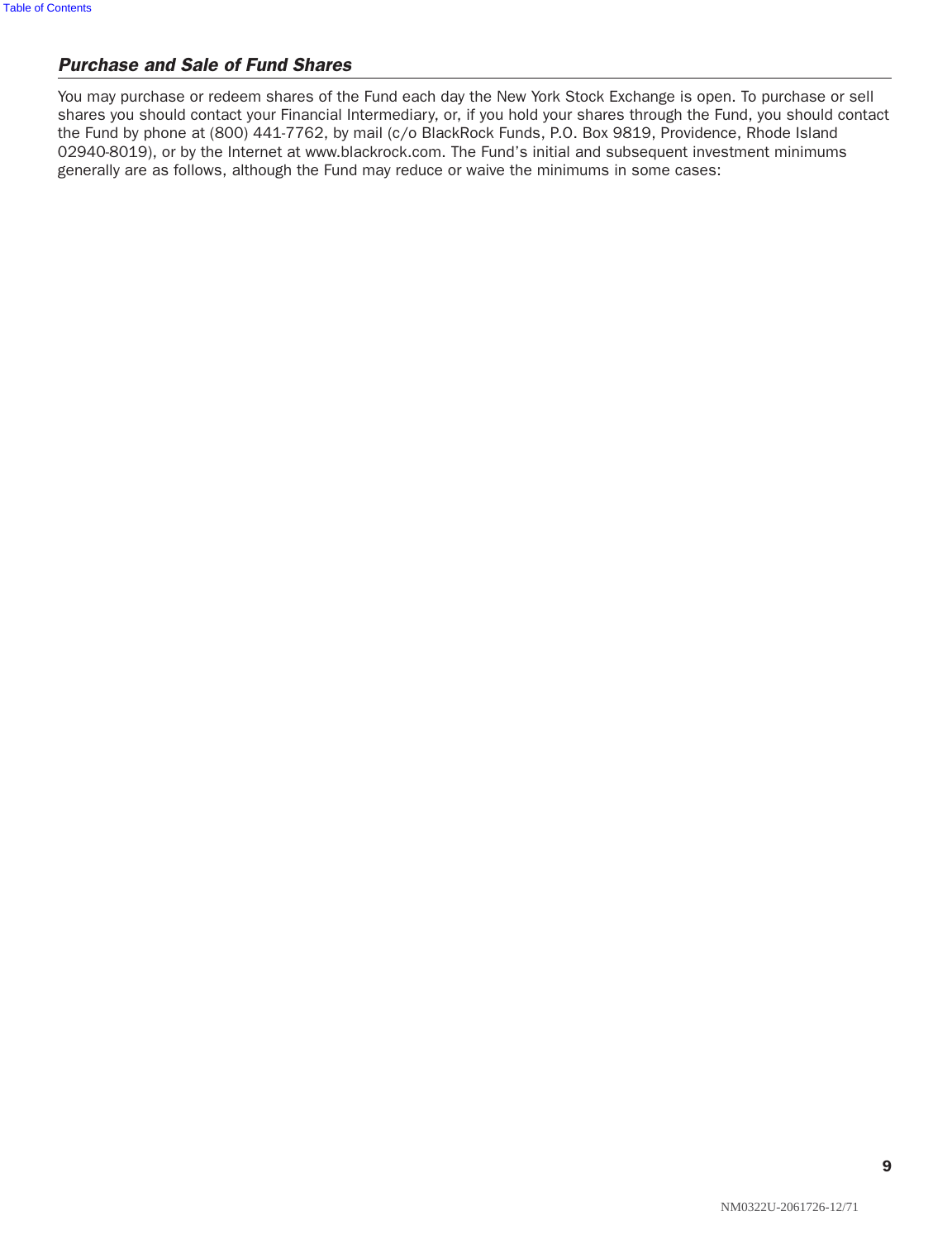|                                                | <b>Investor A and Investor C</b><br><b>Shares</b>                                                                                                                                                                                                                                                                        | <b>Institutional Shares</b>                                                                                                                                                                                                                                                                                                                                                                                                                                                                                                                                   | <b>Class R Shares</b>   |
|------------------------------------------------|--------------------------------------------------------------------------------------------------------------------------------------------------------------------------------------------------------------------------------------------------------------------------------------------------------------------------|---------------------------------------------------------------------------------------------------------------------------------------------------------------------------------------------------------------------------------------------------------------------------------------------------------------------------------------------------------------------------------------------------------------------------------------------------------------------------------------------------------------------------------------------------------------|-------------------------|
| <b>Minimum Initial</b><br><b>Investment</b>    | \$1,000 for all accounts<br>except:<br>• \$50, if establishing an<br>Automatic Investment Plan.<br>• There is no investment<br>minimum for employer-<br>sponsored retirement<br>plans (not including SEP<br>IRAs, SIMPLE IRAs or<br>SARSEPS).<br>• There is no investment<br>minimum for certain fee-<br>based programs. | There is no minimum initial investment<br>for:<br>• Employer-sponsored retirement plans<br>(not including SEP IRAs, SIMPLE IRAs or<br>SARSEPs), state sponsored 529 college<br>savings plans, collective trust funds,<br>investment companies or other pooled<br>investment vehicles, unaffiliated thrifts<br>and unaffiliated banks and trust<br>companies, each of which may purchase<br>shares of the Fund through a Financial<br>Intermediary that has entered into an<br>agreement with the Fund's distributor to<br>purchase such shares.               | \$100 for all accounts. |
|                                                |                                                                                                                                                                                                                                                                                                                          | . Clients of Financial Intermediaries that:<br>(i) charge such clients a fee for advisory,<br>investment consulting, or similar<br>services or (ii) have entered into an<br>agreement with the Fund's distributor to<br>offer Institutional Shares through a no-<br>load program or investment platform.<br>• Clients investing through a self-directed<br>IRA brokerage account program<br>sponsored by a retirement plan record-<br>keeper, provided that such program<br>offers only mutual fund options and that<br>the program maintains an account with |                         |
|                                                |                                                                                                                                                                                                                                                                                                                          | the Fund on an omnibus basis.<br>\$2 million for individuals and "Institutional<br>Investors," which include, but are not<br>limited to, endowments, foundations,<br>family offices, local, city, and state<br>governmental institutions, corporations<br>and insurance company separate<br>accounts who may purchase shares of the<br>Fund through a Financial Intermediary that<br>has entered into an agreement with the<br>Fund's distributor to purchase such<br>shares.<br>\$1,000 for:                                                                 |                         |
|                                                |                                                                                                                                                                                                                                                                                                                          | • Clients investing through Financial<br>Intermediaries that offer such shares on<br>a platform that charges a transaction<br>based sales commission outside of the<br>Fund.                                                                                                                                                                                                                                                                                                                                                                                  |                         |
|                                                |                                                                                                                                                                                                                                                                                                                          | • Tax-qualified accounts for insurance<br>agents that are registered<br>representatives of an insurance<br>company's broker-dealer that has<br>entered into an agreement with the<br>Fund's distributor to offer Institutional<br>Shares, and the family members of such<br>persons.                                                                                                                                                                                                                                                                          |                         |
| <b>Minimum Additional</b><br><b>Investment</b> | \$50 for all accounts (with<br>the exception of certain<br>employer-sponsored<br>retirement plans which may<br>have a lower minimum).                                                                                                                                                                                    | No subsequent minimum.                                                                                                                                                                                                                                                                                                                                                                                                                                                                                                                                        | No subsequent minimum.  |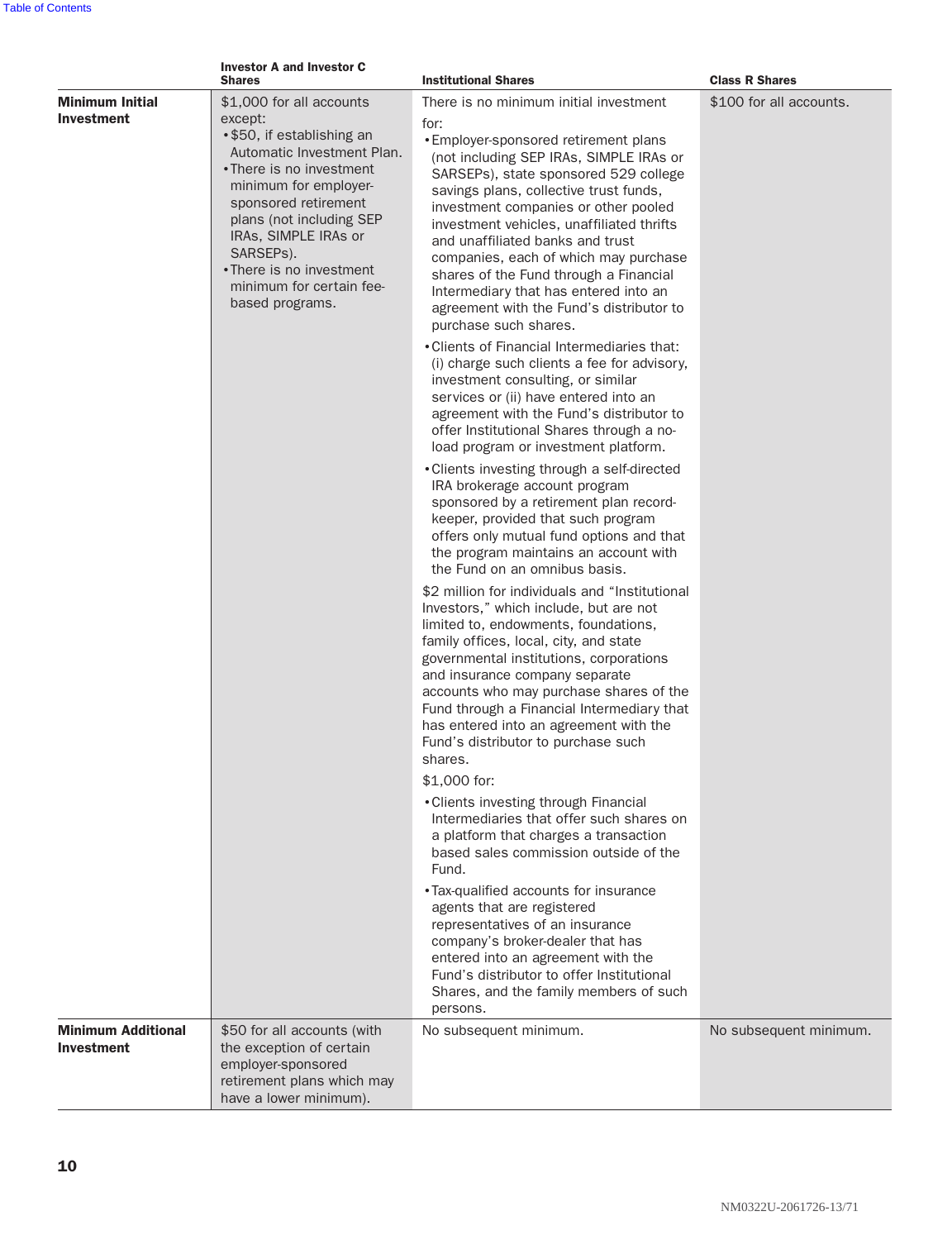# <span id="page-13-0"></span>*Tax Information*

The Fund's dividends and distributions may be subject to U.S. federal income taxes and may be taxed as ordinary income or capital gains, unless you are a tax-exempt investor or are investing through a qualified tax-exempt plan described in section 401(a) of the Internal Revenue Code of 1986, as amended, in which case you may be subject to U.S. federal income tax when distributions are received from such tax-deferred arrangements.

# *Payments to Broker/Dealers and Other Financial Intermediaries*

If you purchase shares of the Fund through a Financial Intermediary, the Fund and BlackRock Investments, LLC, the Fund's distributor, or its affiliates may pay the Financial Intermediary for the sale of Fund shares and related services. These payments may create a conflict of interest by influencing the Financial Intermediary and your individual financial professional to recommend the Fund over another investment.

Ask your individual financial professional or visit your Financial Intermediary's website for more information.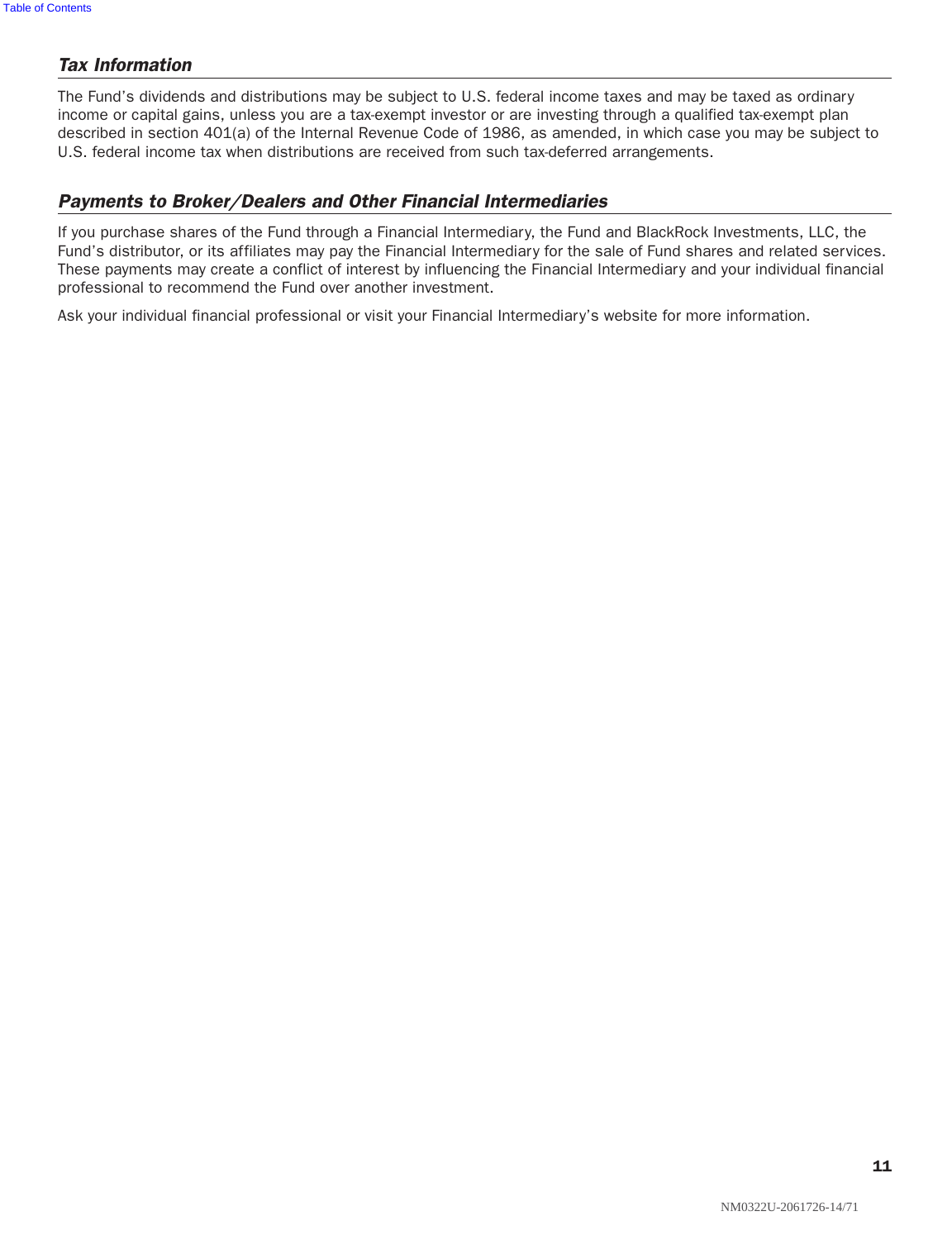# <span id="page-14-0"></span>Details About the Fund

Included in this prospectus are sections that tell you about buying and selling shares, management information, shareholder features of BlackRock Advantage International Fund (the "Fund"), a series of BlackRock Funds<sup>®M</sup> (the "Trust"), and your rights as a shareholder.

# *How the Fund Invests*

## *Investment Objective*

The investment objective of the Fund is to provide long-term capital appreciation.

Should the Trust's Board of Trustees (the "Board") determine that the investment objective of the Fund should be changed, shareholders will be given at least 30 days' notice before any such change is made. However, such change can be effected without shareholder approval.

## *Investment Process*

The Fund seeks to pursue its investment objective by investing in international securities in a disciplined manner, by using proprietary return forecast models that incorporate quantitative analysis. These forecast models are designed to identify aspects of mispricing across stocks which the Fund can seek to capture by over- and under-weighting particular equities while seeking to control incremental risk. BlackRock Advisors, LLC, the Fund's investment manager ("BlackRock"), then constructs and rebalances the portfolio by integrating its investment insights with the modelbased optimization process. The Fund has no stated minimum holding period for investments and may buy or sell securities whenever Fund management sees an appropriate opportunity. The Fund may engage in active and frequent trading of its investments.

## *Principal Investment Strategies*

Under normal circumstances, the Fund seeks to invest at least 80% of its net assets plus the amount of any borrowings for investment purposes in non-U.S. equity securities and equity-like instruments of companies that are components of, or have characteristics similar to, the companies included in the MSCI EAFE® Index (the "MSCI EAFE Index") and derivatives that are tied economically to securities of the MSCI EAFE Index. The MSCI EAFE Index is a capitalization-weighted index from a broad range of industries chosen for market size, liquidity and industry group representation. Equity securities include common stock, preferred stock and convertible securities. The Fund primarily seeks to buy common stock and may also invest in preferred stock and convertible securities.

From time to time, the Fund may invest in shares of companies through "new issues" or initial public offerings ("IPOs"). The Fund will invest in securities of non-U.S. issuers that can be U.S. dollar based or non-U.S. dollar based on a hedged or unhedged basis. The Fund may enter into currency transactions on a hedged or unhedged basis in order to seek total return.

The Fund may use derivatives, including options, futures, swaps (including, but not limited to, total return swaps, some of which may be referred to as contracts for difference) and forward contracts, both to seek to increase the return of the Fund and to hedge (or protect) the value of its assets against adverse movements in currency exchange rates, interest rates and movements in the securities markets. In order to manage cash flows into or out of the Fund effectively, the Fund may buy and sell financial futures contracts or options on such contracts. Derivatives are financial instruments whose value is derived from another security, a currency or an index, including but not limited to the MSCI EAFE Index. The use of options, futures, swaps (including, but not limited to, total return swaps, some of which may be referred to as contracts for difference) and forward contracts can be effective in protecting or enhancing the value of the Fund's assets.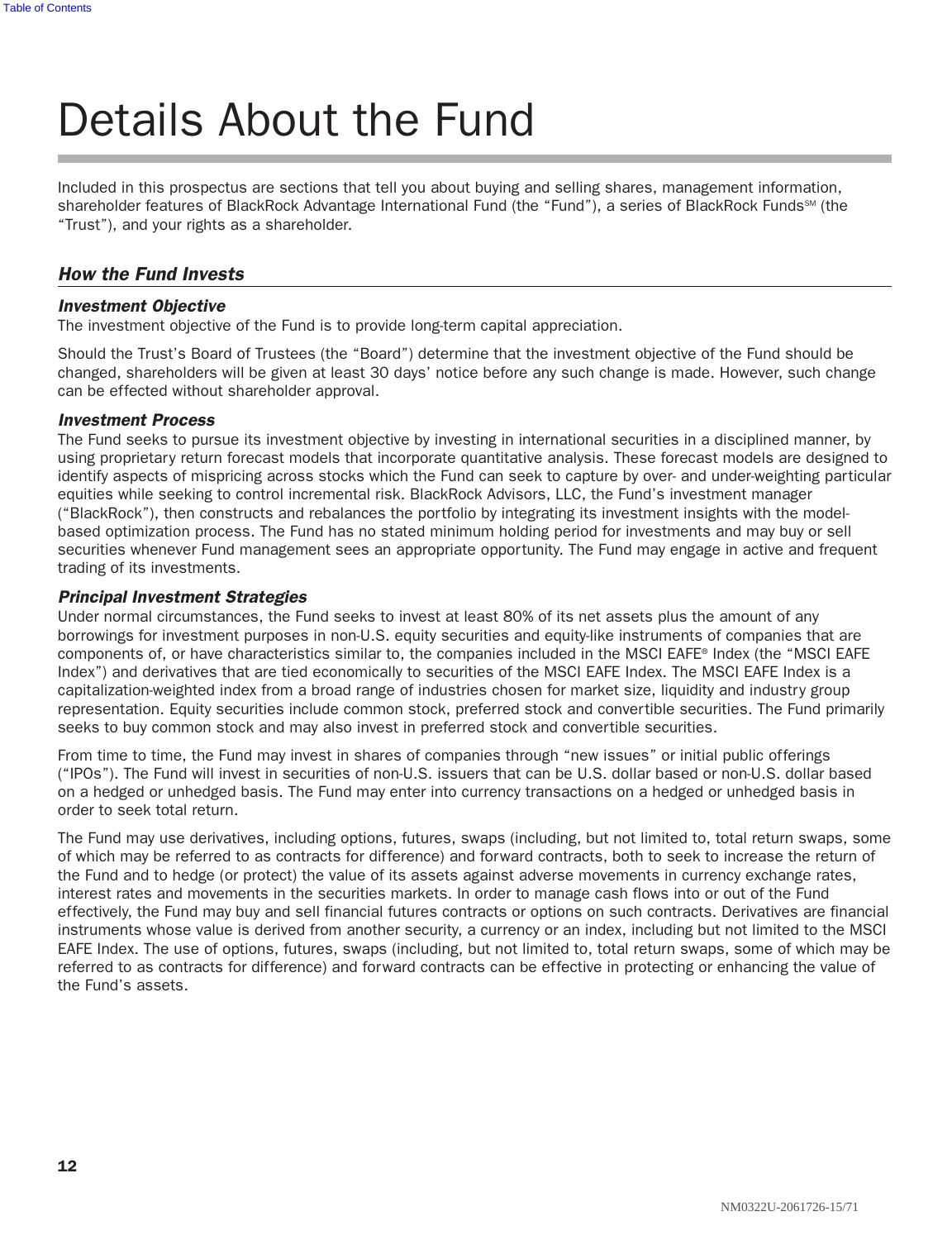#### ABOUT THE PORTFOLIO MANAGEMENT TEAM OF THE FUND

The Fund is managed by a team of financial professionals. Raffaele Savi, Kevin Franklin and Richard Mathieson are the portfolio managers and are jointly and primarily responsible for the day-to-day management of the Fund. Please see "Management of the Fund — Portfolio Manager Information" for additional information about the portfolio management team.

#### Other Strategies Applicable to the Fund

In addition to the principal strategies discussed above, the Fund may also invest or engage in the following investments/strategies:

- **Depositary Receipts** The Fund may invest in securities of foreign issuers in the form of depositary receipts or other securities that are convertible into securities of foreign issuers. American Depositary Receipts are receipts typically issued by an American bank or trust company that evidence underlying securities issued by a foreign corporation. European Depositary Receipts (issued in Europe) and Global Depositary Receipts (issued throughout the world) each evidence a similar ownership arrangement. The Fund may invest in unsponsored depositary receipts.
- **E** *Emerging Markets Issuers* The Fund may also invest a portion of its assets in securities of issuers located in emerging markets.
- **Illiquid Investments** The Fund may invest up to an aggregate amount of 15% of its net assets in illiquid investments. An illiquid investment is any investment that the Fund reasonably expects cannot be sold or disposed of in current market conditions in seven calendar days or less without the sale or disposition significantly changing the market value of the investment.
- **Investment Companies** The Fund has the ability to invest in other investment companies, such as exchangetraded funds, unit investment trusts, and open-end and closed-end funds. The Fund may invest in affiliated investment companies, including affiliated money market funds and affiliated ETFs.
- **Money Market Securities** The Fund may invest in money market securities or commercial paper.
- *Real Estate Investment Trusts ("REITs")* The Fund may invest in REITs. REITs are companies that own interests in real estate or in real estate-related loans or other interests, and have revenue primarily consisting of rent derived from owned, income producing real estate properties and capital gains from the sale of such properties. REITs can generally be classified as equity REITs, mortgage REITs and hybrid REITs. Equity REITs invest the majority of their assets directly in real property and derive their income primarily from rents. Equity REITs can also realize capital gains by selling properties that have appreciated in value. Mortgage REITs invest the majority of their assets in real estate mortgages and derive their income primarily from interest payments. Hybrid REITs combine the characteristics of both equity REITs and mortgage REITs. REITs are not taxed on income distributed to shareholders provided they comply with the requirements of the Internal Revenue Code of 1986, as amended (the "Internal Revenue Code").
- **Repurchase Agreements and Purchase and Sale Contracts** The Fund may enter into certain types of repurchase agreements or purchase and sale contracts. Under a repurchase agreement, the seller agrees to repurchase a security at a mutually agreed-upon time and price. A purchase and sale contract is similar to a repurchase agreement, but purchase and sale contracts also provide that the purchaser receives any interest on the security paid during the period.
- **Restricted Securities** Restricted securities are securities that cannot be offered for public resale unless registered under the applicable securities laws or that have a contractual restriction that prohibits or limits their resale. They may include Rule 144A securities, which are privately placed securities that can be resold to qualified institutional buyers but not to the general public, and securities of U.S. and non-U.S. issuers that are offered pursuant to Regulation S under the Securities Act of 1933, as amended.
- **Rights** The Fund may purchase securities pursuant to the exercise of subscription rights, which allow an issuer's existing shareholders to purchase additional common stock at a price substantially below the market price of the shares.
- **Securities Lending** The Fund may lend securities with a value up to 331⁄3% of its total assets to financial institutions that provide cash or securities issued or guaranteed by the U.S. Government as collateral.
- **Temporary Defensive Strategies** It is possible that in extreme market conditions the Fund may temporarily invest some or all of its assets in cash or cash equivalents, including high quality money market securities. Such a temporary defensive strategy would be inconsistent with the Fund's principal investment strategies. The reason for acquiring money market securities would be to avoid market losses. However, if market conditions improve, this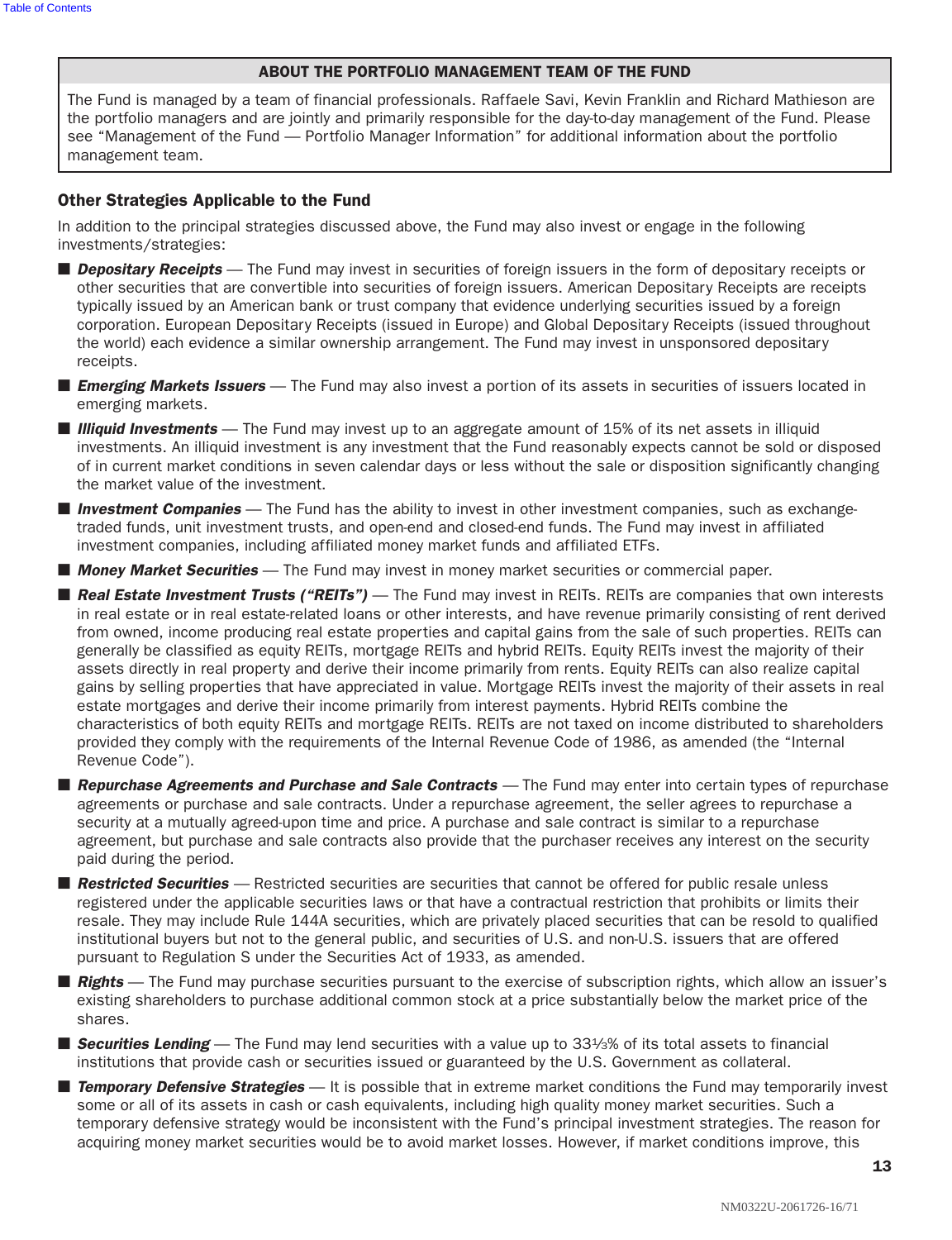<span id="page-16-0"></span>strategy could result in reducing the potential gain from the market upswing, thus reducing the Fund's opportunity to achieve its investment objective.

- **Warrants** A warrant gives the Fund the right to buy stock. The warrant specifies the amount of underlying stock, the purchase (or "exercise") price and the date the warrant expires. The Fund has no obligation to exercise the warrant and buy the stock. A warrant has value only if the Fund is able to exercise it or sell it before it expires.
- *When-Issued and Delayed Delivery Securities and Forward Commitments* The purchase or sale of securities on a when-issued basis, on a delayed delivery basis or through a forward commitment involves the purchase or sale of securities by the Fund at an established price with payment and delivery taking place in the future. The Fund enters into these transactions to obtain what is considered an advantageous price to the Fund at the time of entering into the transaction.

## *Investment Risks*

This section contains a discussion of the general risks of investing in the Fund. The "Investment Objective and Policies" section in the Statement of Additional Information (the "SAI") also includes more information about the Fund, its investments and the related risks. As with any fund, there can be no guarantee that the Fund will meet its investment objective or that the Fund's performance will be positive for any period of time. An investment in the Fund is not a deposit in any bank and is not insured or guaranteed by the Federal Deposit Insurance Corporation or by any bank or governmental agency. The order of the below risk factors does not indicate the significance of any particular risk factor.

#### Principal Risks of Investing in the Fund

- *Convertible Securities Risk* The market value of a convertible security performs like that of a regular debt security; that is, if market interest rates rise, the value of a convertible security usually falls. In addition, convertible securities are subject to the risk that the issuer will not be able to pay interest or dividends when due, and their market value may change based on changes in the issuer's credit rating or the market's perception of the issuer's creditworthiness. Since it derives a portion of its value from the common stock into which it may be converted, a convertible security is also subject to the same types of market and issuer risks that apply to the underlying common stock.
- **Derivatives Risk** The Fund's use of derivatives may increase its costs, reduce the Fund's returns and/or increase volatility. Derivatives involve significant risks, including:

*Volatility Risk* — The Fund's use of derivatives may reduce the Fund's returns and/or increase volatility. Volatility is defined as the characteristic of a security, an index or a market to fluctuate significantly in price within a short time period. A risk of the Fund's use of derivatives is that the fluctuations in their values may not correlate with the overall securities markets.

*Counterpar ty Risk* — Derivatives are also subject to counterparty risk, which is the risk that the other party in the transaction will not fulfill its contractual obligation.

*Market and Illiquidity Risk* — Some derivatives are more sensitive to interest rate changes and market price fluctuations than other securities. The possible lack of a liquid secondary market for derivatives and the resulting inability of the Fund to sell or otherwise close a derivatives position could expose the Fund to losses and could make derivatives more difficult for the Fund to value accurately. The Fund could also suffer losses related to its derivatives positions as a result of unanticipated market movements, which losses are potentially unlimited. Finally, BlackRock may not be able to predict correctly the direction of securities prices, interest rates and other economic factors, which could cause the Fund's derivatives positions to lose value.

*Valuation Risk* — Valuation may be more difficult in times of market turmoil since many investors and market makers may be reluctant to purchase complex instruments or quote prices for them. Derivatives may also expose the Fund to greater risk and increase its costs. Certain transactions in derivatives involve substantial leverage risk and may expose the Fund to potential losses that exceed the amount originally invested by the Fund.

*Hedging Risk* — When a derivative is used as a hedge against a position that the Fund holds, any loss generated by the derivative generally should be substantially offset by gains on the hedged investment, and vice versa. While hedging can reduce or eliminate losses, it can also reduce or eliminate gains. Hedges are sometimes subject to imperfect matching between the derivative and the underlying security, and there can be no assurance that the Fund's hedging transactions will be effective. The use of hedging may result in certain adverse tax consequences noted below.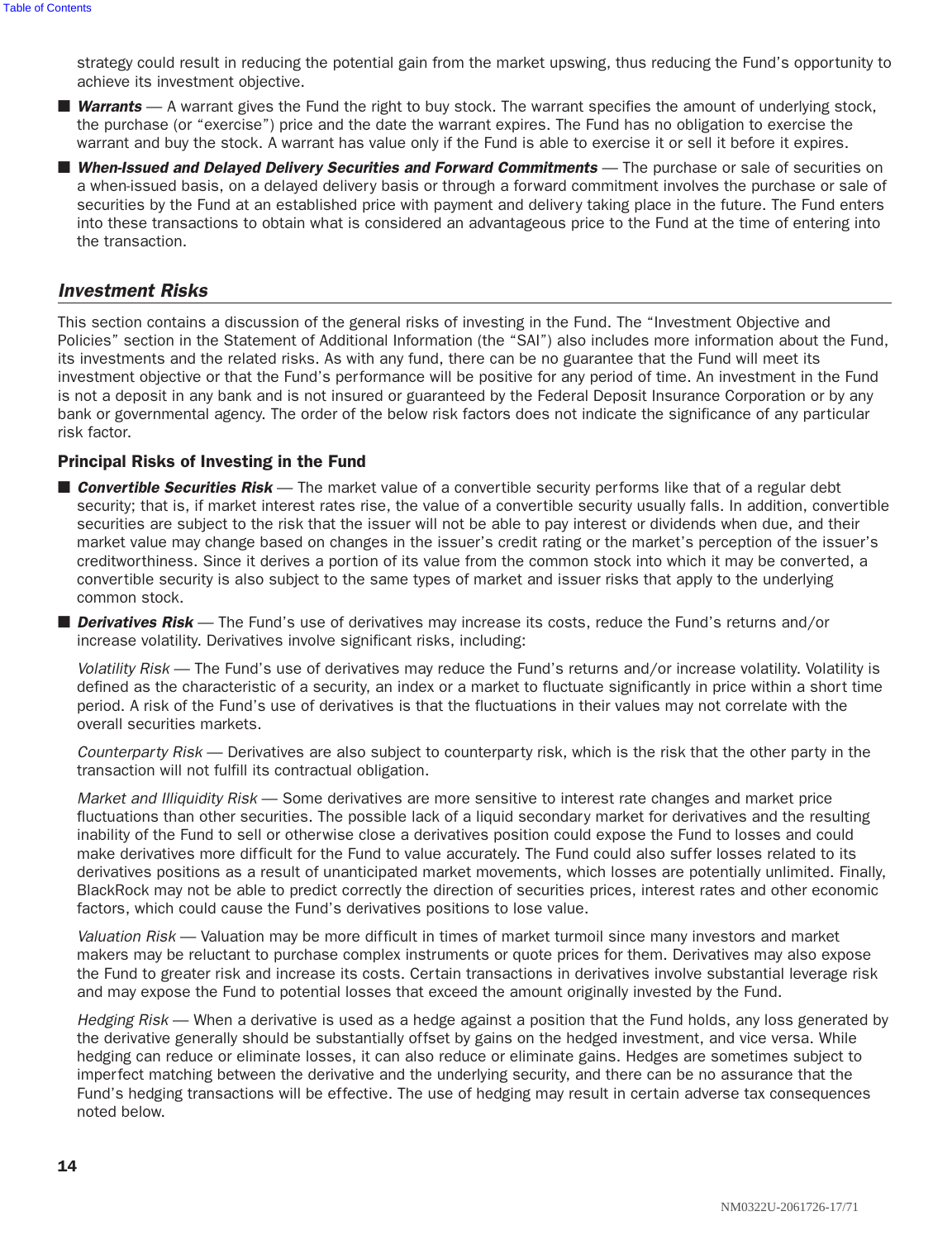*Tax Risk* — The federal income tax treatment of a derivative may not be as favorable as a direct investment in an underlying asset and may adversely affect the timing, character and amount of income the Fund realizes from its investments. As a result, a larger portion of the Fund's distributions may be treated as ordinary income rather than capital gains. In addition, certain derivatives are subject to mark-to-market or straddle provisions of the Internal Revenue Code. If such provisions are applicable, there could be an increase (or decrease) in the amount of taxable dividends paid by the Fund. In addition, the tax treatment of certain derivatives, such as swaps, is unsettled and may be subject to future legislation, regulation or administrative pronouncements issued by the Internal Revenue Service (the "IRS").

*Regulatory Risk* — Derivative contracts, including, without limitation, swaps, currency forwards and non-deliverable forwards, are subject to regulation under the Dodd-Frank Wall Street Reform and Consumer Protection Act (the "Dodd-Frank Act") in the United States and under comparable regimes in Europe, Asia and other non-U.S. jurisdictions. Under the Dodd-Frank Act, certain derivatives are subject to margin requirements and swap dealers are required to collect margin from the Fund with respect to such derivatives. Specifically, regulations are now in effect that require swap dealers to post and collect variation margin (comprised of specified liquid instruments and subject to a required haircut) in connection with trading of over-the-counter ("OTC") swaps with the Fund. Shares of investment companies (other than certain money market funds) may not be posted as collateral under these regulations. Requirements for posting of initial margin in connection with OTC swaps will be phased-in through at least 2021. In addition, regulations adopted by global prudential regulators that are now in effect require certain bank-regulated counterparties and certain of their affiliates to include in certain financial contracts, including many derivatives contracts, terms that delay or restrict the rights of counterparties, such as the Fund, to terminate such contracts, foreclose upon collateral, exercise other default rights or restrict transfers of credit support in the event that the counterparty and/or its affiliates are subject to certain types of resolution or insolvency proceedings. The implementation of these requirements with respect to derivatives, as well as regulations under the Dodd-Frank Act regarding clearing, mandatory trading and margining of other derivatives, may increase the costs and risks to the Fund of trading in these instruments and, as a result, may affect returns to investors in the Fund.

On October 28, 2020, the Securities and Exchange Commission (the "SEC") adopted new regulations governing the use of derivatives by registered investment companies ("Rule 18f-4"). The Fund will be required to implement and comply with Rule 18f-4 by August 19, 2022. Once implemented, Rule 18f-4 will impose limits on the amount of derivatives a fund can enter into, eliminate the asset segregation framework currently used by funds to comply with Section 18 of the Investment Company Act, treat derivatives as senior securities and require funds whose use of derivatives is more than a limited specified exposure amount to establish and maintain a comprehensive derivatives risk management program and appoint a derivatives risk manager.

In addition, other future regulatory developments may impact the Fund's ability to invest or remain invested in certain derivatives. Legislation or regulation may also change the way in which the Fund itself is regulated. BlackRock cannot predict the effects of any new governmental regulation that may be implemented on the ability of the Fund to use swaps or any other financial derivative product, and there can be no assurance that any new governmental regulation will not adversely affect the Fund's ability to achieve its investment objective.

#### *Risks Specific to Cer tain Derivatives Used by the Fund*

*Swaps* — Swap agreements, including total return swaps that may be referred to as contracts for difference, are two-party contracts entered into for periods ranging from a few weeks to more than one year. In a standard "swap" transaction, two parties agree to exchange the returns (or differentials in rates of return) earned or realized on particular predetermined investments or instruments, which can be adjusted for an interest factor. Swap agreements involve the risk that the party with whom the Fund has entered into the swap will default on its obligation to pay the Fund and the risk that the Fund will not be able to meet its obligations to pay the other party to the agreement. Swap agreements may also involve the risk that there is an imperfect correlation between the return on the Fund's obligation to its counterparty and the return on the referenced asset. In addition, swap agreements are subject to market and illiquidity risk, leverage risk and hedging risk.

*Forward Foreign Currency Exchange Contracts* — Forward foreign currency exchange transactions are OTC contracts to purchase or sell a specified amount of a specified currency or multinational currency unit at a price and future date set at the time of the contract. Forward foreign currency exchange contracts do not eliminate fluctuations in the value of non-U.S. securities but rather allow the Fund to establish a fixed rate of exchange for a future point in time. This strategy can have the effect of reducing returns and minimizing opportunities for gain.

*Futures* — Futures are standardized, exchange-traded contracts that obligate a purchaser to take delivery, and a seller to make delivery, of a specific amount of an asset at a specified future date at a specified price. The primary risks associated with the use of futures contracts and options are: (a) the imperfect correlation between the change in market value of the instruments held by the Fund and the price of the futures contract or option;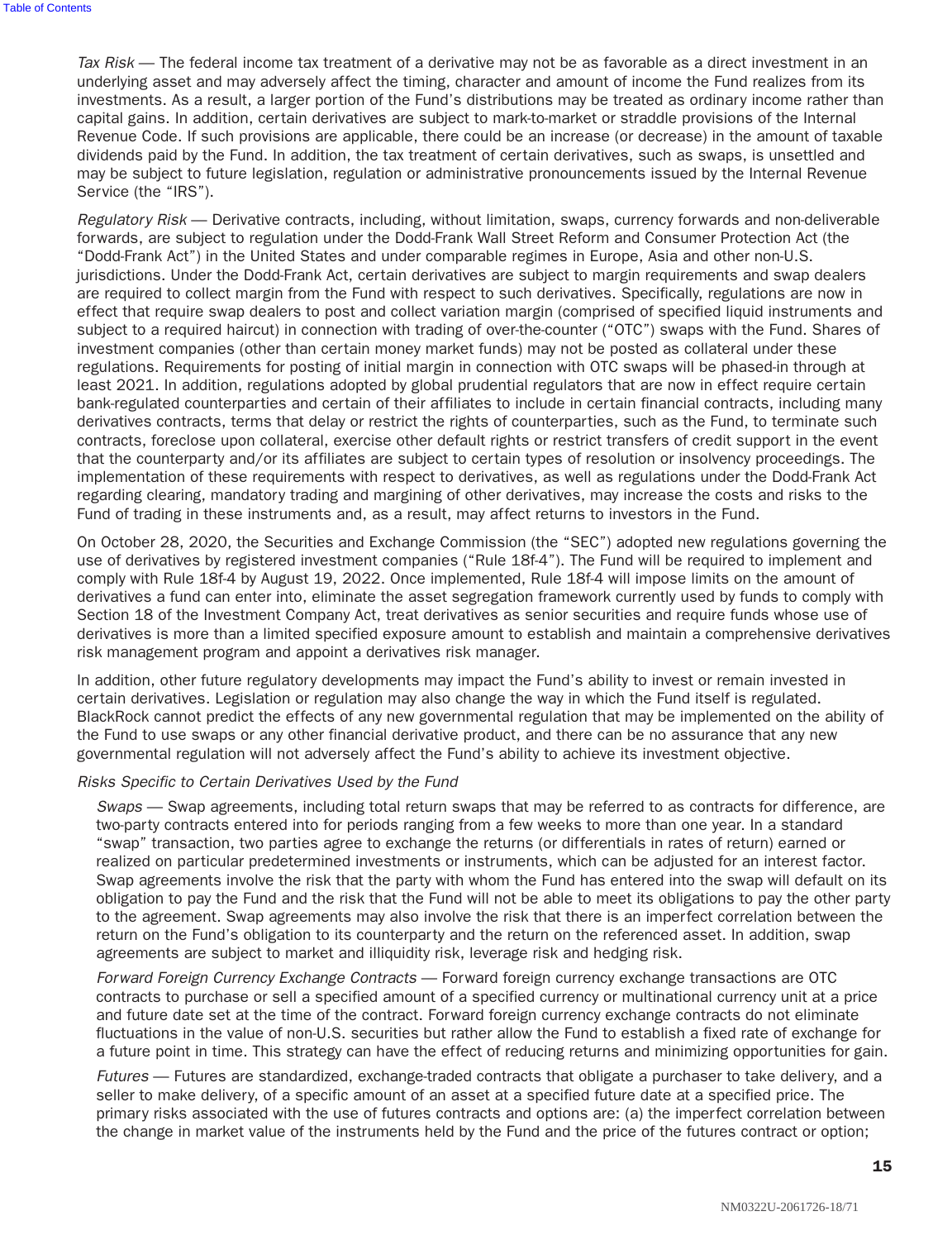(b) the possible lack of a liquid secondary market for a futures contract and the resulting inability to close a futures contract when desired; (c) losses caused by unanticipated market movements, which are potentially unlimited; (d) the investment adviser's inability to predict correctly the direction of securities prices, interest rates, currency exchange rates and other economic factors; and (e) the possibility that the counterparty will default in the performance of its obligations.

*Options* — An option is an agreement that, for a premium payment or fee, gives the option holder (the purchaser) the right but not the obligation to buy (a "call option") or sell (a "put option") the underlying asset (or settle for cash in an amount based on an underlying asset, rate, or index) at a specified price (the "exercise price") during a period of time or on a specified date. Investments in options are considered speculative. When the Fund purchases an option, it may lose the total premium paid for it if the price of the underlying security or other assets decreased, remained the same or failed to increase to a level at or beyond the exercise price (in the case of a call option) or increased, remained the same or failed to decrease to a level at or below the exercise price (in the case of a put option). If a put or call option purchased by the Fund were permitted to expire without being sold or exercised, its premium would represent a loss to the Fund. To the extent that the Fund writes or sells an option, if the decline or increase in the underlying asset is significantly below or above the exercise price of the written option, the Fund could experience a substantial loss.

**Equity Securities Risk** — Common and preferred stocks represent equity ownership in a company. Stock markets are volatile. The price of equity securities will fluctuate and can decline and reduce the value of a portfolio investing in equities. The value of equity securities purchased by the Fund could decline if the financial condition of the companies the Fund invests in declines or if overall market and economic conditions deteriorate. The value of equity securities may also decline due to factors that affect a particular industry or industries, such as labor shortages or an increase in production costs and competitive conditions within an industry. In addition, the value may decline due to general market conditions that are not specifically related to a company or industry, such as real or perceived adverse economic conditions, changes in the general outlook for corporate earnings, changes in interest or currency rates or generally adverse investor sentiment.

**Foreign Securities Risk** — Securities traded in foreign markets have often (though not always) performed differently from securities traded in the United States. However, such investments often involve special risks not present in U.S. investments that can increase the chances that the Fund will lose money. In particular, the Fund is subject to the risk that because there may be fewer investors on foreign exchanges and a smaller number of securities traded each day, it may be more difficult for the Fund to buy and sell securities on those exchanges. In addition, prices of foreign securities may go up and down more than prices of securities traded in the United States.

*Cer tain Risks of Holding Fund Assets Outside the United States* — The Fund generally holds its foreign securities and cash in foreign banks and securities depositories. Some foreign banks and securities depositories may be recently organized or new to the foreign custody business. In addition, there may be limited or no regulatory oversight of their operations. Also, the laws of certain countries limit the Fund's ability to recover its assets if a foreign bank, depository or issuer of a security, or any of their agents, goes bankrupt. In addition, it is often more expensive for the Fund to buy, sell and hold securities in certain foreign markets than in the United States. The increased expense of investing in foreign markets reduces the amount the Fund can earn on its investments and typically results in a higher operating expense ratio for the Fund than for investment companies invested only in the United States.

*Currency Risk* — Securities and other instruments in which the Fund invests may be denominated or quoted in currencies other than the U.S. dollar. For this reason, changes in foreign currency exchange rates can affect the value of the Fund's portfolio.

Generally, when the U.S. dollar rises in value against a foreign currency, a security denominated in that currency loses value because the currency is worth fewer U.S. dollars. Conversely, when the U.S. dollar decreases in value against a foreign currency, a security denominated in that currency gains value because the currency is worth more U.S. dollars. This risk, generally known as "currency risk," means that a strong U.S. dollar will reduce returns for U.S. investors while a weak U.S. dollar will increase those returns.

*Foreign Economy Risk* — The economies of certain foreign markets may not compare favorably with the economy of the United States with respect to such issues as growth of gross national product, reinvestment of capital, resources and balance of payments position. Certain foreign economies may rely heavily on particular industries or foreign capital and are more vulnerable to diplomatic developments, the imposition of economic sanctions against a particular country or countries, changes in international trading patterns, trade barriers and other protectionist or retaliatory measures. Investments in foreign markets may also be adversely affected by governmental actions such as the imposition of capital controls, nationalization of companies or industries, expropriation of assets or the imposition of punitive taxes. In addition, economic conditions, such as volatile currency exchange rates and interest rates, political events, military action and other conditions may, without prior warning, lead to the governments of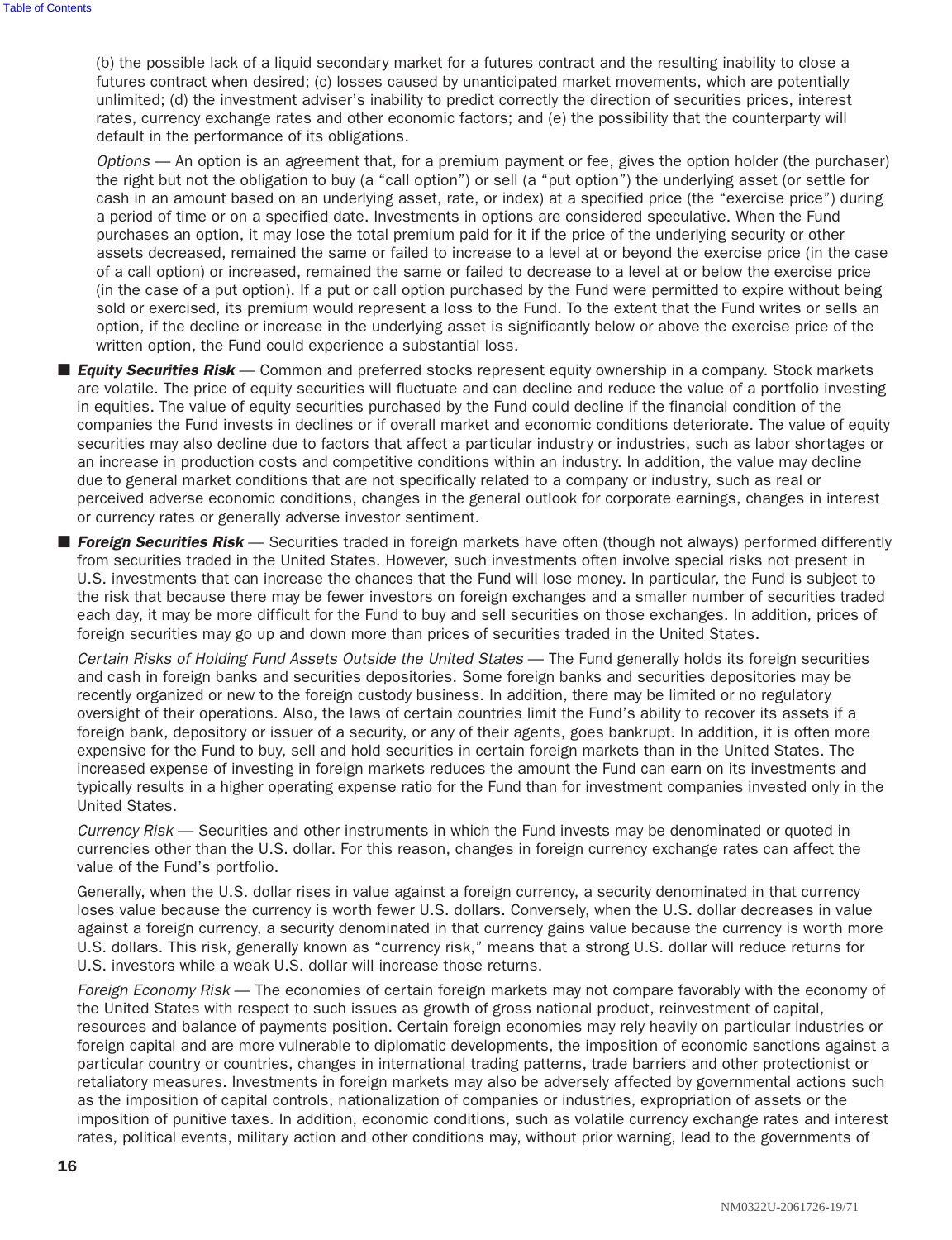certain countries, or the U.S. Government with respect to certain countries, prohibiting or imposing substantial restrictions through capital controls and/or sanctions on foreign investments in the capital markets or certain industries in those countries. Capital controls and/or sanctions may include the prohibition of, or restrictions on, the ability to own or transfer currency, securities, derivatives or other assets and may also include retaliatory actions of one government against another government, such as seizure of assets. Any of these actions could severely impair the Fund's ability to purchase, sell, transfer, receive, deliver or otherwise obtain exposure to foreign securities and assets, including the ability to transfer the Fund's assets or income back into the United States, and could negatively impact the value and/or liquidity of such assets or otherwise adversely affect the Fund's operations, causing the Fund to decline in value.

Other potential foreign market risks include foreign exchange controls, difficulties in pricing securities, defaults on foreign government securities, difficulties in enforcing legal judgments in foreign courts and political and social instability. Diplomatic and political developments, including rapid and adverse political changes, social instability, regional conflicts, terrorism and war, could affect the economies, industries and securities and currency markets, and the value of the Fund's investments, in non-U.S. countries. These factors are extremely difficult, if not impossible, to predict and take into account with respect to the Fund's investments.

*Governmental Supervision and Regulation/Accounting Standards* — Many foreign governments do not supervise and regulate stock exchanges, brokers and the sale of securities to the same extent as such regulations exist in the United States. They also may not have laws to protect investors that are comparable to U.S. securities laws. For example, some foreign countries may have no laws or rules against insider trading. Insider trading occurs when a person buys or sells a company's securities based on material non-public information about that company. In addition, some countries may have legal systems that may make it difficult for the Fund to vote proxies, exercise shareholder rights, and pursue legal remedies with respect to its foreign investments. Accounting standards in other countries are not necessarily the same as in the United States. If the accounting standards in another country do not require as much detail as U.S. accounting standards, it may be harder for Fund management to completely and accurately determine a company's financial condition.

*Settlement Risk* — Settlement and clearance procedures in certain foreign markets differ significantly from those in the United States. Foreign settlement and clearance procedures and trade regulations also may involve certain risks (such as delays in payment for or delivery of securities) not typically associated with the settlement of U.S. investments.

At times, settlements in certain foreign countries have not kept pace with the number of securities transactions. These problems may make it difficult for the Fund to carry out transactions. If the Fund cannot settle or is delayed in settling a purchase of securities, it may miss attractive investment opportunities and certain of its assets may be uninvested with no return earned thereon for some period. If the Fund cannot settle or is delayed in settling a sale of securities, it may lose money if the value of the security then declines or, if it has contracted to sell the security to another party, the Fund could be liable for any losses incurred.

*Withholding Tax Reclaims Risk* — The Fund may file claims to recover foreign withholding taxes on dividend and interest income (if any) received from issuers in certain countries and capital gains on the disposition of stocks or securities where such withholding tax reclaim is possible. Whether or when the Fund will receive a withholding tax refund is within the control of the tax authorities in such countries. Where the Fund expects to recover withholding taxes, the net asset value of the Fund generally includes accruals for such tax refunds. The Fund regularly evaluates the probability of recovery. If the likelihood of recovery materially decreases, due to, for example, a change in tax regulation or approach in the foreign country, accruals in the Fund's net asset value for such refunds may be written down partially or in full, which will adversely affect the Fund's net asset value. Shareholders in the Fund at the time an accrual is written down will bear the impact of the resulting reduction in net asset value regardless of whether they were shareholders during the accrual period. Conversely, if the Fund receives a tax refund that has not been previously accrued, shareholders in the Fund at the time of the successful recovery will benefit from the resulting increase in the Fund's net asset value. Shareholders who sold their shares prior to such time will not benefit from such increase in the Fund's net asset value.

*European Economic Risk* — The European financial markets have recently experienced volatility and adverse trends due to concerns about economic downturns in, or rising government debt levels of, several European countries. These events may spread to other countries in Europe. These events may affect the value and liquidity of certain of the Fund's investments.

Responses to the financial problems by European governments, central banks and others, including austerity measures and reforms, may not work, may result in social unrest and may limit future growth and economic recovery or have other unintended consequences. Further defaults or restructurings by governments and others of their debt could have additional adverse effects on economies, financial markets and asset valuations around the world. In addition, the United Kingdom has withdrawn from the European Union, and one or more other countries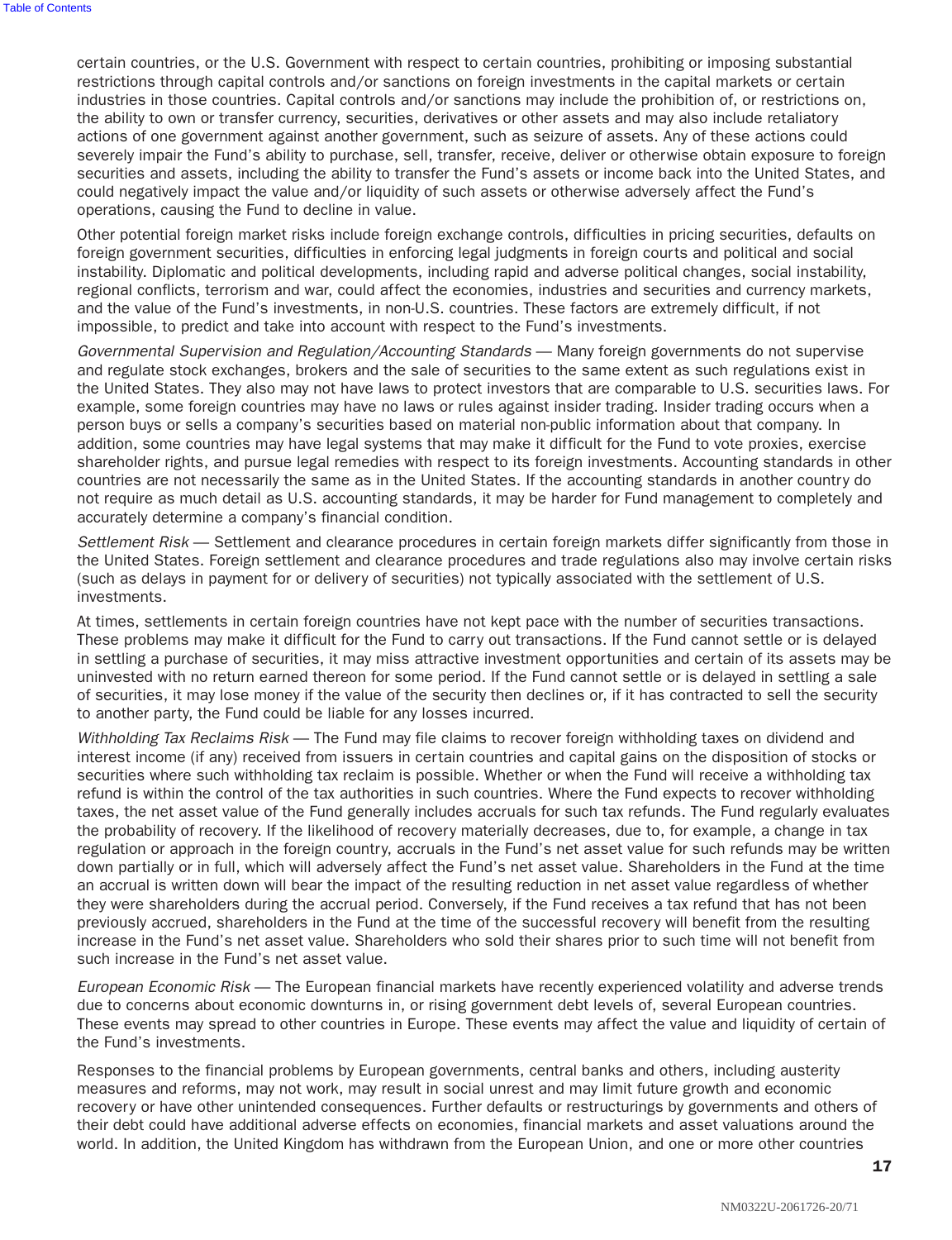may withdraw from the European Union and/or abandon the Euro, the common currency of the European Union. The impact of these actions, especially if they occur in a disorderly fashion, is not clear but could be significant and far reaching.

- *High Portfolio Turnover Risk* The Fund may engage in active and frequent trading of its portfolio securities. High portfolio turnover (more than 100%) may result in increased transaction costs to the Fund, including brokerage commissions, dealer mark-ups and other transaction costs on the sale of the securities and on reinvestment in other securities. The sale of Fund portfolio securities may result in the realization and/or distribution to shareholders of higher capital gains or losses as compared to a fund with less active trading policies. These effects of higher than normal portfolio turnover may adversely affect Fund performance.
- **Leverage Risk** Some transactions may give rise to a form of economic leverage. These transactions may include, among others, derivatives, and may expose the Fund to greater risk and increase its costs. As an open-end investment company registered with the SEC, the Fund is subject to the federal securities laws, including the Investment Company Act, the rules thereunder, and various SEC and SEC staff interpretive positions. In accordance with these laws, rules and positions, the Fund must "set aside" liquid assets (often referred to as "asset segregation"), or engage in other SEC- or staff-approved measures, to "cover" open positions with respect to certain kinds of instruments. The use of leverage may cause the Fund to liquidate portfolio positions when it may not be advantageous to do so to satisfy its obligations or to meet any required asset segregation requirements. Increases and decreases in the value of the Fund's portfolio will be magnified when the Fund uses leverage.
- Market Risk and Selection Risk Market risk is the risk that one or more markets in which the Fund invests will go down in value, including the possibility that the markets will go down sharply and unpredictably. The value of a security or other asset may decline due to changes in general market conditions, economic trends or events that are not specifically related to the issuer of the security or other asset, or factors that affect a particular issuer or issuers, exchange, country, group of countries, region, market, industry, group of industries, sector or asset class. Local, regional or global events such as war, acts of terrorism, the spread of infectious illness or other public health issues like pandemics or epidemics, recessions, or other events could have a significant impact on the Fund and its investments. Selection risk is the risk that the securities selected by Fund management will underperform the markets, the relevant indices or the securities selected by other funds with similar investment objectives and investment strategies. The Fund seeks to pursue its investment objective by using proprietary models that incorporate quantitative analysis and is subject to "Model Risk" as described below. This means you may lose money.

A recent outbreak of an infectious coronavirus has developed into a global pandemic that has resulted in numerous disruptions in the market and has had significant economic impact leaving general concern and uncertainty. The impact of this coronavirus, and other epidemics and pandemics that may arise in the future, could affect the economies of many nations, individual companies and the market in general ways that cannot necessarily be foreseen at the present time.

- *Mid Cap Securities Risk* The securities of mid cap companies generally trade in lower volumes and are generally subject to greater and less predictable price changes than the securities of larger capitalization companies.
- *Model Risk* The Fund seeks to pursue its investment objective by using proprietary models that incorporate quantitative analysis. Investments selected using these models may perform differently than as forecasted due to the factors incorporated into the models and the weighting of each factor, as well as the level and scope of changes from historical trends. In addition, issues in the construction and implementation of the models, including software or hardware malfunction, power loss, software bugs, malicious code, viruses, system crashes and other technological failures or various other events or circumstances within or beyond the control of BlackRock, may adversely impact the Fund. Please see also "Cyber Security Risk" below. There is no guarantee that BlackRock's use of these models will result in effective investment decisions for the Fund.

Some of the models used by BlackRock rely on historical data and may not accurately predict future market movements. The Fund bears the risk that the models used by BlackRock will not be successful in forecasting movements in the market or in determining the size, direction, and/or weighting of investment positions that will enable the Fund to achieve its investment objective. In addition, the models may not be reliable in the event of unusual or disruptive events that cause market movements, which may be inconsistent with the historical performance of individual markets. In such instances, the models may produce unexpected results, which can result in losses for the Fund. Furthermore, because predictive models may be constructed based on data supplied by third parties, the success of relying on such models may depend heavily on the accuracy and reliability of such data.

■ "New Issues" Risk — "New issues" are IPOs of equity securities. Investments in companies that have recently gone public have the potential to produce substantial gains for the Fund. However, there is no assurance that the Fund will have access to profitable IPOs and therefore investors should not rely on these past gains as an indication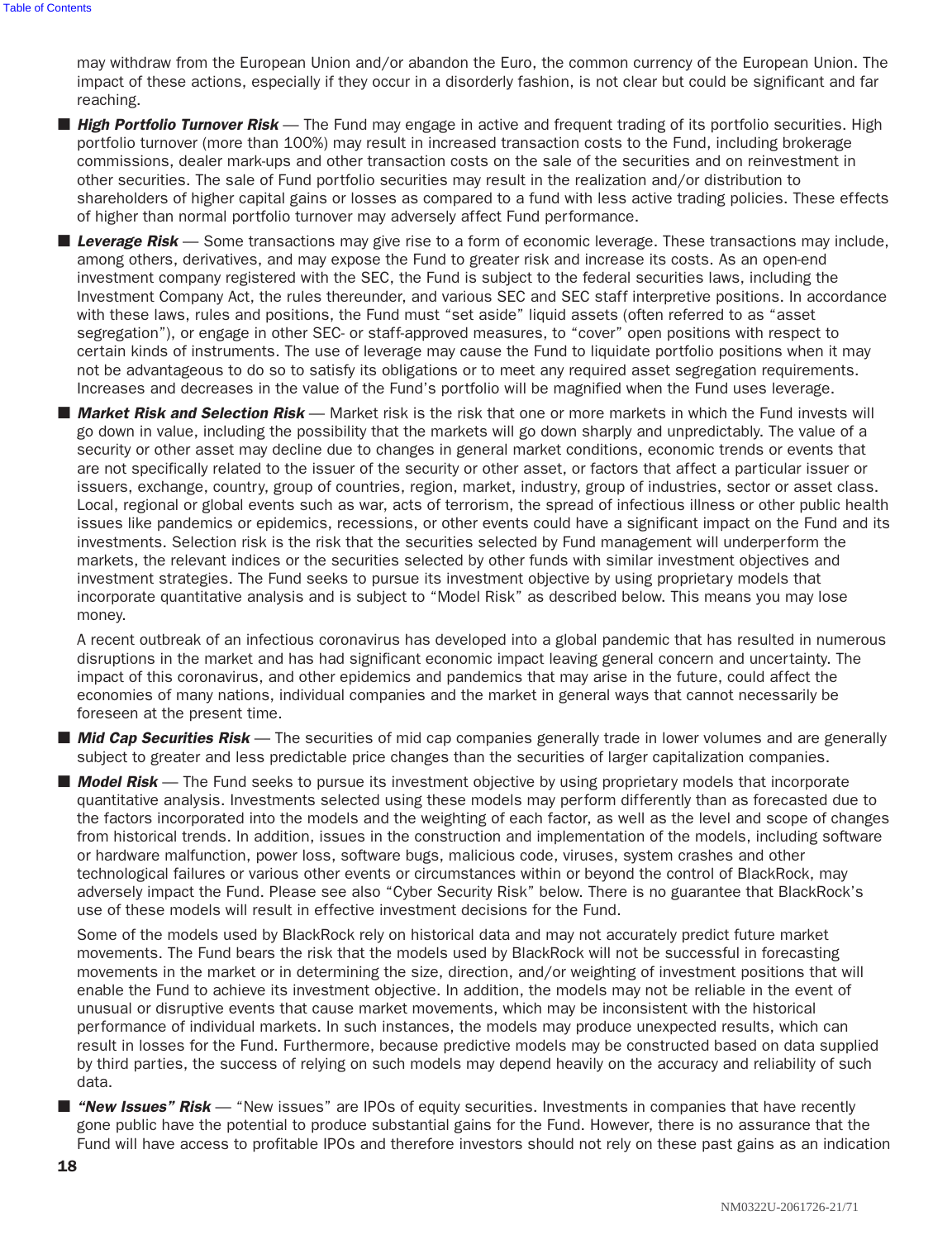of future performance. The investment performance of the Fund during periods when it is unable to invest significantly or at all in IPOs may be lower than during periods when the Fund is able to do so. In addition, as the Fund increases in size, the impact of IPOs on the Fund's performance will generally decrease. Securities issued in IPOs are subject to many of the same risks as investing in companies with smaller market capitalizations. Securities issued in IPOs have no trading history, and information about the companies may be available for very limited periods. In addition, the prices of securities sold in IPOs may be highly volatile or may decline shortly after the IPO. When an IPO is brought to the market, availability may be limited and the Fund may not be able to buy any shares at the offering price, or, if it is able to buy shares, it may not be able to buy as many shares at the offering price as it would like.

■ Preferred Securities Risk — Preferred securities may pay fixed or adjustable rates of return. Preferred securities are subject to issuer-specific and market risks applicable generally to equity securities. In addition, a company's preferred securities generally pay dividends only after the company makes required payments to holders of its bonds and other debt. For this reason, the value of preferred securities will usually react more strongly than bonds and other debt to actual or perceived changes in the company's financial condition or prospects. Preferred securities of smaller companies may be more vulnerable to adverse developments than preferred securities of larger companies.

#### Other Risks of Investing in the Fund

The Fund may also be subject to certain other non-principal risks associated with its investments and investment strategies, including:

- **Borrowing Risk** Borrowing may exaggerate changes in the net asset value of Fund shares and in the return on the Fund's portfolio. Borrowing will cost the Fund interest expense and other fees. The costs of borrowing may reduce the Fund's return. Borrowing may cause the Fund to liquidate positions when it may not be advantageous to do so to satisfy its obligations.
- Cyber Security Risk Failures or breaches of the electronic systems of the Fund, the Fund's adviser, distributor, and other service providers, or the issuers of securities in which the Fund invests have the ability to cause disruptions and negatively impact the Fund's business operations, potentially resulting in financial losses to the Fund and its shareholders. While the Fund has established business continuity plans and risk management systems seeking to address system breaches or failures, there are inherent limitations in such plans and systems. Furthermore, the Fund cannot control the cyber security plans and systems of the Fund's service providers or issuers of securities in which the Fund invests.
- **Depositary Receipts Risk** Depositary receipts are generally subject to the same risks as the foreign securities that they evidence or into which they may be converted. In addition to investment risks associated with the underlying issuer, depositary receipts expose the Fund to additional risks associated with the non-uniform terms that apply to depositary receipt programs, credit exposure to the depository bank and to the sponsors and other parties with whom the depository bank establishes the programs, currency risk and the risk of an illiquid market for depositary receipts. The issuers of unsponsored depositary receipts are not obligated to disclose information that is, in the United States, considered material. Therefore, there may be less information available regarding these issuers and there may not be a correlation between such information and the market value of the depositary receipts.

**E** *Emerging Markets Risk* — The risks of foreign investments are usually much greater for emerging markets. Investments in emerging markets may be considered speculative. Emerging markets may include those in countries considered emerging or developing by the World Bank, the International Finance Corporation or the United Nations. Emerging markets are riskier than more developed markets because they tend to develop unevenly and may never fully develop. They are more likely to experience hyperinflation and currency devaluations, which adversely affect returns to U.S. investors. In addition, many emerging markets have far lower trading volumes and less liquidity than developed markets. Since these markets are often small, they may be more likely to suffer sharp and frequent price changes or long-term price depression because of adverse publicity, investor perceptions or the actions of a few large investors. In addition, traditional measures of investment value used in the United States, such as price to earnings ratios, may not apply to certain small markets. Also, there may be less publicly available information about issuers in emerging markets than would be available about issuers in more developed capital markets, and such issuers may not be subject to accounting, auditing and financial reporting standards and requirements comparable to those to which U.S. companies are subject. Communications between the United States and emerging market countries may be unreliable, increasing the risk of delayed settlements or losses of security certificates.

Many emerging markets have histories of political instability and abrupt changes in policies. As a result, their governments are more likely to take actions that are hostile or detrimental to private enterprise or foreign investment than those of more developed countries. Some countries have pervasive corruption and crime that may hinder investments. Certain emerging markets may also face other significant internal or external risks, including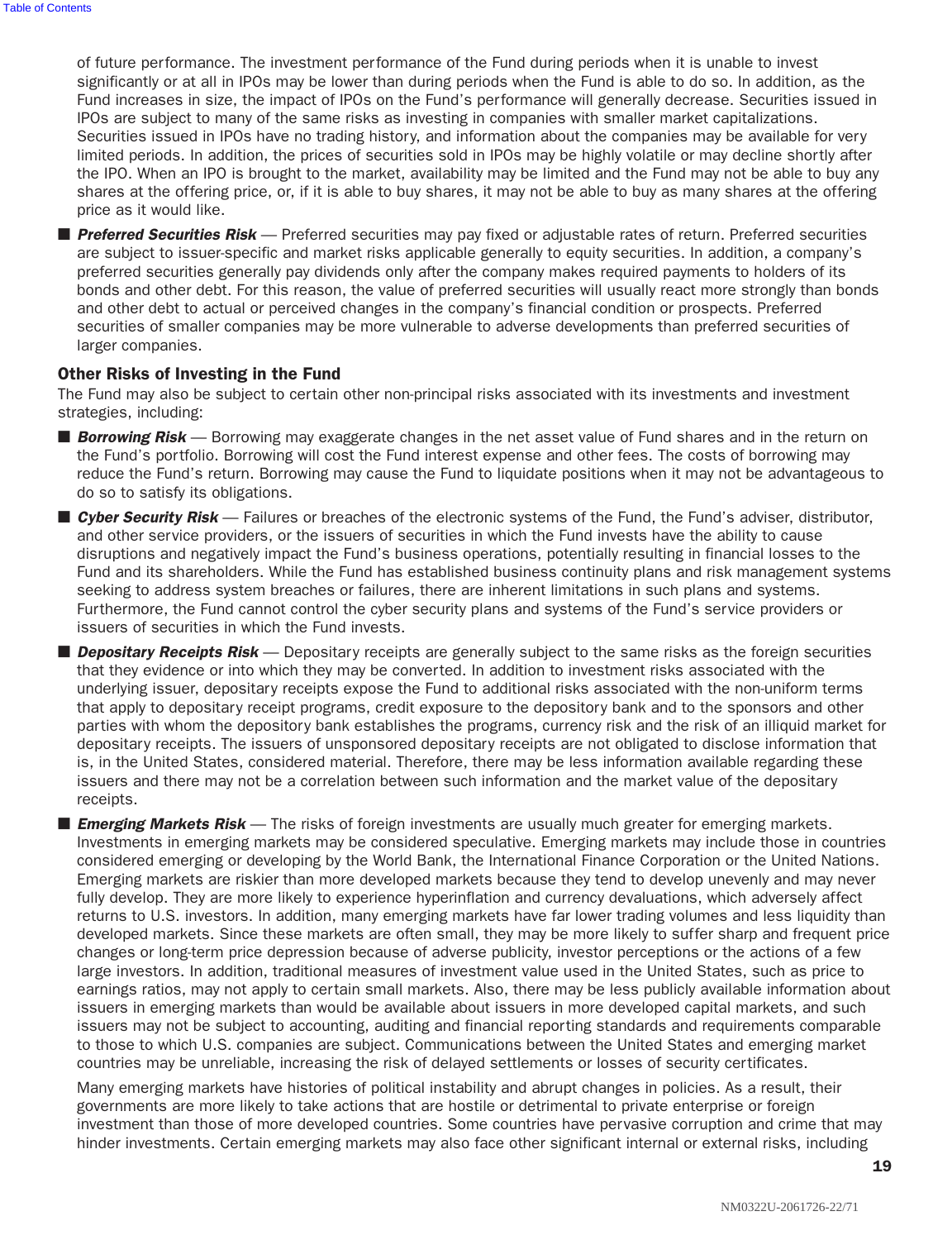the risk of war, and ethnic, religious and racial conflicts. In addition, governments in many emerging market countries participate to a significant degree in their economies and securities markets, which may impair investment and economic growth.

- **Expense Risk** Fund expenses are subject to a variety of factors, including fluctuations in the Fund's net assets. Accordingly, actual expenses may be greater or less than those indicated. For example, to the extent that the Fund's net assets decrease due to market declines or redemptions, the Fund's expenses will increase as a percentage of Fund net assets. During periods of high market volatility, these increases in the Fund's expense ratio could be significant.
- **Illiquid Investments Risk** The Fund's illiquid investments may reduce the returns of the Fund because it may be difficult to sell the illiquid investments at an advantageous time or price. An investment may be illiquid due to, among other things, the lack of an active trading market. To the extent that the Fund's principal investment strategies involve derivatives or securities with substantial market and/or credit risk, the Fund will tend to have the greatest exposure to the risks associated with illiquid investments. Liquid investments may become illiquid after purchase by the Fund, particularly during periods of market turmoil. Illiquid investments may be harder to value, especially in changing markets, and if the Fund is forced to sell these investments to meet redemption requests or for other cash needs, the Fund may suffer a loss. In addition, when there is illiquidity in the market for certain securities, the Fund, due to limitations on illiquid investments, may be subject to purchase and sale restrictions.
- **Investment in Other Investment Companies Risk** As with other investments, investments in other investment companies, including ETFs, are subject to market and selection risk. In addition, if the Fund acquires shares of investment companies, including ones affiliated with the Fund, shareholders bear both their proportionate share of expenses in the Fund (including management and advisory fees) and, indirectly, the expenses of the investment companies (to the extent not offset by BlackRock through waivers). To the extent the Fund is held by an affiliated fund, the ability of the Fund itself to hold other investment companies may be limited.
- *Money Market Securities Risk* If market conditions improve while the Fund has invested some or all of its assets in high quality money market securities, this strategy could result in reducing the potential gain from the market upswing, thus reducing the Fund's opportunity to achieve its investment objective.
- REIT Investment Risk In addition to the risks facing real estate-related securities, such as a decline in property values due to increasing vacancies, a decline in rents resulting from unanticipated economic, legal or technological developments or a decline in the price of securities of real estate companies due to a failure of borrowers to pay their loans or poor management, investments in REITs involve unique risks. REITs may have limited financial resources, may trade less frequently and in limited volume, may engage in dilutive offerings of securities and may be more volatile than other securities. REIT issuers may also fail to maintain their exemptions from investment company registration or fail to qualify for the "dividends paid deduction" under the Internal Revenue Code, which allows REITs to reduce their corporate taxable income for dividends paid to their shareholders. Ordinary REIT dividends received by the Fund and distributed to the Fund's shareholders will generally be taxable as ordinary income and will not constitute "qualified dividend income." However, for tax years beginning after December 31, 2017 and before January 1, 2026, a non-corporate taxpayer who is a direct REIT shareholder may claim a 20% "qualified business income" deduction for ordinary REIT dividends, and a regulated investment company may report dividends as eligible for this deduction to the extent the regulated investment company's income is derived from ordinary REIT dividends (reduced by allocable regulated investment company expenses). A shareholder may treat the dividends as such provided the regulated investment company and the shareholder satisfy applicable holding period requirements.
- Repurchase Agreements and Purchase and Sale Contracts Risk If the other party to a repurchase agreement or purchase and sale contract defaults on its obligation under the agreement, the Fund may suffer delays and incur costs or lose money in exercising its rights under the agreement. If the seller fails to repurchase the security in either situation and the market value of the security declines, the Fund may lose money.
- Restricted Securities Risk Limitations on the resale of restricted securities may have an adverse effect on their marketability, and may prevent the Fund from disposing of them promptly at advantageous prices. Restricted securities may not be listed on an exchange and may have no active trading market. In order to sell such securities, the Fund may have to bear the expense of registering the securities for resale and the risk of substantial delays in effecting the registration. Other transaction costs may be higher for restricted securities than unrestricted securities. Restricted securities may be difficult to value because market quotations may not be readily available, and the securities may have significant volatility. Also, the Fund may get only limited information about the issuer of a given restricted security, and therefore may be less able to predict a loss. Certain restricted securities may involve a high degree of business and financial risk and may result in substantial losses to the Fund.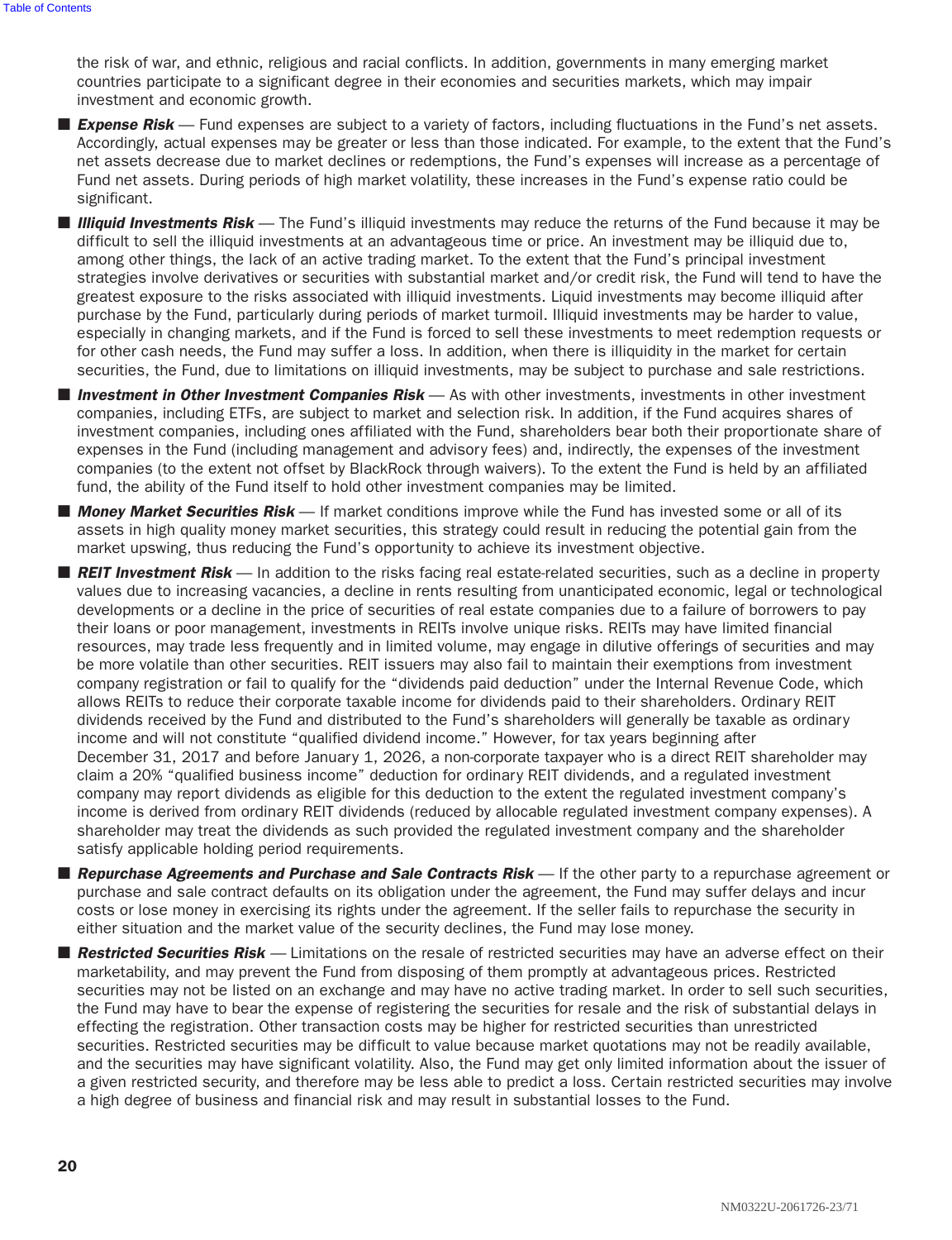- *Rights Risk* The failure to exercise subscription rights to purchase common stock would result in the dilution of the Fund's interest in the issuing company. The market for such rights is not well developed, and, accordingly, the Fund may not always realize full value on the sale of rights.
- **E** Securities Lending Risk Securities lending involves the risk that the borrower may fail to return the securities in a timely manner or at all. As a result, the Fund may lose money and there may be a delay in recovering the loaned securities. The Fund could also lose money if it does not recover the securities and/or the value of the collateral falls, including the value of investments made with cash collateral. These events could trigger adverse tax consequences for the Fund.
- **If Valuation Risk** The price the Fund could receive upon the sale of any particular portfolio investment may differ from the Fund's valuation of the investment, particularly for securities that trade in thin or volatile markets or that are valued using a fair valuation methodology or a price provided by an independent pricing service. As a result, the price received upon the sale of an investment may be less than the value ascribed by the Fund, and the Fund could realize a greater than expected loss or lesser than expected gain upon the sale of the investment. Pricing services that value fixed-income securities generally utilize a range of market-based and security-specific inputs and assumptions, as well as considerations about general market conditions, to establish a price. Pricing services generally value fixed-income securities assuming orderly transactions of an institutional round lot size, but may be held or transactions may be conducted in such securities in smaller, odd lot sizes. Odd lots may trade at lower prices than institutional round lots. The Fund's ability to value its investments may also be impacted by technological issues and/or errors by pricing services or other third-party service providers.
- **Warrants Risk** If the price of the underlying stock does not rise above the exercise price before the warrant expires, the warrant generally expires without any value and the Fund will lose any amount it paid for the warrant. Thus, investments in warrants may involve substantially more risk than investments in common stock. Warrants may trade in the same markets as their underlying stock; however, the price of the warrant does not necessarily move with the price of the underlying stock.
- **E When-Issued and Delayed Delivery Securities and Forward Commitments Risk** When-issued and delayed delivery securities and forward commitments involve the risk that the security the Fund buys will lose value prior to its delivery. There also is the risk that the security will not be issued or that the other party to the transaction will not meet its obligation. If this occurs, the Fund may lose both the investment opportunity for the assets it set aside to pay for the security and any gain in the security's price.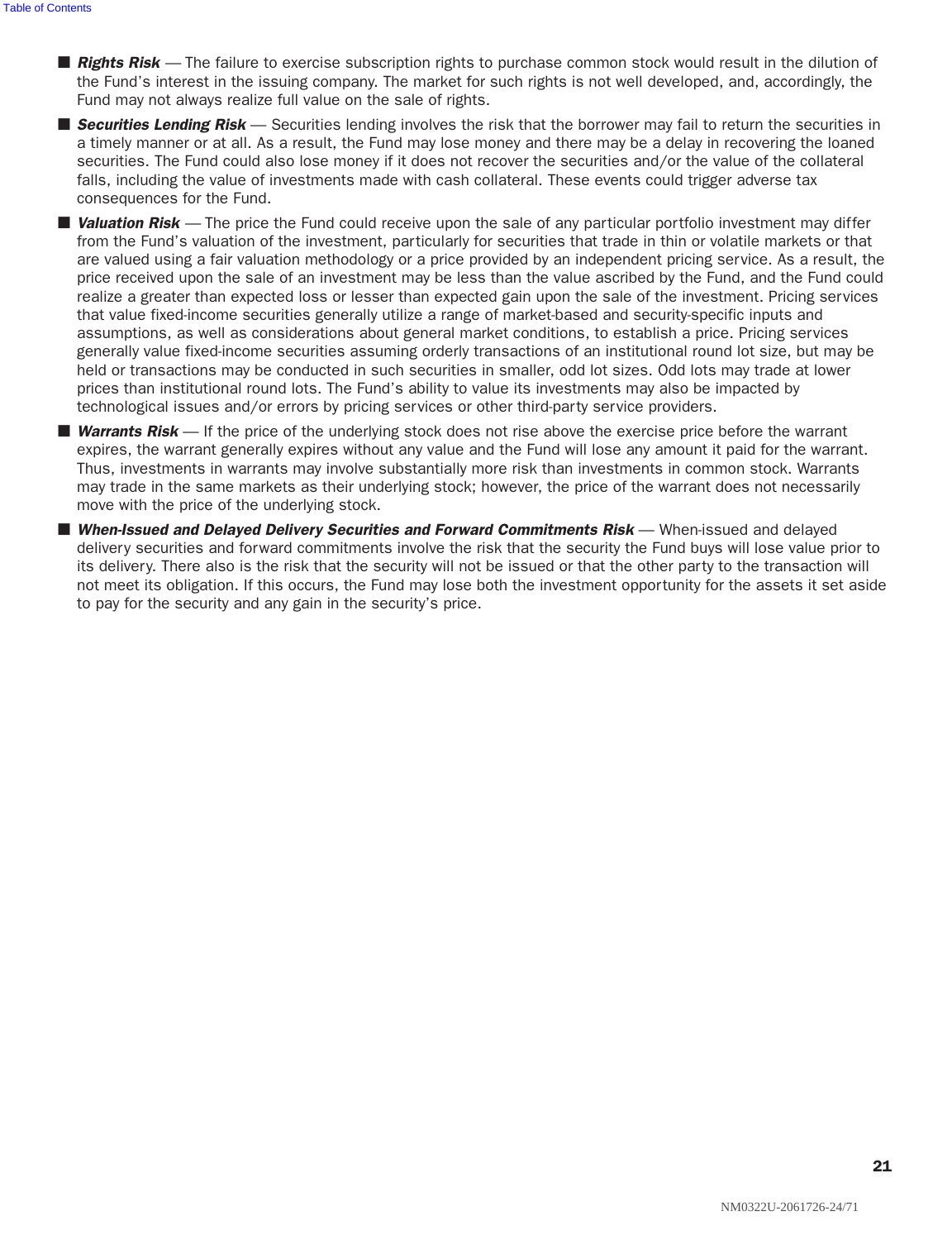# <span id="page-24-0"></span>Account Information

# *How to Choose the Share Class that Best Suits Your Needs*

The Fund currently offers multiple share classes (Investor A, Investor C, Institutional and Class R Shares in this prospectus), each with its own sales charge and expense structure, allowing you to invest in the way that best suits your needs. Each share class represents an ownership interest in the same investment portfolio of the Fund. When you choose your class of shares, you should consider the size of your investment and how long you plan to hold your shares. Either your financial professional or your selected securities dealer, broker, investment adviser, service provider or industry professional (including BlackRock and its affiliates) (each a "Financial Intermediary") can help you determine which share class is best suited to your personal financial goals. Investor A and Investor C Shares are sometimes referred to herein collectively as "Investor Shares."

For example, if you select Institutional Shares of the Fund, you will not pay any sales charge. However, only certain investors may buy Institutional Shares. If you select Investor A Shares of the Fund, you generally pay a sales charge at the time of purchase and an ongoing service fee of 0.25% per year. You may be eligible for a sales charge reduction or waiver.

If you select Investor C or Class R Shares, you will invest the full amount of your purchase price, but you will be subject to a distribution fee of 0.75% per year for Investor C Shares and 0.25% per year for Class R Shares, and a service fee of 0.25% per year for both classes of shares under a plan adopted pursuant to Rule 12b-1 under the Investment Company Act. Because these fees are paid out of the Fund's assets on an ongoing basis, over time these fees increase the cost of your investment and may cost you more than paying other types of sales charges. In addition, you may be subject to a deferred sales charge when you sell Investor C Shares within one year. Classes with lower expenses will have higher net asset values and dividends relative to other share classes.

The Fund's shares are distributed by BlackRock Investments, LLC (the "Distributor"), an affiliate of BlackRock.

The table on the following pages summarizes key features of each of the share classes offered by this prospectus.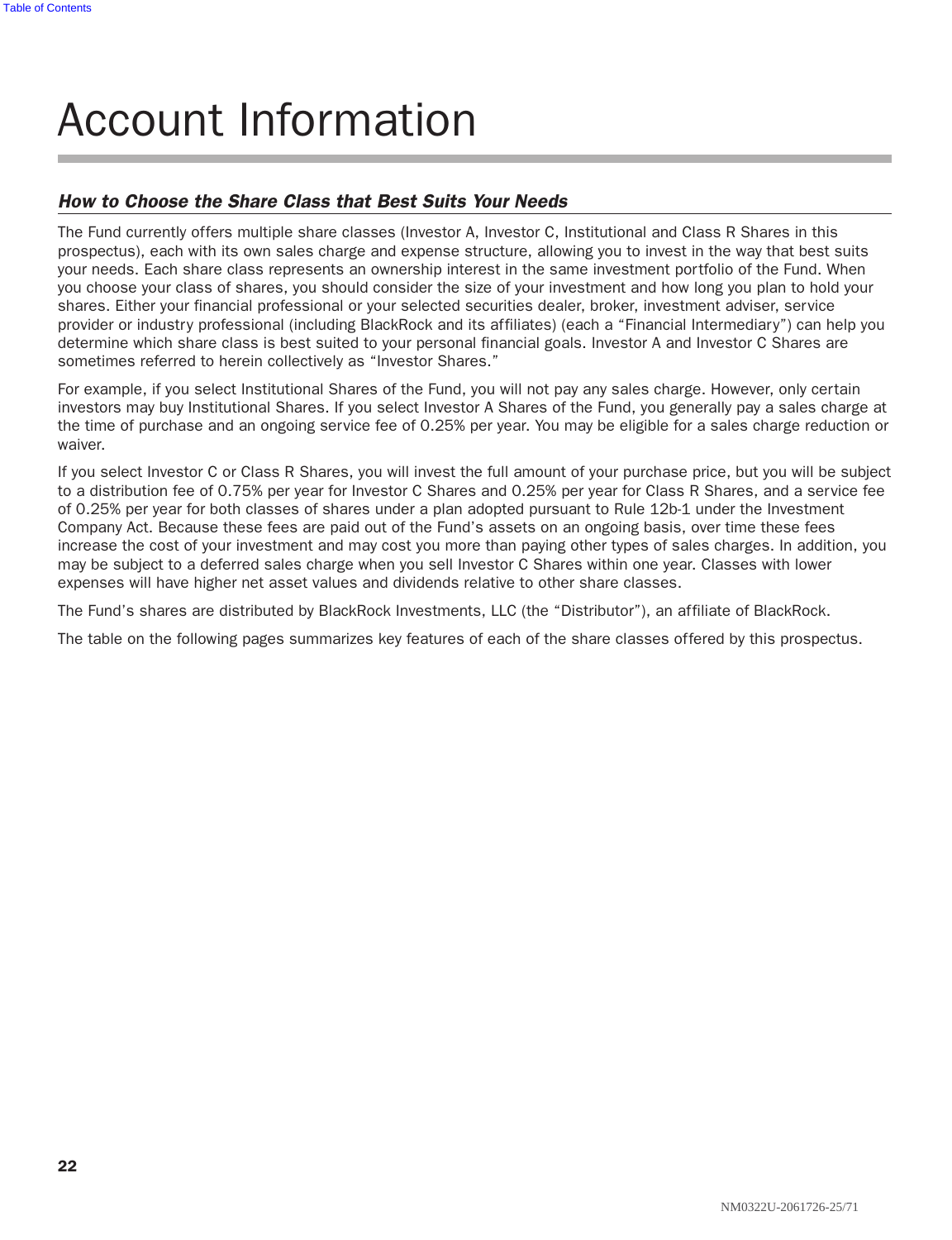## Share Classes at a Glance<sup>1</sup>

|                     | <b>Investor A</b>                                           | Investor C <sup>2,3</sup>                                                                                           | <b>Institutional</b>                                                                                                                                                                                                                                                                                                                                                                                                                                                                                                                                                                                                                                                                                                                                                                                                                                                                                                                                                                                                                                                                                                                                                                                                                                                                                                                                                                                                                                                                                                                                                                                                                                                                                                                                                                                                                                                                                                                                                                                                                                                                                                           | <b>Class R</b>                                                           |
|---------------------|-------------------------------------------------------------|---------------------------------------------------------------------------------------------------------------------|--------------------------------------------------------------------------------------------------------------------------------------------------------------------------------------------------------------------------------------------------------------------------------------------------------------------------------------------------------------------------------------------------------------------------------------------------------------------------------------------------------------------------------------------------------------------------------------------------------------------------------------------------------------------------------------------------------------------------------------------------------------------------------------------------------------------------------------------------------------------------------------------------------------------------------------------------------------------------------------------------------------------------------------------------------------------------------------------------------------------------------------------------------------------------------------------------------------------------------------------------------------------------------------------------------------------------------------------------------------------------------------------------------------------------------------------------------------------------------------------------------------------------------------------------------------------------------------------------------------------------------------------------------------------------------------------------------------------------------------------------------------------------------------------------------------------------------------------------------------------------------------------------------------------------------------------------------------------------------------------------------------------------------------------------------------------------------------------------------------------------------|--------------------------------------------------------------------------|
| <b>Availability</b> | Generally available<br>through Financial<br>Intermediaries. | Generally available<br>through Financial<br>Intermediaries.<br>Must be held<br>through a Financial<br>Intermediary. | Limited to certain investors,<br>including:<br>•Individuals and "Institutional<br>Investors," which include, but are<br>not limited to, endowments,<br>foundations, family offices, local,<br>city and state governmental<br>institutions, corporations and<br>insurance company separate<br>accounts, who may purchase<br>shares of the Fund through a<br>Financial Intermediary that has<br>entered into an agreement with<br>the Distributor to purchase such<br>shares.<br>• Employer-sponsored retirement<br>plans (not including SEP IRAs,<br>SIMPLE IRAs or SARSEPs), state<br>sponsored 529 college savings<br>plans, collective trust funds,<br>investment companies or other<br>pooled investment vehicles,<br>unaffiliated thrifts and unaffiliated<br>banks and trust companies, each<br>of which may purchase shares of<br>the Fund through a Financial<br>Intermediary that has entered into<br>an agreement with the Distributor<br>to purchase such shares.<br>• Employees, officers and directors/<br>trustees of BlackRock or its<br>affiliates and immediate family<br>members of such persons, if they<br>open an account directly with<br>BlackRock.<br>• Participants in certain programs<br>sponsored by BlackRock or its<br>affiliates or other Financial<br>Intermediaries.<br>• Tax-qualified accounts for<br>insurance agents that are<br>registered representatives of an<br>insurance company's broker-dealer<br>that has entered into an<br>agreement with the Distributor to<br>offer Institutional Shares, and the<br>family members of such persons.<br>• Clients investing through Financial<br>Intermediaries that have entered<br>into an agreement with the<br>Distributor to offer such shares on<br>a platform that charges a<br>transaction based sales<br>commission outside of the Fund.<br>• Clients investing through a self-<br>directed IRA brokerage account<br>program sponsored by a<br>retirement plan record-keeper,<br>provided that such program offers<br>only mutual fund options and that<br>the program maintains an account<br>with the Fund on an omnibus<br>basis. | Available only to<br>certain employer-<br>sponsored<br>retirement plans. |

23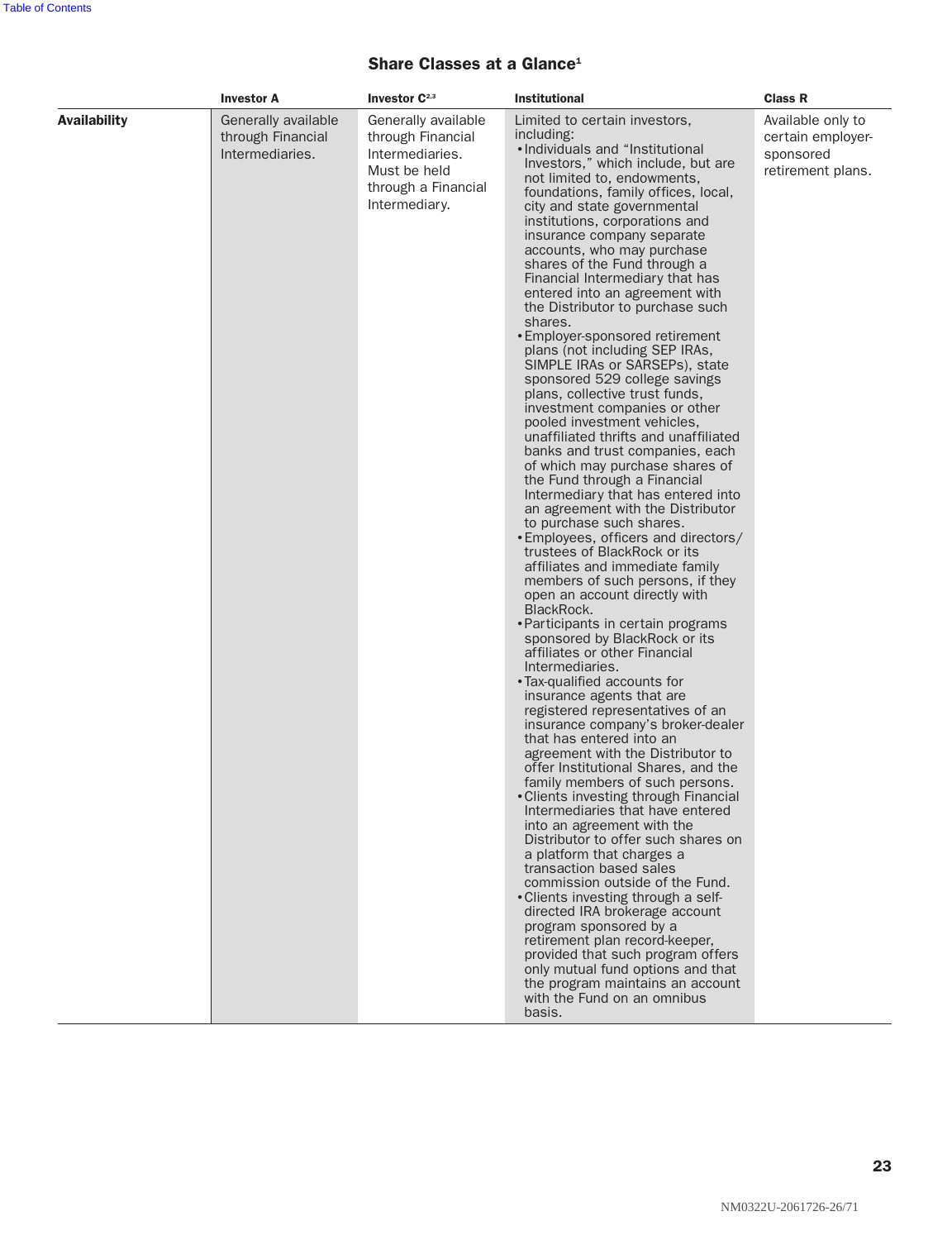|                                  | <b>Investor A</b>                                                                                                                                                                                                                                                                                                                                            | Investor C <sup>2,3</sup>                                                                                                                                                                                                                                                                                         | <b>Institutional</b>                                                                                                                                                                                                                                                                                                                                                                                                                                                                                                                                                                                                                                                                                                                                                                                                                                                                                                                                                                                                                                                                                                                                                                                                                                                                                                                                                                                                                                                                                                                                                                                                                                                                                                           | <b>Class R</b>                                                     |
|----------------------------------|--------------------------------------------------------------------------------------------------------------------------------------------------------------------------------------------------------------------------------------------------------------------------------------------------------------------------------------------------------------|-------------------------------------------------------------------------------------------------------------------------------------------------------------------------------------------------------------------------------------------------------------------------------------------------------------------|--------------------------------------------------------------------------------------------------------------------------------------------------------------------------------------------------------------------------------------------------------------------------------------------------------------------------------------------------------------------------------------------------------------------------------------------------------------------------------------------------------------------------------------------------------------------------------------------------------------------------------------------------------------------------------------------------------------------------------------------------------------------------------------------------------------------------------------------------------------------------------------------------------------------------------------------------------------------------------------------------------------------------------------------------------------------------------------------------------------------------------------------------------------------------------------------------------------------------------------------------------------------------------------------------------------------------------------------------------------------------------------------------------------------------------------------------------------------------------------------------------------------------------------------------------------------------------------------------------------------------------------------------------------------------------------------------------------------------------|--------------------------------------------------------------------|
| <b>Minimum Investment</b>        | \$1,000 for all<br>accounts except:<br>• \$50, if<br>establishing an<br>Automatic<br><b>Investment Plan</b><br>("AIP").<br>•There is no<br>investment<br>minimum for<br>employer-<br>sponsored<br>retirement plans<br>(not including SEP<br>IRAS, SIMPLE IRAS<br>or SARSEPs).<br>•There is no<br>investment<br>minimum for<br>certain fee-based<br>programs. | \$1,000 for all<br>accounts except:<br>• \$50, if<br>establishing an<br>AIP.<br>•There is no<br>investment<br>minimum for<br>employer-<br>sponsored<br>retirement plans<br>(not including SEP<br>IRAS, SIMPLE IRAS<br>or SARSEPs).<br>•There is no<br>investment<br>minimum for<br>certain fee-based<br>programs. | There is no investment minimum<br>for:<br>• Employer-sponsored retirement<br>plans (not including SEP IRAs,<br>SIMPLE IRAs or SARSEPs), state<br>sponsored 529 college savings<br>plans, collective trust funds,<br>investment companies or other<br>pooled investment vehicles,<br>unaffiliated thrifts and unaffiliated<br>banks and trust companies.<br>• Employees, officers and directors/<br>trustees of BlackRock or its<br>affiliates and immediate family<br>members of such persons, if they<br>open an account directly with<br>BlackRock.<br>• Clients of Financial Intermediaries<br>that: (i) charge such clients a fee<br>for advisory, investment<br>consulting, or similar services or<br>(ii) have entered into an<br>agreement with the Distributor to<br>offer Institutional Shares through<br>a no-load program or investment<br>platform.<br>• Clients investing through a self-<br>directed IRA brokerage account<br>program sponsored by a<br>retirement plan record-keeper,<br>provided that such program offers<br>only mutual fund options and that<br>the program maintains an account<br>with the Fund on an omnibus<br>basis.<br>\$2 million for individuals and<br>Institutional Investors.<br>\$1,000 investment minimum for:<br>• Clients investing through Financial<br>Intermediaries that offer such<br>shares on a platform that charges<br>a transaction based sales<br>commission outside of the Fund.<br>• Tax-qualified accounts for<br>insurance agents that are<br>registered representatives of an<br>insurance company's broker-dealer<br>that has entered into an<br>agreement with the Distributor to<br>offer Institutional Shares, and the<br>family members of such persons. | \$100 for all<br>accounts.                                         |
| <b>Initial Sales Charge?</b>     | Yes. Payable at time<br>of purchase. Lower<br>sales charges are<br>available for larger<br>investments.                                                                                                                                                                                                                                                      | No. Entire purchase<br>price is invested in<br>shares of the Fund.                                                                                                                                                                                                                                                | No. Entire purchase price is<br>invested in shares of the Fund.                                                                                                                                                                                                                                                                                                                                                                                                                                                                                                                                                                                                                                                                                                                                                                                                                                                                                                                                                                                                                                                                                                                                                                                                                                                                                                                                                                                                                                                                                                                                                                                                                                                                | No. Entire purchase<br>price is invested in<br>shares of the Fund. |
| <b>Deferred Sales</b><br>Charge? | No. (May be<br>charged for<br>purchases of<br>\$1 million or more<br>that are redeemed<br>within 18 months.)                                                                                                                                                                                                                                                 | Yes. Payable if you<br>redeem within one<br>year of purchase.                                                                                                                                                                                                                                                     | No.                                                                                                                                                                                                                                                                                                                                                                                                                                                                                                                                                                                                                                                                                                                                                                                                                                                                                                                                                                                                                                                                                                                                                                                                                                                                                                                                                                                                                                                                                                                                                                                                                                                                                                                            | No.                                                                |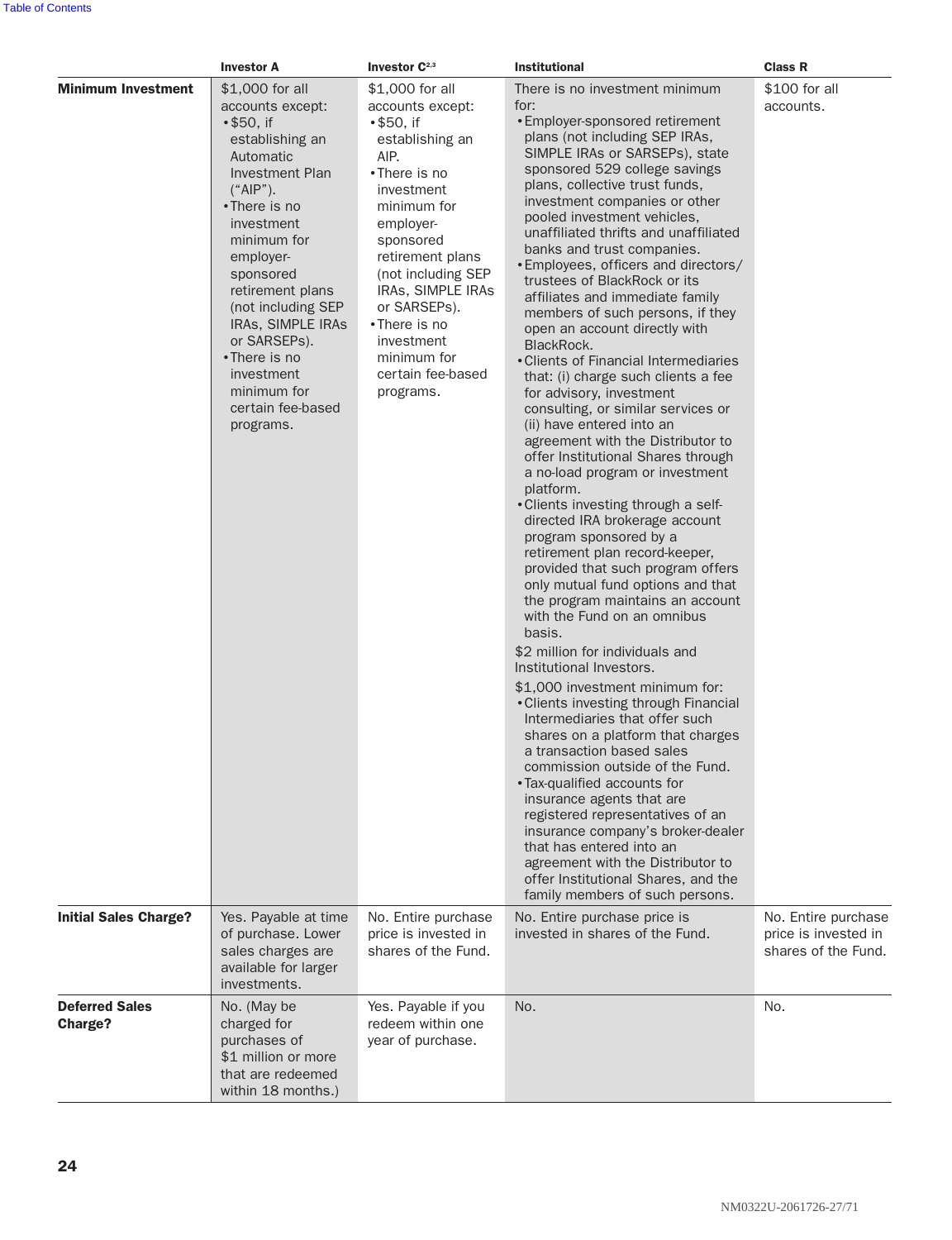|                                                   | <b>Investor A</b>                                      | Investor C <sup>2,3</sup>                                                                                                                                                                                                                                                                                                                                                                                                                                                                                                                                                                                                                                                                                                                                                                                                                                                                                                                                                                       | <b>Institutional</b> | <b>Class R</b>                                                    |
|---------------------------------------------------|--------------------------------------------------------|-------------------------------------------------------------------------------------------------------------------------------------------------------------------------------------------------------------------------------------------------------------------------------------------------------------------------------------------------------------------------------------------------------------------------------------------------------------------------------------------------------------------------------------------------------------------------------------------------------------------------------------------------------------------------------------------------------------------------------------------------------------------------------------------------------------------------------------------------------------------------------------------------------------------------------------------------------------------------------------------------|----------------------|-------------------------------------------------------------------|
| <b>Distribution and</b><br>Service (12b-1) Fees?  | No Distribution Fee.<br>$0.25%$ Annual<br>Service Fee. | 0.75% Annual<br>Distribution Fee.<br>0.25% Annual<br>Service Fee.                                                                                                                                                                                                                                                                                                                                                                                                                                                                                                                                                                                                                                                                                                                                                                                                                                                                                                                               | No.                  | 0.25% Annual<br>Distribution Fee.<br>0.25% Annual<br>Service Fee. |
| <b>Redemption Fees?</b>                           | No.                                                    | No.                                                                                                                                                                                                                                                                                                                                                                                                                                                                                                                                                                                                                                                                                                                                                                                                                                                                                                                                                                                             | No.                  | No.                                                               |
| <b>Conversion to</b><br><b>Investor A Shares?</b> | N/A                                                    | Yes, automatically<br>approximately eight<br>years after the date<br>of purchase. It is<br>the Financial<br>Intermediary's<br>responsibility to<br>ensure that the<br>shareholder is<br>credited with the<br>proper holding<br>period. As of the<br>Effective Date (as<br>defined below),<br>certain Financial<br>Intermediaries,<br>including group<br>retirement<br>recordkeeping<br>platforms, may not<br>have been tracking<br>such holding<br>periods and<br>therefore may not<br>be able to process<br>such conversions.<br>In such instances.<br>the automatic<br>conversion of<br>Investor C Shares<br>to Investor A<br>Shares will occur<br>approximately eight<br>years after the<br>Effective Date.<br>In addition,<br>accounts that do<br>not have a Financial<br>Intermediary<br>associated with<br>them are not<br>eligible to hold<br>Investor C Shares,<br>and any Investor C<br>Shares held in such<br>accounts will be<br>automatically<br>converted to<br>Investor A Shares. | No.                  | No.                                                               |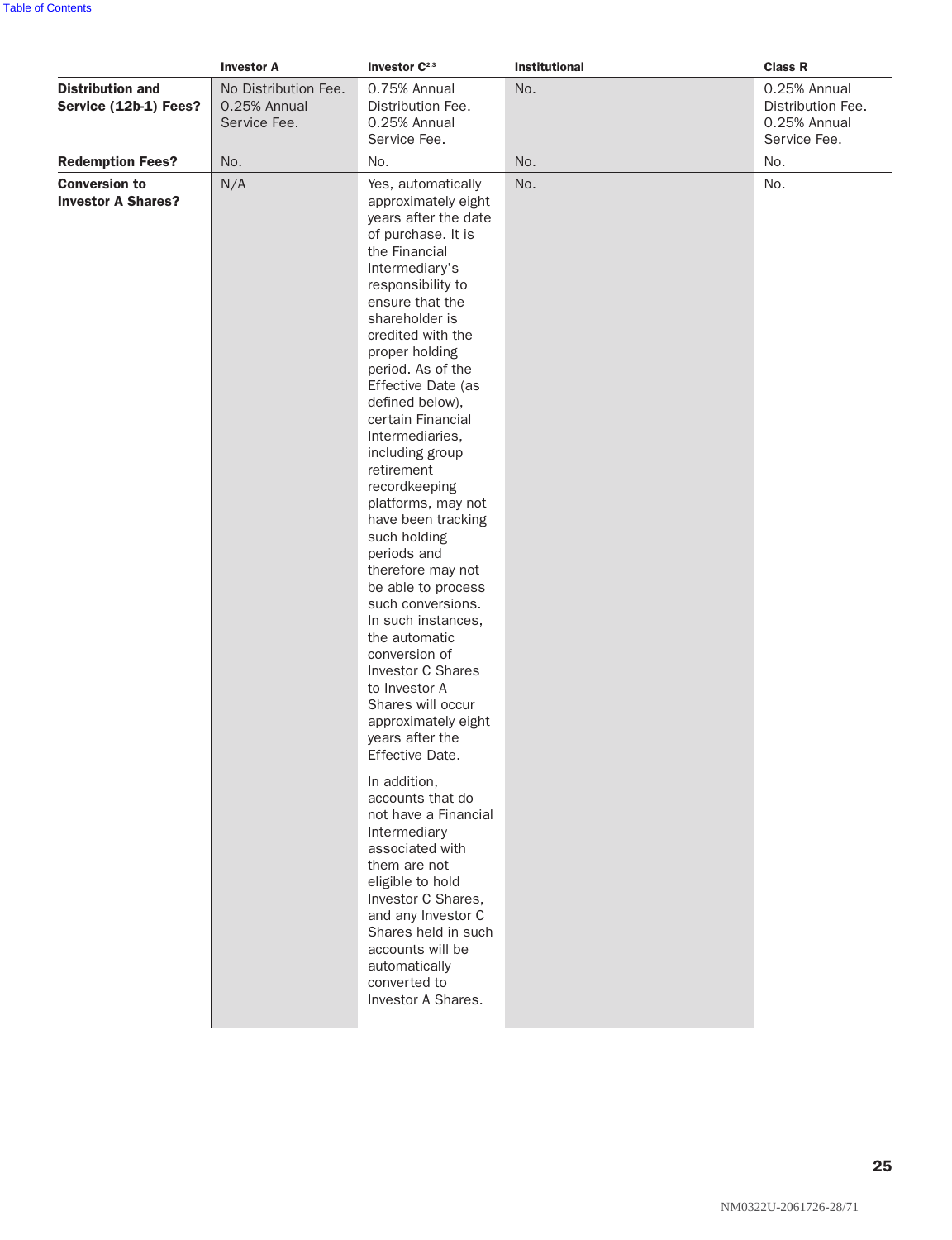<span id="page-28-0"></span>

|                     | <b>Investor A</b>                                                                                                                                                                                                  | Investor C <sup>2,3</sup>                                                                                                                                                                                                                                          | <b>Institutional</b>                                                                                 | <b>Class R</b>                                                                                                                                                                                                                                                                           |
|---------------------|--------------------------------------------------------------------------------------------------------------------------------------------------------------------------------------------------------------------|--------------------------------------------------------------------------------------------------------------------------------------------------------------------------------------------------------------------------------------------------------------------|------------------------------------------------------------------------------------------------------|------------------------------------------------------------------------------------------------------------------------------------------------------------------------------------------------------------------------------------------------------------------------------------------|
| Advantage           | Makes sense for<br>investors who are<br>eligible to have the<br>sales charge<br>reduced or<br>eliminated or who<br>have a long-term<br>investment horizon<br>because there are<br>no ongoing<br>distribution fees. | No up-front sales<br>charge so you start<br>off owning more<br>shares. These<br>shares may make<br>sense for investors<br>who have a shorter<br>investment horizon<br>relative to<br>Investor A Shares.                                                            | No up-front sales charge so you<br>start off owning more shares. No<br>distribution or service fees. | No up-front sales<br>charge so you start<br>off owning more<br>shares.                                                                                                                                                                                                                   |
| <b>Disadvantage</b> | You pay a sales<br>charge up-front, and<br>therefore you start<br>off owning fewer<br>shares.                                                                                                                      | You pay ongoing<br>distribution fees<br>each year you own<br>Investor C Shares,<br>which means that<br>over the long term<br>you can expect<br>higher total fees per<br>share than<br><b>Investor A Shares</b><br>and, as a result,<br>lower total<br>performance. | Limited availability.                                                                                | Limited availability.<br>You pay ongoing<br>distribution fees<br>each year you own<br>Class R Shares,<br>which means that<br>over the long term<br>you can expect<br>higher total fees per<br>share than<br><b>Investor A Shares</b><br>and, as a result,<br>lower total<br>performance. |

<sup>1</sup> Please see "Details About the Share Classes" for more information about each share class.

<sup>2</sup> If you establish a new account, or have an existing account, directly with the Fund and do not have a Financial Intermediary associated with your account, you may only invest in Investor A Shares. Applications without a Financial Intermediary that select Investor C Shares will not be accepted and accounts without an associated Financial Intermediary will not be eligible to hold Investor C Shares.

The Fund will not accept a purchase order of \$500,000 or more for Investor C Shares (may be lower on funds that have set a lower breakpoint for purchasing Investor A Shares without a front-end sales charge). Your Financial Intermediary may set a lower maximum for Investor C Shares.

The following pages will cover the additional details of each share class, including the Institutional and Class R Share requirements, the sales charge table for Investor A Shares, reduced sales charge information, Investor C Share contingent deferred sales charge ("CDSC") information, and sales charge waivers.

The availability of certain sales charge waivers and reductions will depend on whether you purchase your shares directly from the Fund or through a Financial Intermediary. Financial Intermediaries may have different policies and procedures regarding the availability of front-end sales charge waivers or deferred sales charge waivers, which are discussed below. In all instances, it is your responsibility to notify the Fund or your Financial Intermediary at the time of purchase of any relationship or other facts qualifying you for sales charge waivers or reductions. For waivers and discounts not available through a particular Financial Intermediary, shareholders will have to purchase Fund shares directly from the Fund or through another Financial Intermediary to receive these waivers or reductions. Please see the "Intermediary-Defined Sales Charge Waiver Policies" section beginning on page A-1 of the Fund's prospectus to determine any sales charge waivers and reductions that may be available to you through your Financial Intermediary.

More information about existing sales charge reductions and waivers is available free of charge in a clear and prominent format via hyperlink at www.blackrock.com and in the SAI, which is available on the website or on request.

# *Details About the Share Classes*

#### Investor A Shares — Initial Sales Charge Option

The following table shows the front-end sales charges that you may pay if you buy Investor A Shares. The offering price for Investor A Shares includes any front-end sales charge. The front-end sales charge expressed as a percentage of the offering price may be higher or lower than the charge described below due to rounding. Similarly, any contingent deferred sales charge paid upon certain redemptions of Investor A Shares expressed as a percentage of the applicable redemption amount may be higher or lower than the charge described below due to rounding. You may qualify for a reduced front-end sales charge. Purchases of Investor A Shares at certain fixed dollar levels, known as "breakpoints," cause a reduction in the front-end sales charge. Once you achieve a breakpoint, you pay that sales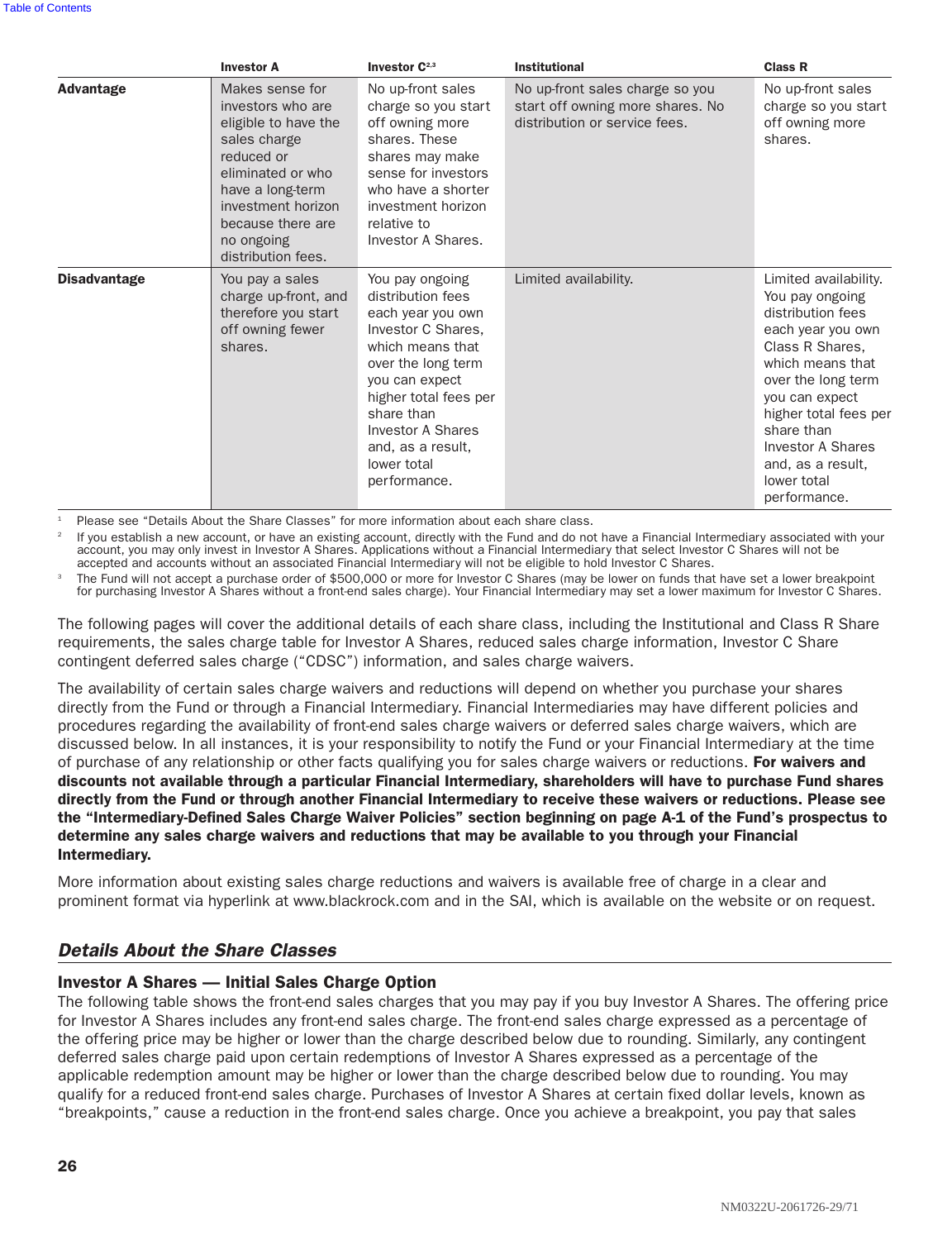charge on your entire purchase amount (and not just the portion above the breakpoint). If you select Investor A Shares, you will pay a sales charge at the time of purchase as shown in the following table.

| <b>Your Investment</b>              | <b>Sales Charge</b><br>as a % of<br><b>Offering Price</b> | <b>Sales Charge</b><br>as a % of<br>Your Investment <sup>1</sup> | <b>Dealer</b><br><b>Compensation</b><br>as a % of<br><b>Offering Price</b> |
|-------------------------------------|-----------------------------------------------------------|------------------------------------------------------------------|----------------------------------------------------------------------------|
| Less than $$25,000$                 | 5.25%                                                     | 5.54%                                                            | 5.00%                                                                      |
| \$25,000 but less than \$50,000     | 4.75%                                                     | 4.99%                                                            | 4.50%                                                                      |
| \$50,000 but less than \$100,000    | 4.00%                                                     | 4.17%                                                            | 3.75%                                                                      |
| \$100,000 but less than \$250,000   | 3.00%                                                     | 3.09%                                                            | 2.75%                                                                      |
| \$250,000 but less than \$500,000   | 2.50%                                                     | 2.56%                                                            | 2.25%                                                                      |
| \$500,000 but less than \$750,000   | 2.00%                                                     | 2.04%                                                            | 1.75%                                                                      |
| \$750,000 but less than \$1,000,000 | 1.50%                                                     | 1.52%                                                            | 1.25%                                                                      |
| \$1,000,000 and over <sup>2</sup>   | 0.00%                                                     | 0.00%                                                            | $-2$                                                                       |

<sup>1</sup> Rounded to the nearest one-hundredth percent.

If you invest \$1,000,000 or more in Investor A Shares, you will not pay an initial sales charge. In that case, BlackRock compensates the Financial Intermediary from its own resources. However, if you redeem your shares within 18 months after purchase, you may be charged a deferred sales charge of 1.00% of the lesser of the original cost of the shares being redeemed or your redemption proceeds. Such deferred sales charge may be waived in connection with certain fee-based programs.

No initial sales charge applies to Investor A Shares that you buy through reinvestment of Fund dividends or capital gains.

#### Sales Charges Reduced or Eliminated for Investor A Shares

There are several ways in which the sales charge can be reduced or eliminated. Purchases of Investor A Shares at certain fixed dollar levels, known as "breakpoints," cause a reduction in the front-end sales charge (as described above in the "Investor A Shares — Initial Sales Charge Option" section). Additionally, the front-end sales charge can be reduced or eliminated through one or a combination of the following: a Letter of Intent, the right of accumulation, the reinstatement privilege (described under "Account Services and Privileges"), or a waiver of the sales charge (described below).

Reductions or eliminations through a Letter of Intent or the right of accumulation will apply to the value of all qualifying holdings in shares of mutual funds sponsored and advised by BlackRock or its affiliates ("BlackRock Funds") owned by (a) the investor, or (b) the investor's spouse and any children and a trust, custodial account or fiduciary account for the benefit of any such individuals. For this purpose, the value of an investor's holdings means the offering price of the newly purchased shares (including any applicable sales charge) plus the current value (including any sales charges paid) of all other shares the investor already holds taken together.

See the "Intermediary-Defined Sales Charge Waiver Policies"section beginning on page A-1 of the Fund's prospectus for sales charge reductions and waivers that may be available to customers of certain Financial Intermediaries.

*Qualifying Holdings* — Investor A and A1, Investor C, Investor P, Institutional, Class K and Premier Shares (in most BlackRock Funds), investments in certain unlisted closed-end management investment companies sponsored and advised by BlackRock or its affiliates ("Eligible Unlisted BlackRock Closed-End Funds") and investments in the BlackRock CollegeAdvantage 529 Program.

Qualifying Holdings may include shares held in accounts held at a Financial Intermediary, including personal accounts, certain retirement accounts, UGMA/UTMA accounts, Joint Tenancy accounts, trust accounts and Transfer on Death accounts, as well as shares purchased by a trust of which the investor is a beneficiary. For purposes of the Letter of Intent and right of accumulation, the investor may not combine with the investor's other holdings shares held in pension, profit sharing or other employer-sponsored retirement plans if those shares are held in the name of a nominee or custodian.

In order to receive a reduced sales charge, at the time an investor purchases shares of the Fund, the investor should inform the Financial Intermediary and/or BlackRock Funds of any other shares of the Fund or any other BlackRock Fund or Eligible Unlisted BlackRock Closed-End Fund that qualify for a reduced sales charge. Failure by the investor to notify the Financial Intermediary or BlackRock Funds may result in the investor not receiving the sales charge reduction to which the investor is otherwise entitled.

The Financial Intermediary or BlackRock Funds may request documentation — including account statements and records of the original cost of the shares owned by the investor, the investor's spouse and/or children showing that the investor qualifies for a reduced sales charge. The investor should retain these records because — depending on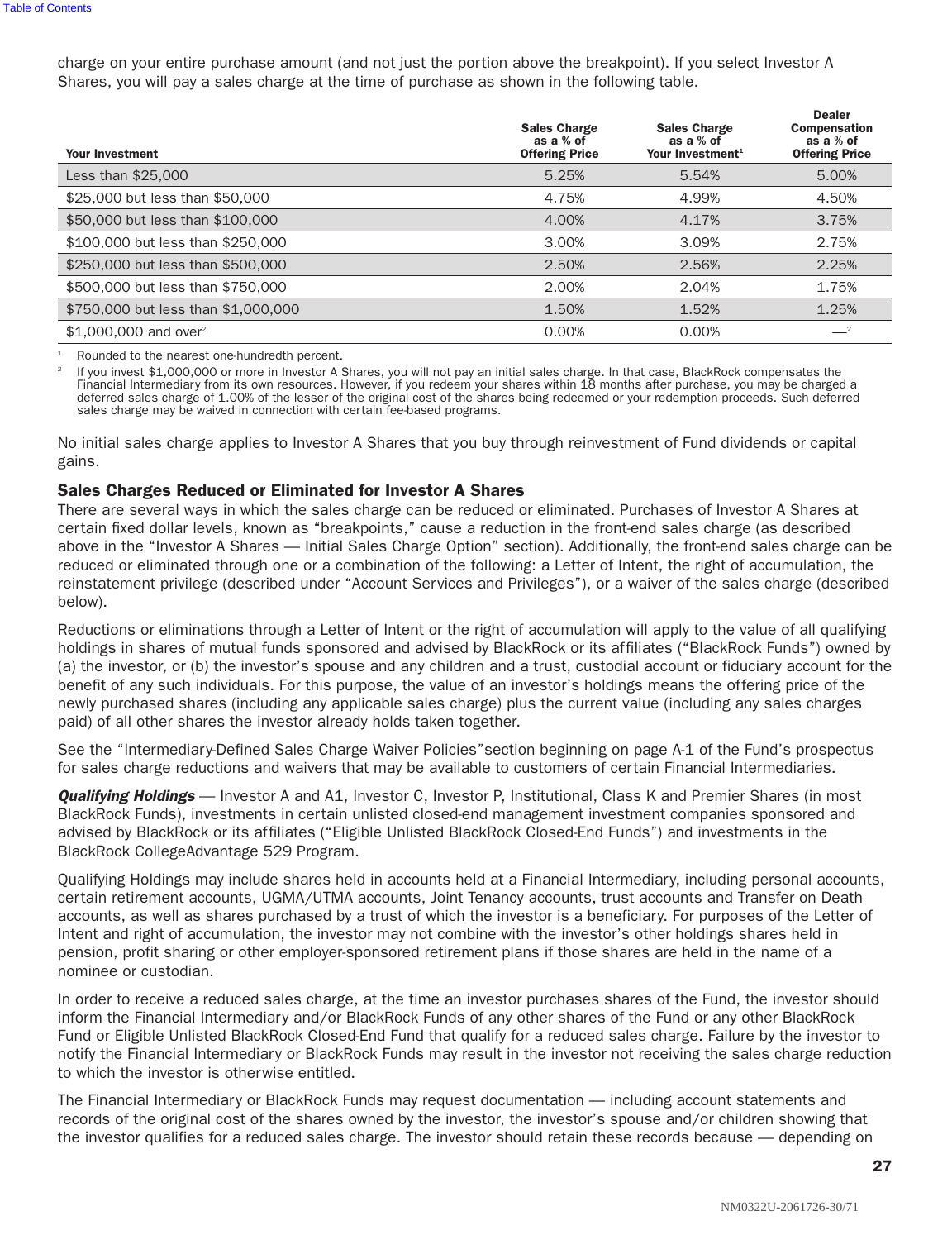where an account is held or the type of account — the Fund and/or the Financial Intermediary, BlackRock Funds or Eligible Unlisted BlackRock Closed-End Funds may not be able to maintain this information.

For more information, see the SAI or contact your Financial Intermediary.

#### Letter of Intent

An investor may qualify for a reduced front-end sales charge immediately by signing a "Letter of Intent" stating the investor's intention to make one or more of the following investments within the next 13 months which would, if bought all at once, qualify the investor for a reduced sales charge:

- i. Buy a specified amount of Investor A, Investor C, Investor P, Institutional, Class K and/or Premier Shares,
- ii. Make an investment in one or more Eligible Unlisted BlackRock Closed-End Funds and/or
- iii. Make an investment through the BlackRock CollegeAdvantage 529 Program in one or more BlackRock Funds.

The initial investment must meet the minimum initial purchase requirement. The 13-month Letter of Intent period commences on the day that the Letter of Intent is received by the Fund.

The market value of current holdings in the BlackRock Funds (including Investor A, Investor C, Investor P, Institutional, Class K and Premier Shares, Eligible Unlisted BlackRock Closed-End Funds and the BlackRock CollegeAdvantage 529 Program Class A and Class C Units) as of the date of commencement that are eligible under the Right of Accumulation may be counted towards the sales charge reduction.

The investor must notify the Fund of (i) any current holdings in the BlackRock Funds, Eligible Unlisted BlackRock Closed-End Funds and/or the BlackRock CollegeAdvantage 529 Program that should be counted towards the sales charge reduction and (ii) any subsequent purchases that should be counted towards the Letter of Intent.

During the term of the Letter of Intent, the Fund will hold Investor A Shares representing up to 5% of the indicated amount in an escrow account for payment of a higher sales load if the full amount indicated in the Letter of Intent is not purchased. If the full amount indicated is not purchased within the 13-month period, and the investor does not pay the higher sales load within 20 days, the Fund will redeem enough of the Investor A Shares held in escrow to pay the difference.

#### Right of Accumulation

Investors have a "right of accumulation" under which any of the following may be combined with the amount of the current purchase in determining whether an investor qualifies for a breakpoint and a reduced front-end sales charge:

- i. The current value of an investor's existing Investor A and A1, Investor C, Investor P, Institutional, Class K and Premier Shares in most BlackRock Funds,
- ii. The current value of an investor's existing shares of Eligible Unlisted BlackRock Closed-End Funds and
- iii. The investment in the BlackRock CollegeAdvantage 529 Program by the investor or by or on behalf of the investor's spouse and children.

Financial Intermediaries may value current holdings of their customers differently for purposes of determining whether an investor qualifies for a breakpoint and a reduced front-end sales charge, although customers of the same Financial Intermediary will be treated similarly. In order to use this right, the investor must alert BlackRock to the existence of any previously purchased shares.

#### Other Front-End Sales Charge Waivers

The following persons may also buy Investor A Shares without paying a sales charge:

- Certain employer-sponsored retirement plans. For purposes of this waiver, employer-sponsored retirement plans do not include SEP IRAs, SIMPLE IRAs or SARSEPs;
- Rollovers of current investments through certain employer-sponsored retirement plans, provided the shares are transferred to the same BlackRock Fund as either a direct rollover, or subsequent to distribution, the rolled-over proceeds are contributed to a BlackRock IRA through an account directly with the Fund; or purchases by IRA programs that are sponsored by Financial Intermediary firms provided the Financial Intermediary firm has entered into a Class A Net Asset Value agreement with respect to such program with the Distributor;
- **Insurance company separate accounts;**
- Registered investment advisers, trust companies and bank trust departments exercising discretionary investment authority with respect to amounts to be invested in the Fund;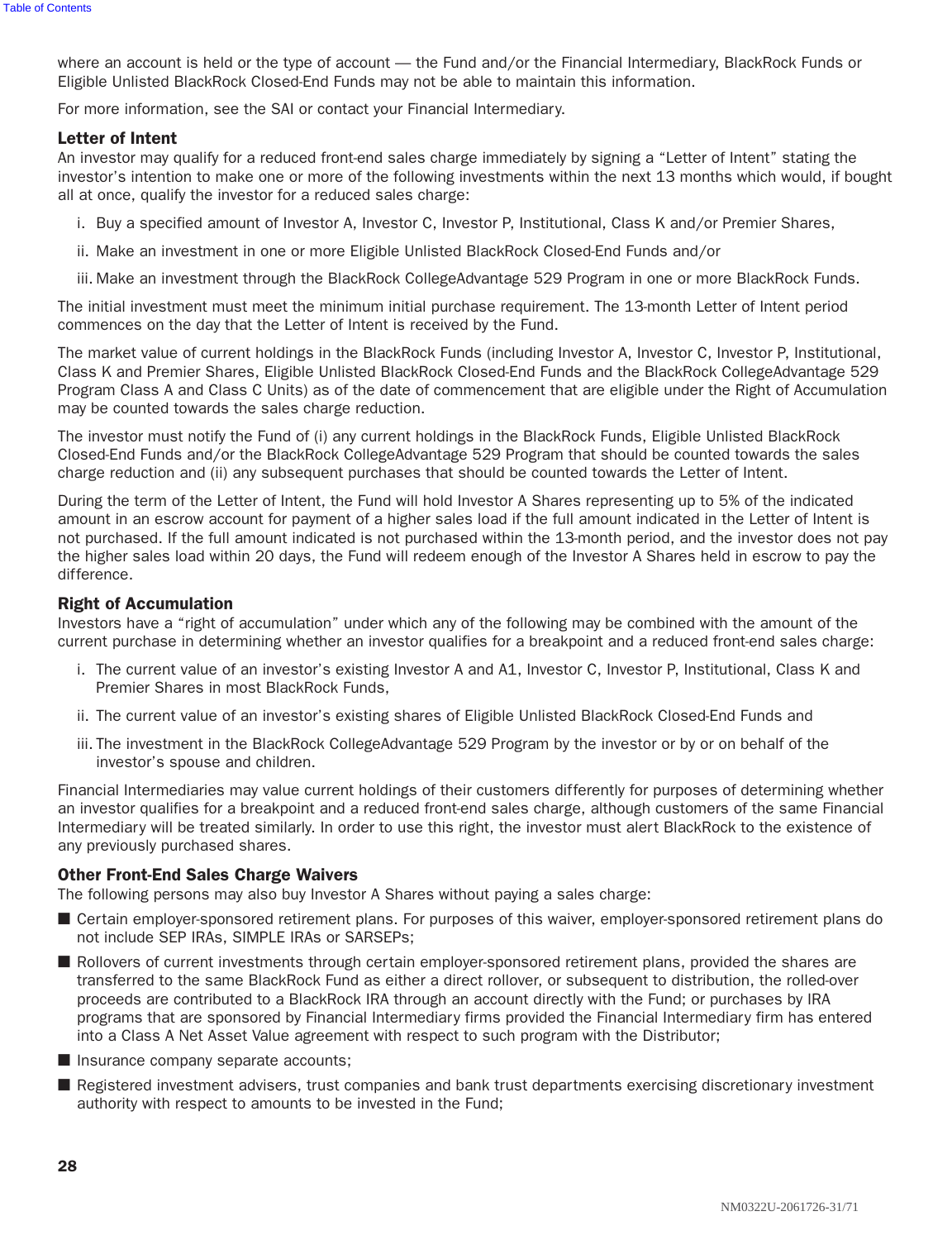- Persons participating in a fee-based program (such as a wrap account) under which they pay advisory fees to a broker-dealer or other financial institution;
- **E** Financial Intermediaries who have entered into an agreement with the Distributor and have been approved by the Distributor to offer Fund shares to self-directed investment brokerage accounts that may or may not charge a transaction fee;
- Persons associated with the Fund, the Fund's manager, the Fund's sub-adviser, transfer agent, Distributor, fund accounting agents, Barclays PLC ("Barclays") and their respective affiliates (to the extent permitted by these firms) including: (a) officers, directors and partners; (b) employees and retirees; (c) employees of firms who have entered into selling agreements to distribute shares of BlackRock Funds; (d) immediate family members of such persons; and (e) any trust, pension, profit-sharing or other benefit plan for any of the persons set forth in (a) through (d);
- State sponsored 529 college savings plans; and
- Accounts opened directly with the Fund that do not have a Financial Intermediary associated with the account.

In addition, a sales charge waiver may be available for investors exchanging Investor P Shares of another BlackRock Fund for Investor A Shares of the Fund through an intermediary-processed exchange, provided that the investor had previously paid a sales charge with respect to such shares.

In addition, Financial Intermediaries may, in connection with a change in account type or otherwise in accordance with a Financial Intermediary's policies and procedures, exchange one class of shares for Investor A Shares of the same Fund. In such cases, such exchange would not be subject to an Investor A Shares sales charge. The availability of Investor A Shares sales charge waivers may depend on the policies, procedures and trading platforms of your Financial Intermediary; consult your financial adviser.

See the "Intermediary-Defined Sales Charge Waiver Policies"section beginning on page A-1 of the Fund's prospectus for sales charge reductions and waivers that may be available to customers of certain Financial Intermediaries.

#### Investor A Shares at Net Asset Value

If you invest \$1,000,000 or more in Investor A Shares, you will not pay any initial sales charge. However, if you redeem your Investor A Shares within 18 months after purchase, you may be charged a deferred sales charge of 1.00% of the lesser of the original cost of the shares being redeemed or your redemption proceeds. For a discussion on waivers, see "Contingent Deferred Sales Charge Waivers."

If you are eligible to buy both Investor A and Institutional Shares, you should buy Institutional Shares since Investor A Shares are subject to a front end sales charge and an annual 0.25% service fee, while Institutional Shares are not. The Distributor normally pays the annual Investor A Shares service fee to dealers as a shareholder servicing fee on a monthly basis.

#### Investor C Shares — Deferred Sales Charge Option

If you select Investor C Shares, you do not pay an initial sales charge at the time of purchase. However, if you redeem your Investor C Shares within one year after purchase, you may be required to pay a deferred sales charge of 1.00%. The charge will apply to the lesser of the original cost of shares being redeemed or the proceeds of your redemption. When you redeem Investor C Shares, the redemption order is processed so that the lowest deferred sales charge is charged. Investor C Shares that are not subject to the deferred sales charge are redeemed first. In addition, you will not be charged a deferred sales charge when you redeem shares that you acquire through reinvestment of Fund dividends or capital gains. Any CDSC paid on the redemptions of Investor C Shares expressed as a percentage of the applicable redemption amount may be higher or lower than the charge described due to rounding.

Effective November 23, 2020 (the "Effective Date"), Investor C Shares will automatically convert to Investor A Shares approximately eight years after the date of purchase. It is the Financial Intermediary's responsibility to ensure that the shareholder is credited with the proper holding period. As of the Effective Date, certain Financial Intermediaries, including group retirement recordkeeping platforms, may not have been tracking such holding periods and therefore may not be able to process such conversions. In such instances, the automatic conversion of Investor C Shares to Investor A Shares will occur approximately eight years after the Effective Date. The automatic conversion of Investor C Shares to Investor A Shares is not a taxable event for Federal income tax purposes. Please consult your Financial Intermediary for additional information.

In addition, accounts that do not have a Financial Intermediary associated with them are not eligible to hold Investor C Shares, and any Investor C Shares held in such accounts will be automatically converted to Investor A Shares.

See the "Intermediary-Defined Sales Charge Waiver Policies"section beginning on page A-1 of the Fund's prospectus for sales charge reductions and waivers that may be available to customers of certain Financial Intermediaries.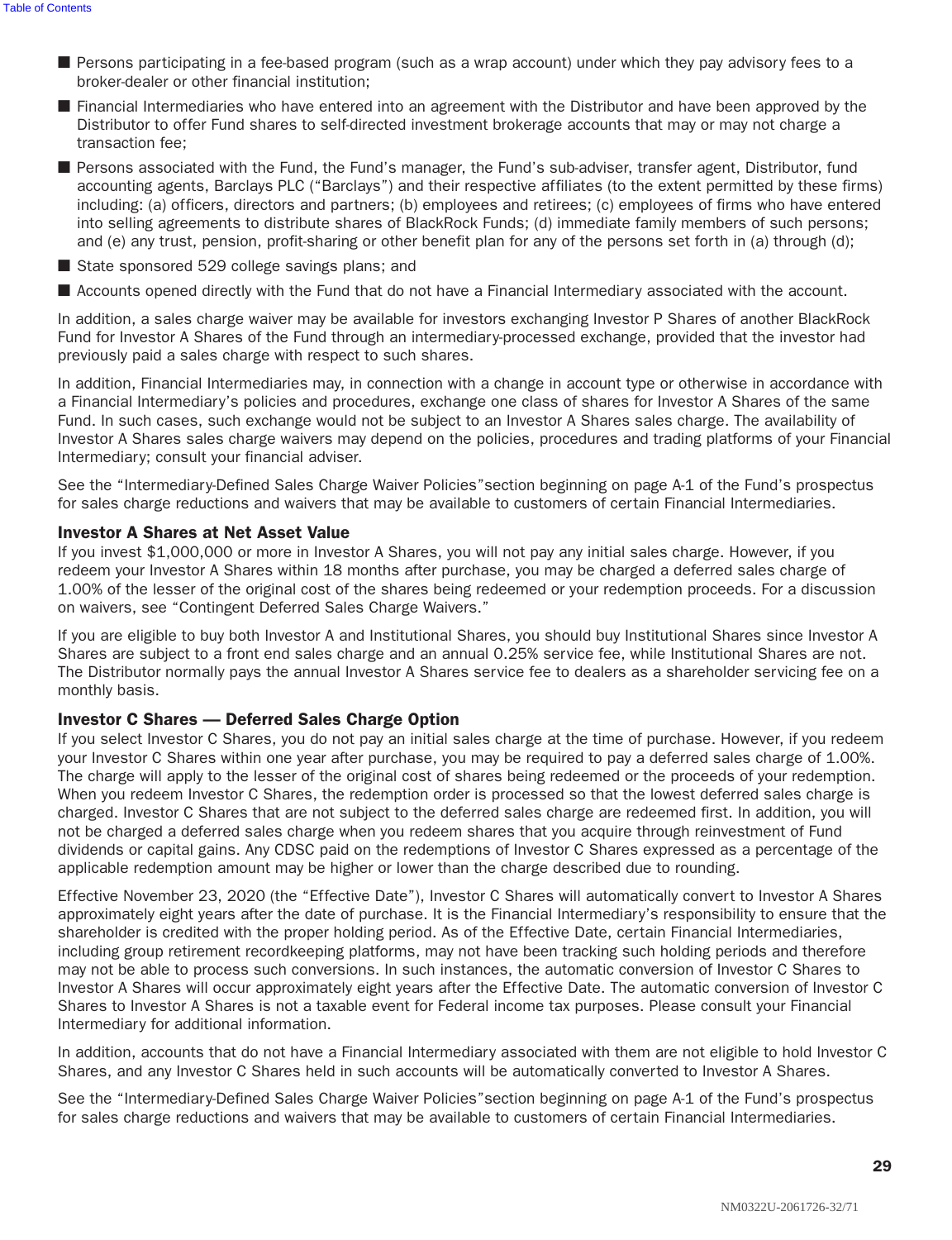You will also pay distribution fees of 0.75% and service fees of 0.25% for Investor C Shares each year. Because these fees are paid out of the Fund's assets on an ongoing basis, over time these fees increase the cost of your investment and may cost you more than paying other types of sales charges. The Distributor uses the money that it receives from the deferred sales charges and the distribution fees to cover the costs of marketing, advertising and compensating the Financial Intermediary who assists you in purchasing Fund shares.

The Distributor currently pays dealers a sales concession of 1.00% of the purchase price of Investor C Shares from its own resources at the time of sale. The Distributor pays the annual Investor C Shares distribution fee and the annual Investor C Shares service fee as an ongoing concession and as a shareholder servicing fee, respectively, to dealers annually for Investor C Shares held for over a year and normally retains the Investor C Shares distribution fee and service fee during the first year after purchase. For certain employer-sponsored retirement plans, the Distributor will pay the full Investor C Shares distribution fee and service fee to dealers beginning in the first year after purchase in lieu of paying the sales concession. This may depend on the policies, procedures and trading platforms of your Financial Intermediary; consult your financial adviser.

## Contingent Deferred Sales Charge Waivers

The deferred sales charge relating to Investor Shares may be reduced or waived in certain circumstances, such as:

- Redemptions of shares purchased through certain employer-sponsored retirement plans and rollovers of current investments in the Fund through such plans;
- Exchanges pursuant to the exchange privilege, as described in "How to Buy, Sell, Exchange and Transfer Shares How to Exchange Shares or Transfer Your Account";
- Redemptions made in connection with minimum required distributions from IRA or 403(b)(7) accounts due to the shareholder reaching the age of 72;
- Certain post-retirement withdrawals from an IRA or other retirement plan if you are over 59½ years old and you purchased your shares prior to October 2, 2006;
- Redemptions made with respect to certain retirement plans sponsored by the Fund, BlackRock or an affiliate;
- Redemptions resulting from shareholder death as long as the waiver request is made within one year of death or, if later, reasonably promptly following completion of probate (including in connection with the distribution of account assets to a beneficiary of the decedent);
- Withdrawals resulting from shareholder disability (as defined in the Internal Revenue Code) as long as the disability arose subsequent to the purchase of the shares;
- **Involuntary redemptions made of shares in accounts with low balances;**
- Certain redemptions made through the Systematic Withdrawal Plan ("SWP") offered by the Fund, BlackRock or an affiliate;
- Redemptions related to the payment of BNY Mellon Investment Servicing Trust Company custodial IRA fees; and
- **E** Redemptions when a shareholder can demonstrate hardship, in the absolute discretion of the Fund.

See the "Intermediary-Defined Sales Charge Waiver Policies"section beginning on page A-1 of the Fund's prospectus for sales charge reductions and waivers that may be available to customers of certain Financial Intermediaries.

More information about existing sales charge reductions and waivers is available free of charge in a clear and prominent format via hyperlink at www.blackrock.com and in the SAI, which is available on the website or on request.

#### Institutional Shares

Institutional Shares are not subject to any sales charge. Only certain investors are eligible to buy Institutional Shares. Your Financial Intermediary can help you determine whether you are eligible to buy Institutional Shares. The Fund may permit a lower initial investment for certain investors if their purchase, combined with purchases by other investors received together by the Fund, meets the minimum investment requirement.

Institutional Shares may also be available on certain brokerage platforms. An investor transacting in Institutional Shares on such brokerage platforms through a broker acting as an agent for the investor may be required to pay a commission and/or other forms of compensation to the broker. Shares of the Fund are available in other share classes that have different fees and expenses.

Eligible Institutional Share investors include the following:

■ Individuals and "Institutional Investors" with a minimum initial investment of \$2 million who may purchase shares of the Fund through a Financial Intermediary that has entered into an agreement with the Distributor to purchase such shares;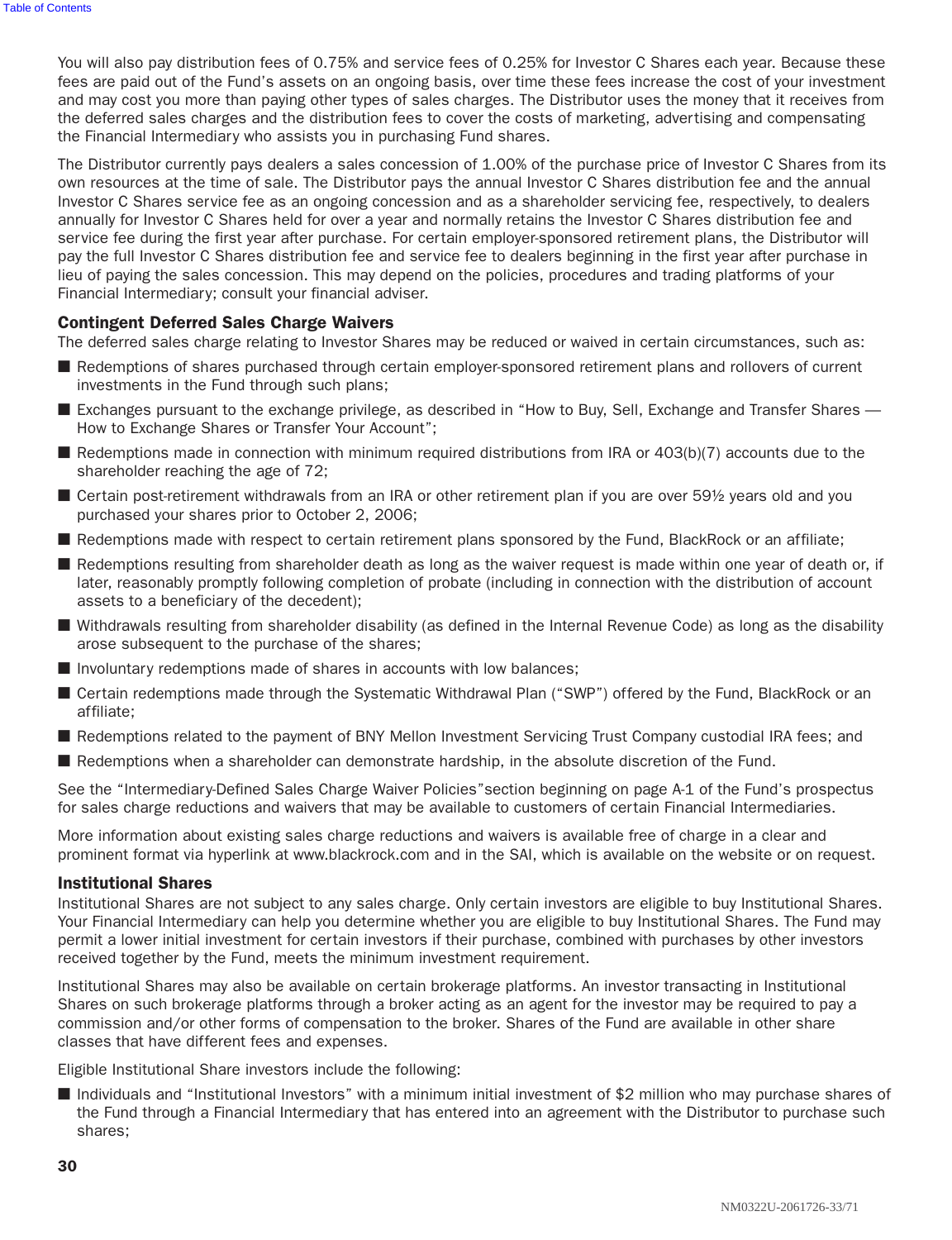- <span id="page-33-0"></span>■ Clients of Financial Intermediaries that: (i) charge such clients a fee for advisory, investment consulting, or similar services or (ii) have entered into an agreement with the Distributor to offer Institutional Shares through a no-load program or investment platform, in each case, with no minimum initial investment;
- Clients investing through Financial Intermediaries that have entered into an agreement with the Distributor to offer such shares on a platform that charges a transaction based sales commission outside of the Fund, with a minimum initial investment of \$1,000;
- Employer-sponsored retirement plans (not including SEP IRAs, SIMPLE IRAs or SARSEPs), state sponsored 529 college savings plans, collective trust funds, investment companies or other pooled investment vehicles, unaffiliated thrifts and unaffiliated banks and trust companies, each of which is not subject to any minimum initial investment and may purchase shares of the Fund through a Financial Intermediary that has entered into an agreement with the Distributor to purchase such shares;
- Trust department clients of Bank of America, N.A. and its affiliates for whom they (i) act in a fiduciary capacity (excluding participant directed employee benefit plans); (ii) otherwise have investment discretion; or (iii) act as custodian for at least \$2 million in assets, who are not subject to any minimum initial investment;
- Holders of certain Bank of America Corporation ("BofA Corp.") sponsored unit investment trusts ("UITs") who reinvest dividends received from such UITs in shares of the Fund, who are not subject to any minimum initial investment;
- Employees, officers and directors/trustees of BlackRock, Inc., BlackRock Funds, BofA Corp., Barclays or their respective affiliates and immediate family members of such persons, if they open an account directly with BlackRock, who are not subject to any minimum initial investment;
- Tax-qualified accounts for insurance agents that are registered representatives of an insurance company's brokerdealer that has entered into an agreement with the Distributor to offer Institutional Shares, and the family members of such persons; and
- Clients investing through a self-directed IRA brokerage account program sponsored by a retirement plan recordkeeper, provided that such program offers only mutual fund options and that the program maintains an account with the Fund on an omnibus basis.

The Fund reserves the right to modify or waive the above-stated policies at any time.

#### Class R Shares

Class R Shares are available only to certain employer-sponsored retirement plans. For this purpose, employersponsored retirement plans do not include SEP IRAs, SIMPLE IRAs or SARSEPs. If you buy Class R Shares, you will pay neither an initial sales charge nor a CDSC. However, Class R Shares are subject to a distribution fee of 0.25% per year and a service fee of 0.25% per year. Because these fees are paid out of the Fund's assets on an ongoing basis, over time these fees increase the cost of your investment and may cost you more than paying other types of sales charges.

Class R Shares do not offer a conversion privilege.

The Distributor currently pays the annual Class R Shares distribution fee and annual Class R Shares service fee to dealers as an ongoing concession and as a shareholder servicing fee, respectively, on a monthly basis.

# *Distribution and Shareholder Servicing Payments*

#### Plan Payments

The Trust, on behalf of the Fund, has adopted a plan (the "Plan") pursuant to Rule 12b-1 under the Investment Company Act with respect to the Investor Shares and Class R Shares that allows the Fund to pay distribution fees for the sale of its shares and/or shareholder servicing fees for certain services provided to its shareholders.

Under the Plan, Investor C Shares and Class R Shares pay a distribution fee to the Distributor and/or its affiliates for distribution and sales support services. The distribution fees may be used to pay the Distributor for distribution and sales support services and to pay the Distributor and BlackRock and its affiliates for sales support services provided and related expenses incurred in connection with the sale of Investor C Shares and Class R Shares. The distribution fees may also be used to pay Financial Intermediaries for sales support services and related expenses. All Investor C Shares and Class R Shares pay a maximum distribution fee per year that is a percentage of the average daily net asset value of the Investor C Shares and Class R Shares of the Fund. Institutional and Investor A Shares do not pay distribution fees.

Under the Plan, the Fund also pays shareholder servicing fees (also referred to as general shareholder liaison services fees) to Financial Intermediaries for providing support services to their customers who own Investor and/or Class R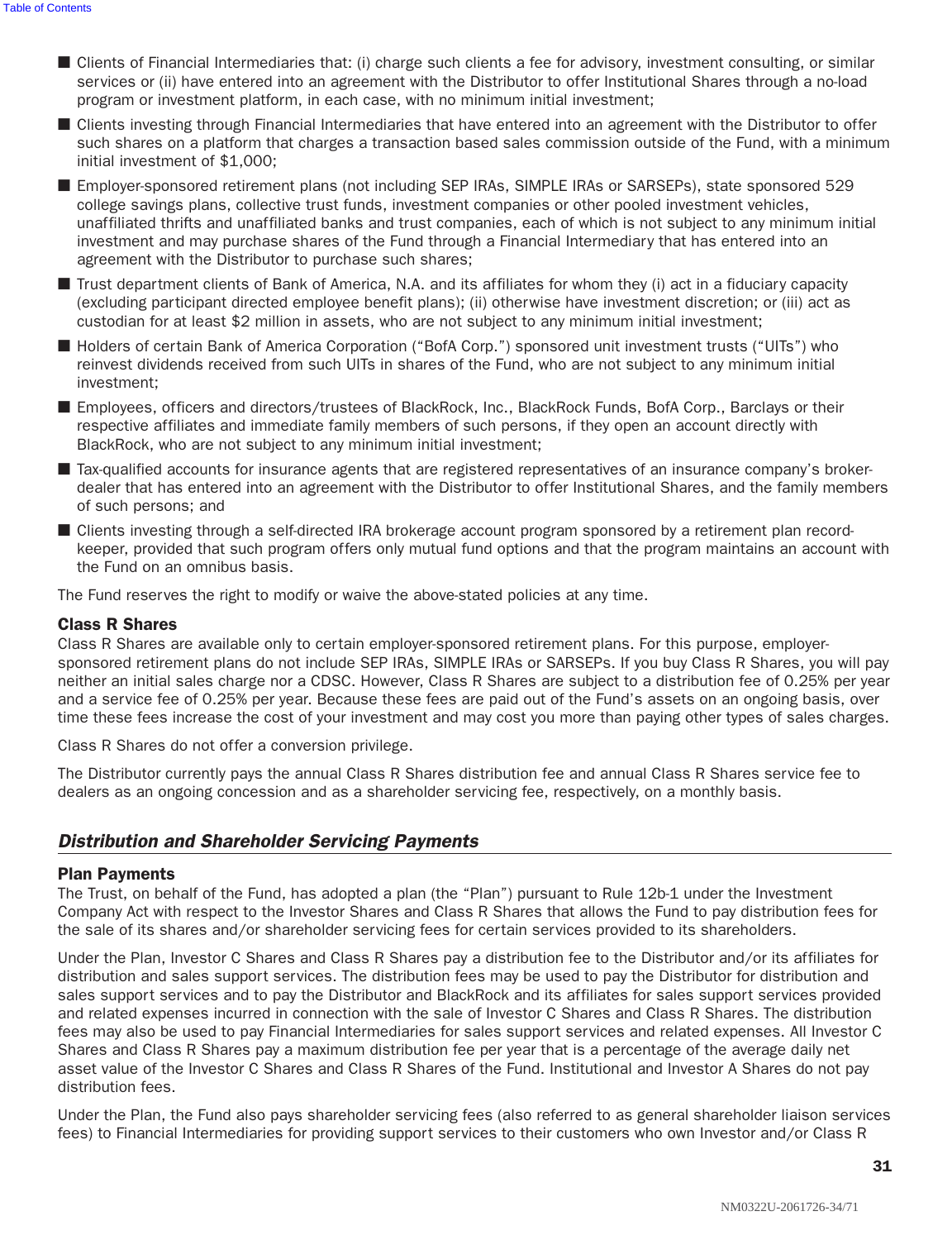<span id="page-34-0"></span>Shares of the Fund. The shareholder servicing fee payment is calculated as a percentage of the average daily net asset value of Investor Shares and Class R Shares of the Fund. All Investor Shares pay this shareholder servicing fee. Institutional Shares do not pay a shareholder servicing fee.

In return for the shareholder servicing fee, Financial Intermediaries (including BlackRock) may provide one or more of the following services to their customers who own Investor Shares and Class R Shares:

- Answering customer inquiries regarding account status and history, the manner in which purchases, exchanges and redemptions or repurchases of shares may be effected and certain other matters pertaining to the customers' investments;
- Assisting customers in designating and changing dividend options, account designations and addresses; and
- **Providing other similar shareholder liaison services.**

The shareholder servicing fees payable pursuant to the Plan are paid to compensate Financial Intermediaries for the administration and servicing of shareholder accounts and are not costs which are primarily intended to result in the sale of the Fund's shares.

Because the fees paid by the Fund under the Plan are paid out of Fund assets on an ongoing basis, over time these fees will increase the cost of your investment and may cost you more than paying other types of sales charges. In addition, the distribution fees paid by Investor C Shares and Class R Shares may over time cost investors more than the front-end sales charge on Investor A Shares. For more information on the Plan, including a complete list of services provided thereunder, see the SAI.

#### Other Payments by the Fund

In addition to fees that the Fund may pay to a Financial Intermediary pursuant to the Plan and fees the Fund pays to its transfer agent, BNY Mellon Investment Servicing (US) Inc. (the "Transfer Agent"), BlackRock, on behalf of the Fund, may enter into non-Plan agreements with affiliated and unaffiliated Financial Intermediaries pursuant to which the Fund will pay a Financial Intermediary for administrative, networking, recordkeeping, sub-transfer agency, sub-accounting and/or shareholder services. These non-Plan payments are generally based on either (1) a percentage of the average daily net assets of Fund shareholders serviced by a Financial Intermediary or (2) a fixed dollar amount for each account serviced by a Financial Intermediary. The aggregate amount of these payments may be substantial.

#### Other Payments by BlackRock

From time to time, BlackRock, the Distributor or their affiliates also may pay a portion of the fees for administrative, networking, recordkeeping, sub-transfer agency, sub-accounting and shareholder services described above at its or their own expense and out of its or their profits. BlackRock, the Distributor and their affiliates may also compensate affiliated and unaffiliated Financial Intermediaries for the sale and distribution of shares of the Fund. These payments would be in addition to the Fund payments described in this prospectus and may be a fixed dollar amount, may be based on the number of customer accounts maintained by the Financial Intermediary, may be based on a percentage of the value of shares sold to, or held by, customers of the Financial Intermediary or may be calculated on another basis. The aggregate amount of these payments by BlackRock, the Distributor and their affiliates may be substantial and, in some circumstances, may create an incentive for a Financial Intermediary, its employees or associated persons to recommend or sell shares of the Fund to you.

Please contact your Financial Intermediary for details about payments it may receive from the Fund or from BlackRock, the Distributor or their affiliates. For more information, see the SAI.

# *How to Buy, Sell, Exchange and Transfer Shares*

The chart on the following pages summarizes how to buy, sell, exchange and transfer shares through your Financial Intermediary. You may also buy, sell, exchange and transfer shares through BlackRock if your account is held directly with BlackRock. To learn more about buying, selling, exchanging or transferring shares through BlackRock, call (800) 441-7762. Because the selection of a mutual fund involves many considerations, your Financial Intermediary may help you with this decision.

With certain limited exceptions, the Fund is generally available only to investors residing in the United States and may not be distributed by a foreign Financial Intermediary. Under this policy, in order to accept new accounts or additional investments (including by way of exchange from another BlackRock Fund) into existing accounts, the Fund generally requires that (i) a shareholder that is a natural person be a U.S. citizen or resident alien, in each case residing within the United States or a U.S. territory (including APO/FPO/DPO addresses), and have a valid U.S. taxpayer identification number, and (ii) a Financial Intermediary or a shareholder that is an entity be domiciled in the United States and have a valid U.S. taxpayer identification number or be domiciled in a U.S. territory and have a valid U.S. taxpayer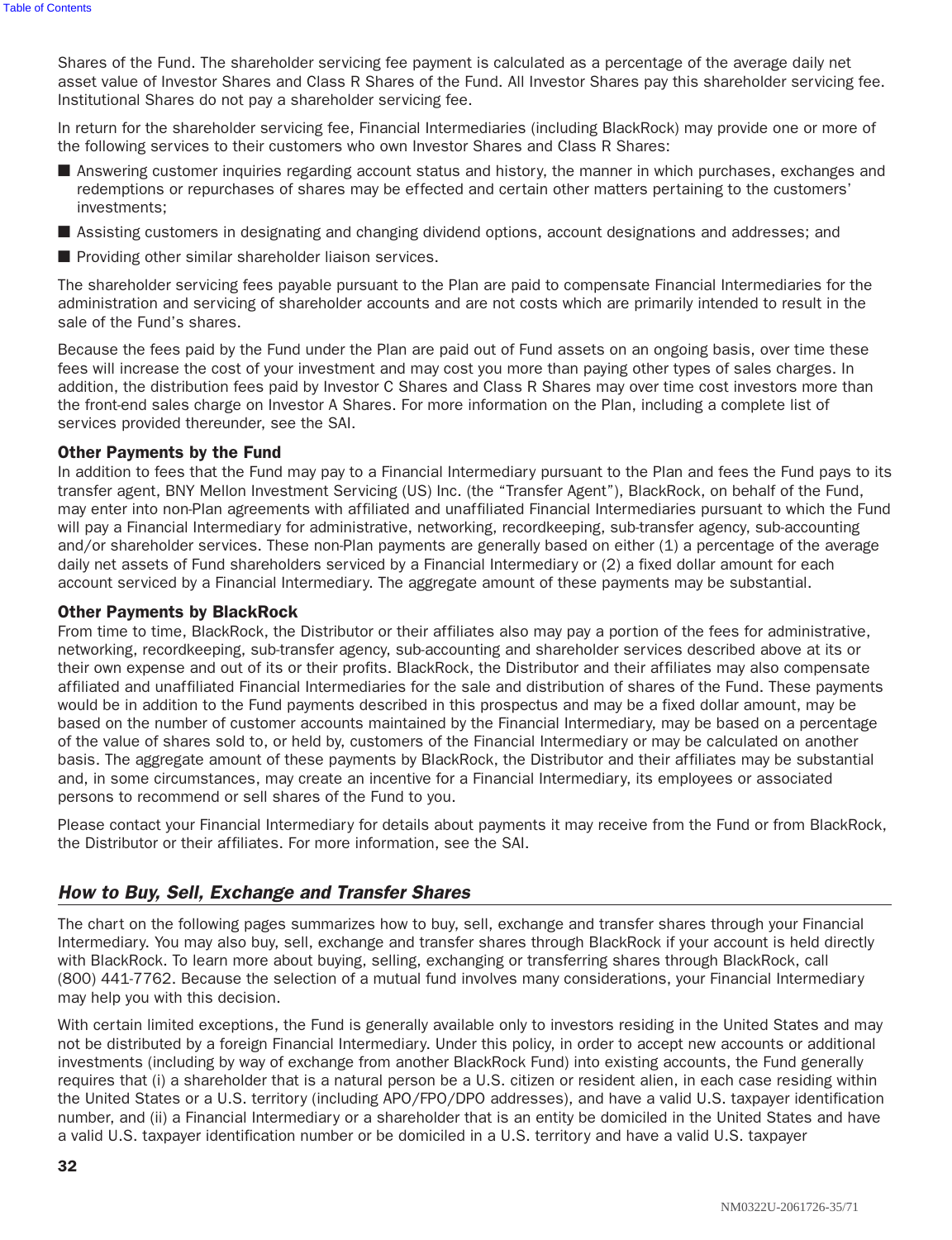identification number or IRS Form W-8. Any existing account that is updated to reflect a non-U.S. address will also be restricted from making additional investments.

The Fund may reject any purchase order, modify or waive the minimum initial or subsequent investment requirements for any shareholders and suspend and resume the sale of any share class of the Fund at any time for any reason. In addition, the Fund may waive certain requirements regarding the purchase, sale, exchange or transfer of shares described below.

Under certain circumstances, if no activity occurs in an account within a time period specified by state law, a shareholder's shares in the Fund may be transferred to that state.

|                                         | <b>Your Choices</b>                                                                     | <b>Important Information for You to Know</b>                                                                                                                                                                                                                                                                                                                                                                                                                                                                                                                                                                                                                                                        |  |  |
|-----------------------------------------|-----------------------------------------------------------------------------------------|-----------------------------------------------------------------------------------------------------------------------------------------------------------------------------------------------------------------------------------------------------------------------------------------------------------------------------------------------------------------------------------------------------------------------------------------------------------------------------------------------------------------------------------------------------------------------------------------------------------------------------------------------------------------------------------------------------|--|--|
| <b>Initial Purchase</b>                 | First, select the share class<br>appropriate for you                                    | Refer to the "Share Classes at a Glance" table in this prospectus (be<br>sure to read this prospectus carefully). When you place your initial<br>order, you must indicate which share class you select (if you do not<br>specify a share class and do not qualify to purchase Institutional<br>Shares, you will receive Investor A Shares). Certain factors, such as<br>the amount of your investment, your time frame for investing, and your<br>financial goals, may affect which share class you choose. Your<br>Financial Intermediary can help you determine which share class is<br>appropriate for you. Class R Shares are available only to certain<br>employee-sponsored retirement plans. |  |  |
|                                         | Next, determine the amount of<br>your investment                                        | Refer to the minimum initial investment in the "Share Classes at a<br>Glance" table of this prospectus. Be sure to note the maximum<br>investment amounts in Investor C Shares. See "Account Information -<br>Details About the Share Classes" for information on a lower initial<br>investment requirement for certain Fund investors if their purchase,<br>combined with purchases by other investors received together by the<br>Fund, meets the minimum investment requirement.                                                                                                                                                                                                                 |  |  |
|                                         | Have your Financial Intermediary<br>submit your purchase order                          | The price of your shares is based on the next calculation of the Fund's<br>net asset value after your order is placed. Any purchase orders placed<br>prior to the close of business on the New York Stock Exchange (the<br>"NYSE") (generally 4:00 p.m. Eastern time) will be priced at the net<br>asset value determined that day. Certain Financial Intermediaries,<br>however, may require submission of orders prior to that time. Purchase<br>orders placed after that time will be priced at the net asset value<br>determined on the next business day.                                                                                                                                      |  |  |
|                                         |                                                                                         | A broker-dealer or financial institution maintaining the account in which<br>you hold shares may charge a separate account, service or transaction<br>fee on the purchase or sale of Fund shares that would be in addition to<br>the fees and expenses shown in the Fund's "Fees and Expenses"<br>table.<br>The Fund may reject any order to buy shares and may suspend the sale                                                                                                                                                                                                                                                                                                                    |  |  |
|                                         |                                                                                         | of shares at any time. Certain Financial Intermediaries may charge a<br>processing fee to confirm a purchase.                                                                                                                                                                                                                                                                                                                                                                                                                                                                                                                                                                                       |  |  |
|                                         | Or contact BlackRock (for<br>accounts held directly with<br>BlackRock)                  | To purchase shares directly from BlackRock, call (800) 441-7762 and<br>request a new account application. Mail the completed application<br>along with a check payable to "BlackRock Funds" to the Transfer Agent<br>at the address on the application.                                                                                                                                                                                                                                                                                                                                                                                                                                             |  |  |
| <b>Add to Your</b><br><b>Investment</b> | Purchase additional shares                                                              | For Investor A and Investor C Shares, the minimum investment for<br>additional purchases is generally \$50 for all accounts (with the<br>exception of certain employer-sponsored retirement plans which may<br>have a lower minimum for additional purchases). (The minimums for<br>additional purchases may be waived under certain circumstances.)<br>Institutional and Class R Shares have no minimum for additional<br>purchases.                                                                                                                                                                                                                                                               |  |  |
|                                         | Have your Financial Intermediary<br>submit your purchase order for<br>additional shares | To purchase additional shares you may contact your Financial<br>Intermediary. For more details on purchasing by Internet see below.                                                                                                                                                                                                                                                                                                                                                                                                                                                                                                                                                                 |  |  |

#### How to Buy Shares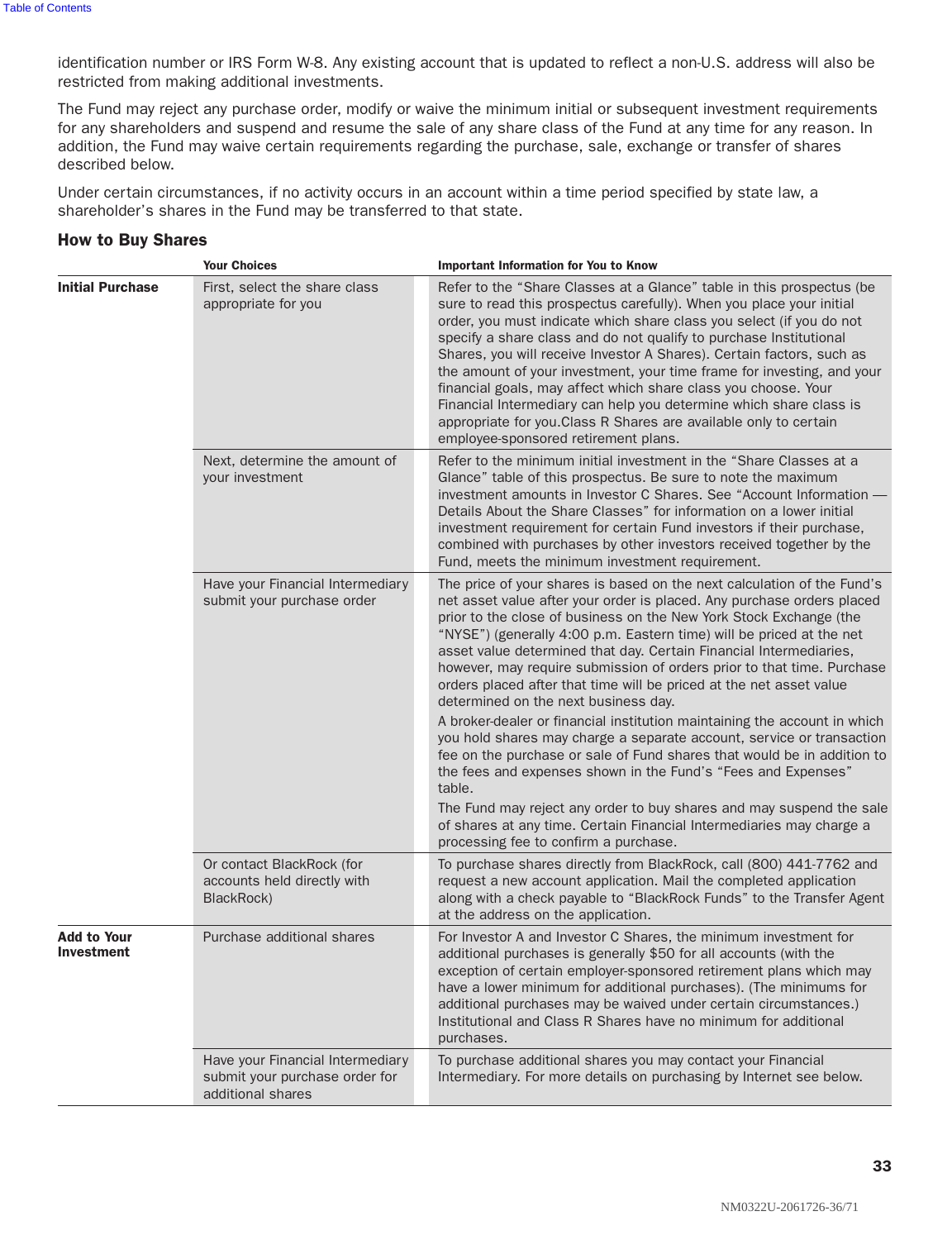|                                                        | <b>Your Choices</b>                                                        | <b>Important Information for You to Know</b>                                                                                                                                                                                                                                                                                                                                                                                                                                                                                                             |
|--------------------------------------------------------|----------------------------------------------------------------------------|----------------------------------------------------------------------------------------------------------------------------------------------------------------------------------------------------------------------------------------------------------------------------------------------------------------------------------------------------------------------------------------------------------------------------------------------------------------------------------------------------------------------------------------------------------|
| <b>Add to Your</b><br><b>Investment</b><br>(continued) | Or contact BlackRock (for<br>accounts held directly with<br>BlackRock)     | Purchase by Telephone: Call (800) 441-7762 and speak with one of<br>our representatives. The Fund has the right to reject any telephone<br>request for any reason.                                                                                                                                                                                                                                                                                                                                                                                       |
|                                                        |                                                                            | <b>Purchase in Writing:</b> You may send a written request to BlackRock at<br>the address on the back cover of this prospectus.                                                                                                                                                                                                                                                                                                                                                                                                                          |
|                                                        |                                                                            | Purchase by VRU: Investor Shares may also be purchased by use of<br>the Fund's automated voice response unit ("VRU") service at<br>(800) 441-7762.                                                                                                                                                                                                                                                                                                                                                                                                       |
|                                                        |                                                                            | <b>Purchase by Internet:</b> You may purchase your shares and view activity<br>in your account by logging onto the BlackRock website at<br>www.blackrock.com. Purchases made on the Internet using the<br>Automated Clearing House ("ACH") will have a trade date that is the<br>day after the purchase is made.                                                                                                                                                                                                                                         |
|                                                        |                                                                            | Certain institutional clients' purchase orders of Institutional Shares<br>placed by wire prior to the close of business on the NYSE will be priced<br>at the net asset value determined that day. Contact your Financial<br>Intermediary or BlackRock for further information. The Fund limits<br>Internet purchases in shares of the Fund to \$25,000 per trade.<br>Different maximums may apply to certain institutional investors.                                                                                                                    |
|                                                        |                                                                            | Please read the On-Line Services Disclosure Statement and User<br>Agreement, the Terms and Conditions page and the Consent to<br>Electronic Delivery Agreement (if you consent to electronic delivery),<br>before attempting to transact online.                                                                                                                                                                                                                                                                                                         |
|                                                        |                                                                            | The Fund employs reasonable procedures to confirm that transactions<br>entered over the Internet are genuine. By entering into the User<br>Agreement with the Fund in order to open an account through the<br>website, the shareholder waives any right to reclaim any losses from<br>the Fund or any of its affiliates incurred through fraudulent activity.                                                                                                                                                                                            |
|                                                        | Acquire additional shares by<br>reinvesting dividends and capital<br>gains | All dividends and capital gains distributions are automatically<br>reinvested without a sales charge. To make any changes to your<br>dividend and/or capital gains distributions options, please call<br>(800) 441-7762 or contact your Financial Intermediary (if your account<br>is not held directly with BlackRock).                                                                                                                                                                                                                                 |
|                                                        | Participate in the AIP                                                     | BlackRock's AIP allows you to invest a specific amount on a periodic<br>basis from your checking or savings account into your investment<br>account. Refer to the "Account Services and Privileges" section of this<br>prospectus for additional information.                                                                                                                                                                                                                                                                                            |
| How to Pay for<br><b>Shares</b>                        | Making payment for purchases                                               | Payment for an order must be made in Federal funds or other<br>immediately available funds by the time specified by your Financial<br>Intermediary, but in no event later than 4:00 p.m. (Eastern time) on<br>the second business day (in the case of Investor Shares) or the first<br>business day (in the case of Institutional Shares) following<br>BlackRock's receipt of the order. If payment is not received by this<br>time, the order will be canceled and you and your Financial<br>Intermediary will be responsible for any loss to the Fund. |
|                                                        |                                                                            | For shares purchased directly from the Fund, a check payable to<br>BlackRock Funds which bears the name of the Fund must accompany a<br>completed purchase application. There is a \$20 fee for each purchase<br>check that is returned due to insufficient funds. The Fund does not<br>accept third-party checks. You may also wire Federal funds to the Fund<br>to purchase shares, but you must call (800) 441-7762 before doing so<br>to confirm the wiring instructions.                                                                            |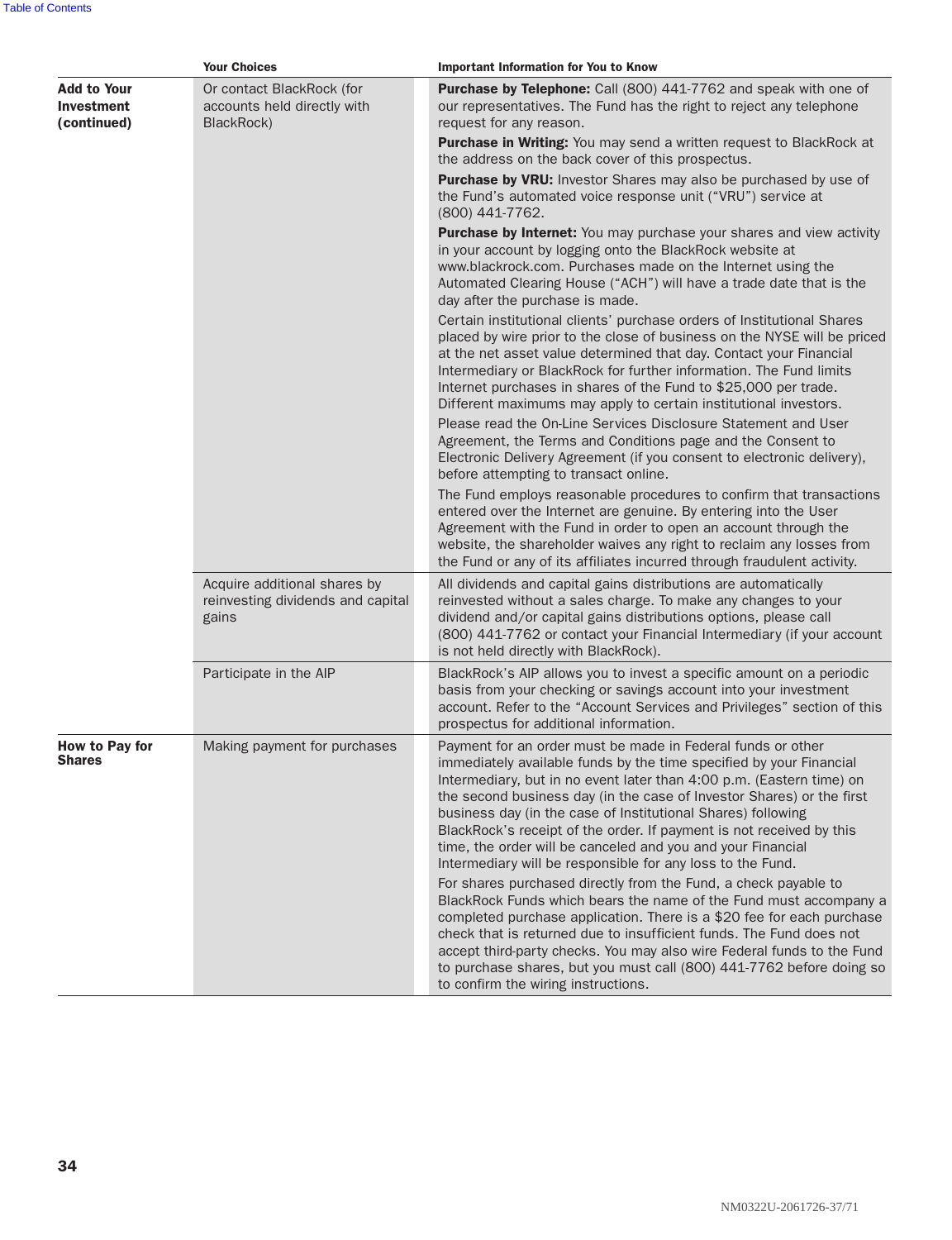## How to Sell Shares

|                                                                 | <b>Your Choices</b>                                         | <b>Important Information for You to Know</b>                                                                                                                                                                                                                                                                                                                                                                                                                                                                                                                                                                                                                                                                                                                                                                                     |
|-----------------------------------------------------------------|-------------------------------------------------------------|----------------------------------------------------------------------------------------------------------------------------------------------------------------------------------------------------------------------------------------------------------------------------------------------------------------------------------------------------------------------------------------------------------------------------------------------------------------------------------------------------------------------------------------------------------------------------------------------------------------------------------------------------------------------------------------------------------------------------------------------------------------------------------------------------------------------------------|
| <b>Full or Partial</b><br><b>Redemption of</b><br><b>Shares</b> | Have your Financial Intermediary<br>submit your sales order | You can make redemption requests through your Financial<br>Intermediary. Shareholders should indicate whether they are<br>redeeming Investor A, Investor C, Institutional or Class R Shares. The<br>price of your shares is based on the next calculation of the Fund's net<br>asset value after your order is placed. For your redemption request to<br>be priced at the net asset value on the day of your request, you must<br>submit your request to your Financial Intermediary prior to that day's<br>close of business on the NYSE (generally 4:00 p.m. Eastern time).<br>Certain Financial Intermediaries, however, may require submission of<br>orders prior to that time. Any redemption request placed after that time<br>will be priced at the net asset value at the close of business on the<br>next business day. |
|                                                                 |                                                             | Regardless of the method the Fund uses to make payment of your<br>redemption proceeds (check, wire or ACH), your redemption proceeds<br>typically will be sent one to two business days after your request is<br>submitted, but in any event, within seven days.                                                                                                                                                                                                                                                                                                                                                                                                                                                                                                                                                                 |
|                                                                 |                                                             | Certain Financial Intermediaries may charge a fee to process a<br>redemption of shares.                                                                                                                                                                                                                                                                                                                                                                                                                                                                                                                                                                                                                                                                                                                                          |
|                                                                 |                                                             | The Fund may reject an order to sell shares under certain<br>circumstances.                                                                                                                                                                                                                                                                                                                                                                                                                                                                                                                                                                                                                                                                                                                                                      |
|                                                                 | Selling shares held directly with                           | <b>Methods of Redeeming</b>                                                                                                                                                                                                                                                                                                                                                                                                                                                                                                                                                                                                                                                                                                                                                                                                      |
|                                                                 | <b>BlackRock</b>                                            | Redeem by Telephone: You may redeem Investor Shares held directly<br>with BlackRock by telephone request if certain conditions are met and<br>if the amount being sold is less than (i) \$100,000 for payments by<br>check or (ii) \$250,000 for payments through ACH or wire transfer.<br>Certain redemption requests, such as those in excess of these<br>amounts, must be in writing with a medallion signature guarantee. For<br>Institutional Shares, certain redemption requests may require written<br>instructions with a medallion signature guarantee. Call (800) 441-7762<br>for details.                                                                                                                                                                                                                             |
|                                                                 |                                                             | You can obtain a medallion signature guarantee stamp from a bank,<br>securities dealer, securities broker, credit union, savings and loan<br>association, national securities exchange or registered securities<br>association. A notary public seal will not be acceptable.                                                                                                                                                                                                                                                                                                                                                                                                                                                                                                                                                     |
|                                                                 |                                                             | The Fund, its administrators and the Distributor will employ reasonable<br>procedures to confirm that instructions communicated by telephone are<br>genuine. The Fund and its service providers will not be liable for any<br>loss, liability, cost or expense for acting upon telephone instructions<br>that are reasonably believed to be genuine in accordance with such<br>procedures. The Fund may refuse a telephone redemption request if it<br>believes it is advisable to do so.                                                                                                                                                                                                                                                                                                                                        |
|                                                                 |                                                             | During periods of substantial economic or market change, telephone<br>redemptions may be difficult to complete. Please find alternative<br>redemption methods below.                                                                                                                                                                                                                                                                                                                                                                                                                                                                                                                                                                                                                                                             |
|                                                                 |                                                             | Redeem by VRU: Investor Shares may also be redeemed by use of the<br>Fund's automated VRU service. Payment for Investor Shares redeemed<br>by the VRU service may be made for non-retirement accounts in<br>amounts up to \$25,000, either through check, ACH or wire.                                                                                                                                                                                                                                                                                                                                                                                                                                                                                                                                                           |
|                                                                 |                                                             | <b>Redeem by Internet:</b> You may redeem in your account by logging onto<br>the BlackRock website at www.blackrock.com. Proceeds from Internet<br>redemptions may be sent via check, ACH or wire to the bank account of<br>record. Payment for Investor Shares redeemed by Internet may be<br>made for non-retirement accounts in amounts up to \$25,000, either<br>through check, ACH or wire. Different maximums may apply to investors<br>in Institutional Shares.                                                                                                                                                                                                                                                                                                                                                           |
|                                                                 |                                                             | Redeem in Writing: You may sell shares held at BlackRock by writing to<br>BlackRock, P.O. Box 9819, Providence, Rhode Island 02940-8019 or<br>for overnight delivery, 4400 Computer Drive, Westborough,<br>Massachusetts 01581. All shareholders on the account must sign the                                                                                                                                                                                                                                                                                                                                                                                                                                                                                                                                                    |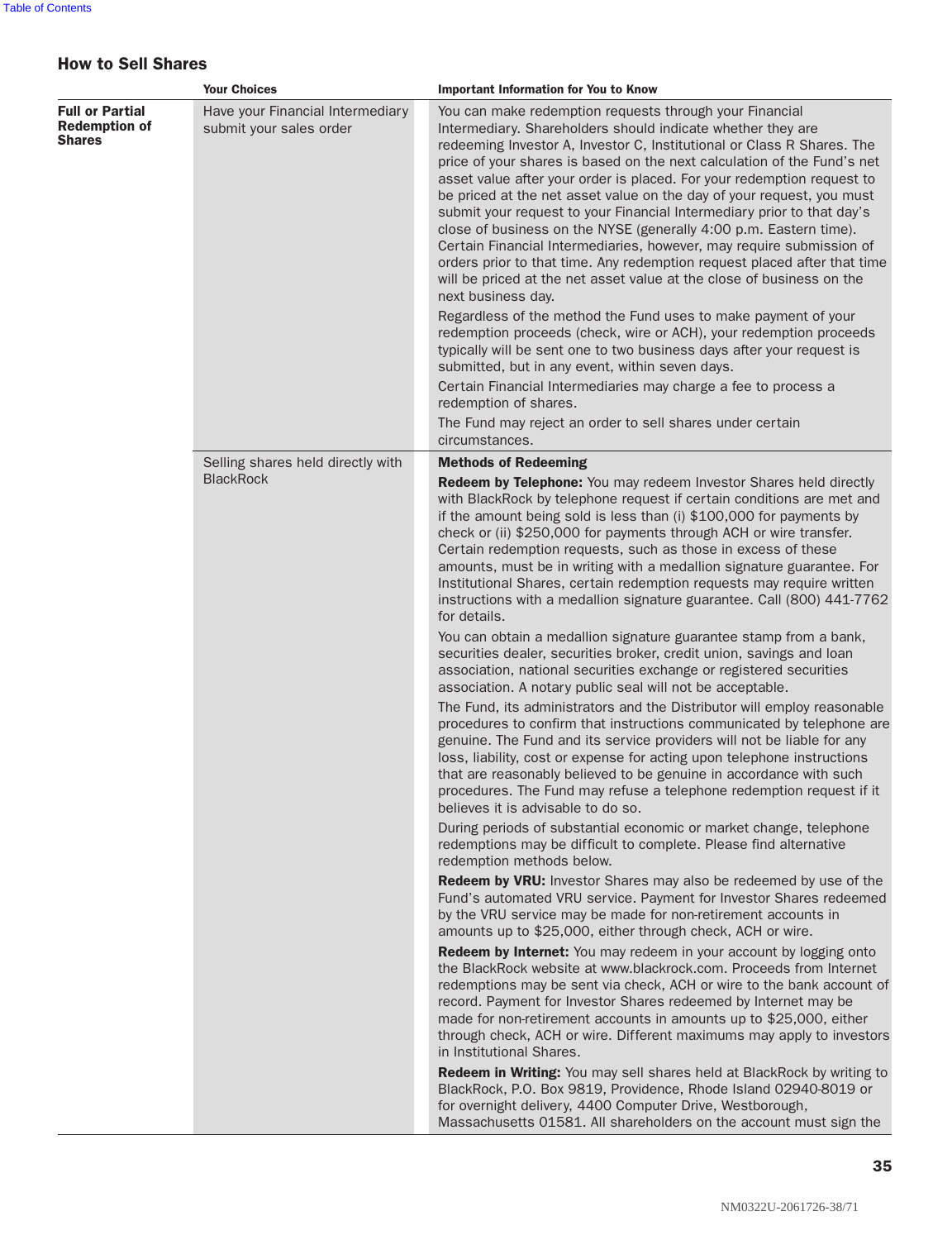|                                                                             | <b>Your Choices</b>                                        | <b>Important Information for You to Know</b>                                                                                                                                                                                                                                                                                                                                                                                                                                                                                                                                                                                                                                                                                                                                                                                                                                                                                       |
|-----------------------------------------------------------------------------|------------------------------------------------------------|------------------------------------------------------------------------------------------------------------------------------------------------------------------------------------------------------------------------------------------------------------------------------------------------------------------------------------------------------------------------------------------------------------------------------------------------------------------------------------------------------------------------------------------------------------------------------------------------------------------------------------------------------------------------------------------------------------------------------------------------------------------------------------------------------------------------------------------------------------------------------------------------------------------------------------|
| <b>Full or Partial</b><br><b>Redemption of</b><br><b>Shares (continued)</b> | Selling shares held directly with<br>BlackRock (continued) | letter. A medallion signature guarantee will generally be required but<br>may be waived in certain limited circumstances. You can obtain a<br>medallion signature guarantee stamp from a bank, securities dealer,<br>securities broker, credit union, savings and loan association, national<br>securities exchange or registered securities association. A notary public<br>seal will not be acceptable. If you hold stock certificates, return the<br>certificates with the letter. Proceeds from redemptions may be sent via<br>check, ACH or wire to the bank account of record.<br><b>Payment of Redemption Proceeds</b>                                                                                                                                                                                                                                                                                                      |
|                                                                             |                                                            | Redemption proceeds may be paid by check or, if the Fund has verified<br>banking information on file, through ACH or by wire transfer.                                                                                                                                                                                                                                                                                                                                                                                                                                                                                                                                                                                                                                                                                                                                                                                             |
|                                                                             |                                                            | Payment by Check: BlackRock will normally mail redemption proceeds<br>within three business days following receipt of a properly completed<br>request, but in any event within seven days. Shares can be redeemed<br>by telephone and the proceeds sent by check to the shareholder at the<br>address on record. Shareholders will pay \$15 for redemption proceeds<br>sent by check via overnight mail. You are responsible for any additional<br>charges imposed by your bank for this service.                                                                                                                                                                                                                                                                                                                                                                                                                                  |
|                                                                             |                                                            | The Fund reserves the right to reinvest any dividend or distribution<br>amounts (e.g., income dividends or capital gains) which you have<br>elected to receive by check should your check be returned as<br>undeliverable or remain uncashed for more than 6 months. No interest<br>will accrue on amounts represented by uncashed checks. Your check<br>will be reinvested in your account at the net asset value next<br>calculated, on the day of the investment. When reinvested, those<br>amounts are subject to the risk of loss like any fund investment. If you<br>elect to receive distributions in cash and a check remains undeliverable<br>or uncashed for more than 6 months, your cash election may also be<br>changed automatically to reinvest and your future dividend and capital<br>gains distributions will be reinvested in the Fund at the net asset value<br>as of the date of payment of the distribution. |
|                                                                             |                                                            | Payment by Wire Transfer: Payment for redeemed shares for which a<br>redemption order is received before 4:00 p.m. (Eastern time) on a<br>business day is normally made in Federal funds wired to the redeeming<br>shareholder on the next business day, provided that the Fund's<br>custodian is also open for business. Payment for redemption orders<br>received after 4:00 p.m. (Eastern time) or on a day when the Fund's<br>custodian is closed is normally wired in Federal funds on the next<br>business day following redemption on which the Fund's custodian is<br>open for business. The Fund reserves the right to wire redemption<br>proceeds within seven days after receiving a redemption order if, in the<br>judgment of the Fund, an earlier payment could adversely affect the<br>Fund.                                                                                                                        |
|                                                                             |                                                            | If a shareholder has given authorization for expedited redemption,<br>shares can be redeemed by Federal wire transfer to a single previously<br>designated bank account. Shareholders will pay \$7.50 for redemption<br>proceeds sent by Federal wire transfer. You are responsible for any<br>additional charges imposed by your bank for this service. No charge for<br>wiring redemption payments with respect to Institutional Shares is<br>imposed by the Fund.                                                                                                                                                                                                                                                                                                                                                                                                                                                               |
|                                                                             |                                                            | The Fund is not responsible for the efficiency of the Federal wire<br>system or the shareholder's firm or bank. To change the name of the<br>single, designated bank account to receive wire redemption proceeds, it<br>is necessary to send a written request to the Fund at the address on<br>the back cover of this prospectus.                                                                                                                                                                                                                                                                                                                                                                                                                                                                                                                                                                                                 |
|                                                                             |                                                            | Payment by ACH: Redemption proceeds may be sent to the<br>shareholder's bank account (checking or savings) via ACH. Payment for<br>redeemed shares for which a redemption order is received before<br>4:00 p.m. (Eastern time) on a business day is normally sent to the<br>redeeming shareholder the next business day, with receipt at the<br>receiving bank within the next two business days (48-72 hours),<br>provided that the Fund's custodian is also open for business. Payment                                                                                                                                                                                                                                                                                                                                                                                                                                           |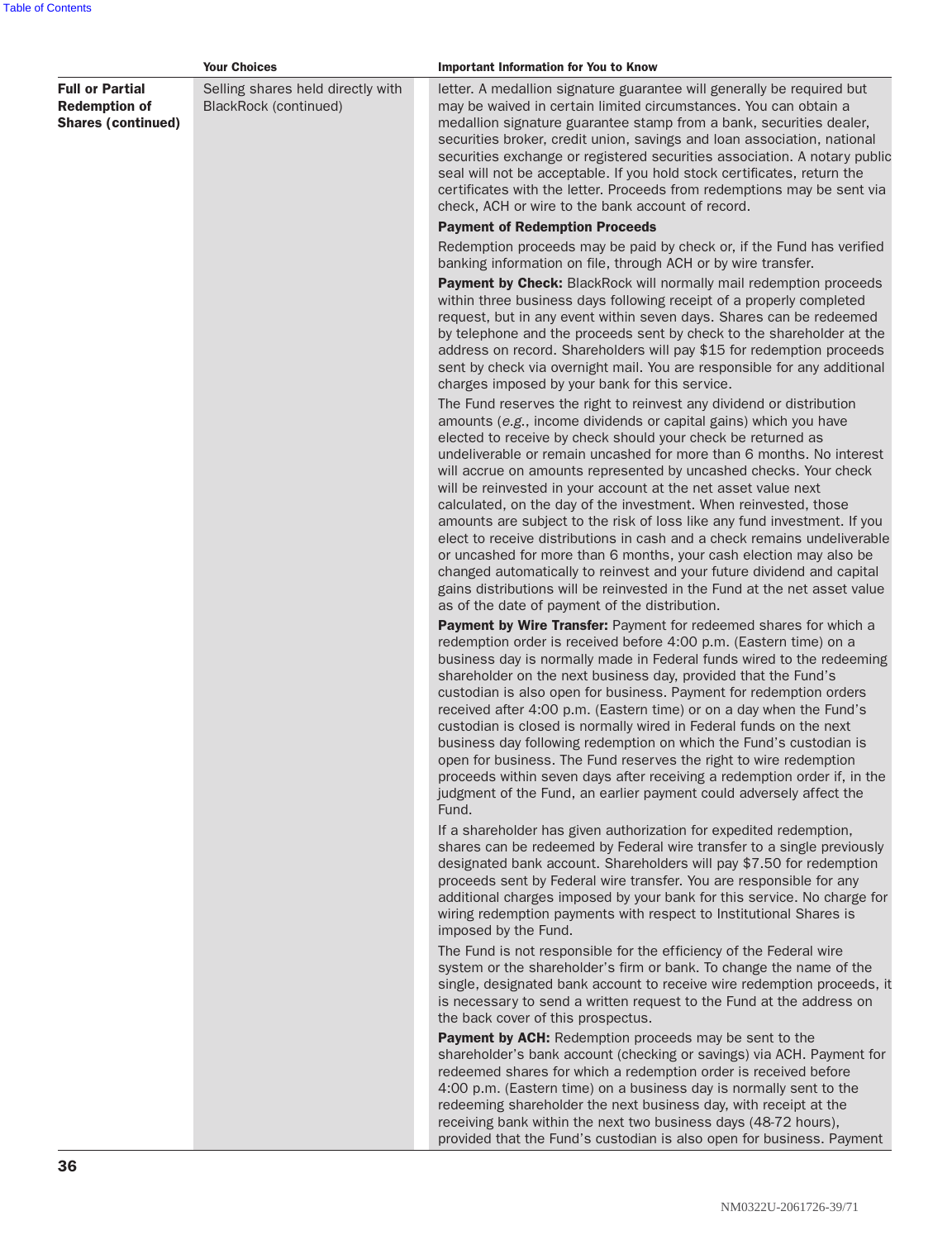|                                                                             | <b>Your Choices</b>                                        | <b>Important Information for You to Know</b>                                                                                                                                                                                                                                                                                                                                                                                                                                                                                                                                                                                                                                                                                                                                                                                                                                                                                                                                                                                                                                                                                                                                                                       |  |
|-----------------------------------------------------------------------------|------------------------------------------------------------|--------------------------------------------------------------------------------------------------------------------------------------------------------------------------------------------------------------------------------------------------------------------------------------------------------------------------------------------------------------------------------------------------------------------------------------------------------------------------------------------------------------------------------------------------------------------------------------------------------------------------------------------------------------------------------------------------------------------------------------------------------------------------------------------------------------------------------------------------------------------------------------------------------------------------------------------------------------------------------------------------------------------------------------------------------------------------------------------------------------------------------------------------------------------------------------------------------------------|--|
| <b>Full or Partial</b><br><b>Redemption of</b><br><b>Shares (continued)</b> | Selling shares held directly with<br>BlackRock (continued) | for redemption orders received after 4:00 p.m. (Eastern time) or on a<br>day when the Fund's custodian is closed is normally sent on the next<br>business day following redemption on which the Fund's custodian is<br>open for business.                                                                                                                                                                                                                                                                                                                                                                                                                                                                                                                                                                                                                                                                                                                                                                                                                                                                                                                                                                          |  |
|                                                                             |                                                            | The Fund reserves the right to send redemption proceeds within seven<br>days after receiving a redemption order if, in the judgment of the Fund,<br>an earlier payment could adversely affect the Fund. No charge for<br>sending redemption payments via ACH is imposed by the Fund.<br>***                                                                                                                                                                                                                                                                                                                                                                                                                                                                                                                                                                                                                                                                                                                                                                                                                                                                                                                        |  |
|                                                                             |                                                            | If you make a redemption request before the Fund has collected<br>payment for the purchase of shares, the Fund may delay mailing your<br>proceeds. This delay will usually not exceed ten days.                                                                                                                                                                                                                                                                                                                                                                                                                                                                                                                                                                                                                                                                                                                                                                                                                                                                                                                                                                                                                    |  |
| <b>Redemption</b><br><b>Proceeds</b>                                        |                                                            | Under normal circumstances, the Fund expects to meet redemption<br>requests by using cash or cash equivalents in its portfolio or by selling<br>portfolio assets to generate cash. During periods of stressed market<br>conditions, when a significant portion of the Fund's portfolio may be<br>comprised of less-liquid investments, the Fund may be more likely to<br>limit cash redemptions and may determine to pay redemption proceeds<br>by (i) borrowing under a line of credit it has entered into with a group of<br>lenders, (ii) borrowing from another BlackRock Fund pursuant to an<br>interfund lending program, to the extent permitted by the Fund's<br>investment policies and restrictions as set forth in the SAI, and/or<br>(iii) transferring portfolio securities in-kind to you. The SAI includes<br>more information about the Fund's line of credit and interfund lending<br>program, to the extent applicable.<br>If the Fund pays redemption proceeds by transferring portfolio<br>securities in-kind to you, you may pay transaction costs to dispose of<br>the securities, and you may receive less for them than the price at<br>which they were valued for purposes of redemption. |  |

# How to Exchange Shares or Transfer Your Account

|                           | <b>Your Choices</b>                                                                                       | <b>Important Information for You to Know</b>                                                                                                                                                                                                                                                                                                                                                                                                                                                                                                                                                                                                                                                                                                                                                                                                                                                                                                                                                                                                                                                                                                                                                                                                                                                                                                                                                                                                                                                                                                                                                                                                                                                                                                                                                                                                                                                                  |
|---------------------------|-----------------------------------------------------------------------------------------------------------|---------------------------------------------------------------------------------------------------------------------------------------------------------------------------------------------------------------------------------------------------------------------------------------------------------------------------------------------------------------------------------------------------------------------------------------------------------------------------------------------------------------------------------------------------------------------------------------------------------------------------------------------------------------------------------------------------------------------------------------------------------------------------------------------------------------------------------------------------------------------------------------------------------------------------------------------------------------------------------------------------------------------------------------------------------------------------------------------------------------------------------------------------------------------------------------------------------------------------------------------------------------------------------------------------------------------------------------------------------------------------------------------------------------------------------------------------------------------------------------------------------------------------------------------------------------------------------------------------------------------------------------------------------------------------------------------------------------------------------------------------------------------------------------------------------------------------------------------------------------------------------------------------------------|
| <b>Exchange Privilege</b> | Selling shares of one BlackRock<br>Fund to purchase shares of<br>another BlackRock Fund<br>("exchanging") | Investor A, Investor C or Institutional Shares of the Fund are generally<br>exchangeable for shares of the same class of another BlackRock Fund,<br>to the extent such shares are offered by your Financial Intermediary.<br>No exchange privilege is available for Class R Shares.<br>You can exchange \$1,000 or more of Investor A or Investor C Shares<br>from one fund into the same class of another fund which offers that<br>same class of shares (you can exchange less than \$1,000 of<br>Investor A or Investor C Shares if you already have an account in the<br>fund into which you are exchanging). Investors who currently own<br>Institutional Shares of the Fund may make exchanges into Institutional<br>Shares of other BlackRock Funds except for investors holding shares<br>through certain client accounts at Financial Intermediaries that are<br>omnibus with the Fund and do not meet applicable minimums.<br>There is no required minimum amount with respect to exchanges of<br>Institutional Shares.<br>You may only exchange into a share class and fund that are open to<br>new investors or in which you have a current account if the fund is<br>closed to new investors.<br>Some of the BlackRock Funds impose a different initial or deferred<br>sales charge schedule. The CDSC will continue to be measured from<br>the date of the original purchase. The CDSC schedule applicable to your<br>original purchase will apply to the shares you receive in the exchange<br>and any subsequent exchange.<br>To exercise the exchange privilege, you may contact your Financial<br>Intermediary. Alternatively, if your account is held directly with<br>BlackRock, you may: (i) call (800) 441-7762 and speak with one of our<br>representatives, (ii) make the exchange via the Internet by accessing<br>your account online at www.blackrock.com, or (iii) send a written |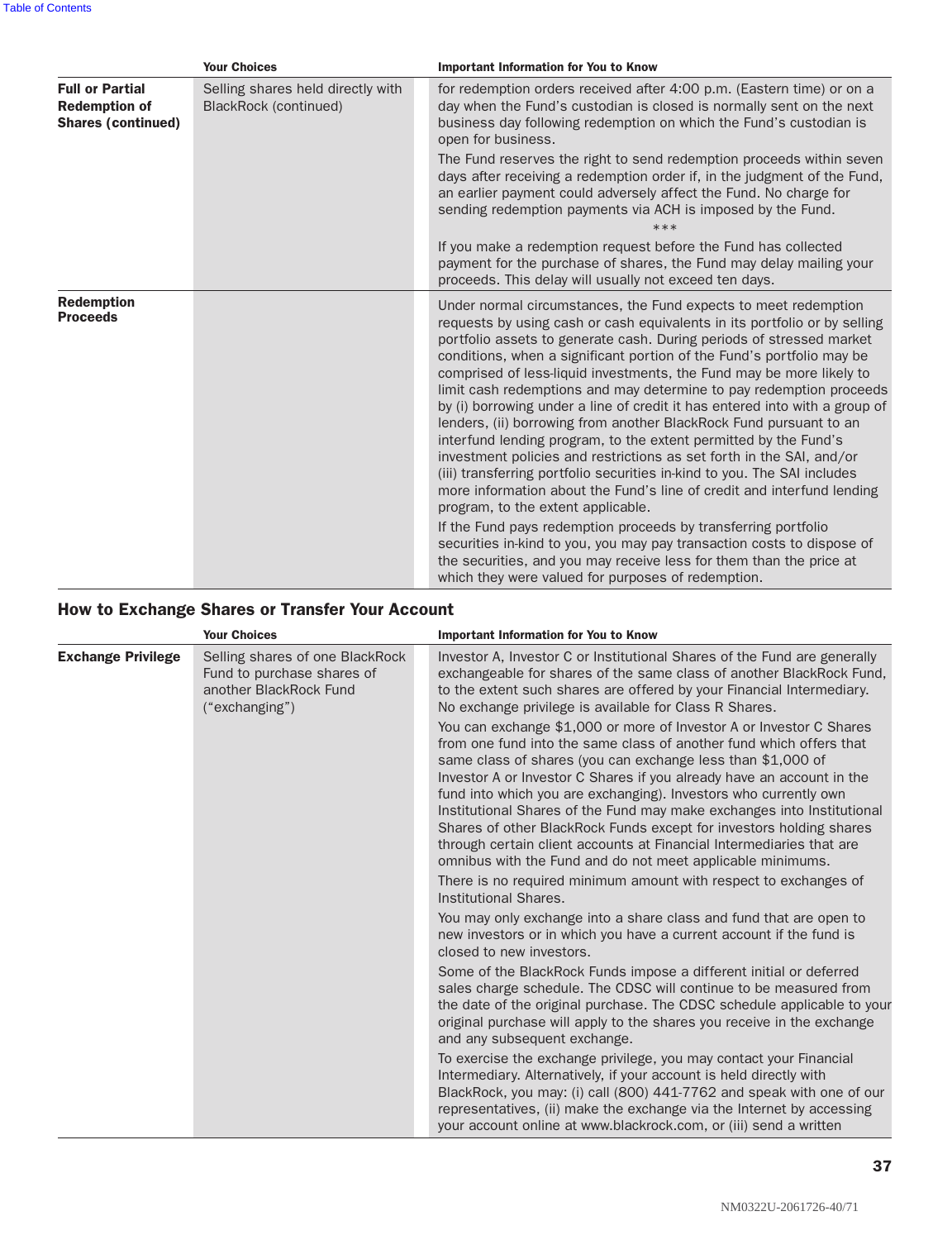<span id="page-40-0"></span>

|                                                                       | <b>Your Choices</b>                                                                                                   | <b>Important Information for You to Know</b>                                                                                                                                                                                                                                                                                                                                                                                                                                                                                                                                                                                                               |  |
|-----------------------------------------------------------------------|-----------------------------------------------------------------------------------------------------------------------|------------------------------------------------------------------------------------------------------------------------------------------------------------------------------------------------------------------------------------------------------------------------------------------------------------------------------------------------------------------------------------------------------------------------------------------------------------------------------------------------------------------------------------------------------------------------------------------------------------------------------------------------------------|--|
| <b>Exchange Privilege</b><br>(continued)                              | Selling shares of one BlackRock<br>Fund to purchase shares of<br>another BlackRock Fund<br>("exchanging") (continued) | request to the Fund at the address on the back cover of this<br>prospectus. Please note, if you indicated on your new account<br>application that you did not want the Telephone Exchange Privilege, you<br>will not be able to place exchanges via the telephone until you update<br>this option either in writing or by calling (800) 441-7762. The Fund has<br>the right to reject any telephone request for any reason.                                                                                                                                                                                                                                |  |
|                                                                       |                                                                                                                       | Although there is currently no limit on the number of exchanges that<br>you can make, the exchange privilege may be modified or terminated at<br>any time in the future. The Fund may suspend or terminate your<br>exchange privilege at any time for any reason, including if the Fund<br>believes, in its sole discretion, that you are engaging in market timing<br>activities. See "Short-Term Trading Policy" below. For U.S. federal<br>income tax purposes a share exchange is a taxable event and a capital<br>gain or loss may be realized. Please consult your tax adviser or other<br>Financial Intermediary before making an exchange request. |  |
| <b>Transfer Shares to</b><br><b>Another Financial</b><br>Intermediary | Transfer to a participating<br>Financial Intermediary                                                                 | You may transfer your shares of the Fund only to another Financial<br>Intermediary that has entered into an agreement with the Distributor.<br>Certain shareholder services may not be available for the transferred<br>shares. All future trading of these assets must be coordinated by the<br>receiving firm.<br>If your account is held directly with BlackRock, you may call<br>(800) 441-7762 with any questions; otherwise please contact your<br>Financial Intermediary to accomplish the transfer of shares.                                                                                                                                      |  |
|                                                                       | Transfer to a non-participating<br>Financial Intermediary                                                             | You must either:<br>• Transfer your shares to an account with the Fund; or<br>. Sell your shares, paying any applicable deferred sales charge.<br>If your account is held directly with BlackRock, you may call<br>(800) 441-7762 with any questions; otherwise please contact your<br>Financial Intermediary to accomplish the transfer of shares.                                                                                                                                                                                                                                                                                                        |  |

# *Account Services and Privileges*

The following table provides examples of account services and privileges available in your BlackRock account. Certain of these account services and privileges are only available to shareholders of Investor Shares whose accounts are held directly with BlackRock. If your account is held directly with BlackRock, please call (800) 441-7762 or visit www.blackrock.com for additional information as well as forms and applications. Otherwise, please contact your Financial Intermediary for assistance in requesting one or more of the following services and privileges.

| <b>Automatic</b><br><b>Investment Plan</b> | Allows systematic investments<br>on a periodic basis from your<br>checking or savings account.                                                                       | BlackRock's AIP allows you to invest a specific amount on a periodic<br>basis from your checking or savings account into your investment<br>account. You may apply for this option upon account opening or by<br>completing the AIP application. The minimum investment amount for<br>an automatic investment is \$50 per portfolio.                                                                                                                                                                                  |
|--------------------------------------------|----------------------------------------------------------------------------------------------------------------------------------------------------------------------|-----------------------------------------------------------------------------------------------------------------------------------------------------------------------------------------------------------------------------------------------------------------------------------------------------------------------------------------------------------------------------------------------------------------------------------------------------------------------------------------------------------------------|
| <b>Dividend Allocation</b><br><b>Plan</b>  | Automatically invests your<br>distributions into another<br>BlackRock Fund of your choice<br>pursuant to your instructions,<br>without any fees or sales<br>charges. | Dividend and capital gains distributions may be reinvested in your<br>account to purchase additional shares or paid in cash. Using the<br>Dividend Allocation Plan, you can direct your distributions to your bank<br>account (checking or savings), to purchase shares of another fund at<br>BlackRock without any fees or sales charges, or by check to a special<br>payee. Please call (800) 441-7762 for details. If investing in another<br>fund at BlackRock, the receiving fund must be open to new purchases. |
| <b>EZ Trader</b>                           | Allows an investor to purchase or<br>sell Investor Shares by telephone<br>or over the Internet through ACH.                                                          | (NOTE: This option is offered to shareholders whose accounts are held<br>directly with BlackRock. Please speak with your Financial Intermediary<br>if your account is held elsewhere.)<br>Prior to establishing an EZ Trader account, please contact your bank to<br>confirm that it is a member of the ACH system. Once confirmed,<br>complete an application, making sure to include the appropriate bank<br>information, and return the application to the address listed on the<br>form.                          |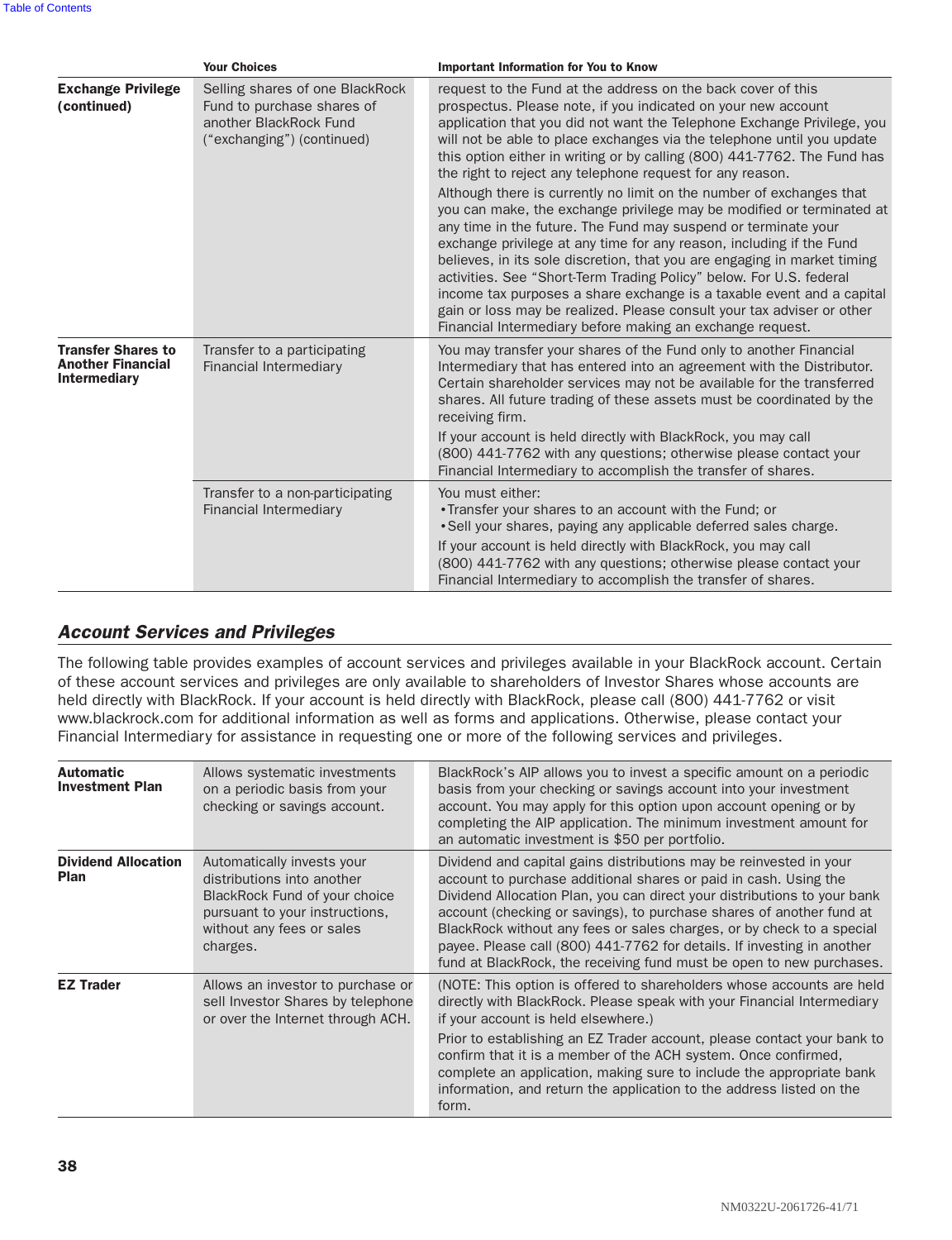<span id="page-41-0"></span>

| <b>EZ Trader</b><br>(continued)             | Allows an investor to purchase or<br>sell Investor Shares by telephone<br>or over the Internet through ACH.<br>(continued) | Prior to placing a telephone or Internet purchase or sale order, please<br>call (800) 441-7762 to confirm that your bank information has been<br>updated on your account. Once this is established, you may place your<br>request to sell shares with the Fund by telephone or Internet. Proceeds<br>will be sent to your pre-designated bank account.                                                                                                                                                                                                                                                                                                                                                                                                                                                                                                                                                                                                                                                                                                                                                                                                                                                                                                                                                                                                                                                                                                                |
|---------------------------------------------|----------------------------------------------------------------------------------------------------------------------------|-----------------------------------------------------------------------------------------------------------------------------------------------------------------------------------------------------------------------------------------------------------------------------------------------------------------------------------------------------------------------------------------------------------------------------------------------------------------------------------------------------------------------------------------------------------------------------------------------------------------------------------------------------------------------------------------------------------------------------------------------------------------------------------------------------------------------------------------------------------------------------------------------------------------------------------------------------------------------------------------------------------------------------------------------------------------------------------------------------------------------------------------------------------------------------------------------------------------------------------------------------------------------------------------------------------------------------------------------------------------------------------------------------------------------------------------------------------------------|
| <b>Systematic</b><br><b>Exchange Plan</b>   | This feature can be used by<br>investors to systematically<br>exchange money from one fund<br>to up to four other funds.   | A minimum of \$10,000 in the initial BlackRock Fund is required, and<br>investments in any additional funds must meet minimum initial<br>investment requirements.                                                                                                                                                                                                                                                                                                                                                                                                                                                                                                                                                                                                                                                                                                                                                                                                                                                                                                                                                                                                                                                                                                                                                                                                                                                                                                     |
| <b>Systematic</b><br><b>Withdrawal Plan</b> | This feature can be used by<br>investors who want to receive<br>regular distributions from their<br>accounts.              | To start an SWP, a shareholder must have a current investment of<br>\$10,000 or more in a BlackRock Fund.<br>Shareholders can elect to receive cash payments of \$50 or more at any<br>interval they choose. Shareholders may sign up by completing the SWP<br>Application Form, which may be obtained from BlackRock. Shareholders<br>should realize that if withdrawals exceed income the invested principal<br>in their account will be depleted.<br>To participate in the SWP, shareholders must have their dividends<br>reinvested. Shareholders may change or cancel the SWP at any time,<br>with a minimum of 24 hours' notice. If a shareholder purchases<br>additional Investor A Shares of a fund at the same time he or she<br>redeems shares through the SWP, that investor may lose money<br>because of the sales charge involved. No CDSC will be assessed on<br>redemptions of Investor A or Investor C Shares made through the SWP<br>that do not exceed 12% of the account's net asset value on an<br>annualized basis. For example, monthly, quarterly, and semi-annual<br>SWP redemptions of Investor A or Investor C Shares will not be subject<br>to the CDSC if they do not exceed 1%, 3% and 6%, respectively, of an<br>account's net asset value on the redemption date. SWP redemptions of<br>Investor A or Investor C Shares in excess of this limit will still pay any<br>applicable CDSC.<br>Ask your Financial Intermediary for details. |
| <b>Reinstatement</b><br><b>Privilege</b>    |                                                                                                                            | If you redeem Investor A or Institutional Shares and buy new Investor A<br>Shares of the same or another BlackRock Fund (equal to all or a<br>portion of the redemption amount) within 90 days of such redemption,<br>you will not pay a sales charge on the new purchase amount. This right<br>may be exercised within 90 days of the redemption, provided that the<br>Investor A Share class of that fund is currently open to new investors<br>or the shareholder has a current account in that closed fund. Shares<br>will be purchased at the net asset value calculated at the close of<br>trading on the day the request is received. To exercise this privilege,<br>the Fund must receive written notification from the shareholder of<br>record or the Financial Intermediary of record, at the time of purchase.<br>Investors should consult a tax adviser concerning the tax<br>consequences of exercising this reinstatement privilege.                                                                                                                                                                                                                                                                                                                                                                                                                                                                                                                   |

# *Fund's Rights*

The Fund may:

- Suspend the right of redemption if trading is halted or restricted on the NYSE or under other emergency conditions described in the Investment Company Act;
- **Postpone the date of payment upon redemption if trading is halted or restricted on the NYSE or under other** emergency conditions described in the Investment Company Act or if a redemption request is made before the Fund has collected payment for the purchase of shares;
- Redeem shares for property other than cash as may be permitted under the Investment Company Act; and
- Redeem shares involuntarily in certain cases, such as when the value of a shareholder account falls below a specified level.

Note on Low Balance Accounts. Because of the high cost of maintaining smaller shareholder accounts, BlackRock has set a minimum balance of \$500 in each Fund position you hold within your account (the "Fund Minimum"), and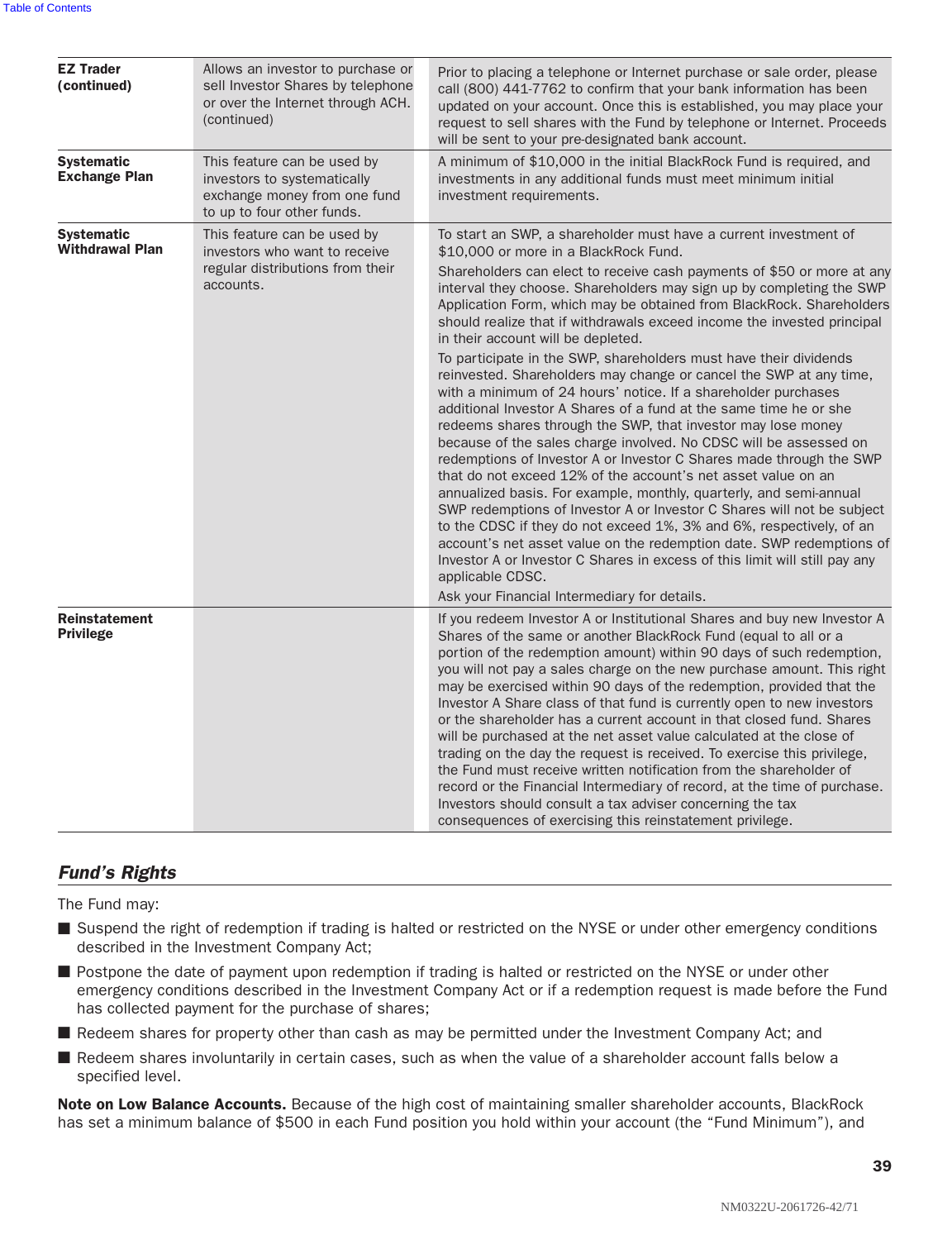<span id="page-42-0"></span>may redeem the shares in your account if the net asset value of those shares in your account falls below \$500 for any reason, including market fluctuation.

You will be notified that the value of your account is less than the Fund Minimum before the Fund makes any involuntary redemption. This notification will provide you with a 90 calendar day period to make an additional investment in order to bring the value of your account to at least \$500 before the Fund makes an involuntary redemption. This involuntary redemption will not charge any deferred sales charge, and may not apply to accounts of certain employer-sponsored retirement plans (not including IRAs), qualified state tuition plan (529 Plan) accounts, and select fee-based programs at your Financial Intermediary.

# *Participation in Fee-Based Programs*

If you participate in certain fee-based programs offered by BlackRock or an affiliate of BlackRock, or by Financial Intermediaries that have agreements with the Distributor or in certain fee-based programs in which BlackRock participates, you may be able to buy Institutional Shares, including by exchanges from other share classes. Sales charges on the shares being exchanged may be reduced or waived under certain circumstances. You generally cannot transfer shares held through a fee-based program into another account. Instead, if you choose to leave the fee-based program, you may have to redeem your shares held through the program and purchase shares of another class, which may be subject to distribution and service fees. This may be a taxable event and you may pay any applicable sales charges or redemption fee. Please speak to your Financial Intermediary for information about specific policies and procedures applicable to your account.

Generally, upon termination of a fee-based program, the shares may be liquidated or the shares can be held in an account. In certain instances, when a shareholder chooses to continue to hold the shares, whatever share class was held in the program can be held after termination. Shares that have been held for less than specified periods within the program may be subject to a fee upon redemption. Shareholders that held Investor A or Institutional Shares in the program may be eligible to purchase additional shares of the respective share class of the Fund, but may be subject to upfront sales charges with respect to Investor A Shares. Additional purchases of Institutional Shares are permitted only if you have an existing position at the time of purchase or are otherwise eligible to purchase Institutional Shares. Please speak to your Financial Intermediary for more information.

Certain Financial Intermediaries may, in connection with a change in account type (for example, due to leaving a feebased program or upon termination of the fee-based program) or otherwise in accordance with the Financial Intermediary's policies and procedures, exchange the share class held in the program for another share class of the same fund, provided that the exchanged shares are not subject to a sales charge and the shareholder meets the eligibility requirements of the new share class. Please speak to your Financial Intermediary for information about specific policies and procedures applicable to your account.

Details about the features of each fee-based program and the relevant charges, terms and conditions are included in the client agreement for each fee-based program and are available from your Financial Intermediary. Please speak to your Financial Intermediary for more information.

# *Short-Term Trading Policy*

The Board has determined that the interests of long-term shareholders and the Fund's ability to manage its investments may be adversely affected when shares are repeatedly bought, sold or exchanged in response to shortterm market fluctuations — also known as "market timing." The Fund is not designed for market timing organizations or other entities using programmed or frequent purchases and sales or exchanges. The exchange privilege for Investor Shares and Institutional Shares is not intended as a vehicle for short-term trading. Excessive purchase and sale or exchange activity may interfere with portfolio management, increase expenses and taxes and may have an adverse effect on the performance of the Fund and its returns to shareholders. For example, large flows of cash into and out of the Fund may require the management team to allocate a significant amount of assets to cash or other short-term investments or sell securities, rather than maintaining such assets in securities selected to achieve the Fund's investment objective. Frequent trading may cause the Fund to sell securities at less favorable prices, and transaction costs, such as brokerage commissions, can reduce the Fund's performance.

A fund's investment in non-U.S. securities is subject to the risk that an investor may seek to take advantage of a delay between the change in value of the fund's portfolio securities and the determination of the fund's net asset value as a result of different closing times of U.S. and non-U.S. markets by buying or selling fund shares at a price that does not reflect their true value. A similar risk exists for funds that invest in securities of small capitalization companies, securities of issuers located in emerging markets or high yield securities (junk bonds) that are thinly traded and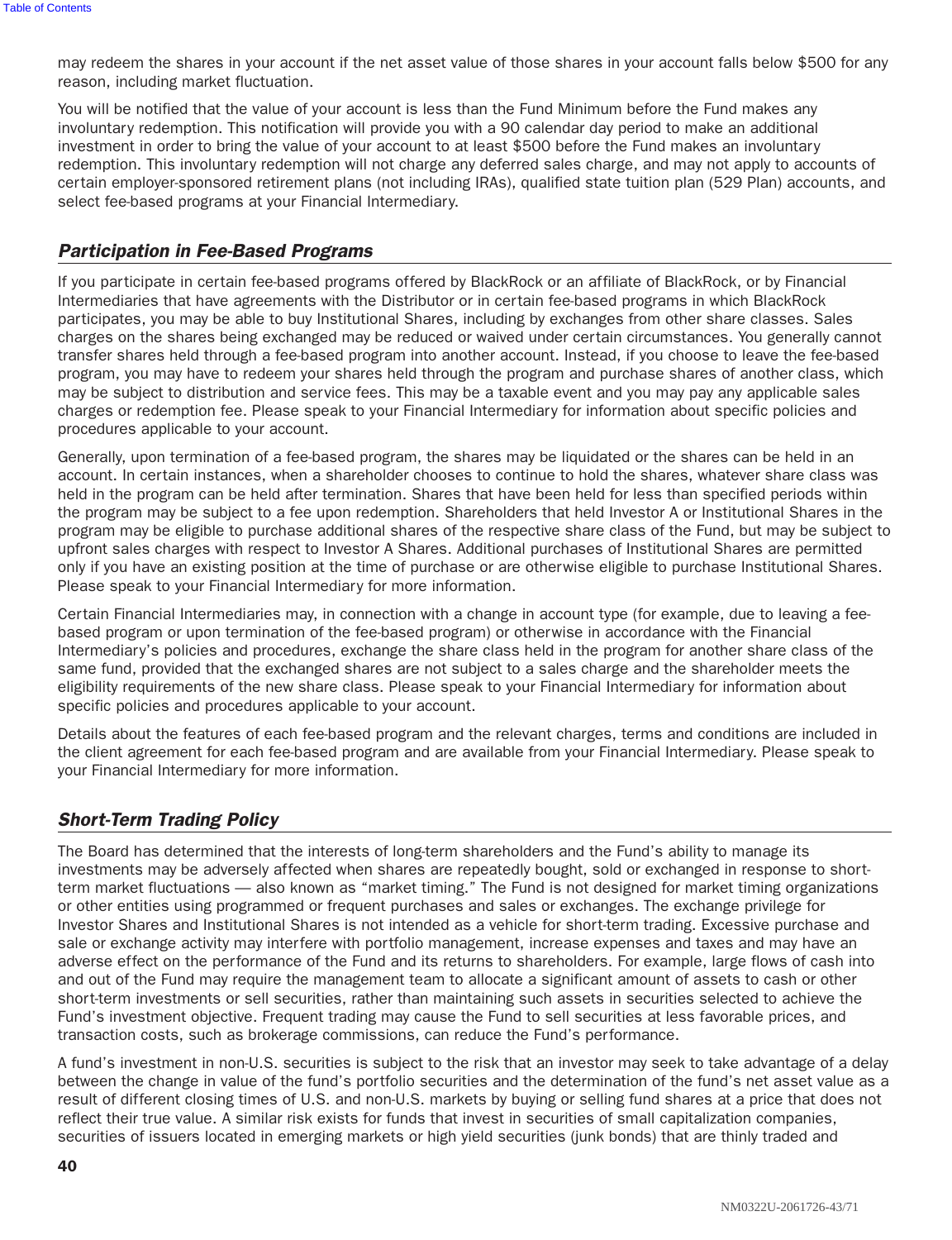therefore may have actual values that differ from their market prices. This short-term arbitrage activity can reduce the return received by long-term shareholders. The Fund will seek to eliminate these opportunities by using fair value pricing, as described in "Management of the Fund — Valuation of Fund Investments" below.

The Fund discourages market timing and seeks to prevent frequent purchases and sales or exchanges of Fund shares that it determines may be detrimental to the Fund or long-term shareholders. The Board has approved the policies discussed below to seek to deter market timing activity. The Board has not adopted any specific numerical restrictions on purchases, sales and exchanges of Fund shares because certain legitimate strategies will not result in harm to the Fund or its shareholders.

If as a result of its own investigation, information provided by a Financial Intermediary or other third party, or otherwise, the Fund believes, in its sole discretion, that your short-term trading is excessive or that you are engaging in market timing activity, it reserves the right to reject any specific purchase or exchange order. If the Fund rejects your purchase or exchange order, you will not be able to execute that transaction, and the Fund will not be responsible for any losses you therefore may suffer. For transactions placed directly with the Fund, the Fund may consider the trading history of accounts under common ownership or control for the purpose of enforcing these policies. Transactions placed through the same Financial Intermediary on an omnibus basis may be deemed part of a group for the purpose of this policy and may be rejected in whole or in part by the Fund. Certain accounts, such as omnibus accounts and accounts at Financial Intermediaries, however, include multiple investors and such accounts typically provide the Fund with net purchase or redemption and exchange requests on any given day where purchases, redemptions and exchanges of shares are netted against one another and the identity of individual purchasers, redeemers and exchangers whose orders are aggregated may not be known by the Fund. While the Fund monitors for market timing activity, the Fund may be unable to identify such activities because the netting effect in omnibus accounts often makes it more difficult to locate and eliminate market timers from the Fund. The Distributor has entered into agreements with respect to Financial Intermediaries that maintain omnibus accounts with the Fund pursuant to which such Financial Intermediaries undertake to cooperate with the Distributor in monitoring purchase, exchange and redemption orders by their customers in order to detect and prevent short-term or excessive trading in the Fund's shares through such accounts. Identification of market timers may also be limited by operational systems and technical limitations. In the event that a Financial Intermediary is determined by the Fund to be engaged in market timing or other improper trading activity, the Distributor may terminate such Financial Intermediary's agreement with the Distributor, suspend such Financial Intermediary's trading privileges or take other appropriate actions.

There is no assurance that the methods described above will prevent market timing or other trading that may be deemed abusive.

The Fund may from time to time use other methods that it believes are appropriate to deter market timing or other trading activity that may be detrimental to the Fund or long-term shareholders.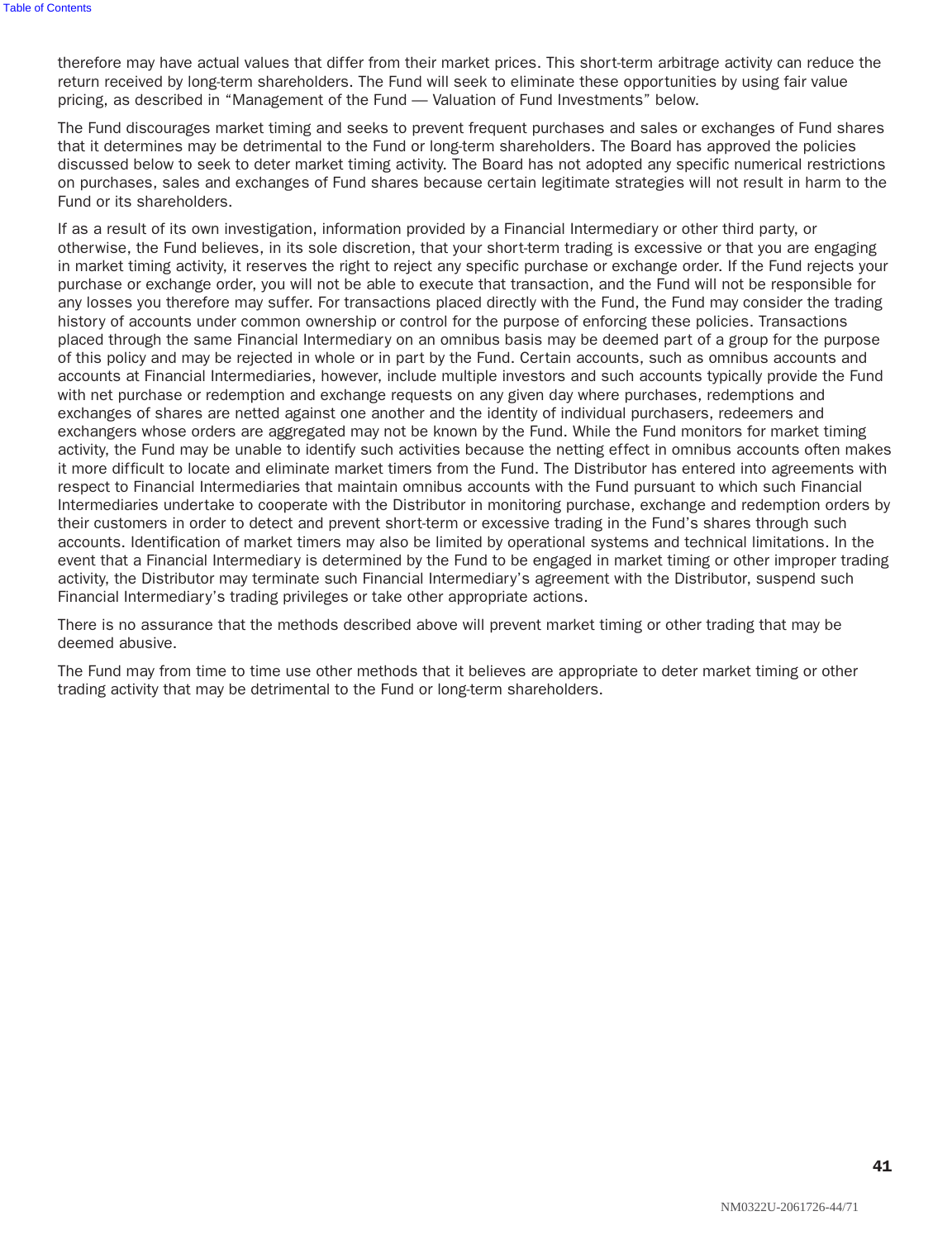# <span id="page-44-0"></span>Management of the Fund

# *BlackRock*

BlackRock manages the Fund's investments and its business operations subject to the oversight of the Trust's Board. While BlackRock is ultimately responsible for the management of the Fund, it is able to draw upon the trading, research and expertise of its asset management affiliates for portfolio decisions and management with respect to certain portfolio securities. BlackRock is an indirect, wholly-owned subsidiary of BlackRock, Inc.

BlackRock, a registered investment adviser, was organized in 1994 to perform advisory services for investment companies. BlackRock and its affiliates had approximately \$9.496 trillion in investment company and other portfolio assets under management as of June 30, 2021.

BlackRock serves as manager to the Fund pursuant to an investment advisory agreement (the "Management Agreement"). Pursuant to the Management Agreement, BlackRock is entitled to fees computed daily and payable monthly.

The maximum annual management fee that can be paid to BlackRock (as a percentage of average daily net assets) is calculated as follows:

| <b>Average Daily Net Assets</b> | Rate of<br><b>Management Fee</b> |
|---------------------------------|----------------------------------|
| First \$1 billion               | 0.45%                            |
| \$1 billion - \$3 billion       | 0.42%                            |
| \$3 billion - \$5 billion       | 0.41%                            |
| \$5 billion - \$10 billion      | 0.39%                            |
| Greater than \$10 billion       | 0.38%                            |

BlackRock has contractually agreed to waive the management fee with respect to any portion of the Fund's assets estimated to be attributable to investments in other equity and fixed-income mutual funds and ETFs managed by BlackRock or its affiliates that have a contractual management fee, through June 30, 2023. In addition, BlackRock has contractually agreed to waive its management fees by the amount of investment advisory fees the Fund pays to BlackRock indirectly through its investment in money market funds managed by BlackRock or its affiliates (the "affiliated money market fund waiver"), through June 30, 2023. The contractual agreements may be terminated upon 90 days' notice by a majority of the non-interested trustees of the Trust or by a vote of a majority of the outstanding voting securities of theFund.

BlackRock has contractually agreed to cap net expenses (excluding: (i) interest, taxes, dividends tied to short sales, brokerage commissions, and other expenditures which are capitalized in accordance with generally accepted accounting principles; (ii) expenses incurred directly or indirectly by the Fund as a result of investments in other investment companies and pooled investment vehicles; (iii) other expenses attributable to, and incurred as a result of, the Fund's investments; and (iv) extraordinary expenses (including litigation expenses) not incurred in the ordinary course of the Fund's business, if any) of each share class of the Fund at the levels shown below and in the Fund's fees and expenses table in the "Fund Overview" section of this prospectus. Items (i), (ii), (iii) and (iv) in the preceding sentence are referred to in this prospectus as "Dividend Expense, Interest Expense, Acquired Fund Fees and Expenses and certain other Fund expenses." To achieve these expense caps, BlackRock has agreed to waive and/or reimburse fees or expenses if the Fund's operating expenses exceed a certain limit.

With respect to the Fund, BlackRock has contractually agreed to waive and/or reimburse fees or expenses in order to limit Total Annual Fund Operating Expenses to the amounts noted in the table below.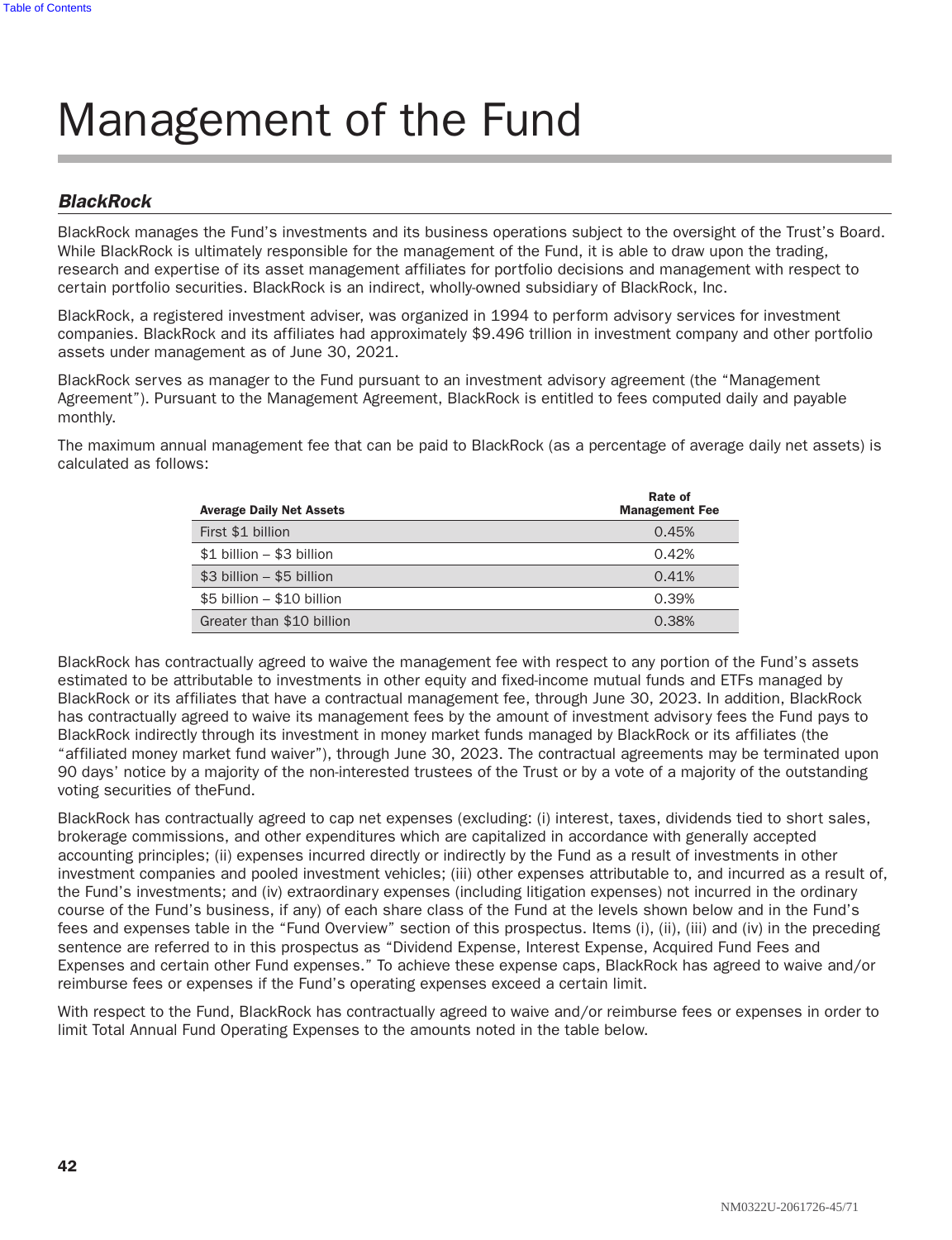#### Contractual Caps<sup>1</sup> on Total Annual Fund Operating Expenses<sup>2</sup> (excluding Dividend Expense, Interest Expense, Acquired Fund Fees and Expenses and certain other **Fund** expenses)

<span id="page-45-0"></span>

|                      | $\frac{1}{2}$ |
|----------------------|---------------|
| Investor A Shares    | 0.75%         |
| Investor C Shares    | 1.50%         |
| Institutional Shares | 0.50%         |
| Class R Shares       | 1.00%         |

<sup>1</sup> The contractual caps are in effect through June 30, 2023. The contractual agreement may be terminated upon 90 days' notice by a majority of the non-interested trustees of the Trust or by a vote of a majority of the outstanding voting securities of the Fund.

<sup>2</sup> As a percentage of average daily net assets.

The amount of the contractual waivers and/or reimbursements of fees and expenses made pursuant to the contractual caps on net expenses will be reduced by the amount of the affiliated money market fund waiver.

For the fiscal year ended May 31, 2021, BlackRock received a management fee, net of any applicable waivers, at the annual rate of 0.30% of the Fund's average daily net assets.

A discussion of the basis for the Board's approval of the Management Agreement with respect to the Fund is included in the Fund's annual shareholder report for the fiscal year ended May 31, 2021.

From time to time, a manager, analyst, or other employee of BlackRock or its affiliates may express views regarding a particular asset class, company, security, industry, or market sector. The views expressed by any such person are the views of only that individual as of the time expressed and do not necessarily represent the views of BlackRock or any other person within the BlackRock organization. Any such views are subject to change at any time based upon market or other conditions and BlackRock disclaims any responsibility to update such views. These views may not be relied on as investment advice and, because investment decisions for the Fund are based on numerous factors, may not be relied on as an indication of trading intent on behalf of the Fund.

Legal Proceedings. On May 27, 2014, certain investors in the BlackRock Global Allocation Fund, Inc. ("Global Allocation") and the BlackRock Equity Dividend Fund ("Equity Dividend") filed a consolidated complaint in the United States District Court for the District of New Jersey against BlackRock Advisors, LLC, BlackRock Investment Management, LLC and BlackRock International Limited (collectively, the "Defendants") under the caption *In re BlackRock Mutual Funds Advisory Fee Litigation*. In the lawsuit, which purports to be brought derivatively on behalf of Global Allocation and Equity Dividend, the plaintiffs allege that the Defendants violated Section 36(b) of the Investment Company Act by receiving allegedly excessive investment advisory fees from Global Allocation and Equity Dividend. On June 13, 2018, the court granted in part and denied in part the Defendants' motion for summary judgment. On July 25, 2018, the plaintiffs served a pleading that supplemented the time period of their alleged damages to run through the date of trial. The lawsuit seeks, among other things, to recover on behalf of Global Allocation and Equity Dividend all allegedly excessive advisory fees received by the Defendants beginning twelve months preceding the start of the lawsuit with respect to each of Global Allocation and Equity Dividend and ending on the date of judgment, along with purported lost investment returns on those amounts, plus interest. The trial on the remaining issues was completed on August 29, 2018. On February 8, 2019, the court issued an order dismissing the claims in their entirety. On March 8, 2019, the plaintiffs provided notice that they were appealing both the February 8, 2019 post-trial order and the June 13, 2018 order partially granting Defendants' motion for summary judgment. On May 28, 2020, the appellate court affirmed the trial court's orders. On June 26, 2020, the plaintiffs petitioned the appeals court for a rehearing, which was denied on July 9, 2020. Plaintiffs' deadline to seek further appeal has passed; consequently, this matter is now closed.

# *Portfolio Manager Information*

Information regarding the portfolio managers of the Fund is set forth below. Further information regarding the portfolio managers, including other accounts managed, compensation, ownership of Fund shares, and possible conflicts of interest, is available in the Fund's SAI.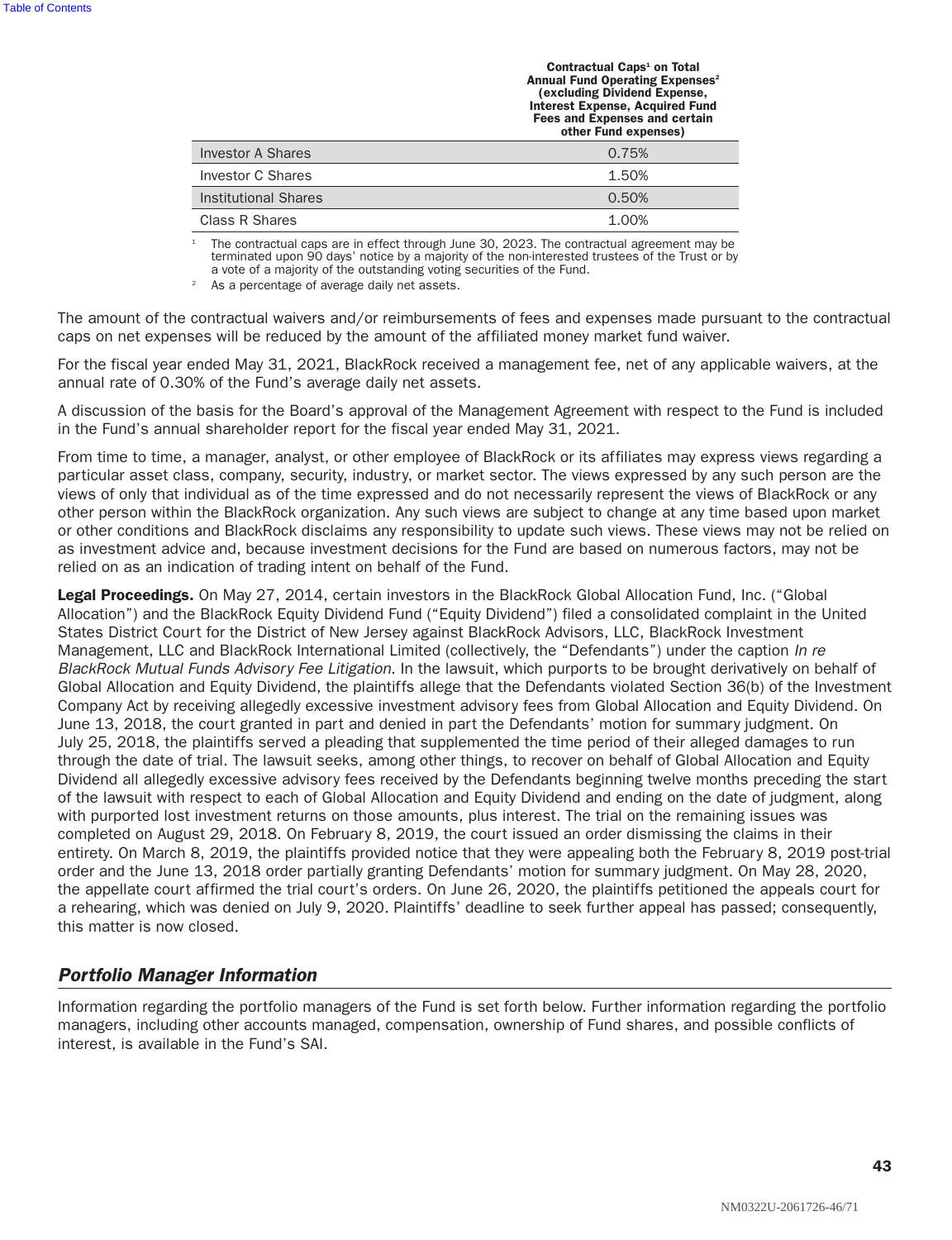<span id="page-46-0"></span>

| <b>Portfolio Manager</b> | <b>Primary Role</b>                                                                                                                                                                                         | <b>Since</b> | <b>Title and Recent Biography</b>                                                                                                                                                                                                                                          |
|--------------------------|-------------------------------------------------------------------------------------------------------------------------------------------------------------------------------------------------------------|--------------|----------------------------------------------------------------------------------------------------------------------------------------------------------------------------------------------------------------------------------------------------------------------------|
| Raffaele Savi            | Jointly and primarily responsible for<br>the day-to-day management of the<br>Fund's portfolio, including setting the<br>Fund's overall investment strategy<br>and overseeing the management of<br>the Fund. | 2017         | Managing Director of BlackRock, Inc. since<br>2009; Managing Director at Barclays Global<br>Investors ("BGI") from 2007 to 2009; Principal<br>at BGI from 2006 to 2007.                                                                                                    |
| Kevin Franklin           | Jointly and primarily responsible for<br>the day-to-day management of the<br>Fund's portfolio, including setting the<br>Fund's overall investment strategy<br>and overseeing the management of<br>the Fund. | 2017         | Managing Director of BlackRock, Inc. since<br>2010; Head of Automated Trading at Marble<br>Bar Asset Management from 2009 to 2010;<br>Principal at BGI from 2005 to 2009.                                                                                                  |
| <b>Richard Mathieson</b> | Jointly and primarily responsible for<br>the day-to-day management of the<br>Fund's portfolio, including setting the<br>Fund's overall investment strategy<br>and overseeing the management of<br>the Fund. | 2017         | Managing Director of BlackRock, Inc. since<br>2011; Director of BlackRock, Inc. from 2009<br>to 2011; Principal at BGI from 2008 to 2009;<br>Equity Analyst for Exista UK from 2007 to<br>2008; Principal at BGI from 2005 to 2007;<br>Associate of BGI from 2001 to 2005. |

# *Conflicts of Interest*

The investment activities of BlackRock and its affiliates (including BlackRock, Inc. and its subsidiaries (collectively, the "Affiliates")), and their respective directors, officers or employees, in the management of, or their interest in, their own accounts and other accounts they manage, may present conflicts of interest that could disadvantage the Fund and its shareholders.

BlackRock and its Affiliates provide investment management services to other funds and discretionary managed accounts that may follow investment programs similar to that of the Fund. BlackRock and its Affiliates are involved worldwide with a broad spectrum of financial services and asset management activities and may engage in the ordinary course of business in activities in which their interests or the interests of their clients may conflict with those of the Fund. BlackRock or one or more Affiliates act or may act as an investor, research provider, investment manager, commodity pool operator, commodity trading advisor, financier, underwriter, adviser, trader, lender, index provider, agent and/or principal, and have other direct and indirect interests in securities, currencies, commodities, derivatives and other instruments in which the Fund may directly or indirectly invest. The Fund may invest in securities of, or engage in other transactions with, companies with which an Affiliate has significant debt or equity investments or other interests. The Fund may also invest in issuances (such as structured notes) by entities for which an Affiliate provides and is compensated for cash management services relating to the proceeds from the sale of such issuances. The Fund also may invest in securities of, or engage in other transactions with, companies for which an Affiliate provides or may in the future provide research coverage. An Affiliate may have business relationships with, and purchase, or distribute or sell services or products from or to, distributors, consultants or others who recommend the Fund or who engage in transactions with or for the Fund, and may receive compensation for such services. BlackRock or one or more Affiliates may engage in proprietary trading and advise accounts and funds that have investment objectives similar to those of the Fund and/or that engage in and compete for transactions in the same types of securities, currencies and other instruments as the Fund. This may include transactions in securities issued by other open-end and closed-end investment companies (which may include investment companies that are affiliated with the Fund and BlackRock, to the extent permitted under the Investment Company Act). The trading activities of BlackRock and these Affiliates are carried out without reference to positions held directly or indirectly by the Fund and may result in BlackRock or an Affiliate having positions in certain securities that are senior or junior to, or have interests different from or adverse to, the securities that are owned by the Fund.

Neither BlackRock nor any Affiliate is under any obligation to share any investment opportunity, idea or strategy with the Fund. As a result, an Affiliate may compete with the Fund for appropriate investment opportunities. The results of the Fund's investment activities, therefore, may differ from those of an Affiliate and of other accounts managed by BlackRock or an Affiliate, and it is possible that the Fund could sustain losses during periods in which one or more Affiliates and other accounts achieve profits on their trading for proprietary or other accounts. The opposite result is also possible.

In addition, the Fund may, from time to time, enter into transactions in which BlackRock or an Affiliate or their directors, officers or employees or other clients have an adverse interest. Furthermore, transactions undertaken by clients advised or managed by BlackRock or its Affiliates may adversely impact the Fund. Transactions by one or more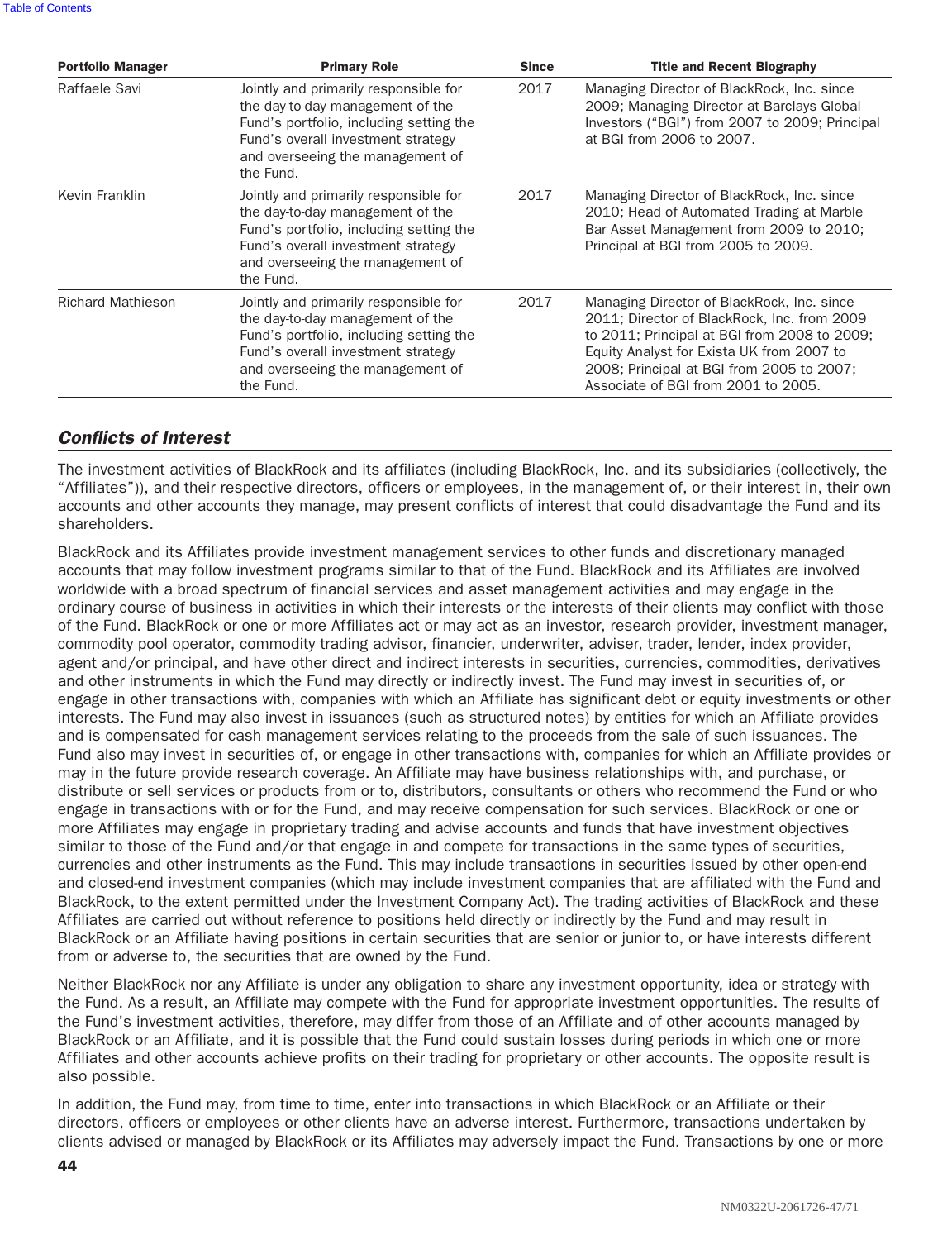<span id="page-47-0"></span>clients or BlackRock or its Affiliates or their directors, officers or employees, may have the effect of diluting or otherwise disadvantaging the values, prices or investment strategies of the Fund. The Fund's activities may be limited because of regulatory restrictions applicable to BlackRock or one or more Affiliates and/or their internal policies designed to comply with such restrictions.

Under a securities lending program approved by the Board, the Trust, on behalf of the Fund, has retained BlackRock Investment Management, LLC, an Affiliate of BlackRock, to serve as the securities lending agent for the Fund to the extent that the Fund participates in the securities lending program. For these services, the securities lending agent will receive a fee from the Fund, including a fee based on the returns earned on the Fund's investment of the cash received as collateral for the loaned securities. In addition, one or more Affiliates may be among the entities to which the Fund may lend its portfolio securities under the securities lending program.

The activities of BlackRock and its Affiliates and their respective directors, officers or employees, may give rise to other conflicts of interest that could disadvantage the Fund and its shareholders. BlackRock has adopted policies and procedures designed to address these potential conflicts of interest. See the SAI for further information.

# *Valuation of Fund Investments*

When you buy shares, you pay the net asset value, plus any applicable sales charge. This is the offering price. Shares are also redeemed at their net asset value, minus any applicable sales charge or redemption fee. The net asset value used in determining your share price is the next one calculated after your purchase or redemption order is received. The net asset value of each class of shares normally is determined once daily Monday through Friday, generally as of the close of regular trading hours of the New York Stock Exchange ("NYSE") (normally 4:00 p.m., Eastern time), on each day that the NYSE is open for trading, based on prices at the time of closing, provided that any Fund assets or liabilities denominated in currencies other than the U.S. dollar are translated into U.S. dollars at the prevailing market rates on the date of valuation as quoted by one or more data service providers. The net asset value of shares is calculated by dividing the value of the net assets of each class of shares (i.e., the value of its total assets less total liabilities) by the total number of outstanding shares of the class, generally rounded to the nearest cent.

Generally, Institutional Shares will have the highest net asset value because that class has the lowest expenses. Investor A Shares will have a higher net asset value than Investor C or Class R Shares, and Class R Shares will have a higher net asset value than Investor C Shares. Also, dividends paid on Investor A, Institutional and Class R Shares will generally be higher than dividends paid on Investor C Shares because Investor A, Institutional and Class R Shares have lower expenses.

The value of the securities and other assets and liabilities held by the Fund are determined pursuant to valuation policies and procedures approved by the Board.

Equity securities and other equity instruments for which market quotations are readily available are valued at market value, which is generally determined using the last reported official closing price or, if a reported closing price is not available, the last traded price on the exchange or market on which the security or instrument is primarily traded at the time of valuation. Shares of underlying open-end funds (including money market funds) are valued at net asset value. Shares of underlying exchange-traded closed-end funds or other ETFs are valued at their most recent closing price.

The Fund values fixed-income portfolio securities using last available bid prices or current market quotations provided by dealers or prices (including evaluated prices) supplied by the Fund's approved independent third-party pricing services, each in accordance with valuation policies and procedures approved by the Board. Pricing services may use matrix pricing or valuation models that utilize certain inputs and assumptions to derive values. Pricing services generally value fixed-income securities assuming orderly transactions of an institutional round lot size, but the Fund may hold or transact in such securities in smaller odd lot sizes. Odd lots may trade at lower prices than institutional round lots. An amortized cost method of valuation may be used with respect to debt obligations with 60 days or less remaining to maturity unless BlackRock determines in good faith that such method does not represent fair value.

Generally, trading in non-U.S. securities, U.S. government securities, money market instruments and certain fixedincome securities is substantially completed each day at various times prior to the close of business on the NYSE. The values of such securities used in computing the net asset value of the Fund's shares are determined as of such times.

When market quotations are not readily available or are believed by BlackRock to be unreliable, the Fund's investments are valued at fair value. Fair value determinations are made by BlackRock in accordance with policies and procedures approved by the Board. BlackRock may conclude that a market quotation is not readily available or is unreliable if a security or other asset or liability does not have a price source due to its lack of trading or other reasons, if a market quotation differs significantly from recent price quotations or otherwise no longer appears to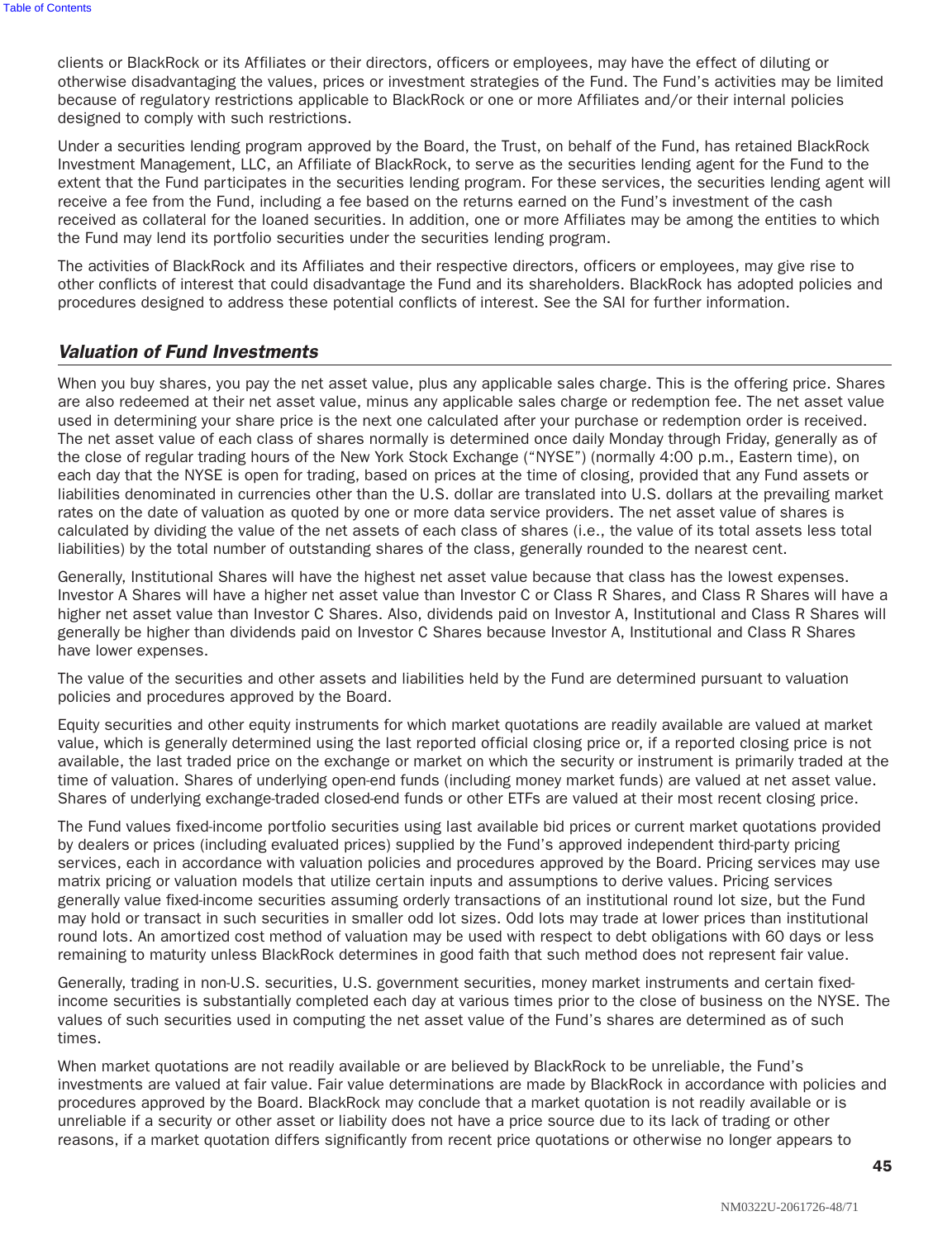<span id="page-48-0"></span>reflect fair value, where the security or other asset or liability is thinly traded, when there is a significant event subsequent to the most recent market quotation, or if the trading market on which a security is listed is suspended or closed and no appropriate alternative trading market is available. A "significant event" is deemed to occur if BlackRock determines, in its reasonable business judgment prior to or at the time of pricing the Fund's assets or liabilities, that the event is likely to cause a material change to the closing market price of one or more assets held by, or liabilities of, the Fund.

For certain foreign assets, a third-party vendor supplies evaluated, systematic fair value pricing based upon the movement of a proprietary multi-factor model after the relevant foreign markets have closed. This systematic fair value pricing methodology is designed to correlate the prices of foreign assets following the close of the local markets to the price that might have prevailed as of the Fund's pricing time.

Fair value represents a good faith approximation of the value of an asset or liability. The fair value of an asset or liability held by the Fund is the amount the Fund might reasonably expect to receive from the current sale of that asset or the cost to extinguish that liability in an arm's-length transaction. Valuing the Fund's investments using fair value pricing will result in prices that may differ from current market valuations and that may not be the prices at which those investments could have been sold during the period in which the particular fair values were used.

The Fund may accept orders from certain authorized Financial Intermediaries or their designees. The Fund will be deemed to receive an order when accepted by the Financial Intermediary or designee, and the order will receive the net asset value next computed by the Fund after such acceptance. If the payment for a purchase order is not made by a designated later time, the order will be canceled and the Financial Intermediary could be held liable for any losses.

# *Dividends, Distributions and Taxes*

## BUYING A DIVIDEND

Unless your investment is in a tax-deferred account, you may want to avoid buying shares shortly before the Fund pays a dividend. The reason? If you buy shares when the Fund has declared but not yet distributed ordinary income or capital gains, you will pay the full price for the shares and then receive a portion of the price back in the form of a taxable dividend. Before investing you may want to consult your tax adviser.

The Fund will distribute net investment income, if any, and net realized capital gains, if any, at least annually. The Fund may also pay a special distribution at the end of the calendar year to comply with federal tax requirements. Dividends may be reinvested automatically in shares of the Fund at net asset value without a sales charge or may be taken in cash. If you would like to receive dividends in cash, contact your Financial Intermediary or the Fund. Although this cannot be predicted with any certainty, the Fund anticipates that a significant amount of its dividends, if any, will consist of capital gains. Capital gains may be taxable to you at different rates depending on how long the Fund held the assets sold.

You will pay tax on dividends from the Fund whether you receive them in cash or additional shares. If you redeem Fund shares or exchange them for shares of another fund, you generally will be treated as having sold your shares and any gain on the transaction may be subject to tax. Fund distributions derived from qualified dividend income, which consists of dividends received from U.S. corporations and qualifying foreign corporations, and from long-term capital gains are eligible for taxation at a maximum rate of 15% or 20% for individuals, depending on whether their income exceeds certain threshold amounts, which are adjusted annually for inflation.

A 3.8% Medicare tax is imposed on the net investment income (which includes, but is not limited to, interest, dividends and net gain from investments) of U.S. individuals with income exceeding \$200,000, or \$250,000 if married filing jointly, and of trusts and estates.

Your dividends and redemption proceeds will be subject to backup withholding tax if you have not provided a taxpayer identification number or social security number or the number you have provided is incorrect.

If you are neither a tax resident nor a citizen of the United States or if you are a foreign entity (other than a passthrough entity to the extent owned by U.S. persons), the Fund's ordinary income dividends will generally be subject to a 30% U.S. withholding tax, unless a lower treaty rate applies. However, certain distributions reported by the Fund as capital gain dividends, interest-related dividends or short-term capital gain dividends and paid to a foreign shareholder may be eligible for an exemption from U.S. withholding tax.

Separately, a 30% withholding tax is currently imposed on U.S.-source dividends, interest and other income items paid to (i) certain foreign financial institutions and investment funds, and (ii) certain other foreign entities. To avoid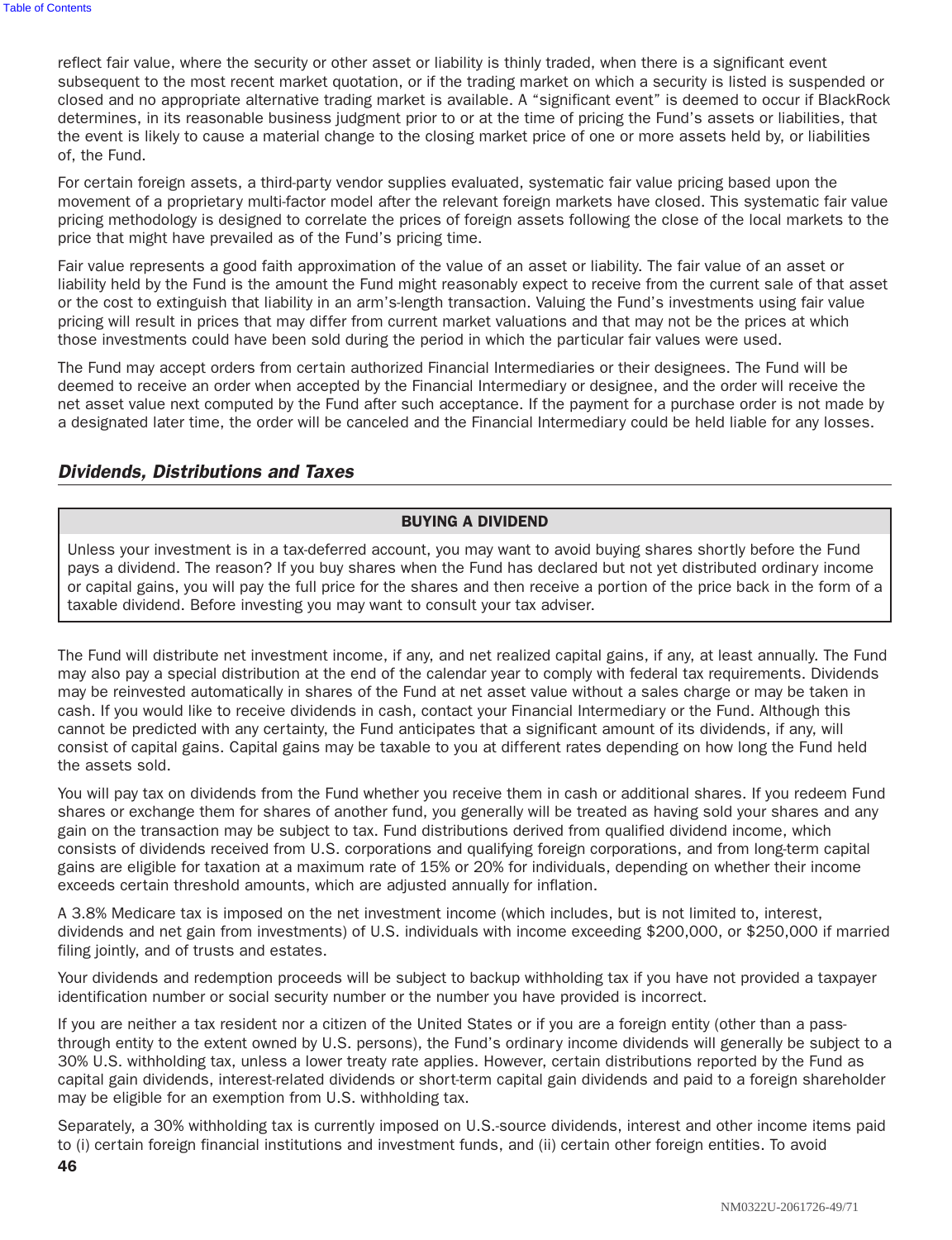withholding, foreign financial institutions and investment funds will generally either need to (a) collect and report to the IRS detailed information identifying their U.S. accounts and U.S. account holders, comply with due diligence procedures for identifying U.S. accounts and withhold tax on certain payments made to noncomplying foreign entities and account holders or (b) if an intergovernmental agreement is entered into and implementing legislation is adopted, comply with the agreement and legislation. Other foreign entities will generally either need to provide detailed information identifying each substantial U.S. owner or certify there are no such owners.

Dividends and interest received by the Fund and capital gains recognized by the Fund may give rise to withholding and other taxes imposed by foreign countries. Tax conventions between certain countries and the United States may reduce or eliminate such taxes. You may be able to claim a credit or take a deduction for foreign taxes paid by the Fund if certain requirements are met.

This section summarizes some of the consequences under current federal tax law of an investment in the Fund. It is not a substitute for individualized tax advice. Consult your tax adviser about the potential tax consequences of an investment in the Fund under all applicable tax laws.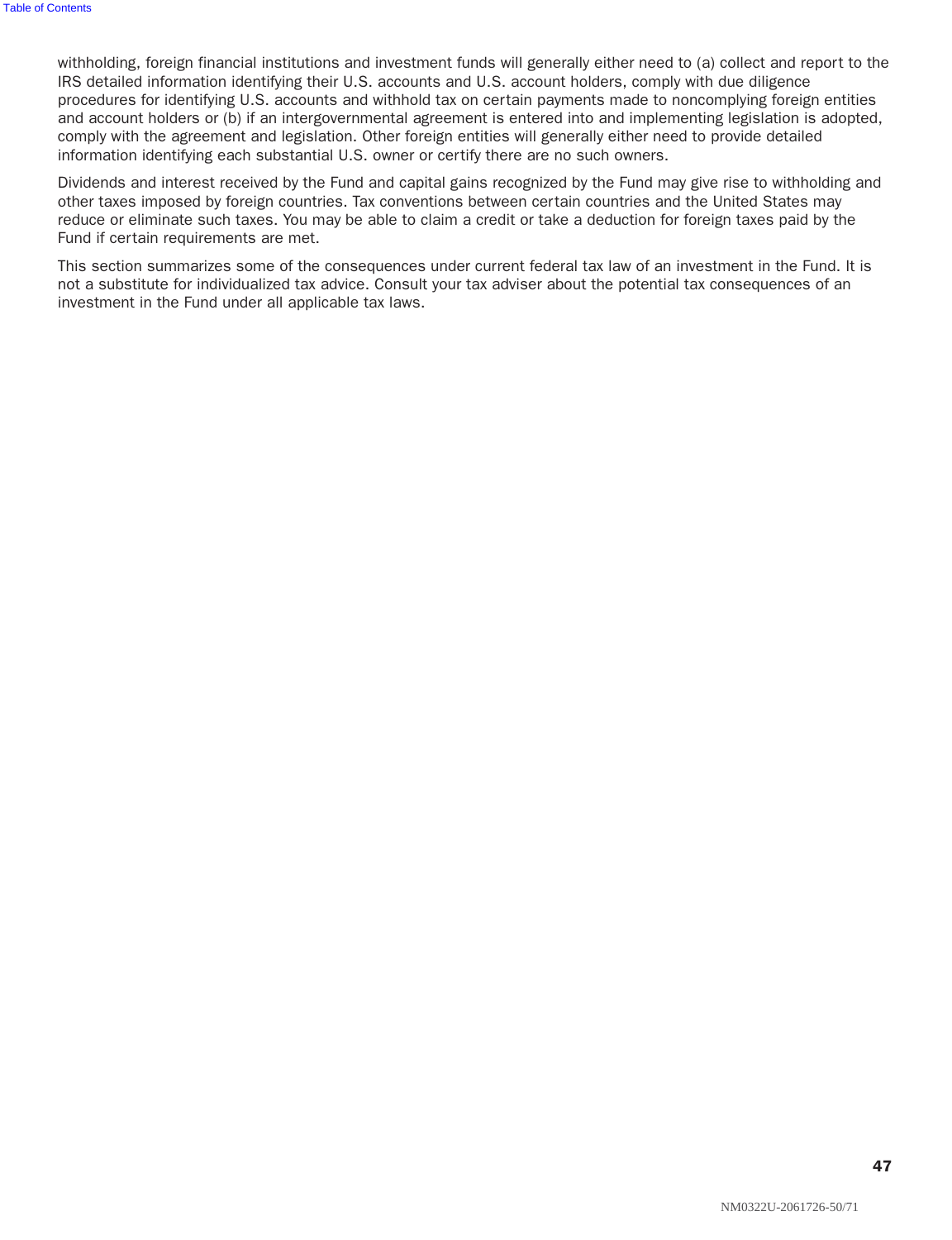# <span id="page-50-0"></span>*Financial Highlights*

The Financial Highlights tables are intended to help you understand the Fund's financial performance for the periods shown. Certain information reflects the financial results for a single Fund share. The total returns in the table represent the rate that an investor would have earned or lost on an investment in the indicated Fund (assuming reinvestment of all dividends and/or distributions). The information has been audited by Deloitte & Touche LLP, whose report, along with the Fund's audited financial statements, is included in the indicated Fund's Annual Report, which is available upon request.

|                                                                                                                                       | <b>BlackRock Advantage International Fund</b> |                      |                                                 |                            |                          |                          |                |                        |      |                      |                      |
|---------------------------------------------------------------------------------------------------------------------------------------|-----------------------------------------------|----------------------|-------------------------------------------------|----------------------------|--------------------------|--------------------------|----------------|------------------------|------|----------------------|----------------------|
|                                                                                                                                       |                                               | <b>Institutional</b> |                                                 |                            |                          |                          |                |                        |      |                      |                      |
|                                                                                                                                       | <b>Year Ended</b><br>05/31/21                 |                      | <b>Period from</b><br>10/01/19<br>to $05/31/20$ |                            | Year Ended September 30, |                          |                |                        |      |                      |                      |
| (For a share outstanding throughout each period)                                                                                      |                                               |                      |                                                 |                            | 2019                     |                          | 2018           |                        | 2017 |                      | 2016                 |
| Net asset value, beginning of period                                                                                                  | \$                                            | 14.52                | $\mathfrak{L}$                                  | 16.12                      | \$                       | 16.97                    | $\mathfrak{P}$ | 16.77                  | \$   | 14.50                | \$13.34              |
| Net investment income <sup>(a)</sup><br>Net realized and unrealized gain (loss)<br>Net increase (decrease) from investment operations |                                               | 0.38<br>5.30<br>5.68 |                                                 | 0.22<br>(1.37)<br>(1.15)   |                          | 0.44<br>(0.90)<br>(0.46) |                | 0.45<br>(0.12)<br>0.33 |      | 0.19<br>2.37<br>2.56 | 0.09<br>1.18<br>1.27 |
| Distributions from net investment income <sup>(b)</sup>                                                                               |                                               | (0.31)               |                                                 | (0.45)                     |                          | (0.39)                   |                | (0.13)                 |      | (0.29)               | (0.11)               |
| Net asset value, end of period                                                                                                        | \$                                            | 19.89                | \$                                              | 14.52                      | \$                       | 16.12                    | \$             | 16.97                  | \$   | 16.77                | \$14.50              |
| <b>Total Return</b> <sup>(c)</sup>                                                                                                    |                                               |                      |                                                 |                            |                          |                          |                |                        |      |                      |                      |
| Based on net asset value                                                                                                              |                                               | 39.57%               |                                                 | $(7.45) \%$ <sup>(d)</sup> |                          | $(2.52)$ %               |                | $1.94%$ <sup>(e)</sup> |      | 17.99%               | 9.60%                |
| <b>Ratios to Average Net Assets</b>                                                                                                   |                                               |                      |                                                 |                            |                          |                          |                |                        |      |                      |                      |
| Total expenses                                                                                                                        |                                               | 0.78%                |                                                 | $0.82%$ <sup>(f)</sup>     |                          | 0.88%                    |                | 0.86%                  |      | 1.10%                | 1.21%                |
| Total expenses after fees waived and/or reimbursed                                                                                    |                                               | 0.50%                |                                                 | $0.50\%$ <sup>(f)</sup>    |                          | 0.59%                    |                | 0.64%                  |      | 0.86%                | 1.06%                |
| Net investment income                                                                                                                 |                                               | 2.21%                |                                                 | 2.17%                      |                          | 2.78%                    |                | 2.61%                  |      | 1.20%                | 0.68%                |
| <b>Supplemental Data</b>                                                                                                              |                                               |                      |                                                 |                            |                          |                          |                |                        |      |                      |                      |
| Net assets, end of period (000)                                                                                                       |                                               | \$616.649            |                                                 | \$477.944                  |                          | \$446,831                |                | \$403,149              |      | \$116,595            | \$52,490             |
| Portfolio turnover rate                                                                                                               |                                               | 247%                 |                                                 | 131%                       |                          | 140%                     |                | 106%                   |      | 177%                 | 67%                  |

(a) Based on average shares outstanding.

(b) Distributions for annual periods determined in accordance with U.S. federal income tax regulations.

(c) Where applicable, assumes the reinvestment of distributions.

(d) Aggregate total return.

(e) Includes the litigation settlement amount. Excluding this amount, the Fund's total return is 1.82%

(f) Annualized.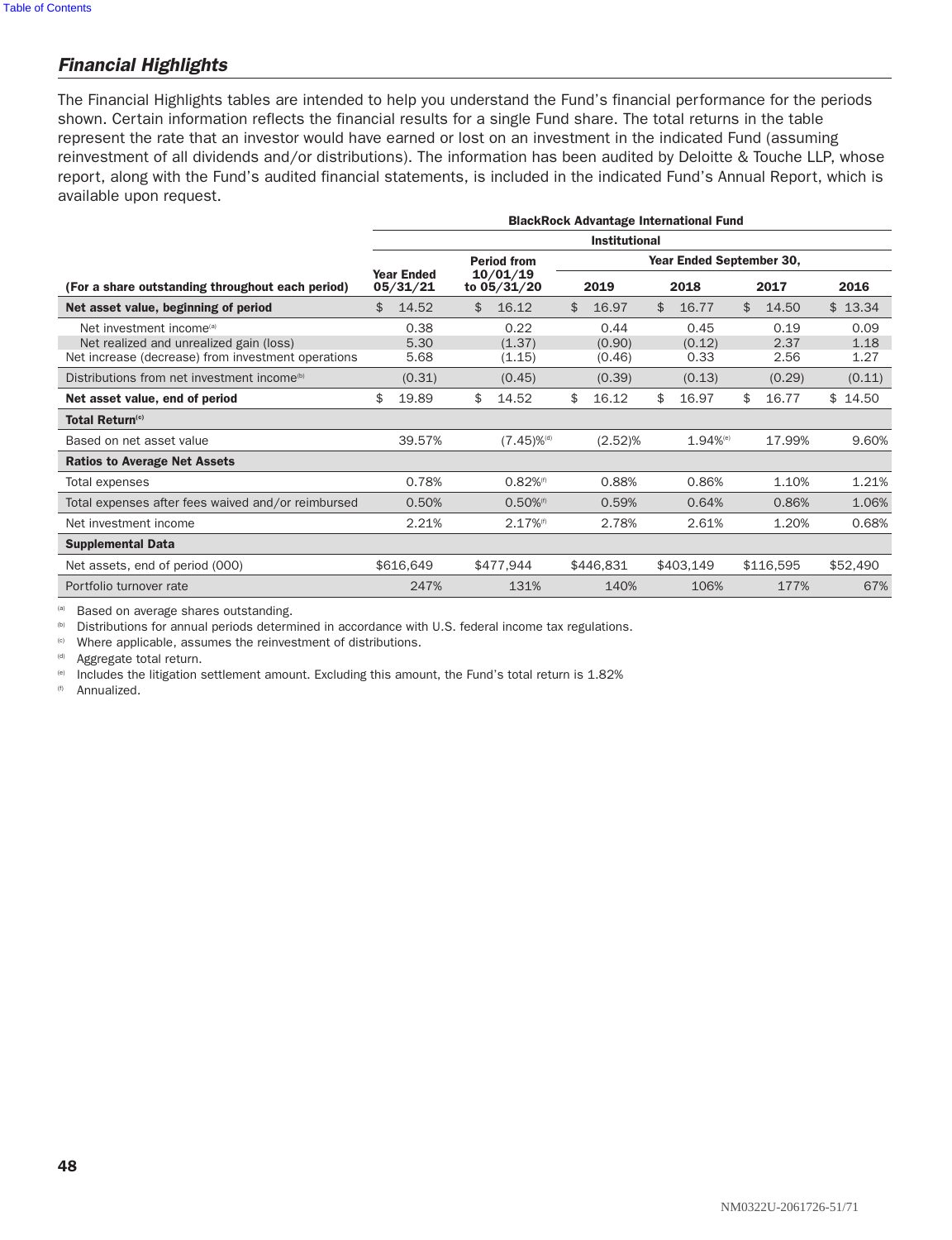|                                                                                                                                       | <b>BlackRock Advantage International Fund</b> |                      |                           |                            |      |                          |                          |                        |                |                      |                |                      |
|---------------------------------------------------------------------------------------------------------------------------------------|-----------------------------------------------|----------------------|---------------------------|----------------------------|------|--------------------------|--------------------------|------------------------|----------------|----------------------|----------------|----------------------|
|                                                                                                                                       | <b>Investor A</b>                             |                      |                           |                            |      |                          |                          |                        |                |                      |                |                      |
|                                                                                                                                       |                                               |                      |                           | <b>Period from</b>         |      |                          | Year Ended September 30, |                        |                |                      |                |                      |
| (For a share outstanding throughout each period)                                                                                      | <b>Year Ended</b><br>05/31/21                 |                      | 10/01/19<br>to $05/31/20$ |                            | 2019 |                          | 2018                     |                        | 2017           |                      | 2016           |                      |
| Net asset value, beginning of period                                                                                                  | \$                                            | 14.35                | \$                        | 15.93                      | \$   | 16.78                    | \$                       | 16.60                  | $\mathfrak{P}$ | 14.35                | $\mathfrak{P}$ | 13.20                |
| Net investment income <sup>(a)</sup><br>Net realized and unrealized gain (loss)<br>Net increase (decrease) from investment operations |                                               | 0.33<br>5.24<br>5.57 |                           | 0.19<br>(1.35)<br>(1.16)   |      | 0.40<br>(0.90)<br>(0.50) |                          | 0.38<br>(0.10)<br>0.28 |                | 0.12<br>2.38<br>2.50 |                | 0.06<br>1.16<br>1.22 |
| Distributions from net investment income <sup>(b)</sup>                                                                               |                                               | (0.27)               |                           | (0.42)                     |      | (0.35)                   |                          | (0.10)                 |                | (0.25)               |                | (0.07)               |
| Net asset value, end of period                                                                                                        | \$                                            | 19.65                | \$                        | 14.35                      | \$   | 15.93                    | \$                       | 16.78                  | \$             | 16.60                | \$             | 14.35                |
| Total Return <sup>(c)</sup>                                                                                                           |                                               |                      |                           |                            |      |                          |                          |                        |                |                      |                |                      |
| Based on net asset value                                                                                                              |                                               | 39.21%               |                           | $(7.61) \%$ <sup>(d)</sup> |      | (2.77)%                  |                          | 1.68% <sup>(e)</sup>   |                | 17.71%               |                | 9.30%                |
| <b>Ratios to Average Net Assets</b>                                                                                                   |                                               |                      |                           |                            |      |                          |                          |                        |                |                      |                |                      |
| Total expenses                                                                                                                        |                                               | 1.05%                |                           | 1.08%(f)                   |      | 1.16%                    |                          | 1.15%                  |                | 1.42%                |                | 1.49%                |
| Total expenses after fees waived and/or reimbursed                                                                                    |                                               | 0.75%                |                           | $0.75%$ <sup>(f)</sup>     |      | 0.84%                    |                          | 0.89%                  |                | 1.19%                |                | 1.33%                |
| Net investment income                                                                                                                 |                                               | 1.95%                |                           | 1.85%(f)                   |      | 2.56%                    |                          | 2.20%                  |                | 0.82%                |                | 0.46%                |
| <b>Supplemental Data</b>                                                                                                              |                                               |                      |                           |                            |      |                          |                          |                        |                |                      |                |                      |
| Net assets, end of period (000)                                                                                                       |                                               | \$456,083            |                           | \$366,411                  |      | \$404,739                |                          | \$302,725              |                | \$169,806            |                | \$153,886            |
| Portfolio turnover rate                                                                                                               |                                               | 247%                 |                           | 131%                       |      | 140%                     |                          | 106%                   |                | 177%                 |                | 67%                  |
|                                                                                                                                       |                                               |                      |                           |                            |      |                          |                          |                        |                |                      |                |                      |

(a) Based on average shares outstanding.

(b) Distributions for annual periods determined in accordance with U.S. federal income tax regulations.

(c) Where applicable, excludes the effects of any sales charges and assumes the reinvestment of distributions.

(d) Aggregate total return.

(e) Includes the litigation settlement amount. Excluding this amount, the Fund's total return is 1.56%

(f) Annualized.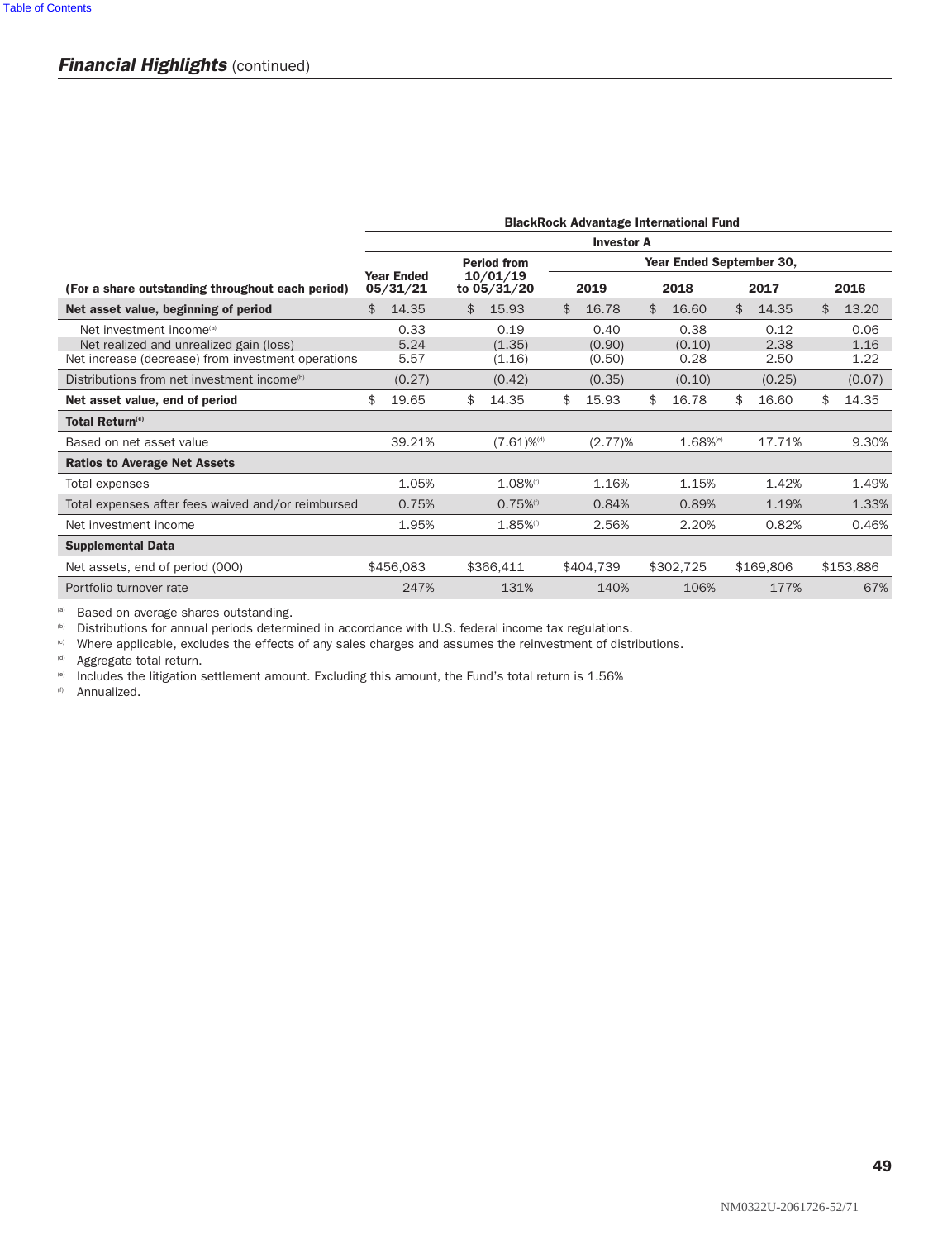|                                                                                                                                              | <b>BlackRock Advantage International Fund</b> |                           |                          |                          |                        |                        |  |  |  |  |  |
|----------------------------------------------------------------------------------------------------------------------------------------------|-----------------------------------------------|---------------------------|--------------------------|--------------------------|------------------------|------------------------|--|--|--|--|--|
|                                                                                                                                              | <b>Investor C</b>                             |                           |                          |                          |                        |                        |  |  |  |  |  |
|                                                                                                                                              |                                               | <b>Period from</b>        |                          | Year Ended September 30, |                        |                        |  |  |  |  |  |
| (For a share outstanding throughout each period)                                                                                             | <b>Year Ended</b><br>05/31/21                 | 10/01/19<br>to $05/31/20$ | 2019                     | 2018                     | 2017                   | 2016                   |  |  |  |  |  |
| Net asset value, beginning of period                                                                                                         | \$13.95                                       | \$15.43                   | \$16.11                  | \$15.96                  | \$13.81                | \$12.74                |  |  |  |  |  |
| Net investment income (loss) <sup>(a)</sup><br>Net realized and unrealized gain (loss)<br>Net increase (decrease) from investment operations | 0.16<br>5.14<br>5.30                          | 0.10<br>(1.31)<br>(1.21)  | 0.23<br>(0.80)<br>(0.57) | 0.23<br>(0.08)<br>0.15   | (0.01)<br>2.29<br>2.28 | (0.05)<br>1.12<br>1.07 |  |  |  |  |  |
| Distributions from net investment income <sup>(b)</sup>                                                                                      | (0.13)                                        | (0.27)                    | (0.11)                   |                          | (0.13)                 | $(0.00)^{(c)}$         |  |  |  |  |  |
| Net asset value, end of period                                                                                                               | \$19.12                                       | \$13.95                   | \$15.43                  | \$16.11                  | \$15.96                | \$13.81                |  |  |  |  |  |
| <b>Total Return</b> <sup>(d)</sup>                                                                                                           |                                               |                           |                          |                          |                        |                        |  |  |  |  |  |
| Based on net asset value                                                                                                                     | 38.21%                                        | $(8.05)\%$ <sup>(e)</sup> | $(3.51)\%$               | $0.94\%$ <sup>(f)</sup>  | 16.70%                 | 8.44%                  |  |  |  |  |  |
| <b>Ratios to Average Net Assets</b>                                                                                                          |                                               |                           |                          |                          |                        |                        |  |  |  |  |  |
| Total expenses                                                                                                                               | 1.88%                                         | 1.84% <sup>(g)</sup>      | 1.88%                    | 1.89%                    | 2.22%(h)               | 2.27%(h)               |  |  |  |  |  |
| Total expenses after fees waived and/or reimbursed                                                                                           | 1.50%                                         | 1.50% <sup>(g)</sup>      | 1.59%                    | 1.64%                    | 2.03%                  | 2.14%                  |  |  |  |  |  |
| Net investment income (loss)                                                                                                                 | 0.98%                                         | $1.04\%$ <sup>(g)</sup>   | 1.52%                    | 1.39%                    | $(0.05)\%$             | $(0.35)\%$             |  |  |  |  |  |
| <b>Supplemental Data</b>                                                                                                                     |                                               |                           |                          |                          |                        |                        |  |  |  |  |  |
| Net assets, end of period (000)                                                                                                              | \$3,664                                       | \$6,193                   | \$9,448                  | \$23,111                 | \$24,717               | \$43,218               |  |  |  |  |  |
| Portfolio turnover rate                                                                                                                      | 247%                                          | 131%                      | 140%                     | 106%                     | 177%                   | 67%                    |  |  |  |  |  |
|                                                                                                                                              |                                               |                           |                          |                          |                        |                        |  |  |  |  |  |

(a) Based on average shares outstanding.

(b) Distributions for annual periods determined in accordance with U.S. federal income tax regulations.

 $(c)$  Amount is greater than \$(0.005) per share.

(d) Where applicable, excludes the effects of any sales charges and assumes the reinvestment of distributions.

(e) Aggregate total return.

 $^{(6)}$  Includes the litigation settlement amount. Excluding this amount, the Fund's total return is 0.81%

(g) Annualized.

(h) Includes recoupment of past waived and/or reimbursed fees with no financial impact to the expense ratios.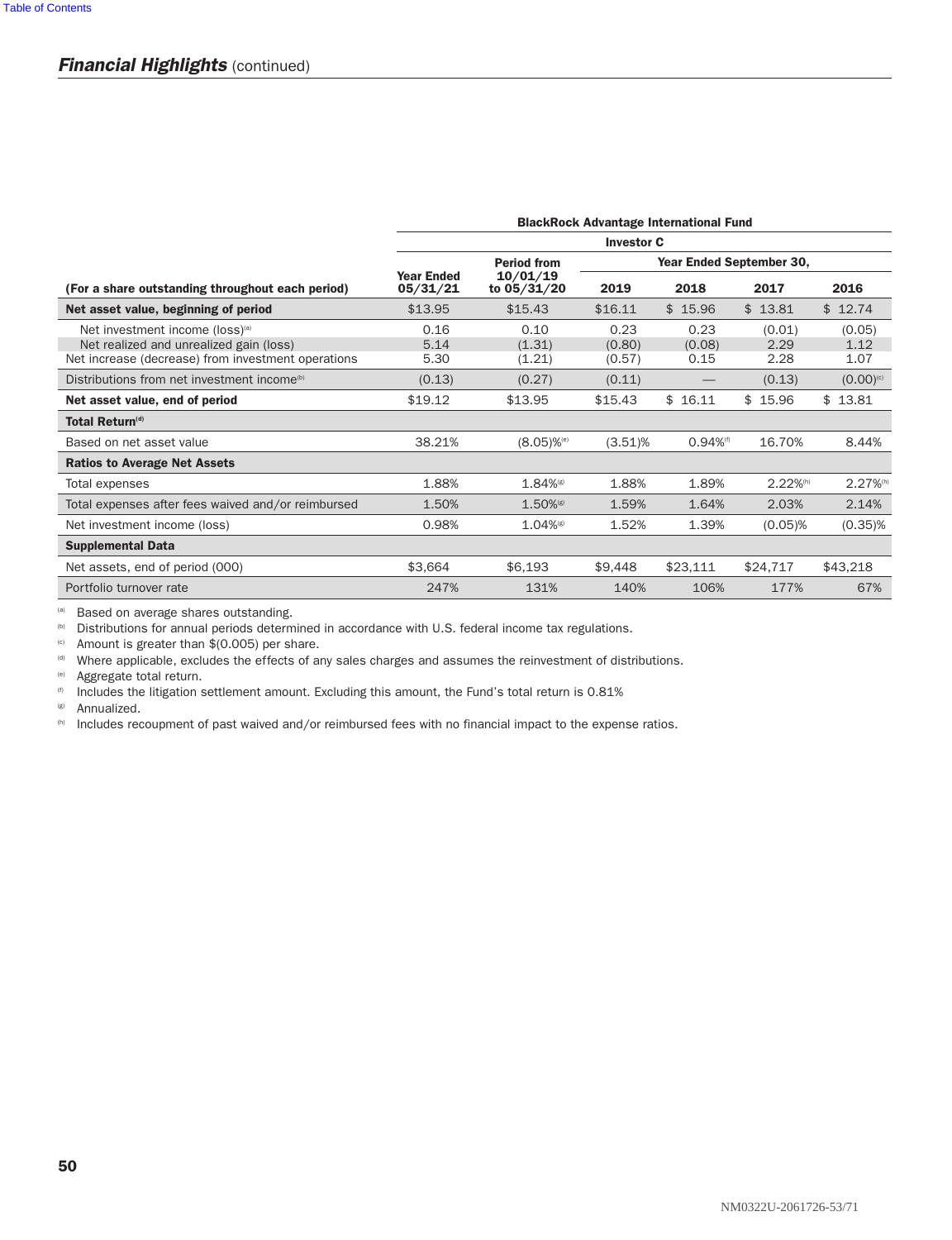|                                                                                                                                       | <b>BlackRock Advantage International Fund</b> |                           |                          |                        |                      |                      |  |  |  |  |
|---------------------------------------------------------------------------------------------------------------------------------------|-----------------------------------------------|---------------------------|--------------------------|------------------------|----------------------|----------------------|--|--|--|--|
|                                                                                                                                       | <b>Class R</b>                                |                           |                          |                        |                      |                      |  |  |  |  |
|                                                                                                                                       |                                               | <b>Period from</b>        | Year Ended September 30, |                        |                      |                      |  |  |  |  |
| (For a share outstanding throughout each period)                                                                                      | <b>Year Ended</b><br>05/31/21                 | 10/01/19<br>to $05/31/20$ | 2019                     | 2018                   | 2017                 | 2016                 |  |  |  |  |
| Net asset value, beginning of period                                                                                                  | \$14.36                                       | \$15.91                   | \$16.74                  | \$16.53                | \$14.29              | \$13.12              |  |  |  |  |
| Net investment income <sup>(a)</sup><br>Net realized and unrealized gain (loss)<br>Net increase (decrease) from investment operations | 0.28<br>5.26<br>5.54                          | 0.15<br>(1.34)<br>(1.19)  | 0.34<br>(0.88)<br>(0.54) | 0.32<br>(0.08)<br>0.24 | 0.07<br>2.36<br>2.43 | 0.01<br>1.16<br>1.17 |  |  |  |  |
| Distributions from net investment income <sup>(b)</sup>                                                                               | (0.22)                                        | (0.36)                    | (0.29)                   | (0.03)                 | (0.19)               | $(0.00)^{(c)}$       |  |  |  |  |
| Net asset value, end of period                                                                                                        | \$19.68                                       | \$14.36                   | \$15.91                  | \$16.74                | \$16.53              | \$14.29              |  |  |  |  |
| Total Return <sup>(d)</sup>                                                                                                           |                                               |                           |                          |                        |                      |                      |  |  |  |  |
| Based on net asset value                                                                                                              | 38.91%                                        | $(7.75)%$ <sup>(e)</sup>  | $(3.04)\%$               | 1.44%(f)               | 17.26%               | 8.96%                |  |  |  |  |
| <b>Ratios to Average Net Assets</b>                                                                                                   |                                               |                           |                          |                        |                      |                      |  |  |  |  |
| Total expenses                                                                                                                        | 1.36%                                         | 1.37% <sup>(g)</sup>      | 1.44%                    | 1.45%                  | 1.75%(h)             | 1.83% <sup>(h)</sup> |  |  |  |  |
| Total expenses after fees waived and/or reimbursed                                                                                    | 1.00%                                         | $1.00\%$ <sup>(g)</sup>   | 1.09%                    | 1.14%                  | 1.55%                | 1.72%                |  |  |  |  |
| Net investment income                                                                                                                 | 1.67%                                         | $1.47\%$ <sup>(g)</sup>   | 2.20%                    | 1.91%                  | 0.46%                | 0.08%                |  |  |  |  |
| <b>Supplemental Data</b>                                                                                                              |                                               |                           |                          |                        |                      |                      |  |  |  |  |
| Net assets, end of period (000)                                                                                                       | \$3,416                                       | \$3,310                   | \$5,244                  | \$7,572                | \$7,551              | \$8,343              |  |  |  |  |
| Portfolio turnover rate                                                                                                               | 247%                                          | 131%                      | 140%                     | 106%                   | 177%                 | 67%                  |  |  |  |  |
|                                                                                                                                       |                                               |                           |                          |                        |                      |                      |  |  |  |  |

(a) Based on average shares outstanding.

(b) Distributions for annual periods determined in accordance with U.S. federal income tax regulations.

 $(c)$  Amount is greater than \$(0.005) per share.

(d) Where applicable, assumes the reinvestment of distributions.

(e) Aggregate total return.

 $<sup>(6)</sup>$  Includes the litigation settlement amount. Excluding this amount, the Fund's total return is 1.26%</sup>

(g) Annualized.

(h) Includes recoupment of past waived and/or reimbursed fees with no financial impact to the expense ratios.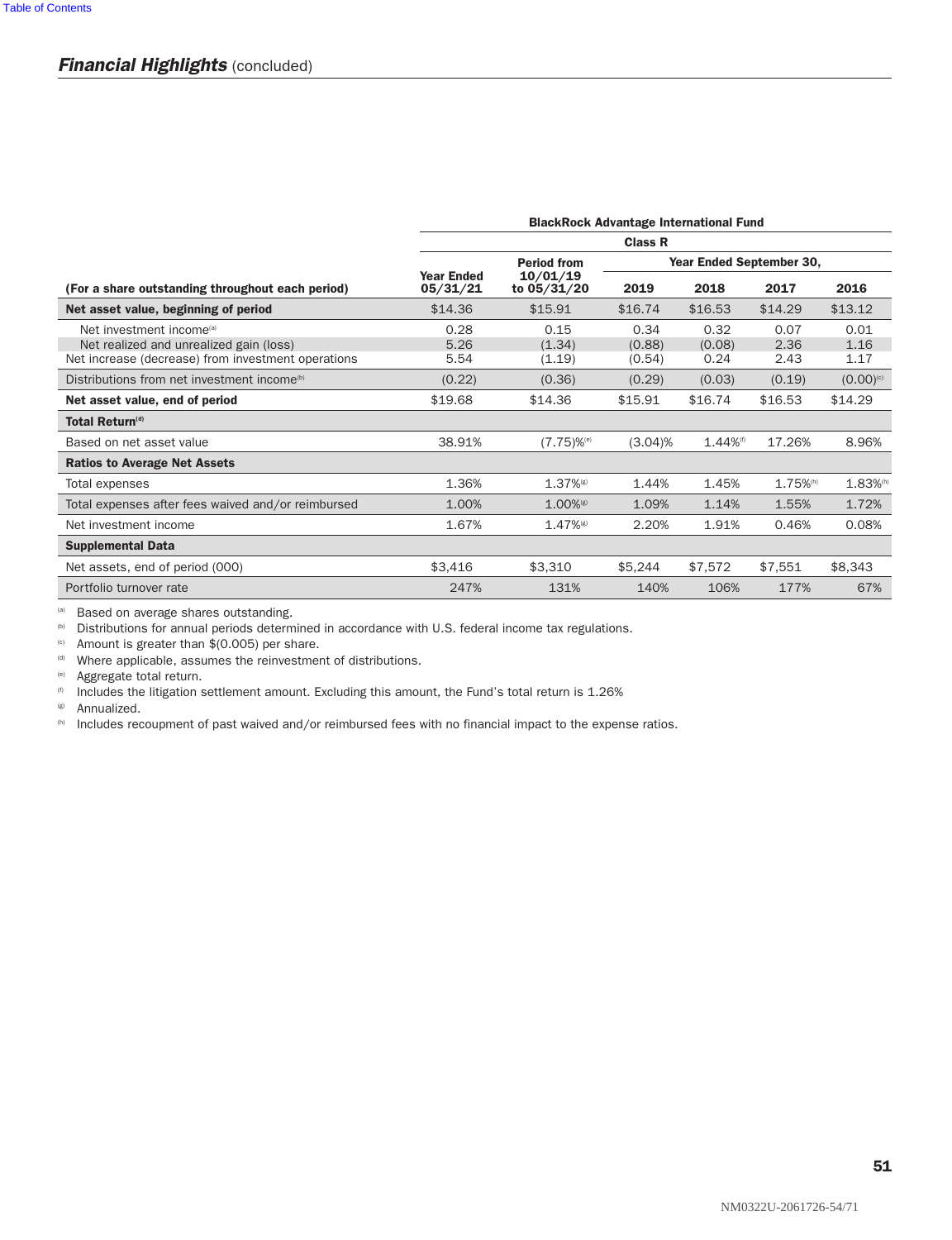# <span id="page-54-0"></span>General Information

# *Shareholder Documents*

#### Electronic Access to Annual Reports, Semi-Annual Reports and Prospectuses

Electronic copies of most financial reports and prospectuses are available on BlackRock's website. Shareholders can sign up for e-mail notifications of annual and semi-annual reports and prospectuses by enrolling in the Fund's electronic delivery program. To enroll:

Shareholders Who Hold Accounts with Investment Advisers, Banks or Brokerages: Please contact your Financial Intermediary. Please note that not all investment advisers, banks or brokerages may offer this service.

#### Shareholders Who Hold Accounts Directly With BlackRock:

- Access the BlackRock website at http://www.blackrock.com/edelivery; and
- Log into your account.

#### Delivery of Shareholder Documents

The Fund delivers only one copy of shareholder documents, including prospectuses, shareholder reports and proxy statements, to shareholders with multiple accounts at the same address. This practice is known as "householding" and is intended to eliminate duplicate mailings and reduce expenses. Mailings of your shareholder documents may be householded indefinitely unless you instruct us otherwise. If you do not want the mailing of these documents to be combined with those for other members of your household, please contact the Fund at (800) 441-7762.

# *Certain Fund Policies*

#### Anti-Money Laundering Requirements

The Fund is subject to the USA PATRIOT Act (the "Patriot Act"). The Patriot Act is intended to prevent the use of the U.S. financial system in furtherance of money laundering, terrorism or other illicit activities. Pursuant to requirements under the Patriot Act, the Fund is required to obtain sufficient information from shareholders to enable it to form a reasonable belief that it knows the true identity of its shareholders. This information will be used to verify the identity of investors or, in some cases, the status of Financial Intermediaries. Such information may be verified using thirdparty sources. This information will be used only for compliance with the Patriot Act or other applicable laws, regulations and rules in connection with money laundering, terrorism, or economic sanctions.

The Fund reserves the right to reject purchase orders from persons who have not submitted information sufficient to allow the Fund to verify their identity. The Fund also reserves the right to redeem any amounts in the Fund from persons whose identity it is unable to verify on a timely basis. It is the Fund's policy to cooperate fully with appropriate regulators in any investigations conducted with respect to potential money laundering, terrorism, or other illicit activities.

#### BlackRock Privacy Principles

BlackRock is committed to maintaining the privacy of its current and former fund investors and individual clients (collectively, "Clients") and to safeguarding their non-public personal information. The following information is provided to help you understand what personal information BlackRock collects, how we protect that information and why in certain cases we share such information with select parties.

If you are located in a jurisdiction where specific laws, rules or regulations require BlackRock to provide you with additional or different privacy-related rights beyond what is set forth below, then BlackRock will comply with those specific laws, rules or regulations.

BlackRock obtains or verifies personal non-public information from and about you from different sources, including the following: (i) information we receive from you or, if applicable, your Financial Intermediary, on applications, forms or other documents; (ii) information about your transactions with us, our affiliates, or others; (iii) information we receive from a consumer reporting agency; and (iv) from visits to our website.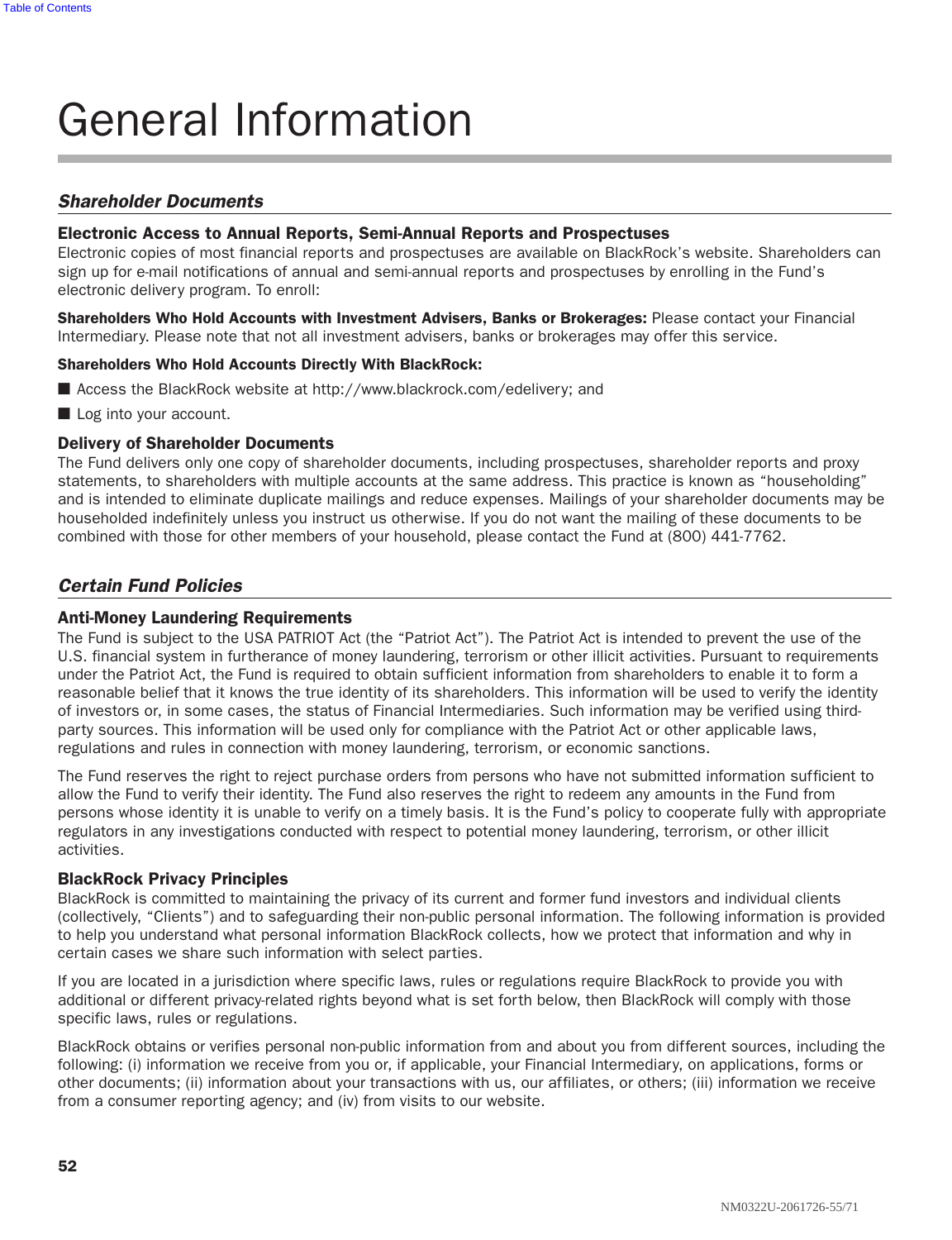<span id="page-55-0"></span>BlackRock does not sell or disclose to non-affiliated third parties any non-public personal information about its Clients, except as permitted by law, or as is necessary to respond to regulatory requests or to service Client accounts. These non-affiliated third parties are required to protect the confidentiality and security of this information and to use it only for its intended purpose.

We may share information with our affiliates to service your account or to provide you with information about other BlackRock products or services that may be of interest to you. In addition, BlackRock restricts access to non-public personal information about its Clients to those BlackRock employees with a legitimate business need for the information. BlackRock maintains physical, electronic and procedural safeguards that are designed to protect the nonpublic personal information of its Clients, including procedures relating to the proper storage and disposal of such information.

# *Statement of Additional Information*

If you would like further information about the Fund, including how the Fund invests, please see the SAI.

For a discussion of the Fund's policies and procedures regarding the selective disclosure of its portfolio holdings, please see the SAI. The Fund makes its top ten holdings available on a monthly basis at www.blackrock.com generally within 5 business days after the end of the month to which the information applies.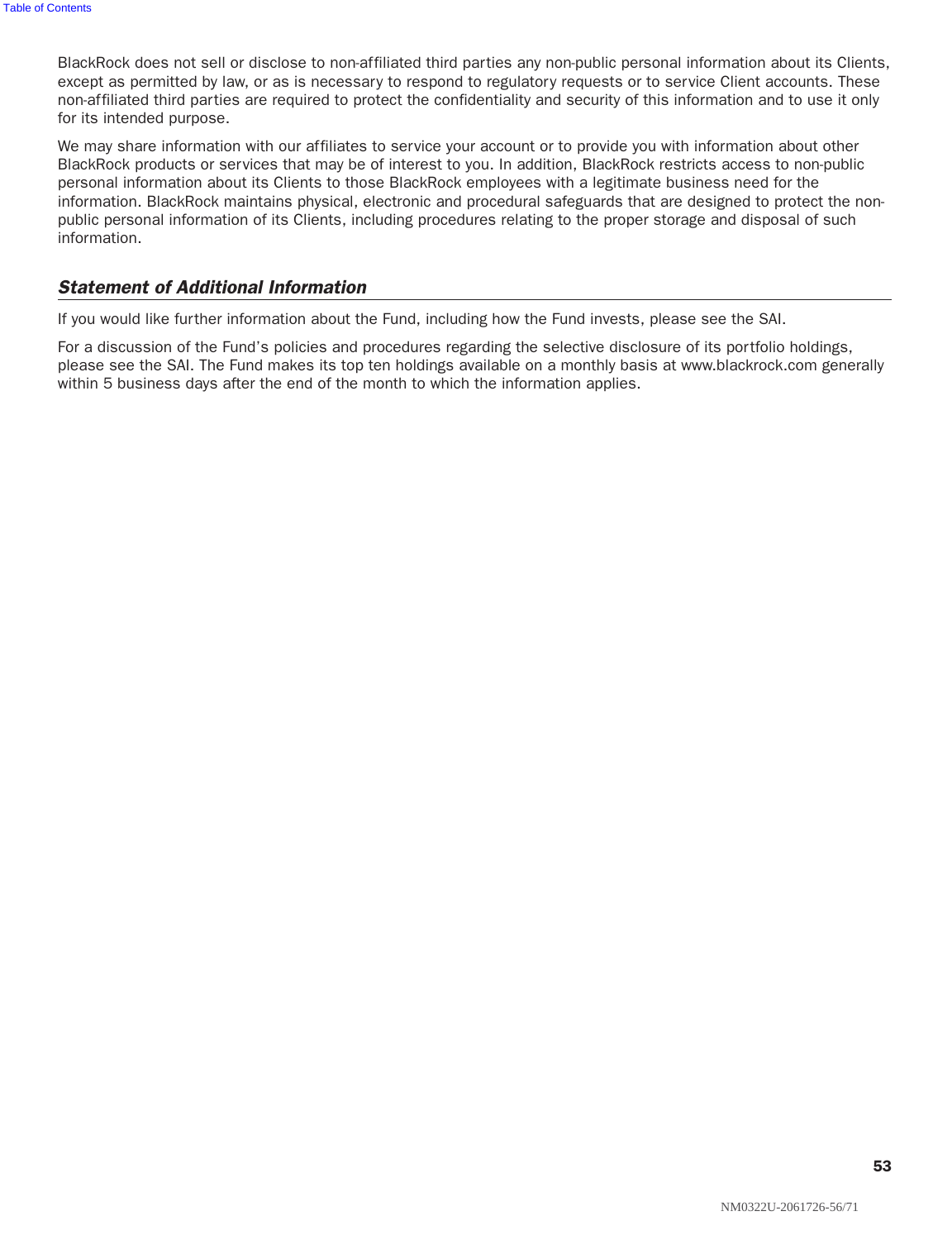# <span id="page-56-0"></span>**Glossary**

This glossary contains an explanation of some of the common terms used in this prospectus. For additional information about the Fund, please see the SAI.

*Acquired Fund Fees and Expenses* — fees and expenses charged by other investment companies in which the Fund invests a portion of its assets.

*Annual Fund Operating Expenses* — expenses that cover the costs of operating the Fund.

*Distribution Fees* — fees used to support the Fund's marketing and distribution efforts, such as compensating Financial Intermediaries, advertising and promotion.

*Management Fee* — a fee paid to BlackRock for managing the Fund.

*MSCI EAFE Index (Europe, Australasia, Far East)* — an equity index which captures large- and mid-cap representation across 21 developed markets countries around the world, excluding the United States and Canada. With 843 constituents, the index covers approximately 85% of the free float-adjusted market capitalization in each country.

*Other Expenses* — include accounting, administration, transfer agency, custody, professional and registration fees.

*Service Fees* — fees used to compensate Financial Intermediaries for certain shareholder servicing activities.

*Shareholder Fees* — fees paid directly by a shareholder, including sales charges that you may pay when you buy or sell shares of the Fund.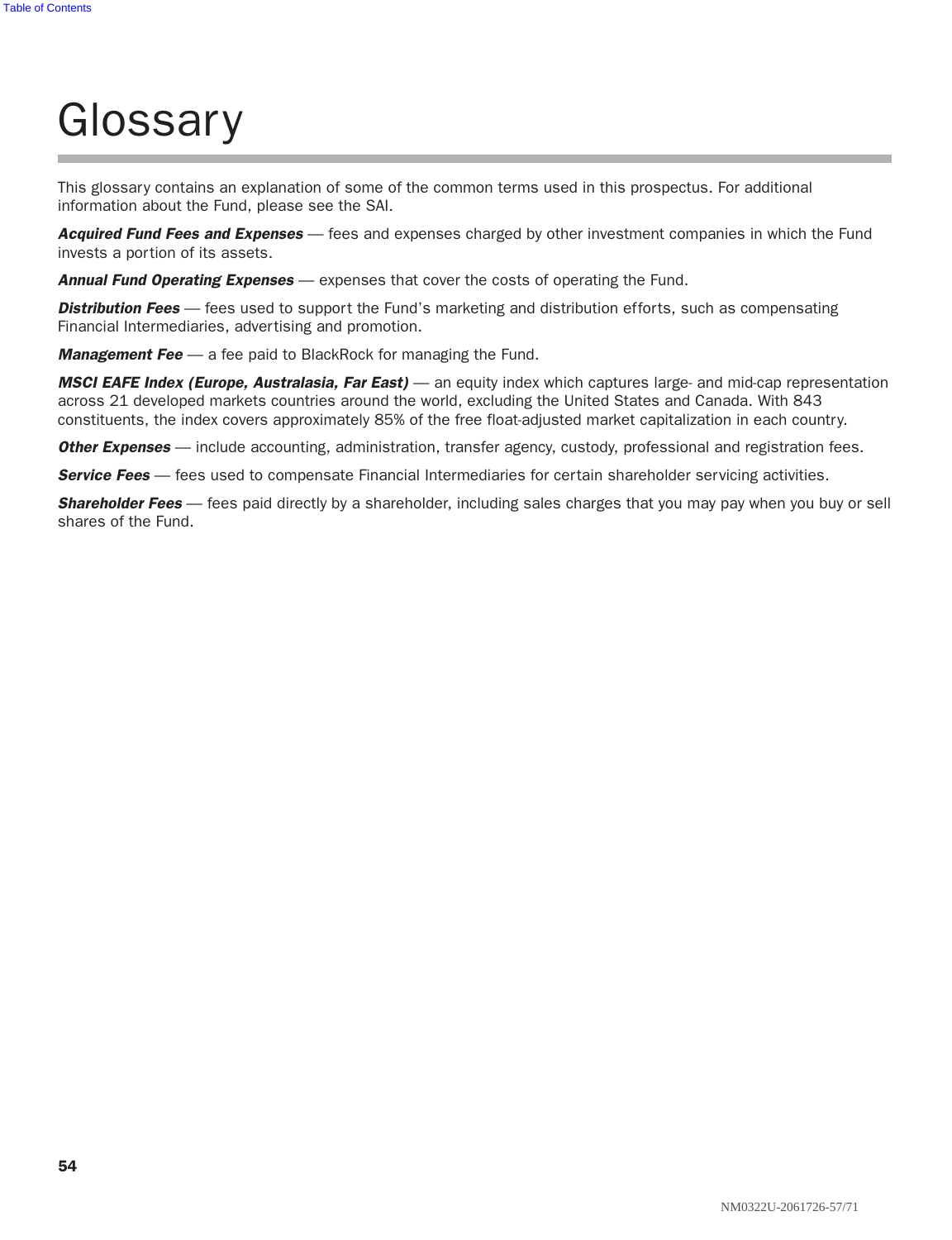# <span id="page-57-0"></span>Intermediary-Defined Sales Charge Waiver Policies

# *Intermediary-Defined Sales Charge Waiver Policies*

## Ameriprise Financial:

# Investor A Shares Front-End Sales Charge Waivers Available at Ameriprise Financial:

*The following information applies to Investor A Shares purchases if you have an account with or otherwise purchase Fund shares through Ameriprise Financial:*

Shareholders purchasing Fund shares through an Ameriprise Financial retail brokerage account are eligible for the following front-end sales charge waivers, which may differ from those disclosed elsewhere in this Fund's prospectus or SAI:

- Employer-sponsored retirement plans (e.g., 401(k) plans, 457 plans, employer-sponsored 403(b) plans, profit sharing and money purchase pension plans and defined benefit plans). For purposes of this provision, employersponsored retirement plans do not include SEP IRAs, Simple IRAs or SAR-SEPs.
- Shares purchased through reinvestment of capital gains distributions and dividend reinvestment when purchasing shares of the same Fund (but not any other fund within BlackRock Funds).
- Shares exchanged from Investor C Shares of the same fund in the month of or following the 7-year anniversary of the purchase date. To the extent that this prospectus elsewhere provides for a waiver with respect to exchanges of Investor C Shares or conversion of Investor C Shares following a shorter holding period, that waiver will apply.
- Employees and registered representatives of Ameriprise Financial or its affiliates and their immediate family members.
- Shares purchased by or through qualified accounts (including IRAs, Coverdell Education Savings Accounts, 401(k)s, 403(b) TSCAs subject to ERISA and defined benefit plans) that are held by a covered family member, defined as an Ameriprise financial advisor and/or the advisor's spouse, advisor's lineal ascendant (mother, father, grandmother, grandfather, great grandmother, great grandfather), advisor's lineal descendant (son, step-son, daughter, stepdaughter, grandson, granddaughter, great grandson, great granddaughter) or any spouse of a covered family member who is a lineal descendant.
- Shares purchased from the proceeds of redemptions within BlackRock Funds, provided (1) the repurchase occurs within 90 days following the redemption, (2) the redemption and purchase occur in the same account, and (3) redeemed shares were subject to a front-end or deferred sales charge (i.e. Rights of Reinstatement).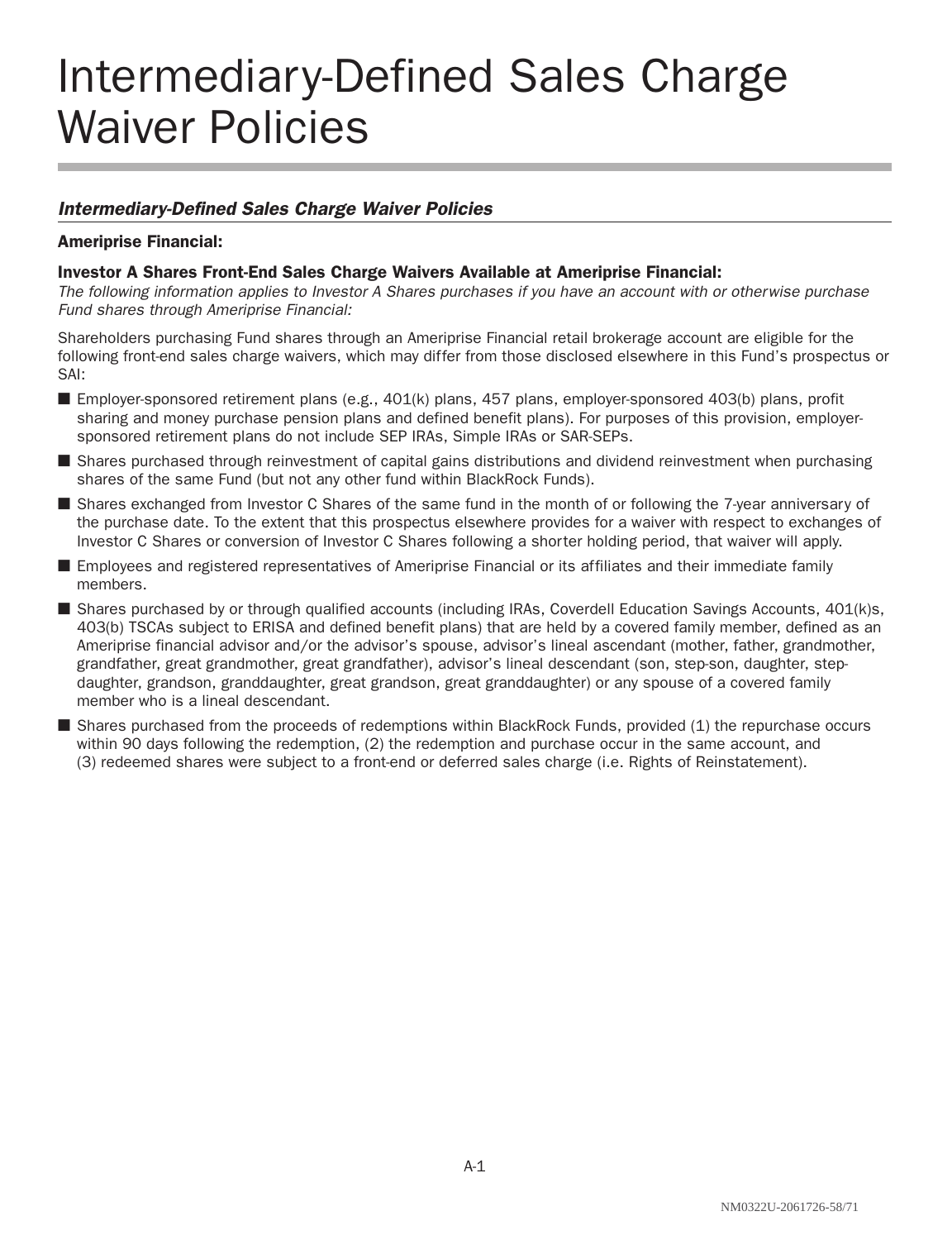# D.A. Davidson & Co. ("D.A. Davidson"):

Effective March 1, 2021, shareholders purchasing Fund shares including existing Fund shareholders, through a D.A. Davidson platform or account, or through an introducing broker-dealer or independent registered investment advisor for which D.A. Davidson provides trade execution, clearance, and/or custody services, will be eligible for the following sales charge waivers (front-end sales charge waivers and contingent deferred, or back-end, sales charge waivers) and discounts, which may differ from those disclosed elsewhere in this Prospectus or the Funds' SAI.

### Front-End Sales Charge Waivers on Investor A Shares available at D.A. Davidson

- Shares purchased of the same Fund or another BlackRock Fund through a systematic reinvestment of capital gains and dividend distributions.
- Shares purchased by employees and registered representatives of D.A. Davidson or its affiliates and their family members as designated by D.A. Davidson.
- Shares purchased from the proceeds of redemptions of the same Fund or another BlackRock Fund, provided (1) the repurchase occurs within 90 days following the redemption, (2) the redemption and purchase occur in the same account, and (3) redeemed shares were subject to a front-end or deferred sales charge (known as Rights of Reinstatement).
- A shareholder in the Fund's Investor C Shares will have their shares converted at net asset value to Investor A Shares (or the appropriate share class) of the Fund if the shares are no longer subject to a CDSC and the conversion is consistent with D.A. Davidson's policies and procedures.

#### CDSC Waivers on Investor A and C Shares Available at D.A. Davidson

- Shares sold due to the death or disability of the shareholder.
- **Shares sold as part of a systematic withdrawal plan as described in the Fund's prospectus.**
- Shares bought due to return of excess contributions from an IRA account.
- Shares sold as part of a required minimum distribution for IRA or other qualifying retirement accounts pursuant to the Internal Revenue Code.
- Shares acquired through a Right of Reinstatement.

## Front-end sales charge discounts available at D.A. Davidson: Breakpoints, Rights of Accumulation and/or Letters of Intent

- **Breakpoints as described in this Prospectus.**
- Rights of accumulation which entitle shareholders to breakpoint discounts will be automatically calculated based on the aggregated holding of BlackRock Fund assets held by accounts within the purchaser's household at D.A. Davidson. Eligible BlackRock Fund assets not held at D.A. Davidson may be included in the calculation of rights of accumulation only if the shareholder notifies his or her financial advisor about such assets.
- Letters of intent which allow for breakpoint discounts based on anticipated purchases of BlackRock Funds, over a 13-month time period. Eligible BlackRock Fund assets not held at D.A. Davidson may be included in the calculation of letters of intent only if the shareholder notifies his or her financial advisor about such assets.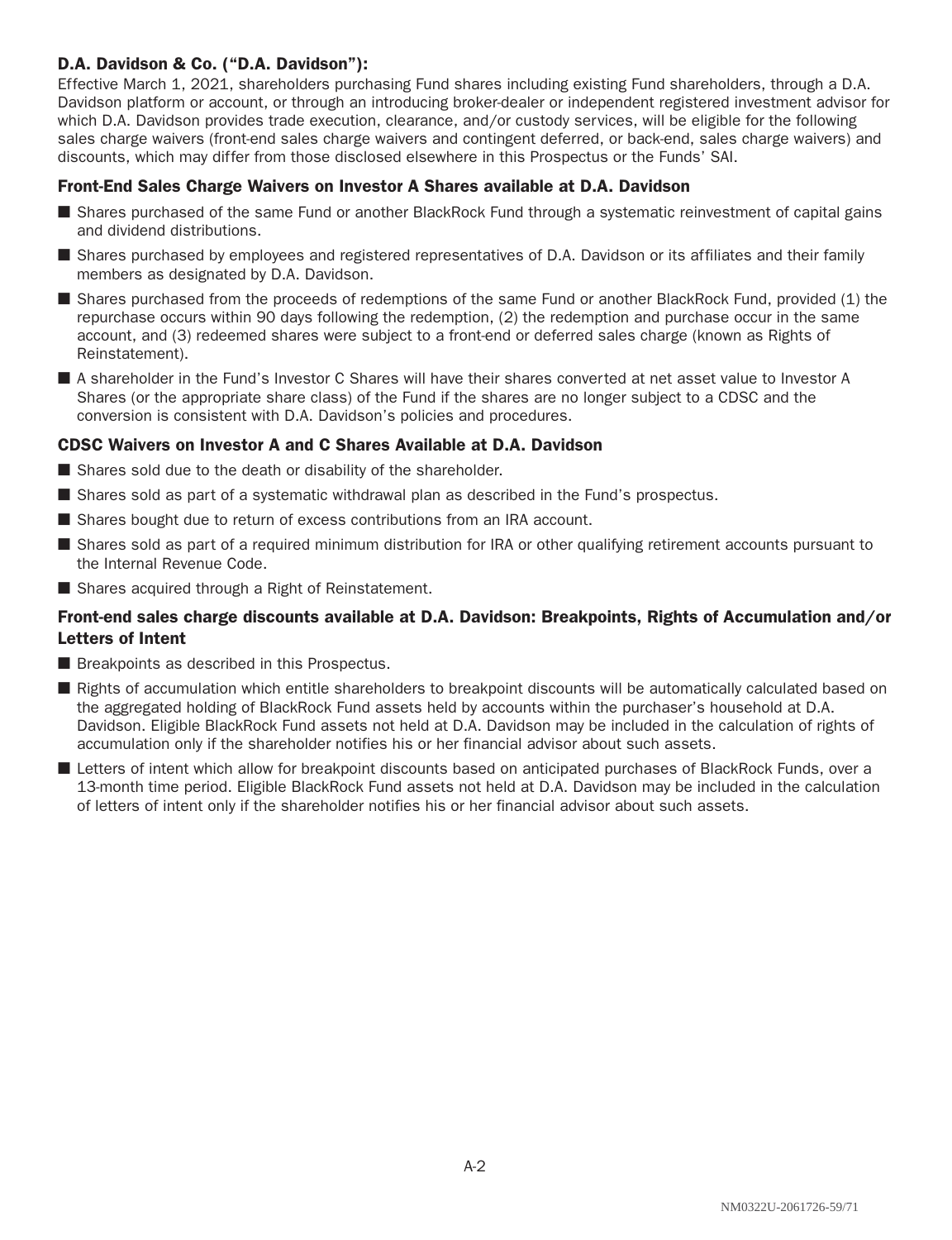# Edward D. Jones & Co., L.P. ("Edward Jones"):

# Policies Regarding Transactions Through Edward Jones

#### *The following information has been provided by Edward Jones:*

Effective on or after January 15, 2021, the following information supersedes prior information with respect to transactions and positions held in fund shares through an Edward Jones system. Clients of Edward Jones (also referred to as "shareholders") purchasing fund shares on the Edward Jones commission and fee-based platforms are eligible only for the following sales charge discounts (also referred to as "breakpoints") and waivers, which may differ from discounts and waivers described elsewhere in this prospectus or statement of additional information ("SAI") or through another broker-dealer. In all instances, it is the shareholder's responsibility to inform Edward Jones at the time of purchase of any relationship, holdings of BlackRock Funds, or other facts qualifying the purchaser for discounts or waivers. Edward Jones can ask for documentation of such circumstance. Shareholders should contact Edward Jones if they have questions regarding their eligibility for these discounts and waivers.

#### **Breakpoints**

**E** Breakpoint pricing, otherwise known as volume pricing, at dollar thresholds as described in the prospectus.

## Rights of Accumulation ("ROA")

- The applicable sales charge on a purchase of Investor A Shares is determined by taking into account all share classes (except certain money market funds and any assets held in group retirement plans) of BlackRock Funds held by the shareholder or in an account grouped by Edward Jones with other accounts for the purpose of providing certain pricing considerations ("pricing groups"). If grouping assets as a shareholder, this includes all share classes held on the Edward Jones platform and/or held on another platform. The inclusion of eligible fund family assets in the ROA calculation is dependent on the shareholder notifying Edward Jones of such assets at the time of calculation. Money market funds are included only if such shares were sold with a sales charge at the time of purchase or acquired in exchange for shares purchased with a sales charge.
- The employer maintaining a SEP IRA plan and/or SIMPLE IRA plan may elect to establish or change ROA for the IRA accounts associated with the plan to a plan-level grouping as opposed to including all share classes at a shareholder or pricing group level.
- ROA is determined by calculating the higher of cost minus redemptions or market value (current shares multiplied by NAV).

# Letter of Intent ("LOI")

- **Through a LOI, a shareholder can receive the sales charge and breakpoint discounts for purchases such** shareholder intends to make over a 13-month period from the date Edward Jones receives the LOI. The LOI is determined by calculating the higher of cost or market value of qualifying holdings at LOI initiation in combination with the value that the shareholder intends to buy over a 13-month period to calculate the front-end sales charge and any breakpoint discounts. Each purchase the shareholder makes during that 13-month period will receive the sales charge and breakpoint discount that applies to the total amount. The inclusion of eligible BlackRock Funds assets in the LOI calculation is dependent on the shareholder notifying Edward Jones of such assets at the time of calculation. Purchases made before the LOI is received by Edward Jones are not adjusted under the LOI and will not reduce the sales charges previously paid. Sales charges will be adjusted if the LOI is not met.
- If the employer maintaining a SEP IRA plan and/or SIMPLE IRA plan has elected to establish or change ROA for the IRA accounts associated with the plan to a plan-level grouping, LOIs will also be at the plan-level and may only be established by the employer.

#### Sales Charge Waivers

Sales charges are waived for the following shareholders and in the following situations:

- Associates of Edward Jones and its affiliates and their family members who are in the same pricing group (as determined by Edward Jones under its policies and procedures) as the associate. This waiver will continue for the remainder of the associate's life if the associate retires from Edward Jones in good-standing and remains in good standing pursuant to Edward Jones' policies and procedures.
- Shares purchased in an Edward Jones fee-based advisory program.
- **Shares purchased through reinvestment of capital gains distributions and dividend reinvestment.**
- Shares purchased from the proceeds of redeemed shares of BlackRock Funds so long as the following conditions are met: 1) the proceeds are from the sale of shares within 60 days of the purchase, and 2) the sale and purchase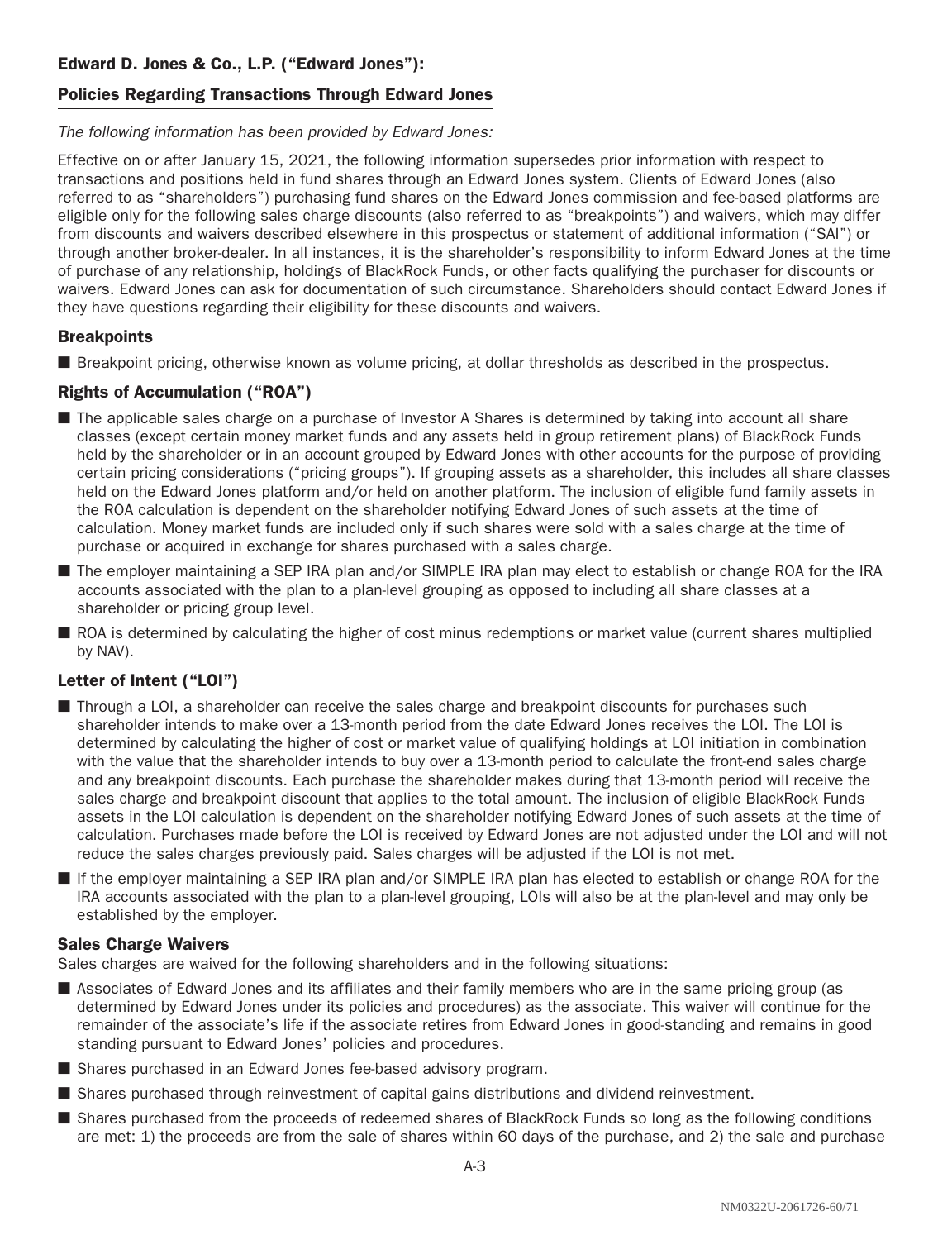are made in the same share class and the same account or the purchase is made in an individual retirement account ("IRA") with proceeds from liquidations in a non-retirement account.

- **Shares exchanged into Investor A Shares from another share class so long as the exchange is into the same fund** and was initiated at the discretion of Edward Jones. Edward Jones is responsible for any remaining CDSCs due to BlackRock, if applicable. Any future purchases are subject to the applicable sales charge as disclosed in the prospectus.
- Exchanges from Investor C Shares to Investor A Shares of the same fund, generally, in the 84th month following the anniversary of the purchase date or earlier at the discretion of Edward Jones.

#### Contingent Deferred Sales Charge ("CDSC") Waivers

If the shareholder purchases shares that are subject to a CDSC and those shares are redeemed before the CDSC is expired, the shareholder is responsible to pay the CDSC except in the following conditions:

- The death or disability of the shareholder.
- Systematic withdrawals with up to 10% per year of the account value.
- Return of excess contributions from an IRA.
- Shares sold as part of a required minimum distribution for IRA and retirement accounts if the redemption is taken in or after the year the shareholder reaches qualified age based on applicable IRS regulations.
- Shares sold to pay Edward Jones fees or costs in such cases where the transaction is initiated by Edward Jones.
- Shares exchanged in an Edward Jones fee-based program.
- Shares acquired through a Right of Reinstatement.
- **Shares redeemed at the discretion of Edward Jones for Minimum Balances, as described below.**

#### Other Important Information Regarding Transactions Through Edward Jones

#### Minimum Purchase Amounts for Investor A and Investor C Shares

- Initial purchase minimum: \$250
- Subsequent purchase minimum: none

#### Minimum Balances

- Edward Jones has the right to redeem at its discretion fund holdings with a balance of \$250 or less. The following are examples of accounts that are not included in this policy:
	- A fee-based account held on an Edward Jones platform
	- A 529 account held on an Edward Jones platform
	- An account with an active systematic investment plan or LOI

#### Exchanging Share Classes

■ At any time it deems necessary, Edward Jones has the authority to exchange at NAV a shareholder's holdings in a fund to Investor A Shares of the same fund at NAV, provided that Edward Jones will be responsible for any remaining CDSC due to BlackRock, if applicable, and that the shareholders meet the eligibility requirements of the new share class.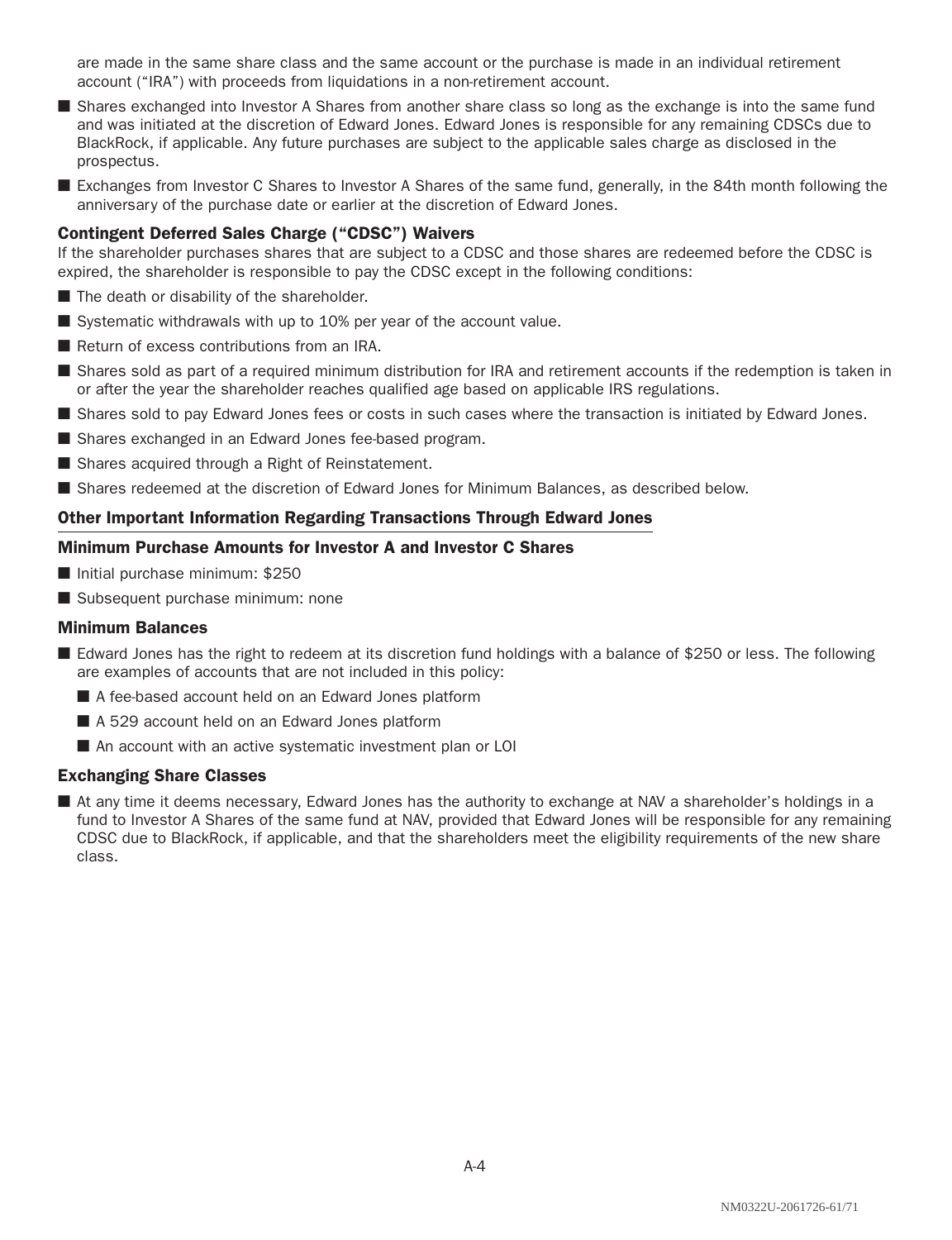## Janney Montgomery Scott LLC:

Effective May 1, 2020, if you purchase fund shares through a Janney Montgomery Scott LLC ("Janney") brokerage account, you will be eligible for the following sales charge waivers (front-end sales charge waivers and contingent deferred sales charge ("CDSC"), or back-end sales charge, waivers) and discounts, which may differ from those disclosed elsewhere in this Fund's prospectus or SAI.

## Front-end sales charge\* waivers on Investor A shares available at Janney

- Shares purchased through reinvestment of capital gains distributions and dividend reinvestment when purchasing shares of the same fund (but not any other BlackRock Fund).
- Shares purchased by employees and registered representatives of Janney or its affiliates and their family members as designated by Janney.
- Shares purchased from the proceeds of redemptions from another BlackRock Fund, provided (1) the repurchase occurs within ninety (90) days following the redemption, (2) the redemption and purchase occur in the same account, and (3) redeemed shares were subject to a front-end or deferred sales charge (i.e., right of reinstatement).
- Employer-sponsored retirement plans (e.g., 401(k) plans, 457 plans, employer-sponsored 403(b) plans, profit sharing and money purchase pension plans and defined benefit plans). For purposes of this provision, employersponsored retirement plans do not include SEP IRAs, Simple IRAs, SAR-SEPs or Keogh plans.
- Shares acquired through a right of reinstatement.
- Investor C shares that are no longer subject to a contingent deferred sales charge and are converted to Investor A shares of the same fund pursuant to Janney's policies and procedures.

#### CDSC waivers on Investor A and C shares available at Janney

- **Shares sold upon the death or disability of the shareholder.**
- **Shares sold as part of a systematic withdrawal plan as described in the Fund's prospectus or SAI.**
- **Shares purchased in connection with a return of excess contributions from an IRA account.**
- Shares sold as part of a required minimum distribution for IRA and retirement accounts pursuant to the Internal Revenue Code.
- Shares sold to pay Janney fees but only if the transaction is initiated by Janney.
- Shares acquired through a right of reinstatement.
- Shares exchanged into the same share class of a different fund.

## Front-end sales charge\* discounts available at Janney: breakpoints, rights of accumulation, and/or letters of intent

- **E** Breakpoints as described in the Fund's prospectus or SAI.
- Rights of accumulation ("ROA"), which entitle shareholders to breakpoint discounts, will be automatically calculated based on the aggregated holding of BlackRock Fund assets held by accounts within the purchaser's household at Janney. Eligible BlackRock Fund assets not held at Janney may be included in the ROA calculation only if the shareholder notifies his or her financial advisor about such assets.
- Letters of intent which allow for breakpoint discounts based on anticipated purchases within a BlackRock Fund, over a 13-month time period. Eligible BlackRock Fund assets not held at Janney Montgomery Scott may be included in the calculation of letters of intent only if the shareholder notifies his or her financial advisor about such assets.

\*Also referred to as an "initial sales charge."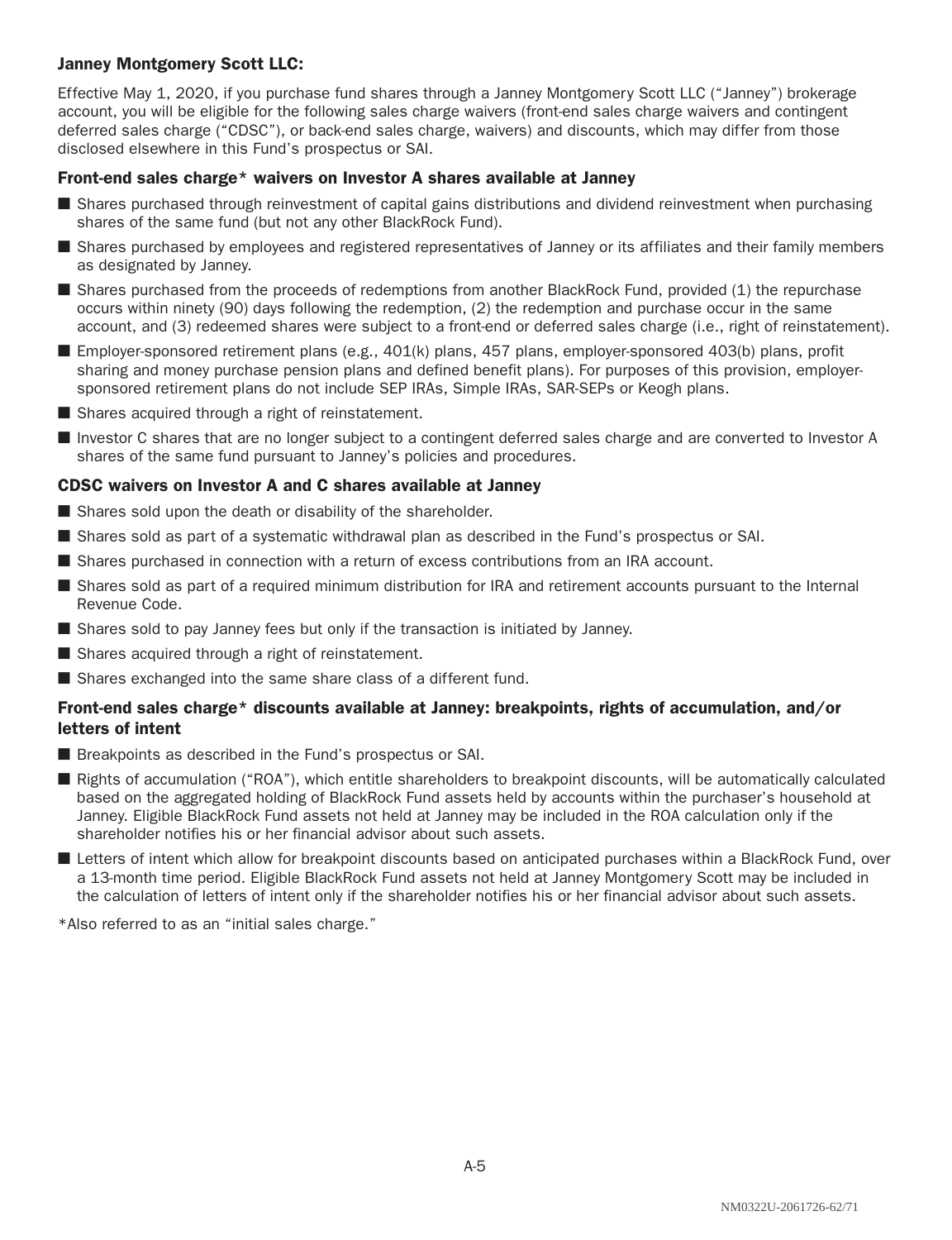# Merrill Lynch:

Shareholders purchasing Fund shares through a Merrill Lynch platform or account (excluding shares purchased from or through the Fund, the Fund's distributor or any non-Merrill Lynch platform or account, even if Merrill Lynch serves as broker-dealer of record for such shares) will be eligible only for the following sales charge waivers (front-end sales charge waivers and CDSC waivers) and discounts, which may differ from those disclosed elsewhere in this Fund's prospectus or SAI.

## Front-end Sales Charge Waivers on Investor A Shares available at Merrill Lynch

- Shares purchased by employer-sponsored retirement, deferred compensation and employee benefit plans (including health savings accounts) and trusts used to fund those plans, provided that the shares are not held in a commission-based brokerage account and shares are held for the benefit of the plan/plan participants
- Shares purchased by a 529 Plan (does not include 529 Plan units or 529-specific share classes or equivalents)
- Shares purchased through a Merrill Lynch affiliated investment advisory program
- Exchanges of shares purchased through a Merrill Lynch affiliated investment advisory program due to the holdings moving from such Merrill Lynch affiliated investment advisory program to a Merrill Lynch brokerage (non-advisory) account pursuant to Merrill Lynch's policies relating to sales charge discounts and waivers
- Shares purchased by third party investment advisors on behalf of their advisory clients through Merrill Lynch's platform
- Shares of funds purchased through the Merrill Edge Self-Directed platform (if applicable)
- Shares purchased through reinvestment of capital gains distributions and dividend reinvestment when purchasing shares of the same fund (but not any other BlackRock Fund)
- Shares exchanged from Investor C (i.e. level-load) shares of the same Fund pursuant to Merrill Lynch's policies relating to sales charge discounts and waivers
- Shares purchased by employees and registered representatives of Merrill Lynch or its affiliates and their family members
- Shares purchased by directors of the Fund, and employees of BlackRock or any of its affiliates, as described in the prospectus
- Eligible shares purchased from the proceeds of redemptions from another BlackRock Fund, provided (1) the repurchase occurs within 90 days following the redemption, (2) the redemption and purchase occur in the same account, and (3) redeemed shares were subject to a front-end or deferred sales charge (known as Rights of Reinstatement). Automated transactions (i.e., systematic purchases and withdrawals) and purchases made after shares are automatically sold to pay Merrill Lynch's account maintenance fees are not eligible for reinstatement.

# CDSC Waivers on Investor A and C Shares available at Merrill Lynch

- Shares sold due to death or disability of the shareholder
- **Shares sold as part of a systematic withdrawal plan as described in the Fund's prospectus**
- Shares bought due to return of excess contributions from an IRA Account
- Shares sold as part of a required minimum distribution for IRA and retirement accounts pursuant to the Internal Revenue Code
- Shares sold to pay Merrill Lynch fees but only if the transaction is initiated by Merrill Lynch
- Shares acquired through a Right of Reinstatement
- Investor A and C Shares of a Fund held in the following IRA or other retirement brokerage accounts: Traditional IRAs, Roth IRAs, Rollover IRAs, Inherited IRAs, SEP IRAs, SIMPLE IRAs, BASIC Plans, Educational Savings Account and Medical Savings Accounts that are exchanged for Institutional shares of the same Fund due to transfer to certain fee based accounts or platforms
- Investor A Shares sold, where such Investor A Shares were received as a result of exchanges of shares purchased through a Merrill Lynch affiliated investment advisory program due to the holdings moving from the program to a Merrill Lynch brokerage (non-advisory) account pursuant to Merrill Lynch's policies relating to sales charge discounts and waivers

## Front-end Sales Charge Discounts Available at Merrill Lynch: Breakpoints, Rights of Accumulation & Letters of Intent

**Breakpoints as described in this prospectus**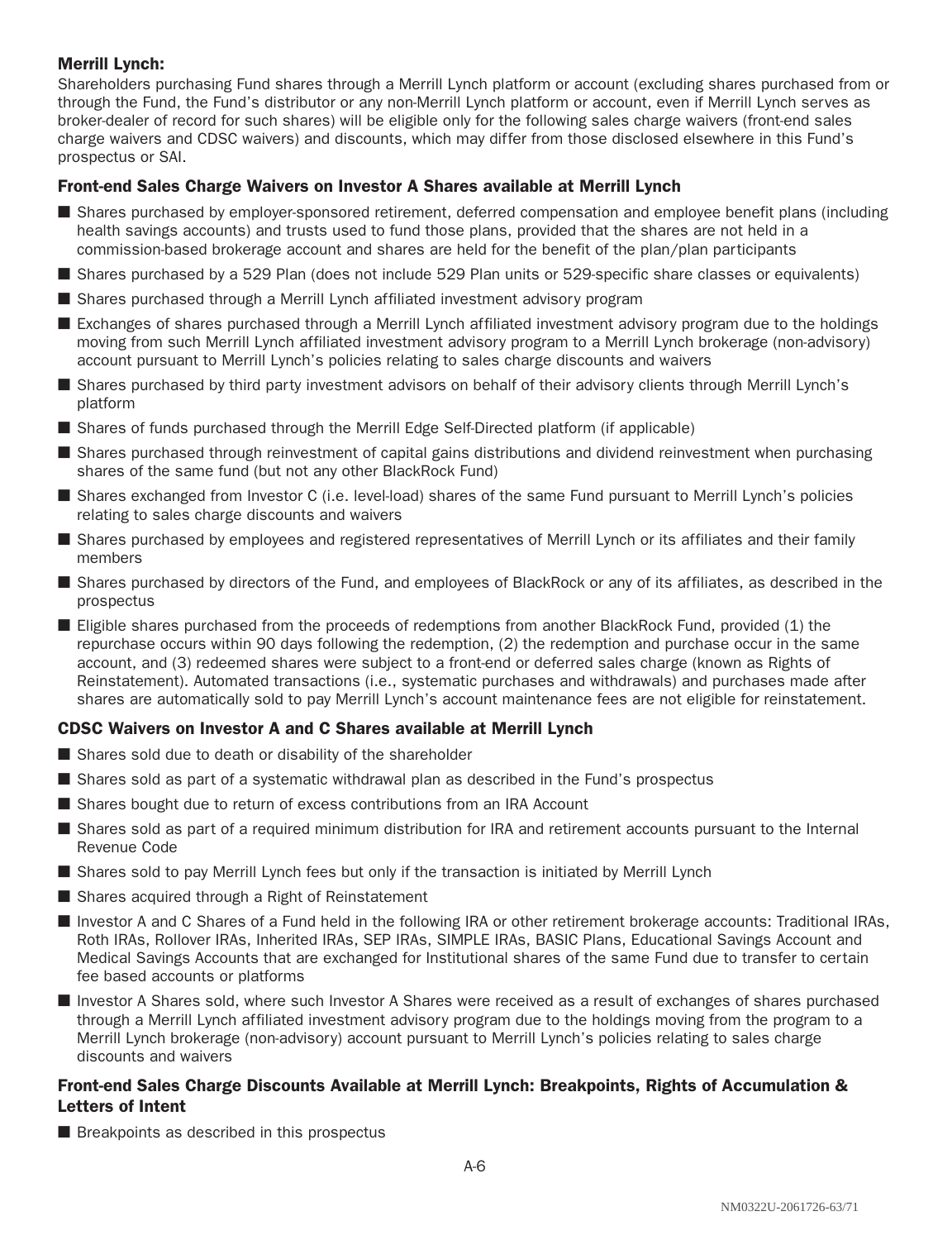- Rights of Accumulation (ROA) which entitle shareholders to breakpoint discounts as described in the Fund's prospectus will be automatically calculated based on the aggregated holding of BlackRock Fund assets held by accounts (including 529 program holdings, where applicable) within the purchaser's household at Merrill Lynch. Eligible BlackRock Fund assets not held at Merrill Lynch may be included in the ROA calculation only if the shareholder notifies his or her financial advisor about such assets
- Letters of Intent (LOI) which allow for breakpoint discounts based on anticipated purchases of BlackRock Funds, through Merrill Lynch, over a 13-month period of time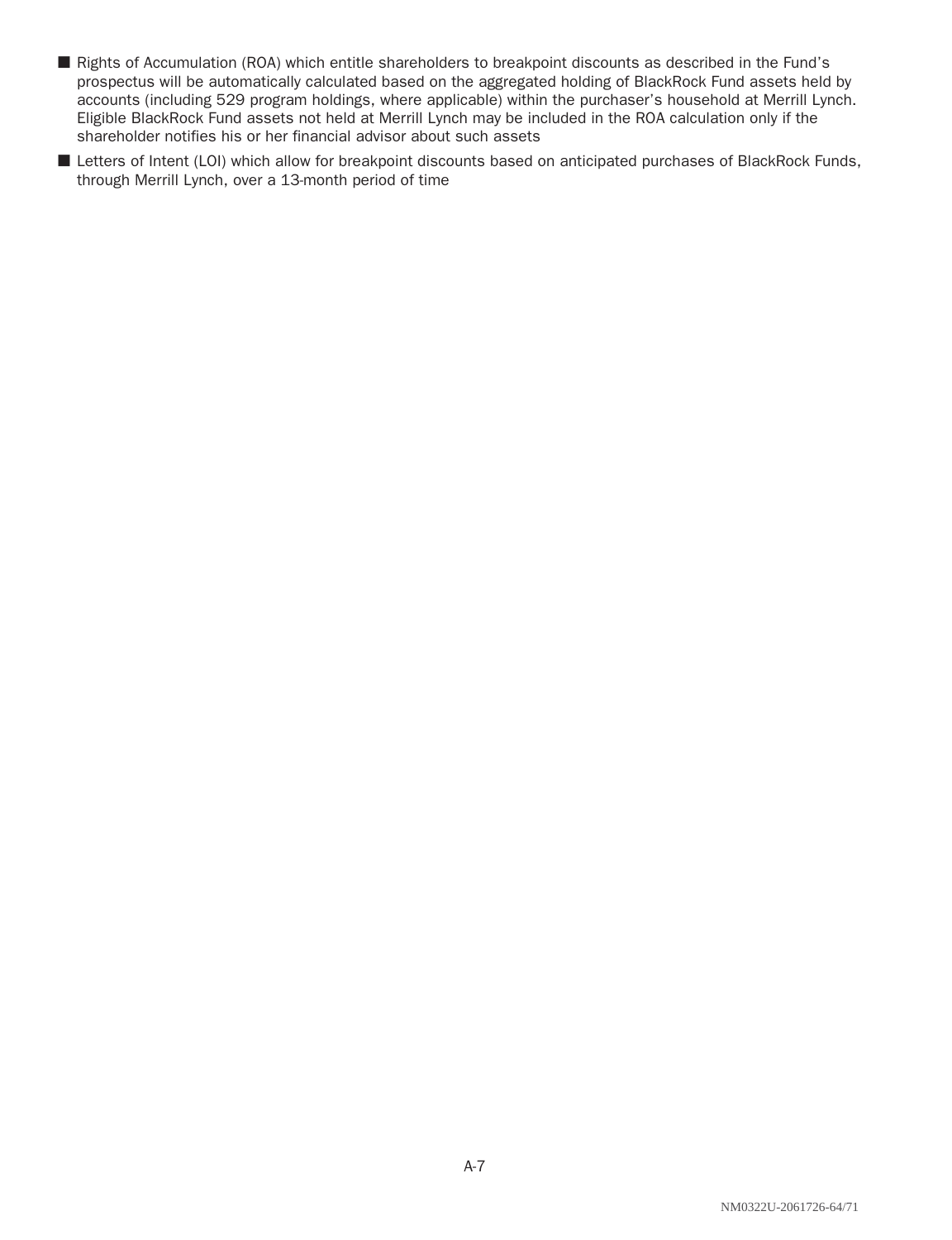#### Morgan Stanley Wealth Management:

### Morgan Stanley Wealth Management Investor A Share Front-End Sales Charge Waiver

Effective July 1, 2018, Morgan Stanley Wealth Management clients purchasing Investor A Shares of the Fund through Morgan Stanley's transactional brokerage accounts are entitled to a waiver of the front-end sales charge in the following circumstances:

- Employer-sponsored retirement plans (e.g., 401(k) plans, 457 plans, employer-sponsored 403(b) plans, profit sharing and money purchase pension plans and defined benefit plans). For purposes of this provision, employersponsored retirement plans does not include SEP IRAs, Simple IRAs, SAR-SEPs or Keogh plans
- Morgan Stanley employee and employee-related accounts according to Morgan Stanley's account linking rules
- Shares purchased through reinvestment of dividends and capital gains distributions when purchasing shares of the same fund
- Shares purchased through a Morgan Stanley self-directed brokerage account
- Investor C Shares that are no longer subject to a contingent deferred sales charge and are exchanged for Investor A Shares of the same fund pursuant to Morgan Stanley Wealth Management's share class conversion program
- Shares purchased from the proceeds of redemptions within BlackRock Funds under a Rights of Reinstatement provision, provided the repurchase occurs within 90 days following the redemption, the redemption and purchase occur in the same account, and redeemed shares were subject to a front-end or deferred sales charge

Unless specifically described above, no other front-end sales charge waivers are available to mutual fund purchases by Morgan Stanley Wealth Management clients through Morgan Stanley's transactional brokerage accounts.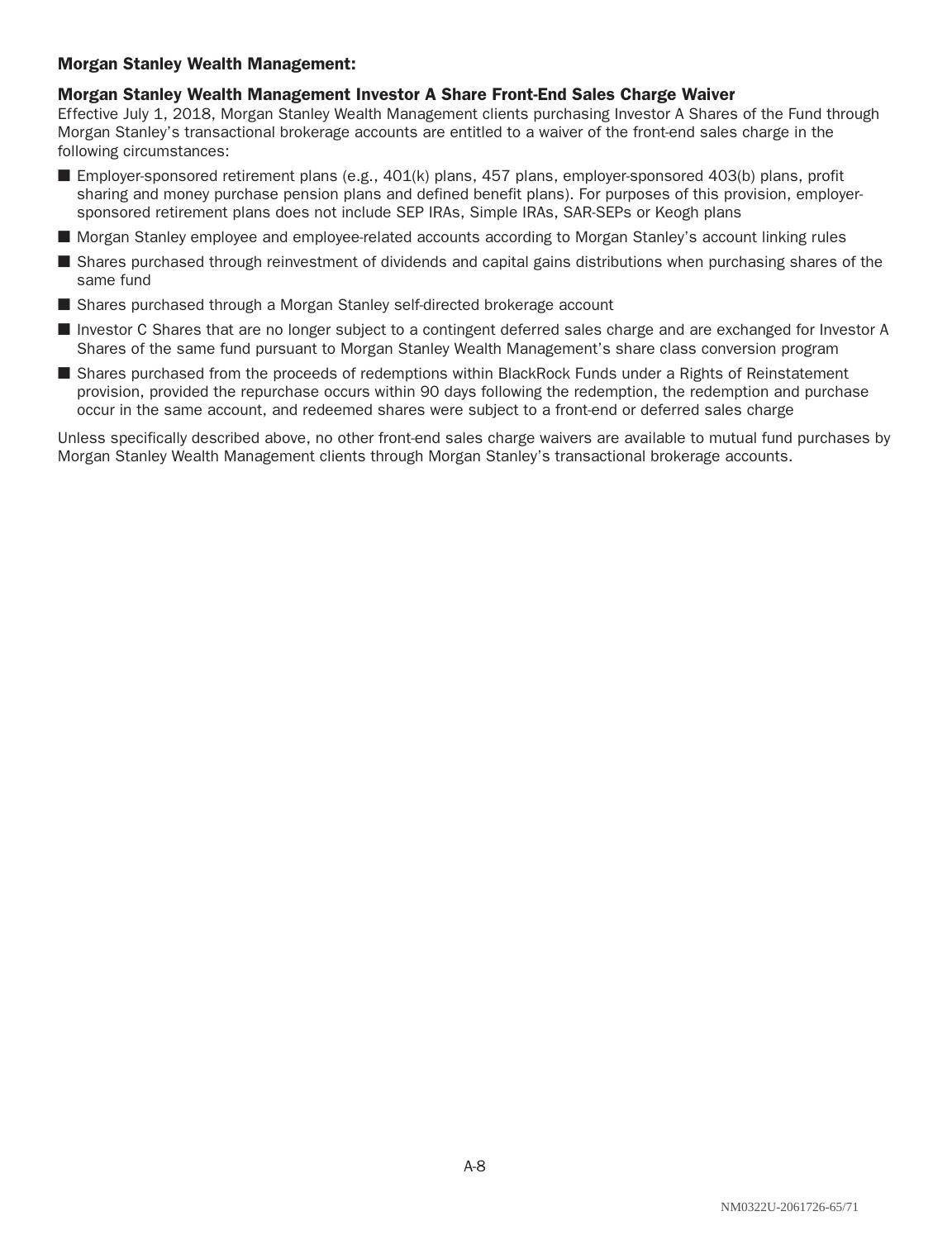## Oppenheimer & Co. Inc.:

Effective May 1, 2020, shareholders purchasing Fund shares through an Oppenheimer & Co. Inc. ("OPCO") platform or account are eligible only for the following sales charge waivers (front-end sales charge waivers and contingent deferred, or back-end, sales charge waivers) and discounts, which may differ from those disclosed elsewhere in this Fund's prospectus or SAI.

## Front-End Sales Charge Waivers on Investor A Shares available at OPCO

- Shares purchased by employer-sponsored retirement, deferred compensation and employee benefit plans (including health savings accounts) and trusts used to fund those plans, provided that the shares are not held in a commission-based brokerage account and shares are held for the benefit of the plan
- Shares purchased by or through a 529 Plan
- Shares purchased through an OPCO affiliated investment advisory program
- Shares purchased through reinvestment of capital gains distributions and dividend reinvestment when purchasing shares of the same fund (but not any other BlackRock Fund)
- Shares purchased from the proceeds of redemptions from another BlackRock Fund, provided (1) the repurchase occurs within 90 days following the redemption, (2) the redemption and purchase occur in the same account, and (3) redeemed shares were subject to a front-end or deferred sales charge (known as Rights of Reinstatement)
- A shareholder in the Fund's Investor C Shares will have their shares converted at net asset value to Investor A Shares (or the appropriate share class) of the Fund if the shares are no longer subject to a CDSC and the conversion is in line with the policies and procedures of OPCO
- Shares purchased by employees and registered representatives of OPCO or its affiliates and their family members
- Shares purchased by directors or trustees of the Fund, and employees of the Fund's investment adviser or any of its affiliates, as described in this prospectus

#### CDSC Waivers on Investor A and C Shares available at OPCO

- Shares sold due to death or disability of the shareholder
- Shares sold as part of a systematic withdrawal plan as described in the Fund's prospectus
- Shares bought due to return of excess contributions from an IRA account
- Shares sold as part of a required minimum distribution for IRA and retirement accounts due to the shareholder reaching the qualified age based on applicable IRS regulations as described in the prospectus
- Shares sold to pay OPCO fees but only if the transaction is initiated by OPCO
- Shares acquired through a right of reinstatement

#### Front-End Sales Charge Discounts Available at OPCO: Breakpoints, Rights of Accumulation & Letters of Intent

- **E** Breakpoints as described in this prospectus
- Rights of Accumulation ("ROA") and Letters of Intent ("LOI") which entitle shareholders to breakpoint discounts will be automatically calculated based on the aggregated holding of BlackRock Fund assets held by accounts within the purchaser's household at OPCO. Eligible BlackRock Fund assets not held at OPCO may be included in the ROA or LOI calculation only if the shareholder notifies his or her financial advisor about such assets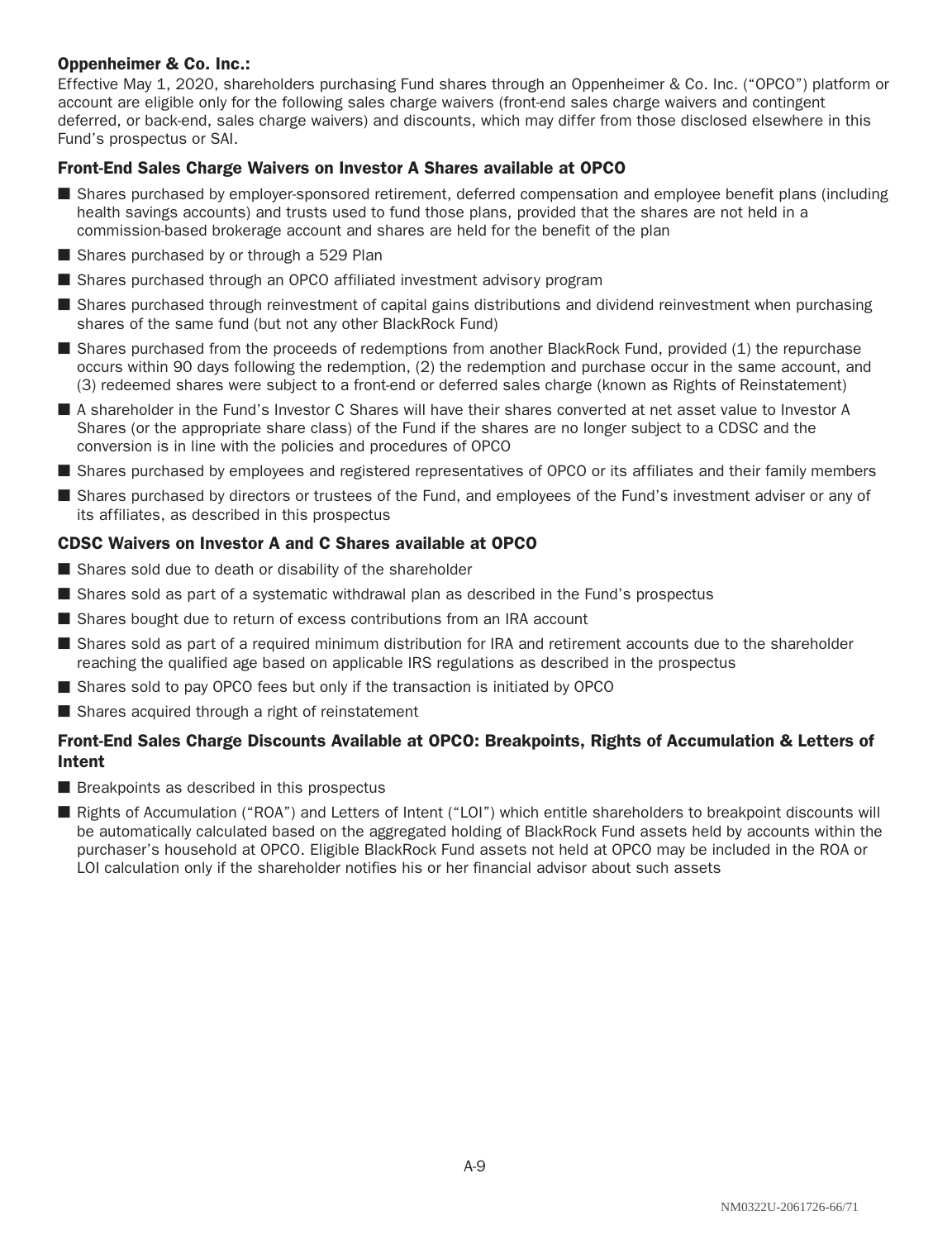# Raymond James & Associates, Inc., Raymond James Financial Services, Inc. and Each Entity's Affiliates ("Raymond James"):

Effective March 1, 2019, shareholders purchasing Fund shares through a Raymond James platform or account, or through an introducing broker-dealer or independent registered investment adviser for which Raymond James provides trade execution, clearance, and/or custody services, will be eligible only for the following sales charge waivers (frontend sales charge waivers and CDSC waivers) and discounts, which may differ from those disclosed elsewhere in this prospectus or the SAI.

## Front-End Sales Charge Waivers on Investor A Shares Available at Raymond James

- Shares purchased in a Raymond James investment advisory program.
- Shares purchased of the same Fund or another BlackRock Fund through a systematic reinvestment of capital gains distributions and dividend distributions.
- Shares purchased by employees and registered representatives of Raymond James or its affiliates and their family members as designated by Raymond James.
- Shares purchased from the proceeds of redemptions from another BlackRock Fund, provided (1) the repurchase occurs within 90 days following the redemption, (2) the redemption and purchase occur in the same account, and (3) redeemed shares were subject to a front-end or deferred sales charge (known as Rights of Reinstatement).
- A shareholder in the Fund's Investor C shares will have their shares converted at net asset value to Investor A shares of the Fund if the shares are no longer subject to a CDSC and the conversion is in line with the policies and procedures of Raymond James.

#### CDSC Waivers on Investor A and C Shares Available at Raymond James

- Shares sold due to death or disability of the shareholder.
- **Shares sold as part of a systematic withdrawal plan as described in the Fund's prospectus.**
- Shares bought due to return of excess contributions from an IRA Account.
- Shares sold as part of a required minimum distribution for IRA and retirement accounts due to the shareholder reaching the qualified age based on applicable IRS regulations as described in the Fund's prospectus or SAI.
- Shares sold to pay Raymond James fees but only if the transaction is initiated by Raymond James.
- Shares acquired through a Right of Reinstatement.

#### Front-End Sales Charge Discounts Available at Raymond James: Breakpoints, Rights of Accumulation and/or Letters of Intent

- **Breakpoints as described in this prospectus.**
- Rights of accumulation which entitle shareholders to breakpoint discounts will be automatically calculated based on the aggregated holding of BlackRock Fund assets held by accounts within the purchaser's household at Raymond James. Eligible BlackRock Fund assets not held at Raymond James may be included in the calculation of rights of accumulation only if the shareholder notifies his or her financial advisor about such assets.
- Letters of intent which allow for breakpoint discounts based on anticipated purchases of BlackRock Funds over a 13-month time period. Eligible BlackRock Fund assets not held at Raymond James may be included in the calculation of letters of intent only if the shareholder notifies his or her financial advisor about such assets.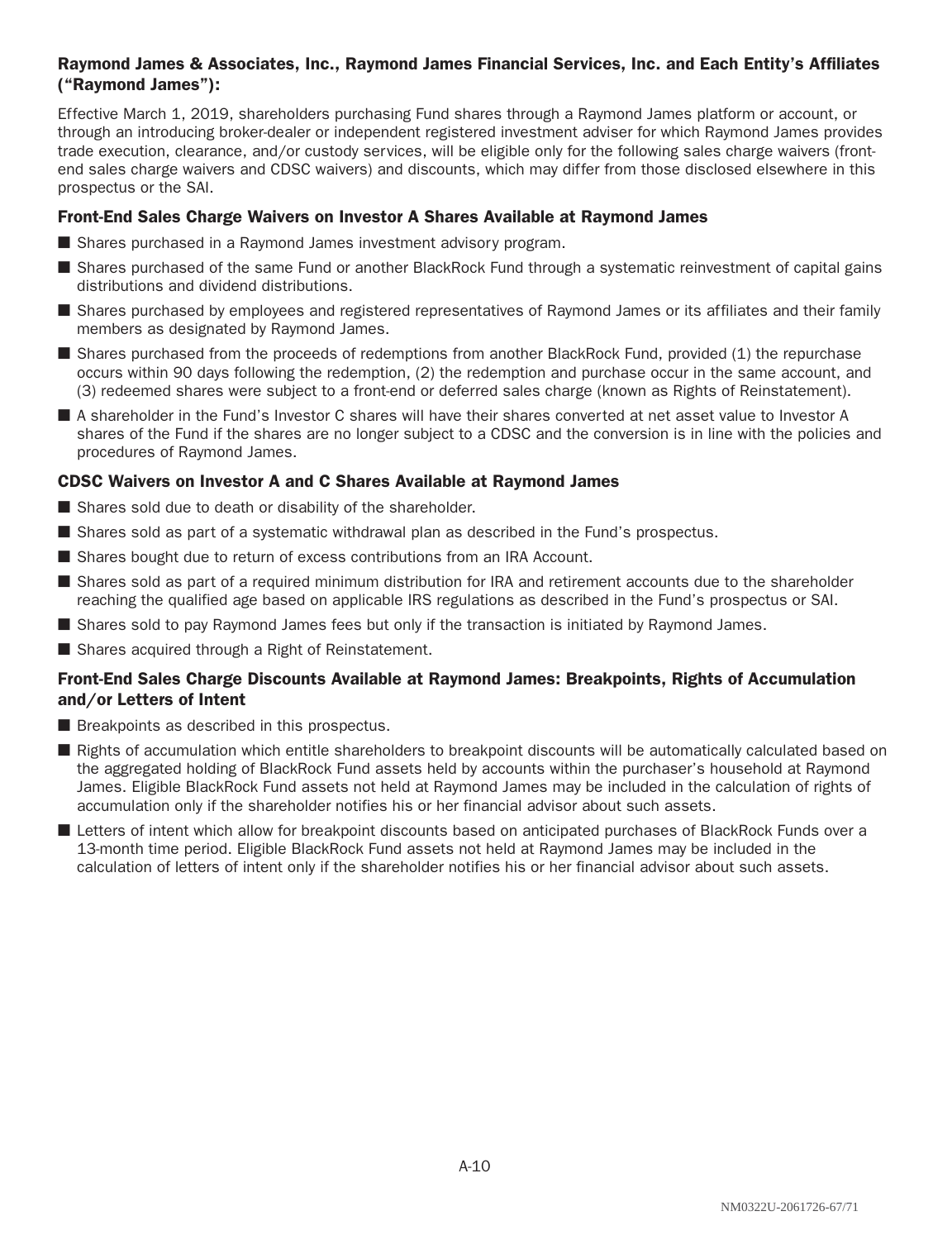# Robert W. Baird & Co. ("Baird"):

Effective June 15, 2020, shareholders purchasing Fund shares through a Baird platform or account will only be eligible for the following sales charge waivers (front-end sales charge waivers and CDSC waivers) and discounts, which may differ from those disclosed elsewhere in this Fund's prospectus or SAI

## Front-End Sales Charge Waivers on Investor A Shares Available at Baird

- Shares purchased through reinvestment of capital gains distributions and dividend reinvestment when purchasing share of the same fund
- Shares purchased by employees and registered representatives of Baird or its affiliates and their family members as designated by Baird
- Shares purchased from the proceeds of redemptions from another BlackRock Fund, provided (1) the repurchase occurs within 90 days following the redemption, (2) the redemption and purchase occur in the same account, and (3) redeemed shares were subject to a front-end or deferred sales charge (known as Rights of Reinstatement)
- A shareholder in the Fund's Investor C shares will have their shares converted at net asset value to Investor A shares of the fund if the shares are no longer subject to CDSC and the conversion is in line with the policies and procedures of Baird
- Shares purchased by employer-sponsored retirement plans or charitable accounts in a transactional brokerage account at Baird, including 401(k) plans, 457 plans, employer-sponsored 403(b) plans, profit sharing and money purchase pension plans and defined benefit plans. For purposes of this provision, employer-sponsored retirement plans do not include SEP IRAs, Simple IRAs or SAR-SEPs

#### CDSC Waivers on Investor A and C Shares Available at Baird

- Shares sold due to death or disability of the shareholder
- **Shares sold as part of a systematic withdrawal plan as described in the Fund's prospectus**
- Shares bought due to returns of excess contributions from an IRA account
- Shares sold as part of a required minimum distribution for IRA and retirement accounts due to the shareholder reaching the qualified age based on applicable Internal Revenue Service regulations as described in the Fund's prospectus
- Shares sold to pay Baird fees but only if the transaction is initiated by Baird
- Shares acquired through a right of reinstatement

## Front-End Sales Charge Discounts Available at Baird: Breakpoints, Rights of Accumulation, & Letters of Intent

- **E** Breakpoints as described in this prospectus
- Rights of Accumulation ("ROA") which entitle shareholders to breakpoint discounts will be automatically calculated based on the aggregated holding of BlackRock Fund assets held by accounts within the purchaser's household at Baird. Eligible BlackRock Fund assets not held at Baird may be included in ROA calculation only if the shareholder notifies his or her financial advisor about such assets
- Letters of Intent ("LOI") allow for breakpoint discounts based on anticipated purchases of BlackRock Funds through Baird, over a 13-month period of time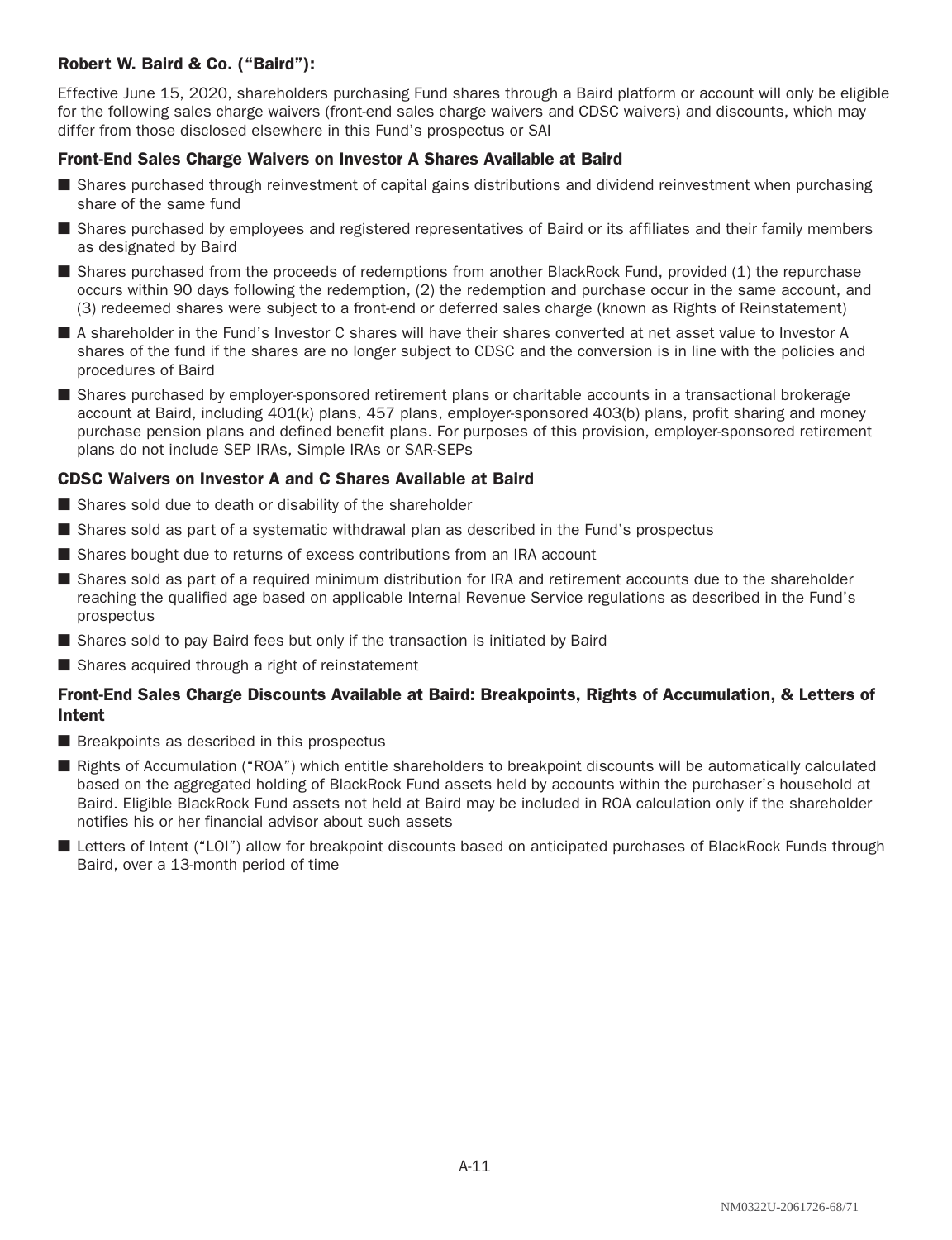[This page intentionally left blank]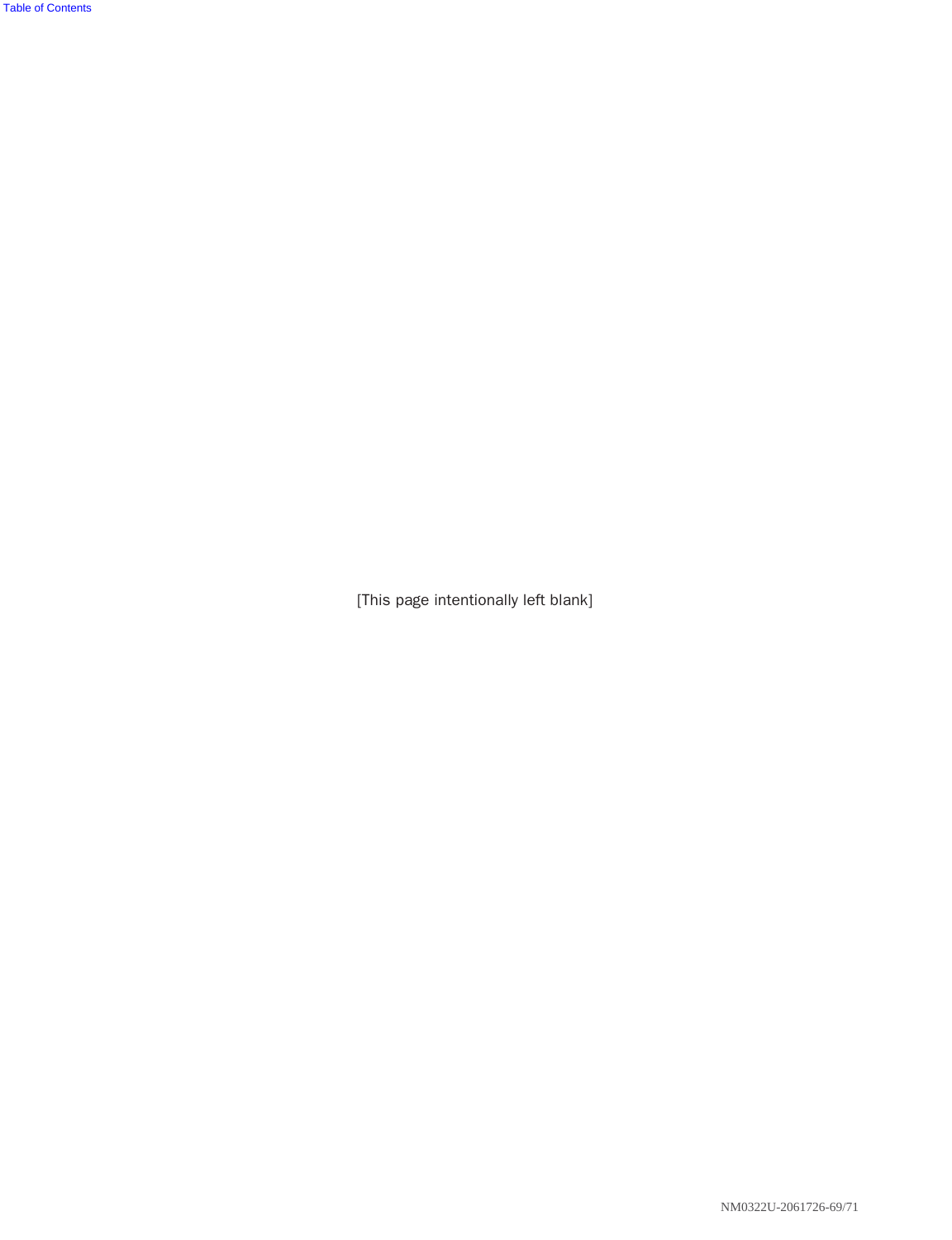# <span id="page-69-0"></span>For More Information

# *Fund and Service Providers*

### FUND

#### **BlackRock Funds**<sup>SM</sup>

BlackRock Advantage International Fund 100 Bellevue Parkway Wilmington, Delaware 19809

*Written Correspondence:* P.O. Box 9819 Providence, Rhode Island 02940-8019

*Overnight Mail:* 4400 Computer Drive Westborough, Massachusetts 01581 (800) 441-7762

## MANAGER AND ADMINISTRATOR

BlackRock Advisors, LLC 100 Bellevue Parkway Wilmington, Delaware 19809

#### TRANSFER AGENT

BNY Mellon Investment Servicing (US) Inc. 301 Bellevue Parkway Wilmington, Delaware 19809

### INDEPENDENT REGISTERED PUBLIC ACCOUNTING FIRM

Deloitte & Touche LLP 200 Berkeley Street Boston, Massachusetts 02116

#### ACCOUNTING SERVICES PROVIDER

BNY Mellon Investment Servicing (US) Inc. 301 Bellevue Parkway Wilmington, Delaware 19809

## DISTRIBUTOR

BlackRock Investments, LLC 40 East 52nd Street New York, New York 10022

## **CUSTODIAN**

The Bank of New York Mellon 240 Greenwich Street New York, New York 10286

## **COUNSEL**

Sidley Austin LLP 787 Seventh Avenue New York, New York 10019